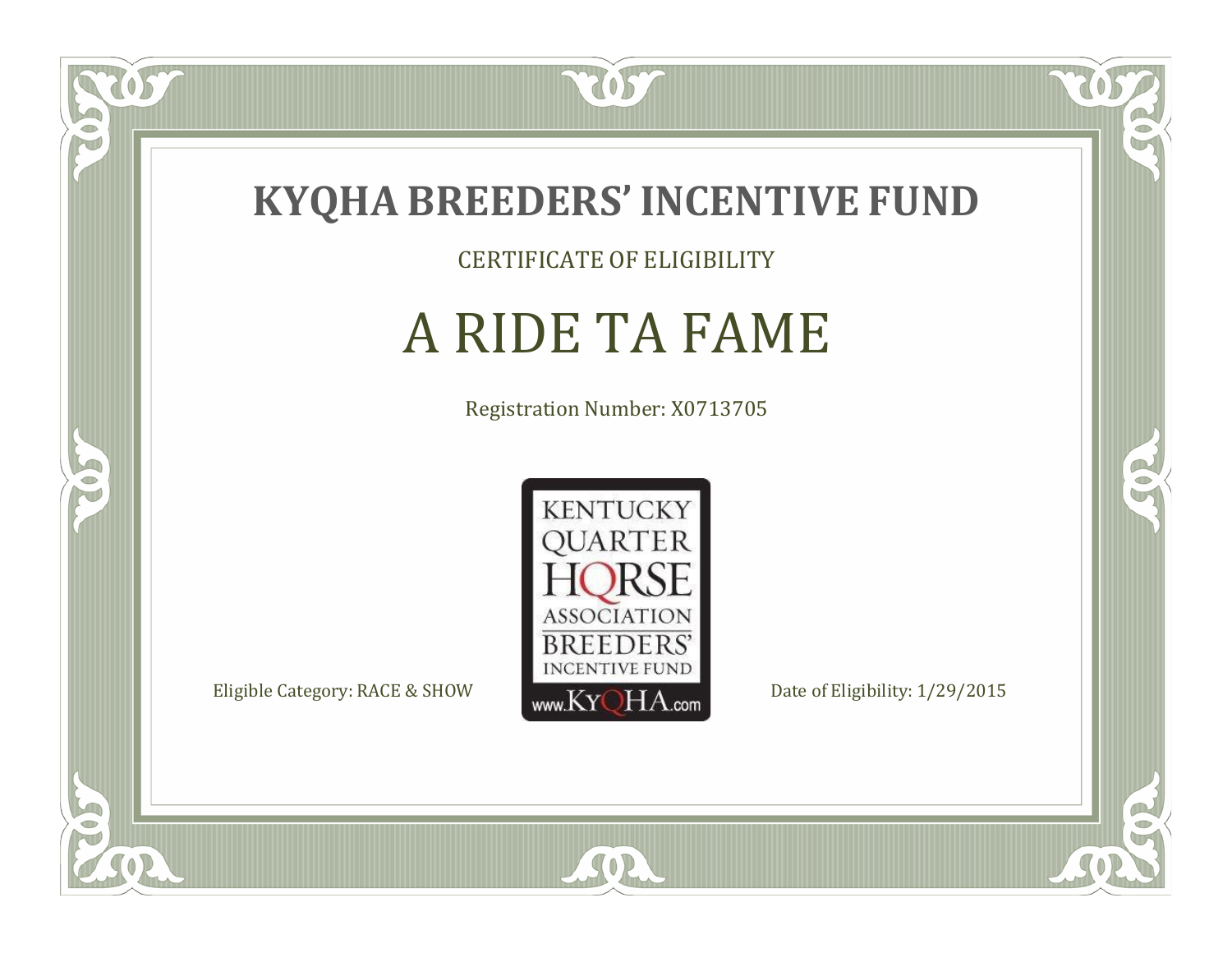### **KYQHA BREEDERS'INCENTIVE FUND**

7057

### CERTIFICATE OF ELIGIBILITY

# ABSOLUTELY SOUTHERN

Registration Number: 5671548



SOR

CO.

 $\rightarrow$ 

 $\Box$ N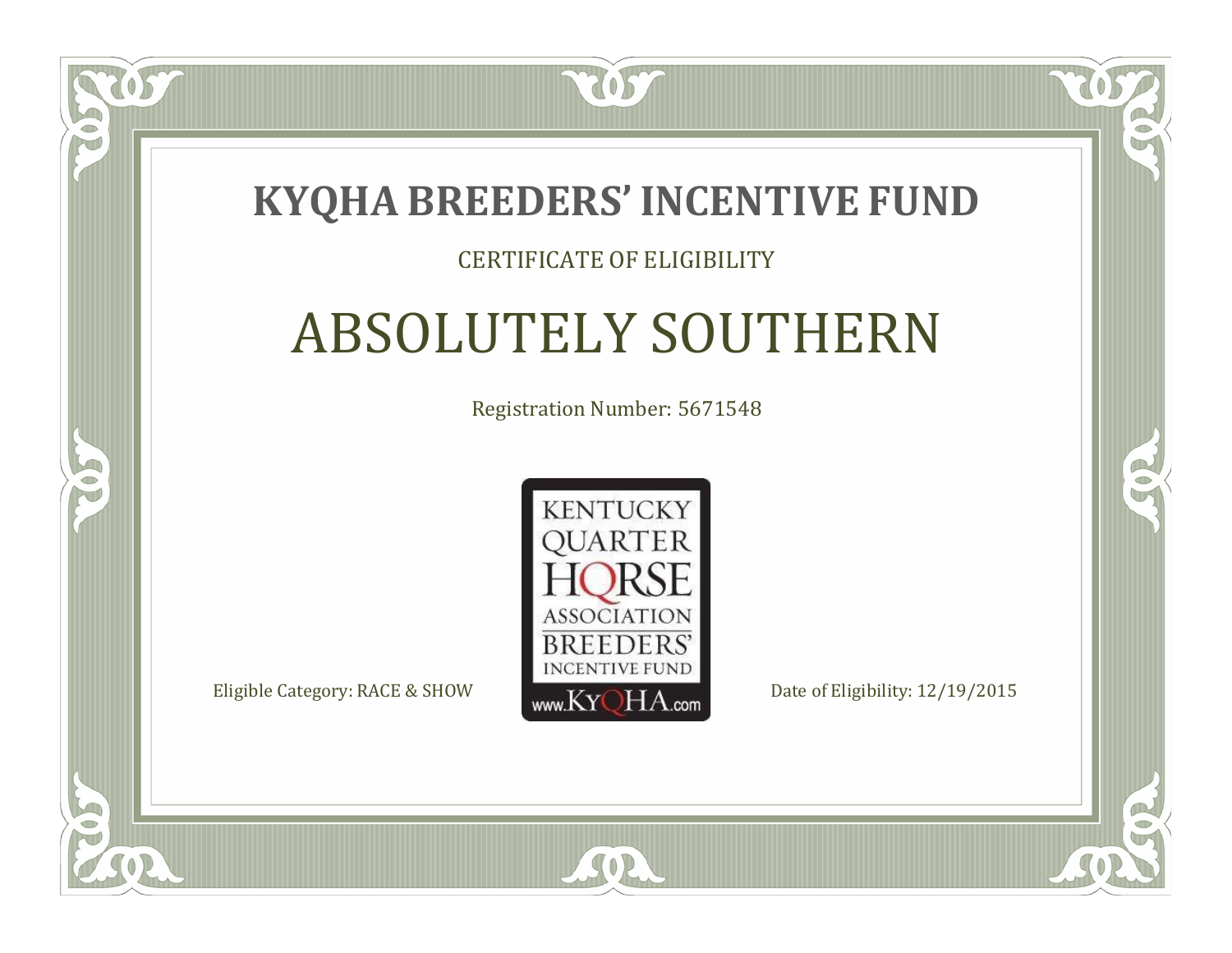

CERTIFICATE OF ELIGIBILITY

# AIRTIGHT ALIBI

Registration Number: 5656279



SOR

CO.

R

US

 $\bullet$ NU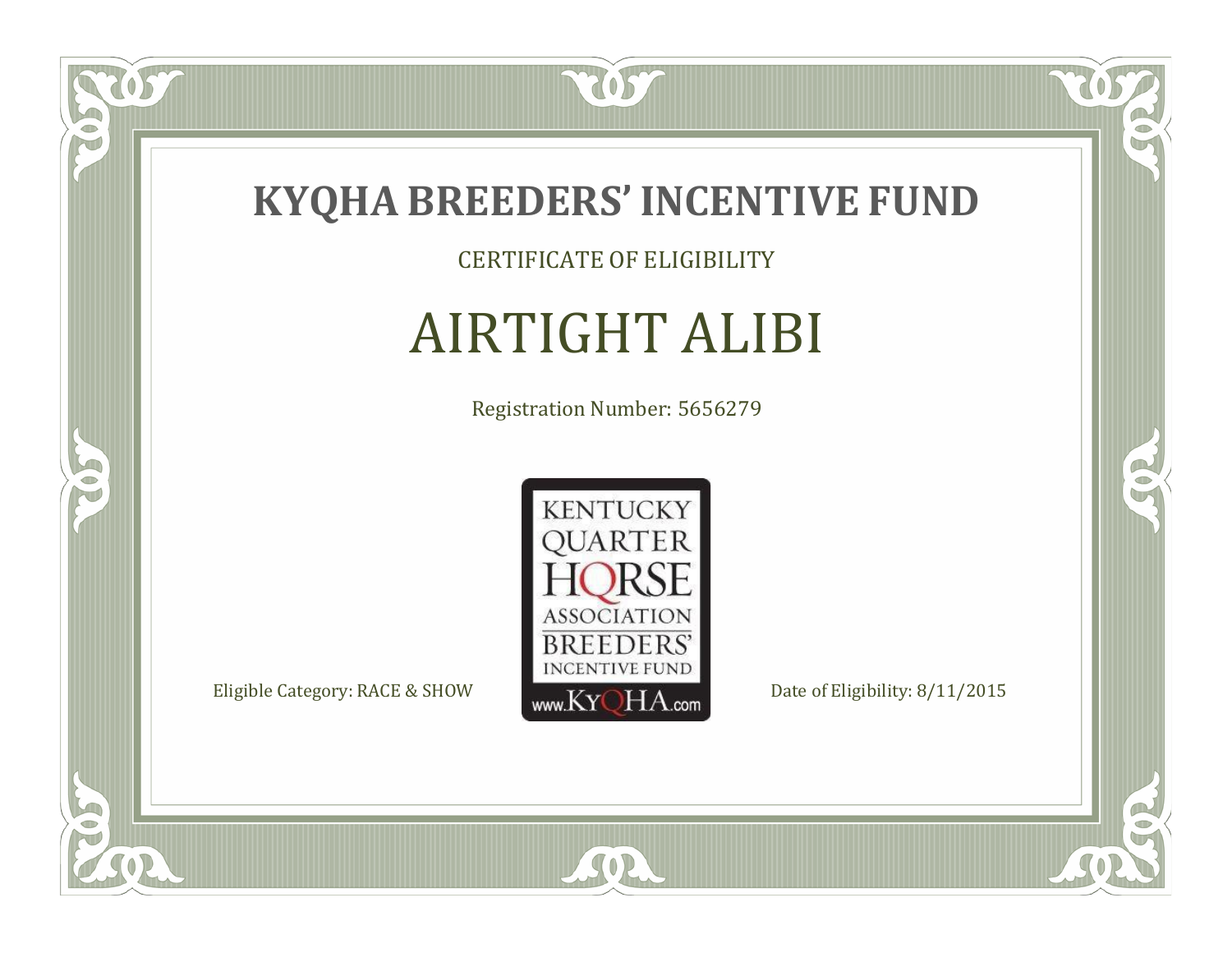

### CERTIFICATE OF ELIGIBILITY

# ALWAYS SOUTHERN

Registration Number: 5684368



 $SO2$ 

CO.

 $\rightarrow$ 

 $\Box$ N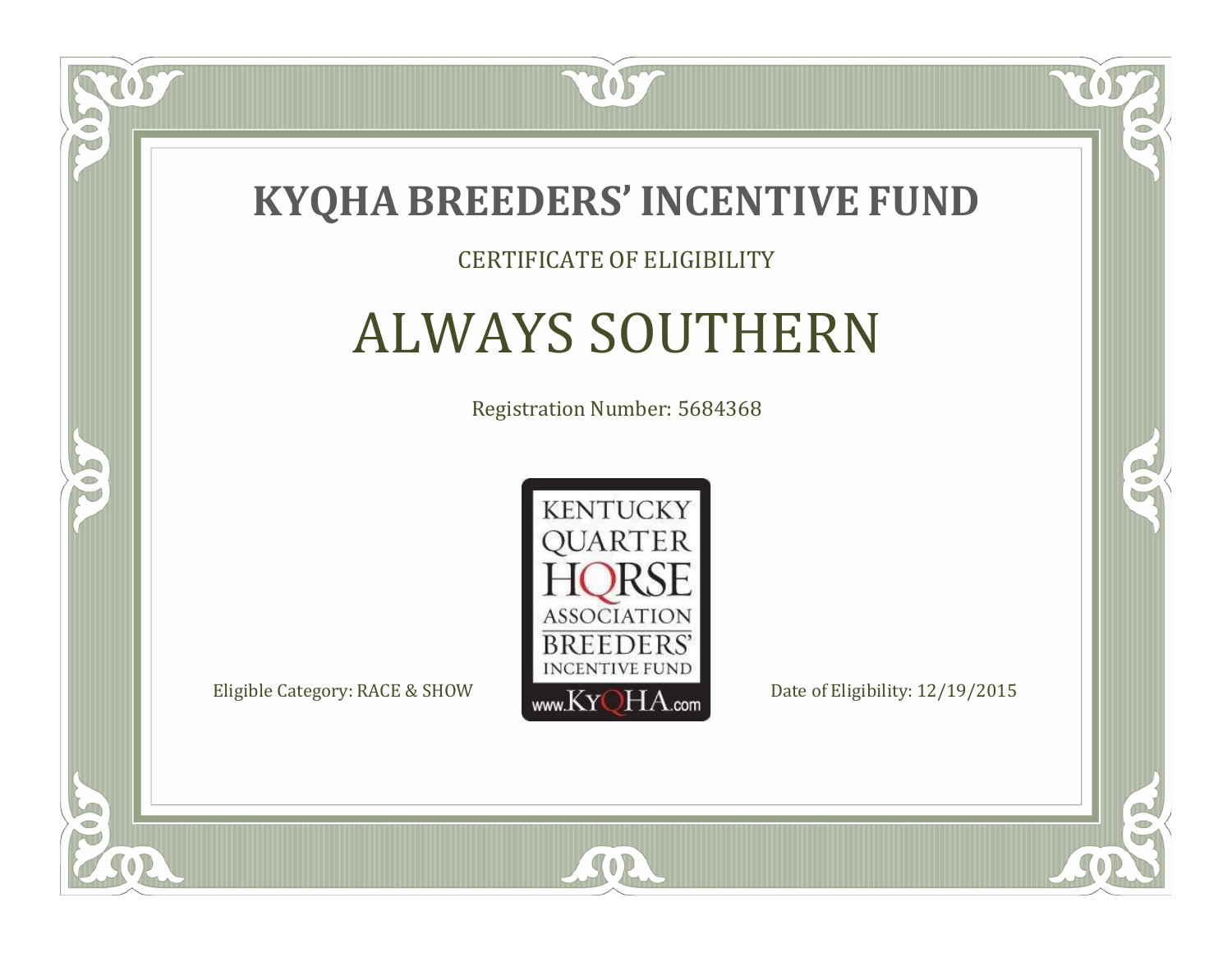

### CERTIFICATE OF ELIGIBILITY

# ALWAYS ULTIMATE

Registration Number: X0719070



 $SO2$ 

CO.

 $\rightarrow$ 

 $\Box$ N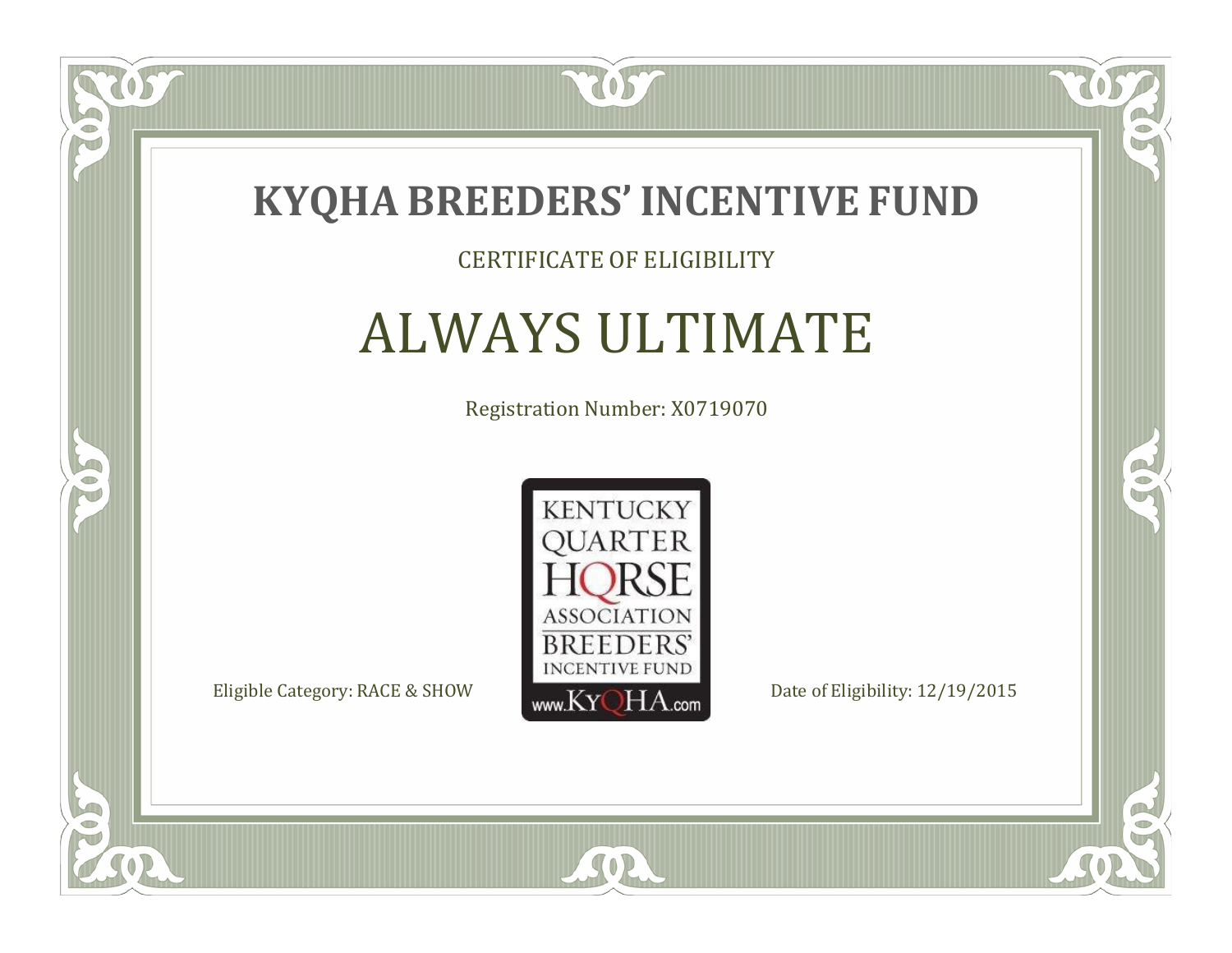

CERTIFICATE OF ELIGIBILITY

# AMYS TIME

Registration Number: 5603879



SOR

 $\mathbb{R}$ 

 $\mathbb{R}^2$ 

 $\overline{OS}$ 

 $\bullet$ N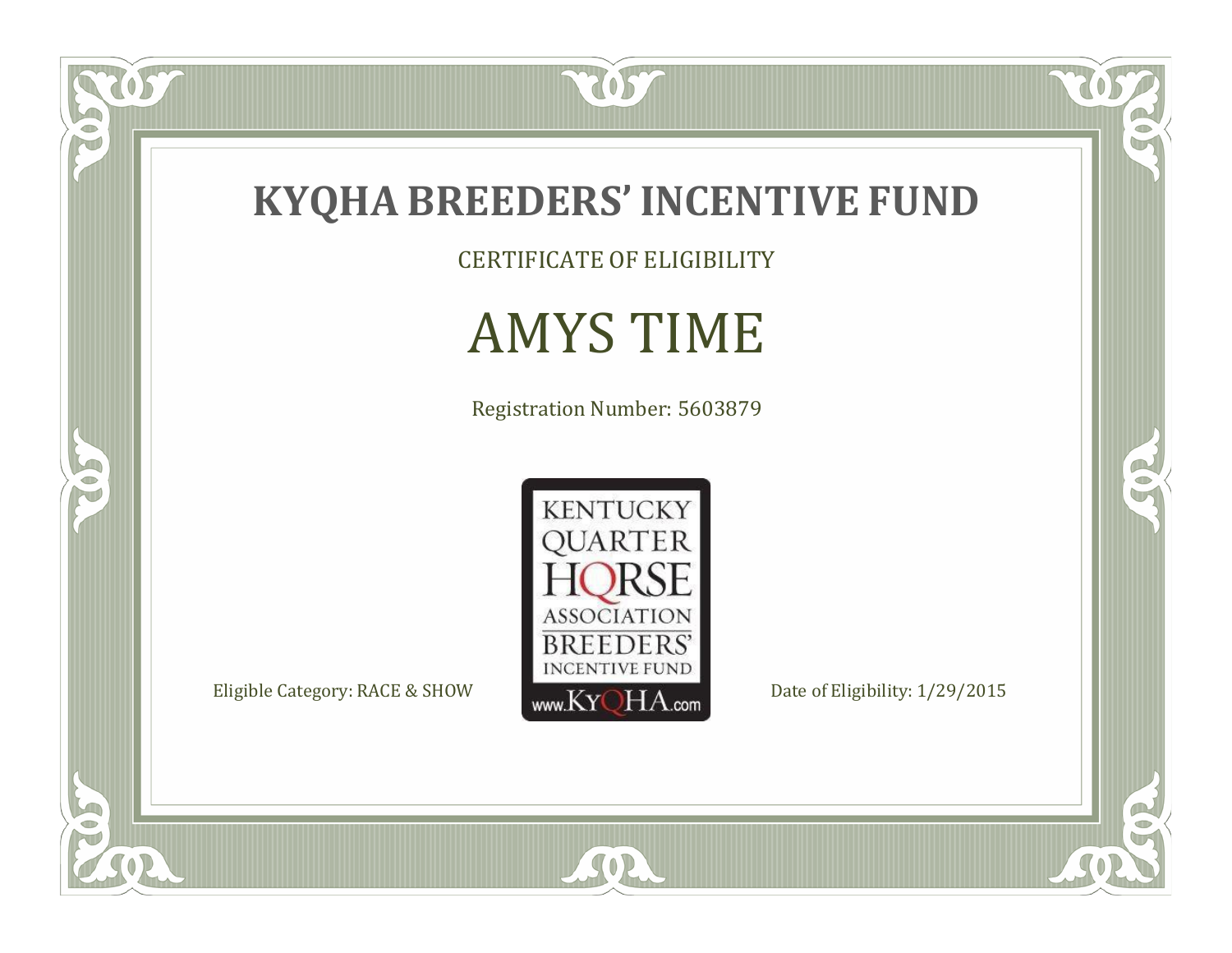### **KYQHA BREEDERS'INCENTIVE FUND**

7057

### CERTIFICATE OF ELIGIBILITY

# AN ULTIMATE TREASURE

Registration Number: X0714764



SOR

CO.

 $\rightarrow$ 

 $\blacksquare$ N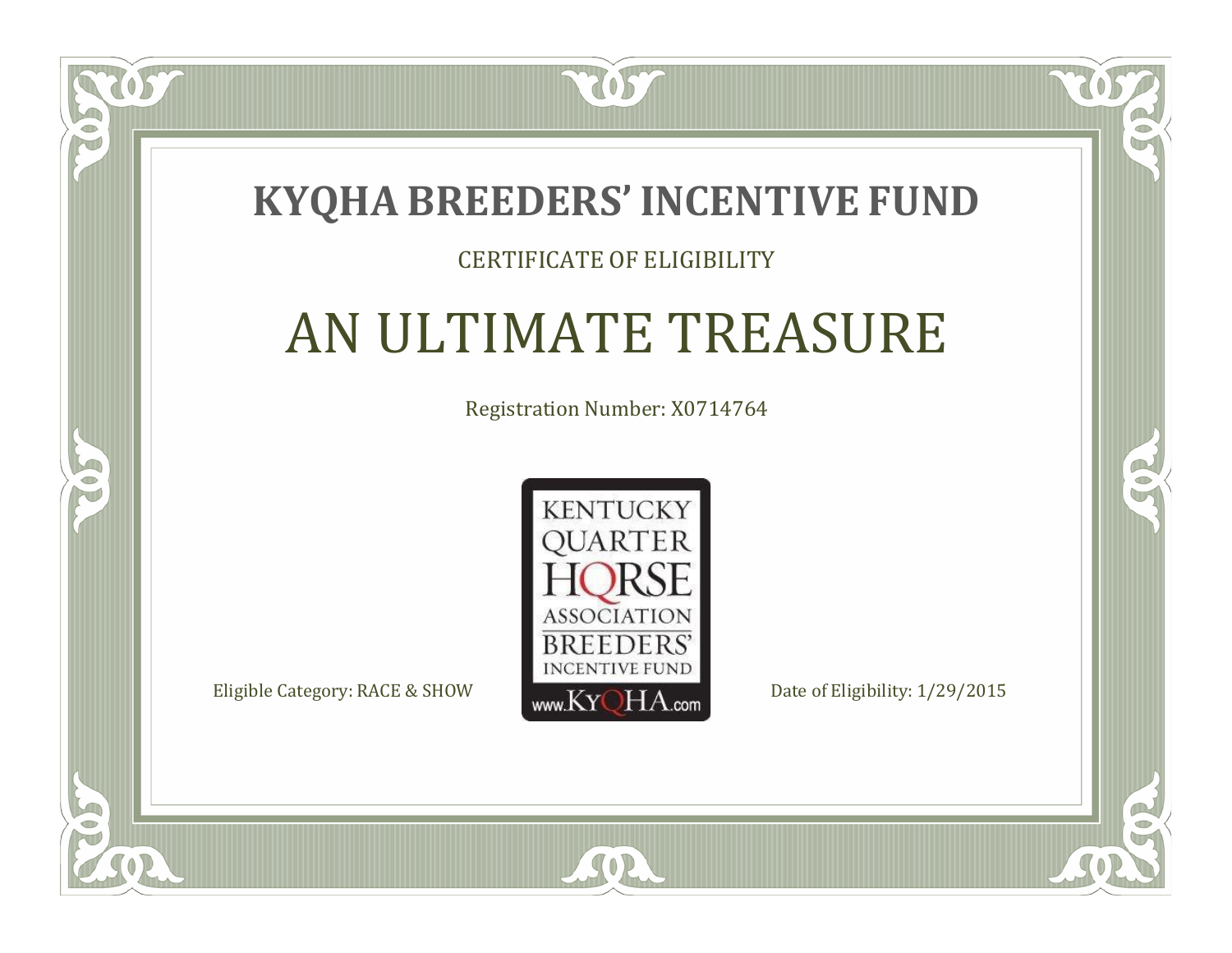

### CERTIFICATE OF ELIGIBILITY

# BALANCE THE BUDGET

Registration Number: 5558150



 $SO2$ 

RO

 $\rightarrow$ 

 $\blacksquare$ N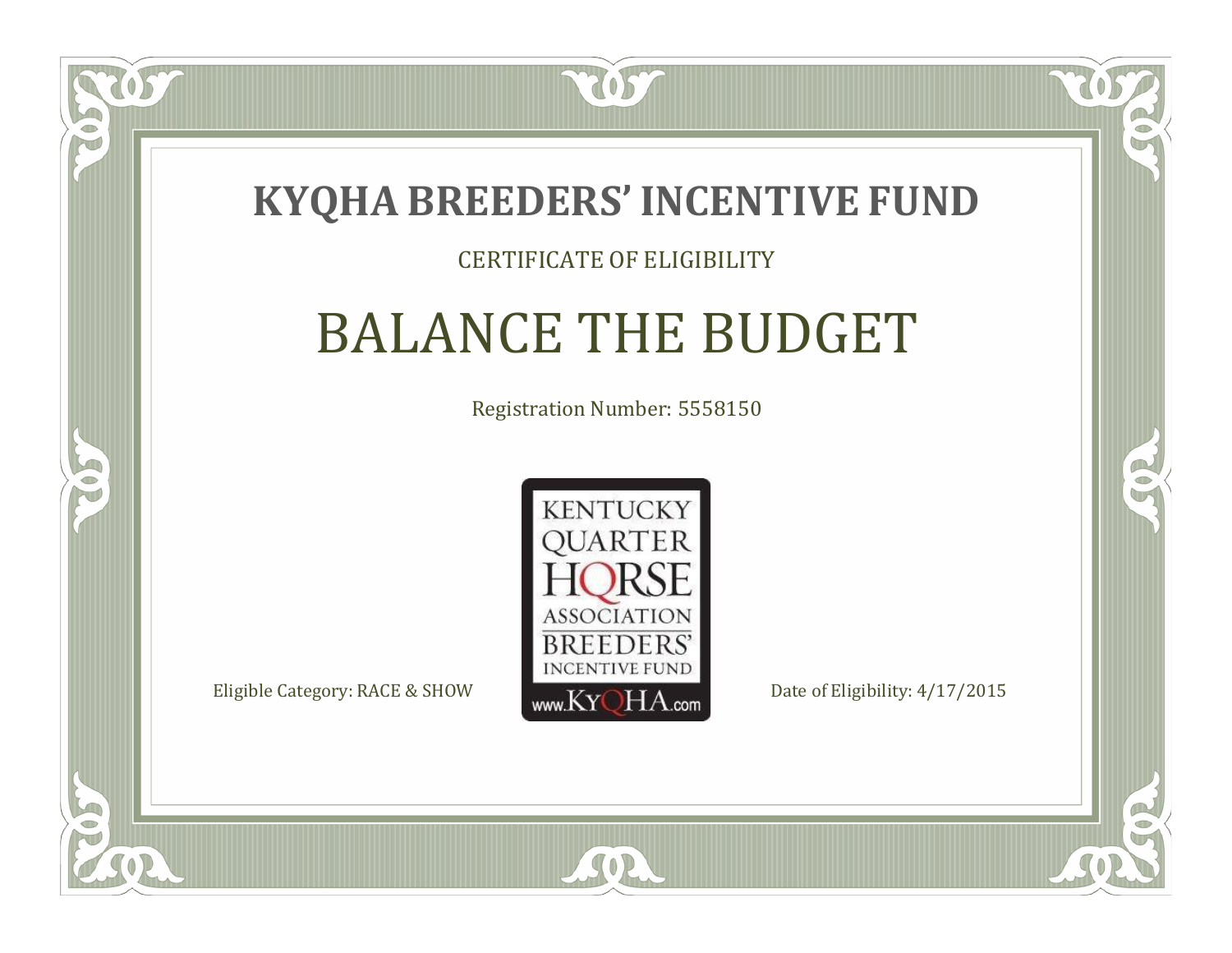### **KYQHA BREEDERS'INCENTIVE FUND**

7057

### CERTIFICATE OF ELIGIBILITY

# BAMAS MIGHTY FLASHY

Registration Number: 5319348



SOR

CO.

 $\rightarrow$ 

 $\blacksquare$ N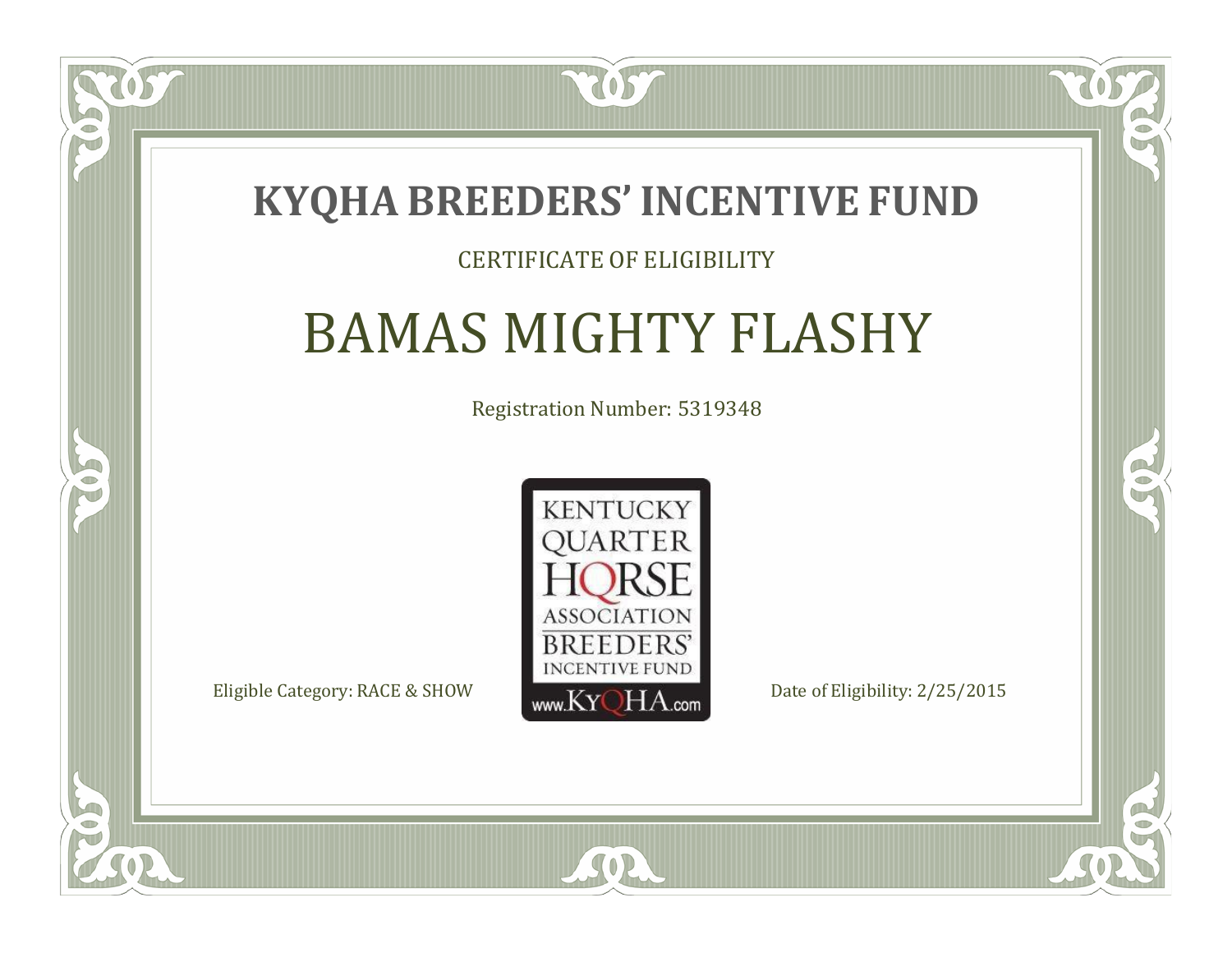

#### CERTIFICATE OF ELIGIBILITY

# BE FAST OR BE LAST

Registration Number: 5603883



SOR

RO

B

 $\Box$ N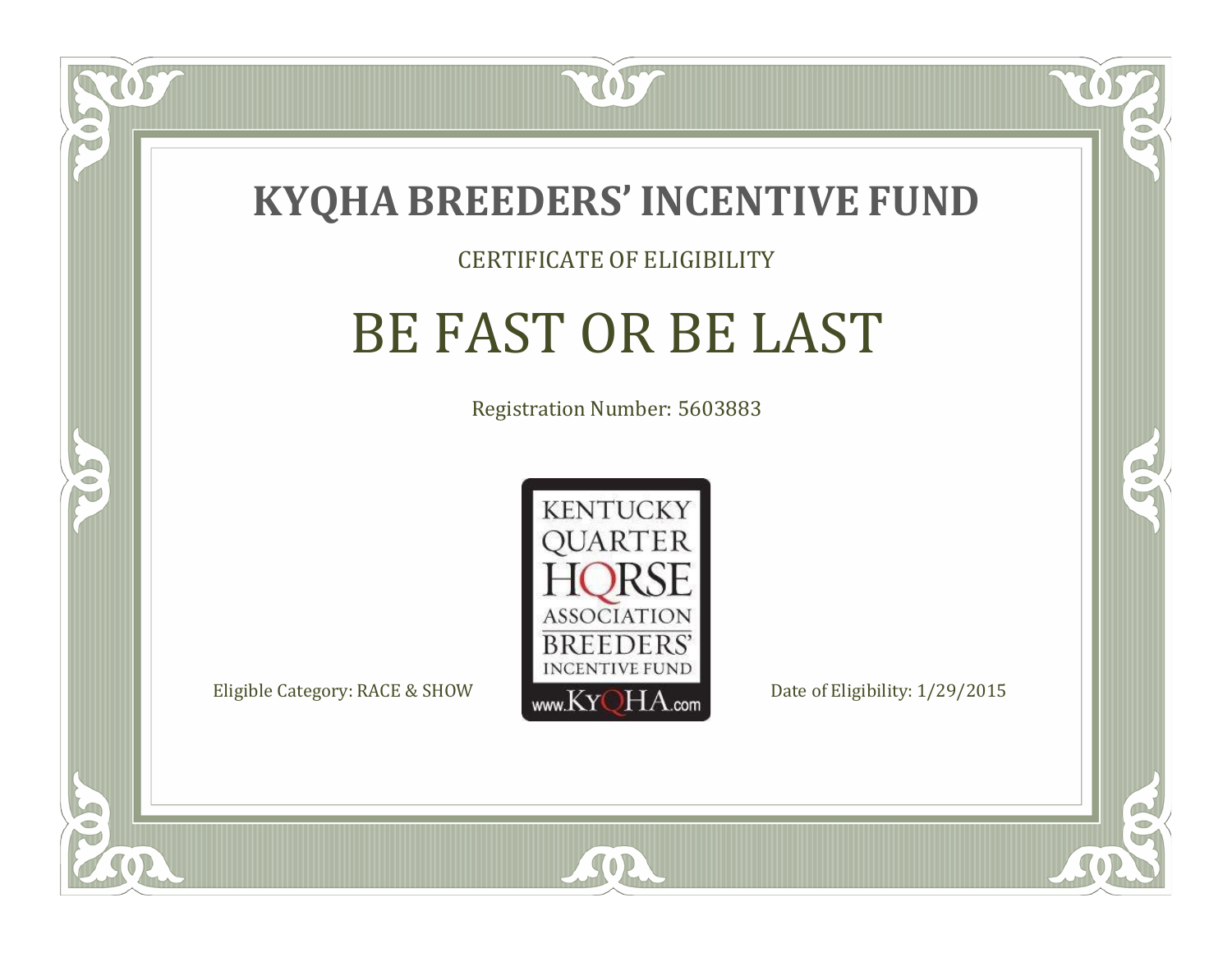

CERTIFICATE OF ELIGIBILITY

# BEER WAGON

Registration Number: 5655531



SOR

 $\mathbb{R}$ 

 $\mathbb{R}^2$ 

 $\overline{OS}$ 

 $\bullet$ N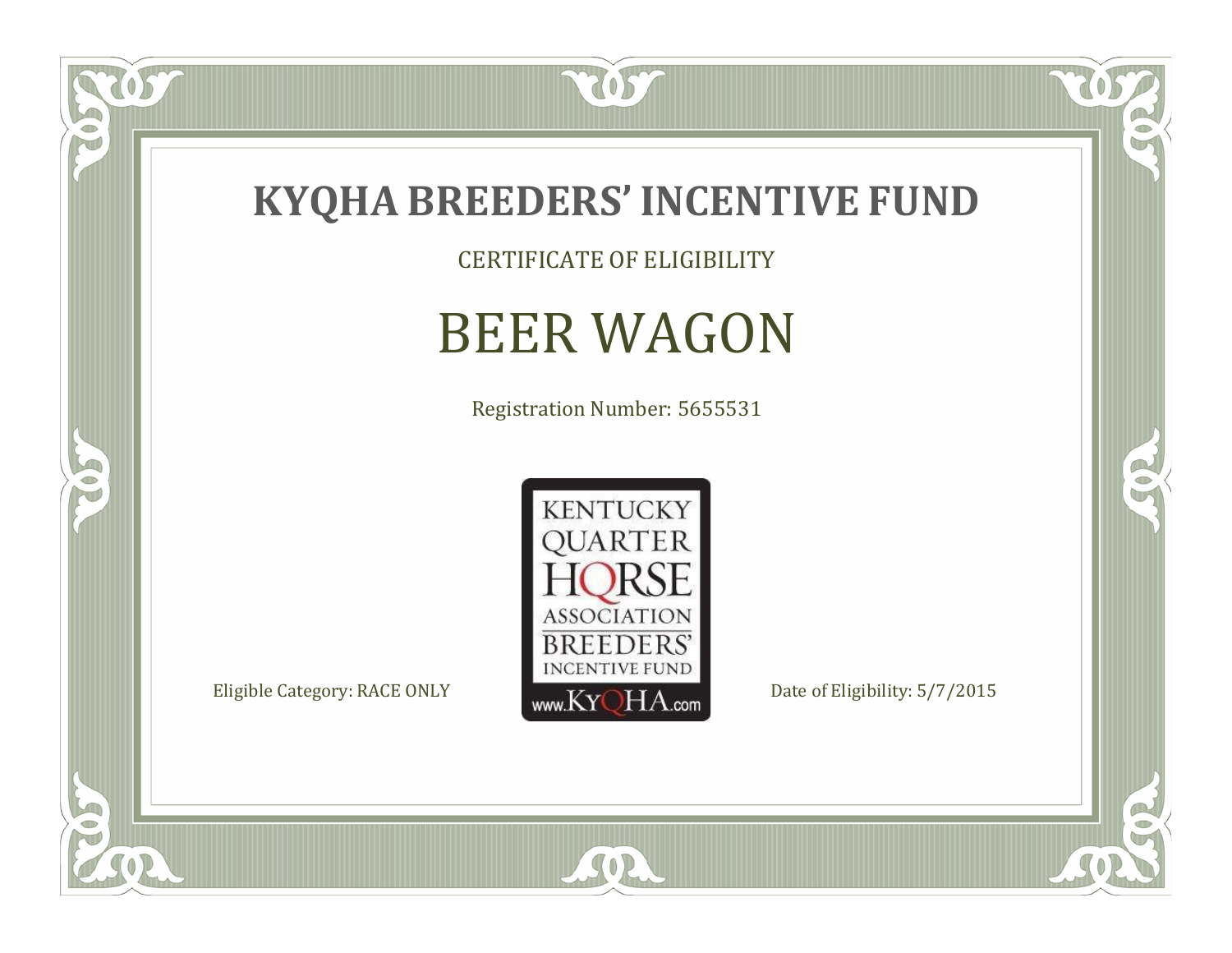

CERTIFICATE OF ELIGIBILITY

# BERTREM

Registration Number: X0714663



SOR

 $\mathbb{R}$ 

 $\mathbb{R}^2$ 

US.

FO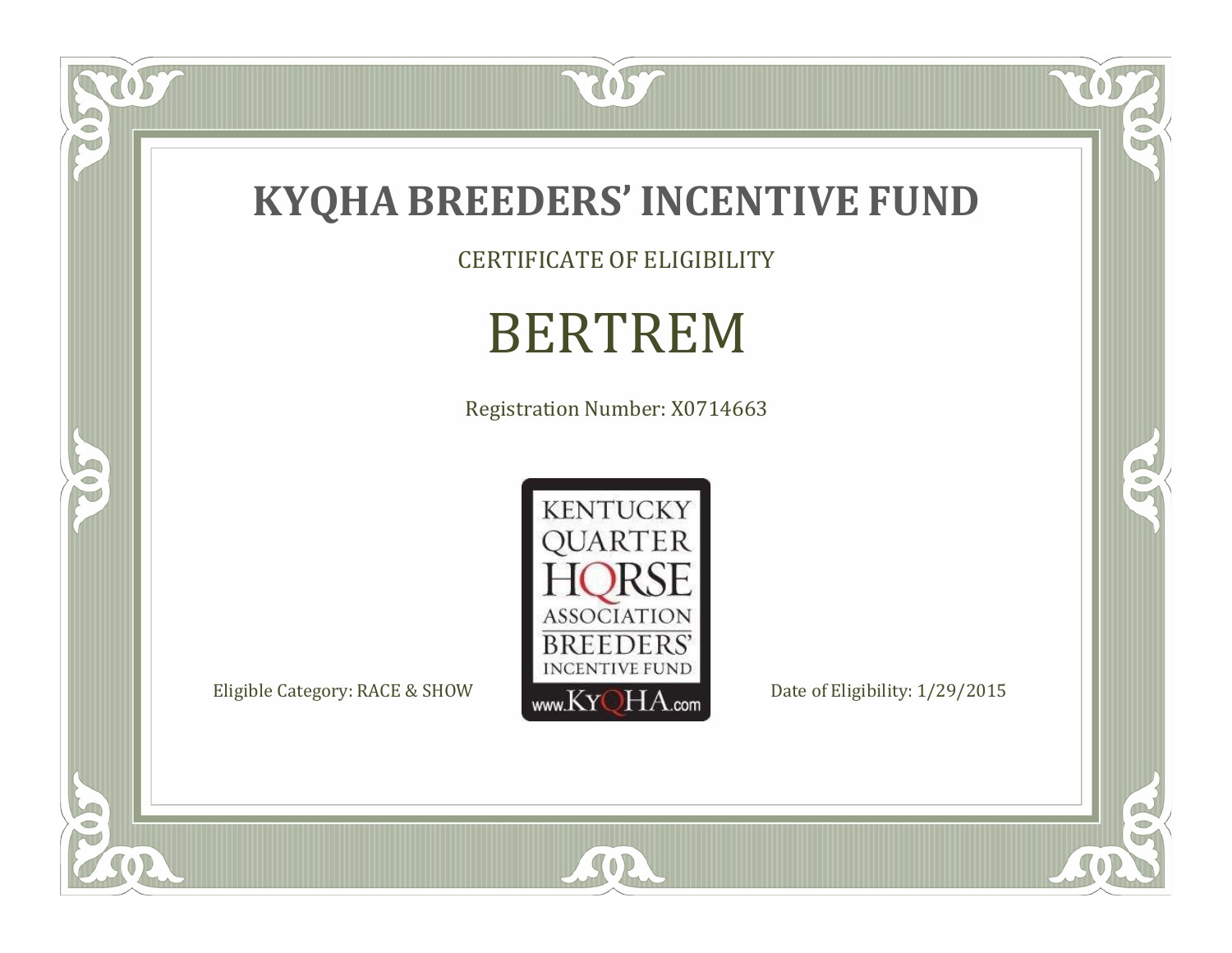

CERTIFICATE OF ELIGIBILITY

# BIG N COOL

Registration Number: 5690358



SOR

 $\overline{OS}$ 

 $\bullet$ N

5

CO.

 $\rightarrow$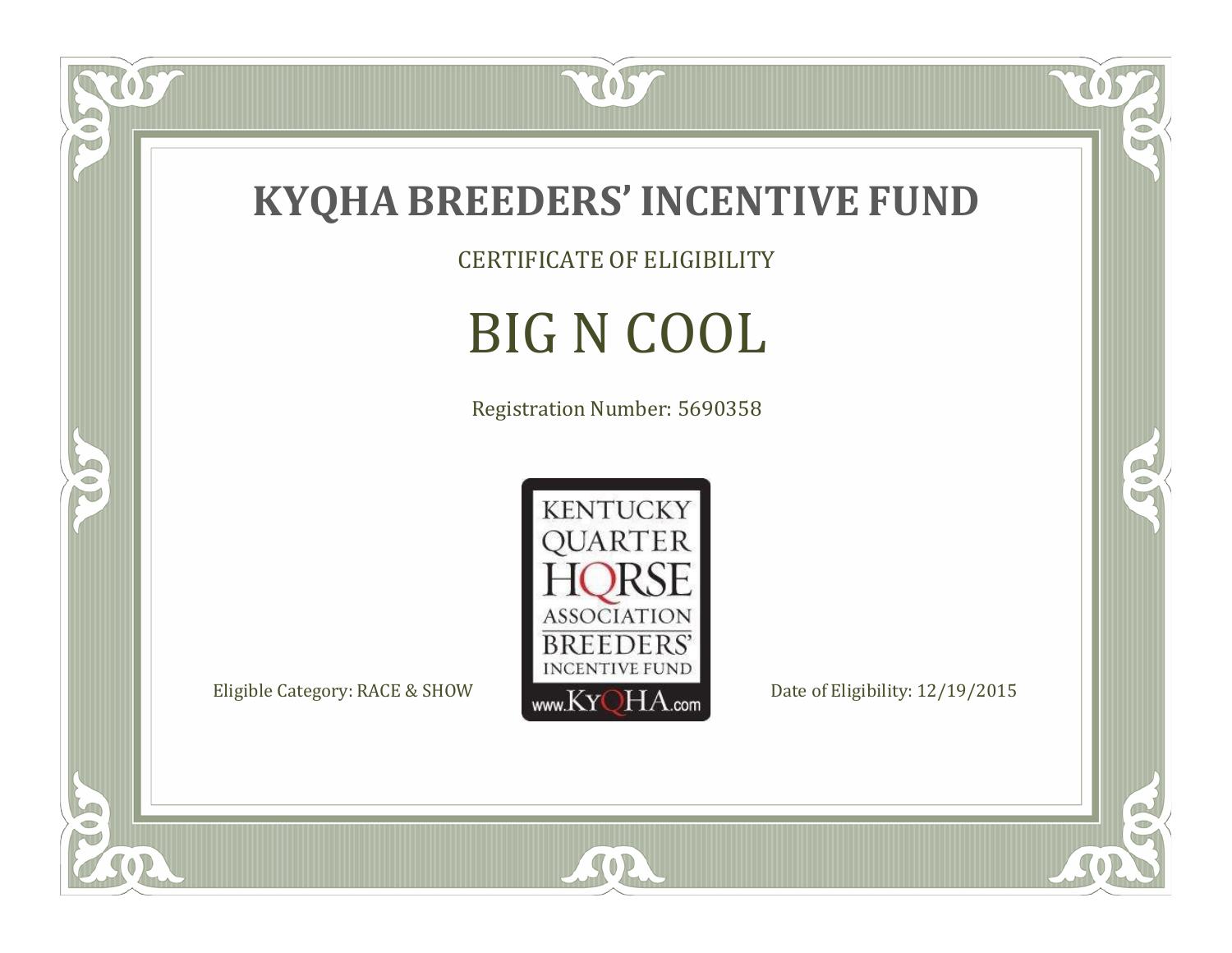

CERTIFICATE OF ELIGIBILITY

# BLOWIN KISSES

Registration Number: 5657868



SOR

CO.

 $\rightarrow$ 

US

 $\bullet$ NU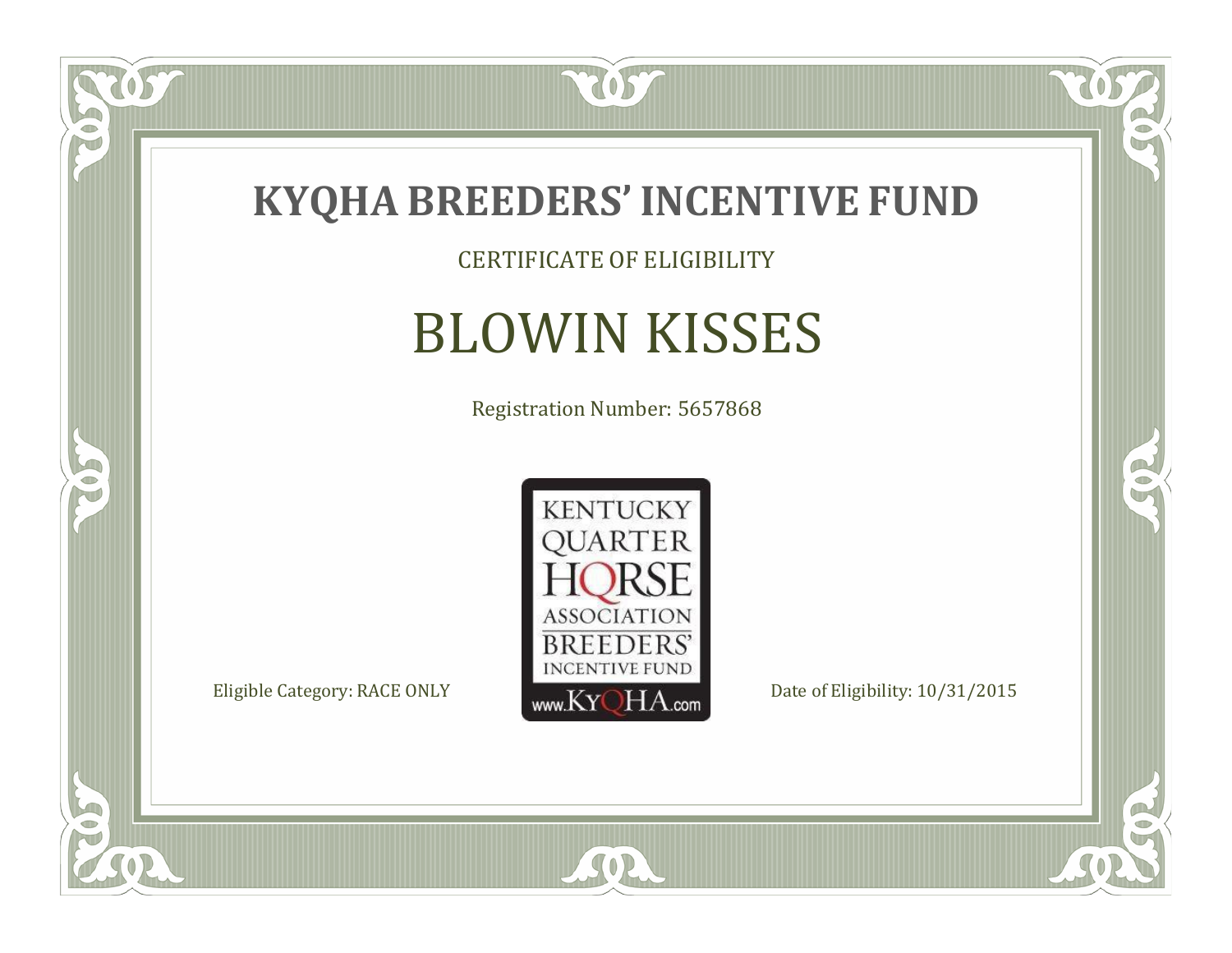

### CERTIFICATE OF ELIGIBILITY

# BOBBYS DIXIE JET

Registration Number: 5225583



SOR

RO

CO.

 $\Box$ N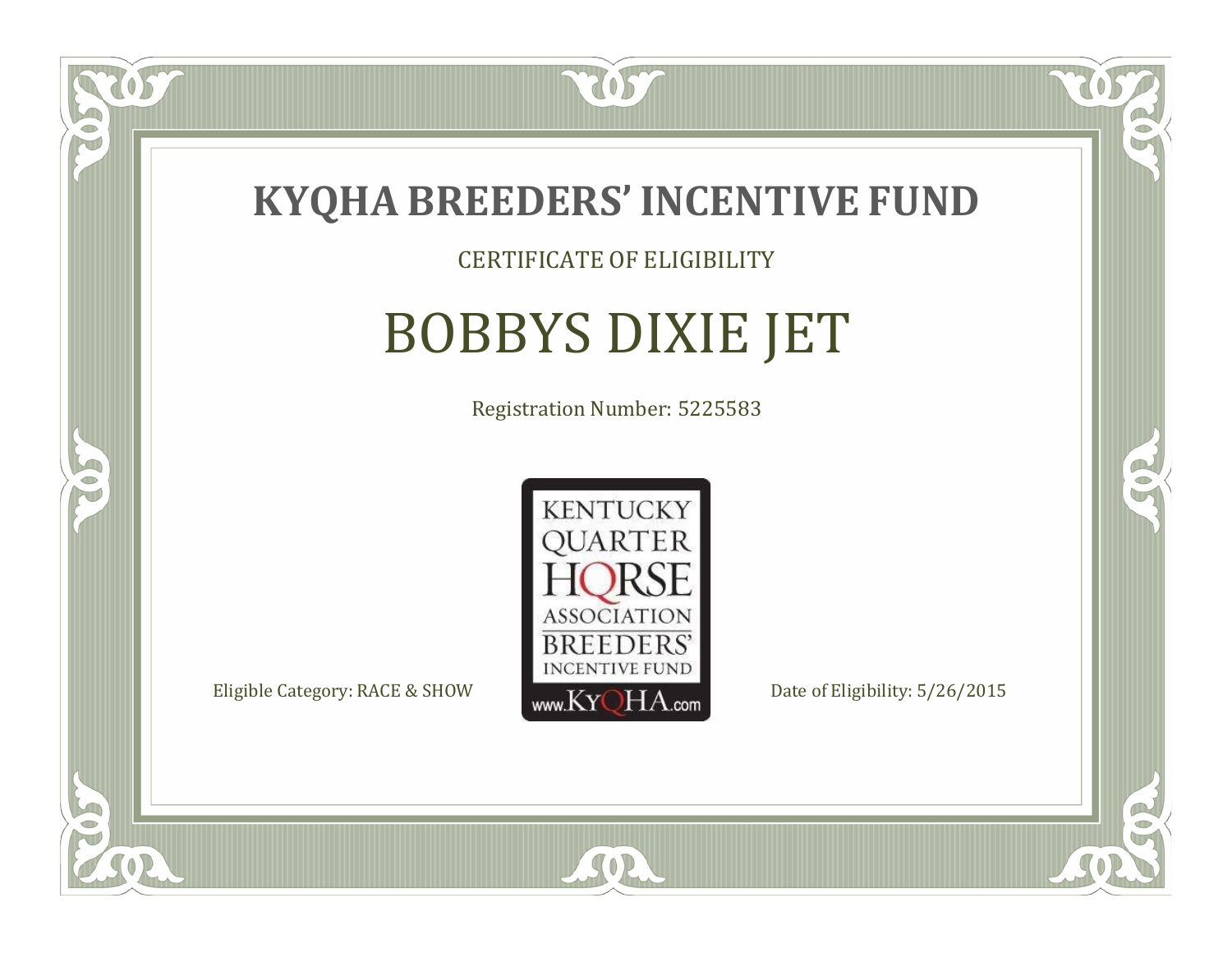

#### CERTIFICATE OF ELIGIBILITY

# BOON HOLDS THE ACES

Registration Number: 5634802



SOR

RO

P.

 $\Box$ T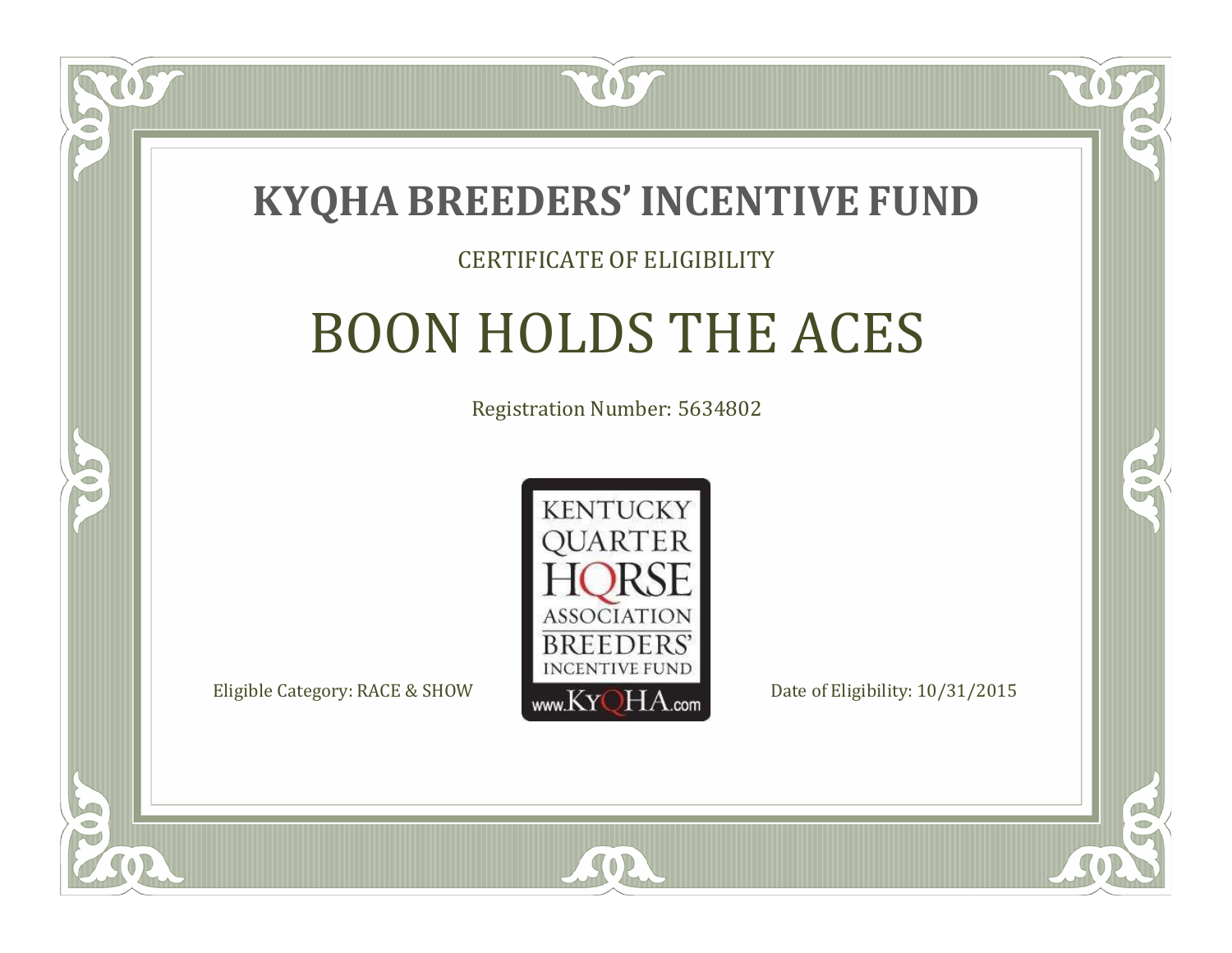

### CERTIFICATE OF ELIGIBILITY

# BOONS DUMBLE LION

Registration Number: 5634803



SOR

CO.

 $\rightarrow$ 

 $\blacksquare$ N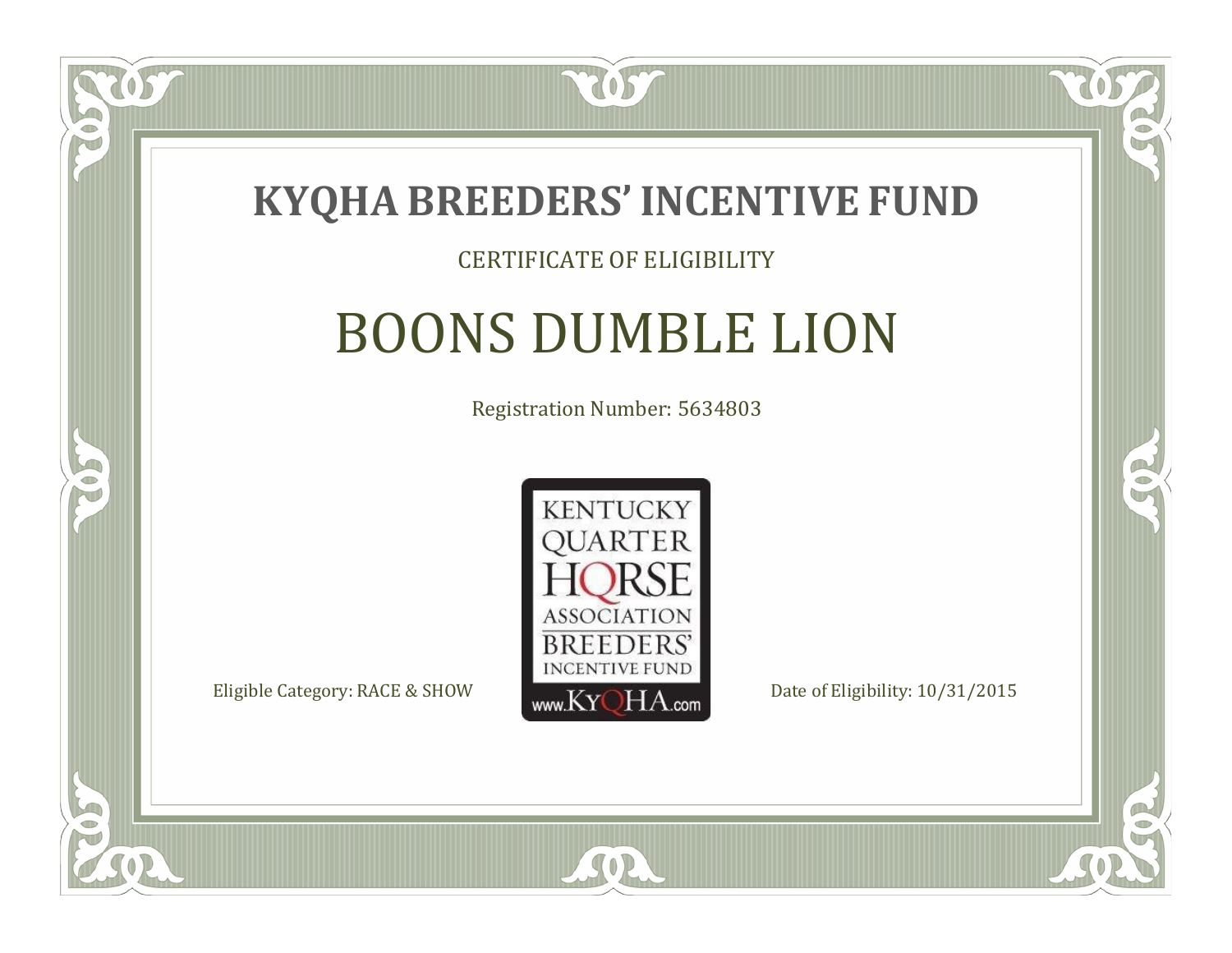

#### CERTIFICATE OF ELIGIBILITY

# BOONS KILL SWITCH

Registration Number: 5634804



SOR

CO.

B

 $\blacksquare$ N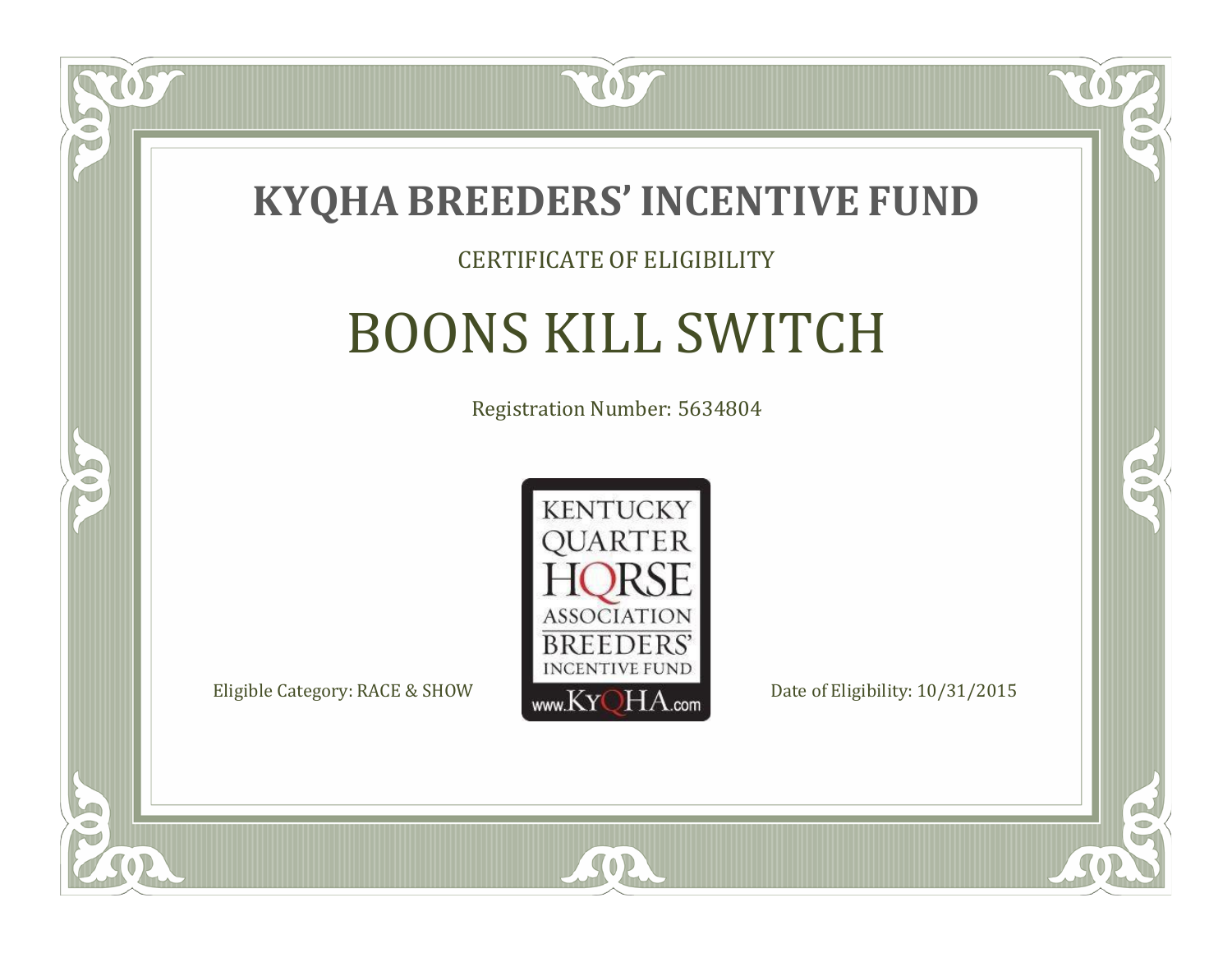

#### CERTIFICATE OF ELIGIBILITY

# BOONS LADY IN RED

Registration Number: 5639968



 $SO2$ 

CO.

B

 $\blacksquare$ N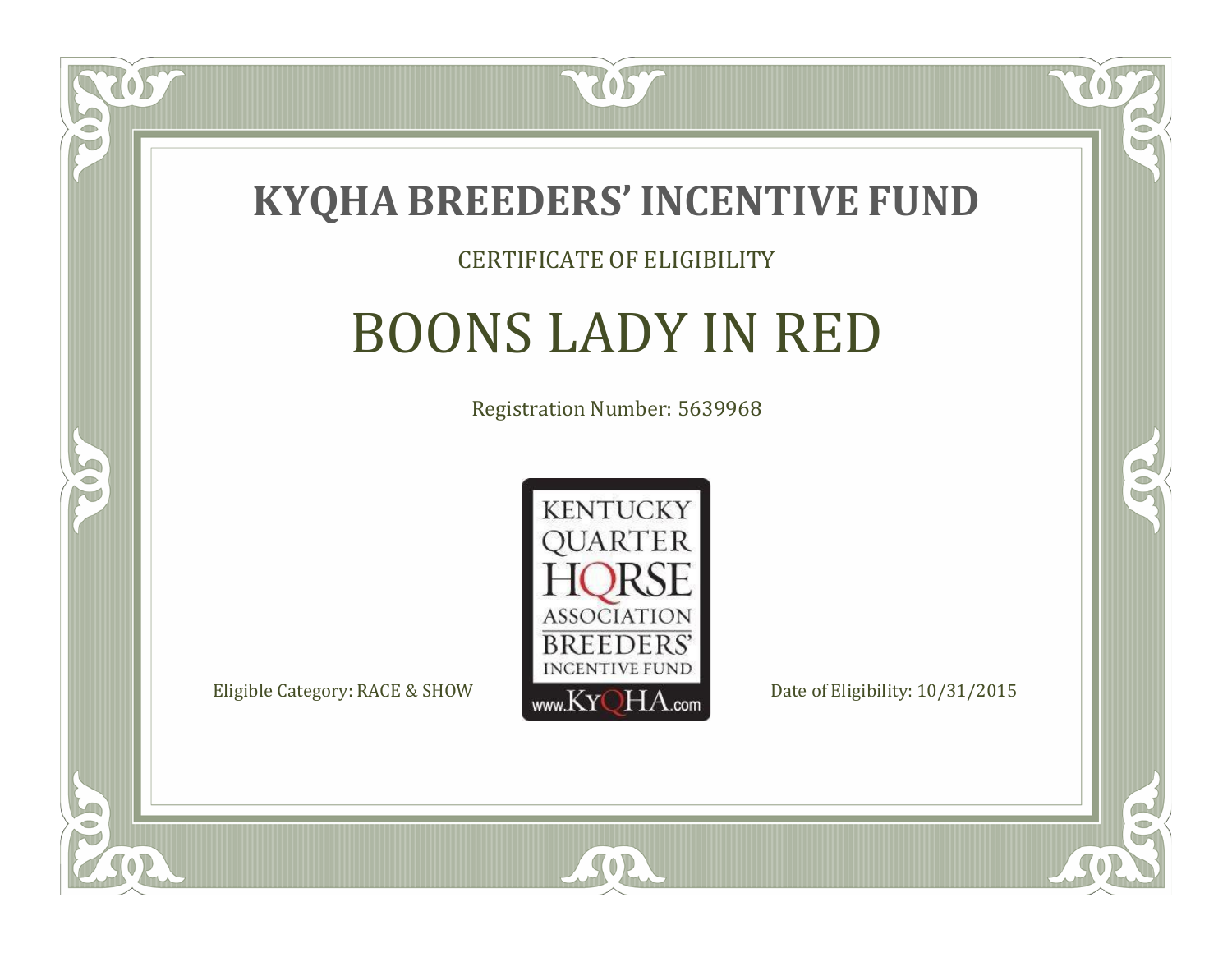

### CERTIFICATE OF ELIGIBILITY

# BOONS PACKIN PISTOLS

Registration Number: 5634801



SOR

RO

P.

 $\Box$ T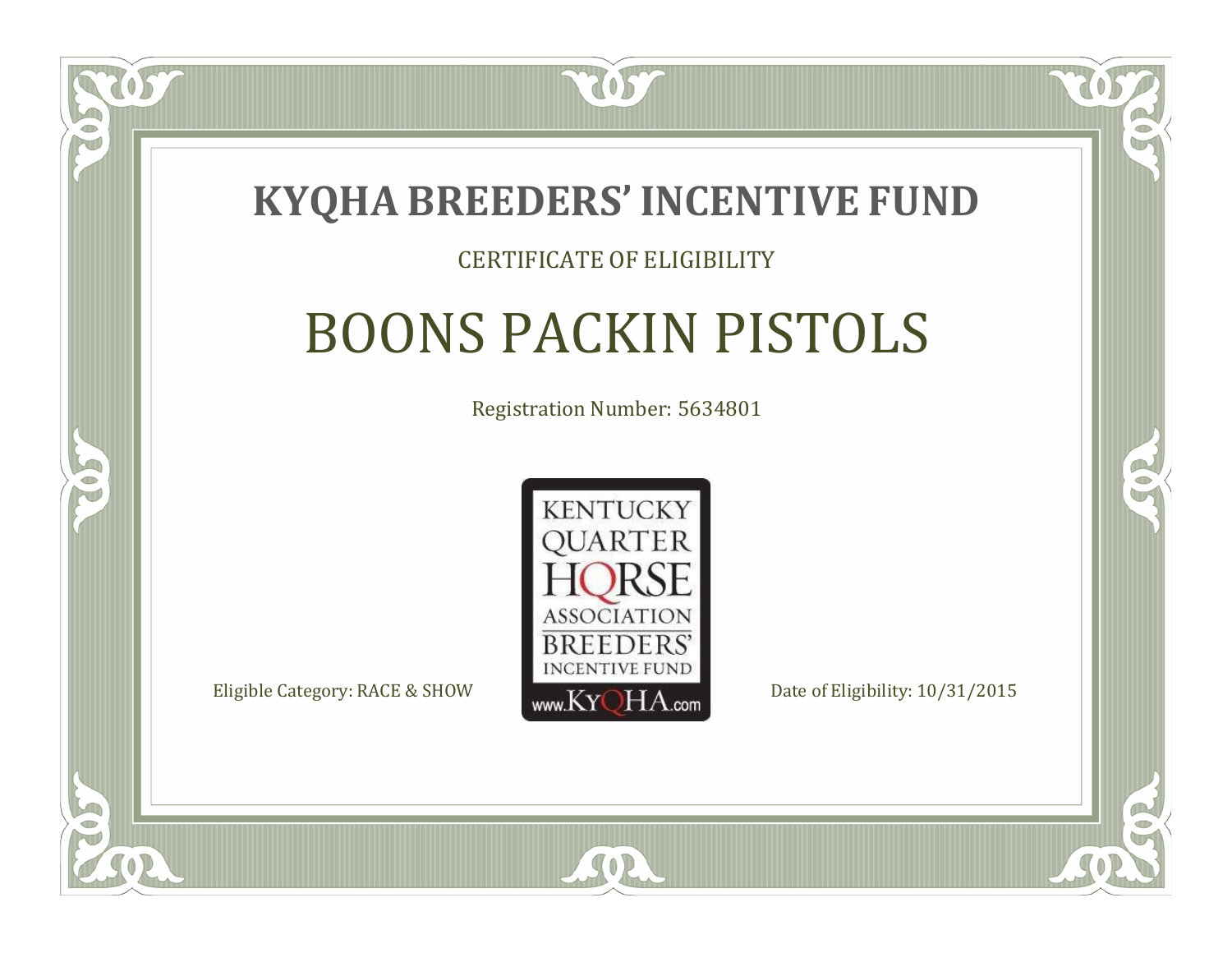### **KYQHA BREEDERS'INCENTIVE FUND**

7057

### CERTIFICATE OF ELIGIBILITY

# BOONSCATTLEPULLR D 9

Registration Number: 5649123



SOR

RO

CO.

 $\Box$ T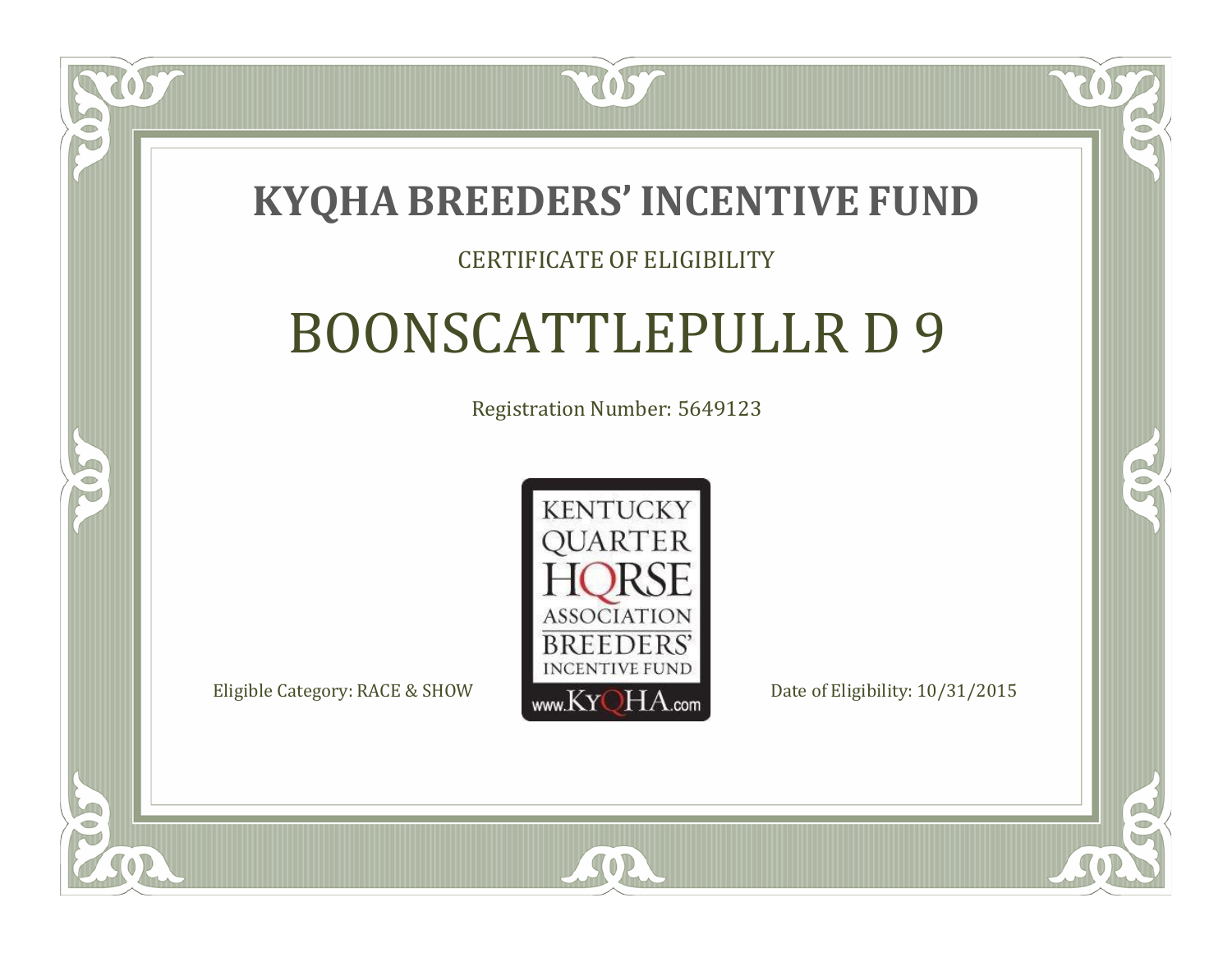

057

 $\bullet$ NU

5

CERTIFICATE OF ELIGIBILITY

# BTS COOL HUH

Registration Number: 5635392



SOR

CO.

 $\rightarrow$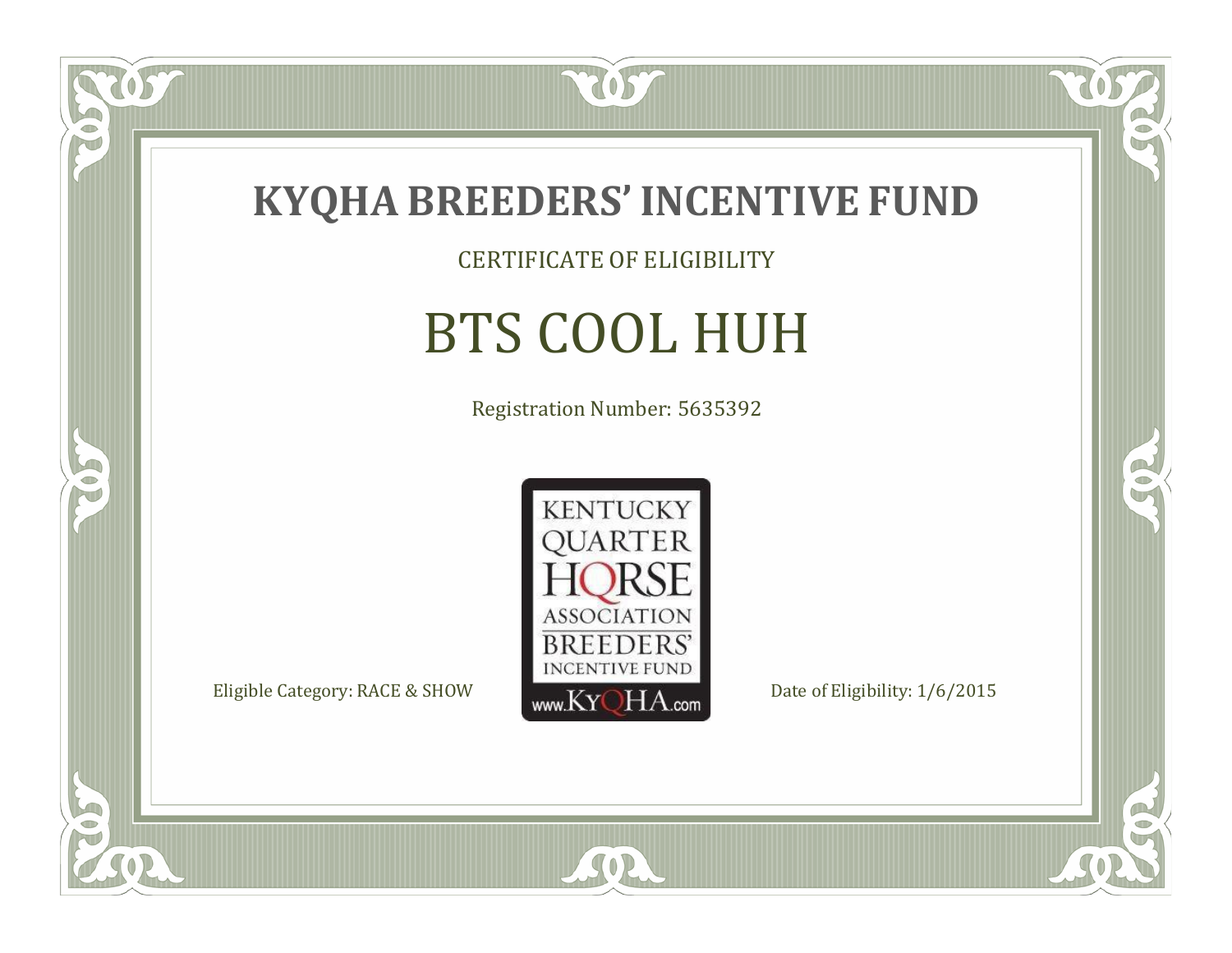

#### CERTIFICATE OF ELIGIBILITY

# BTS GOOD WRAPPER

Registration Number: 5635393



SOR

CO.

B

 $\Box$ N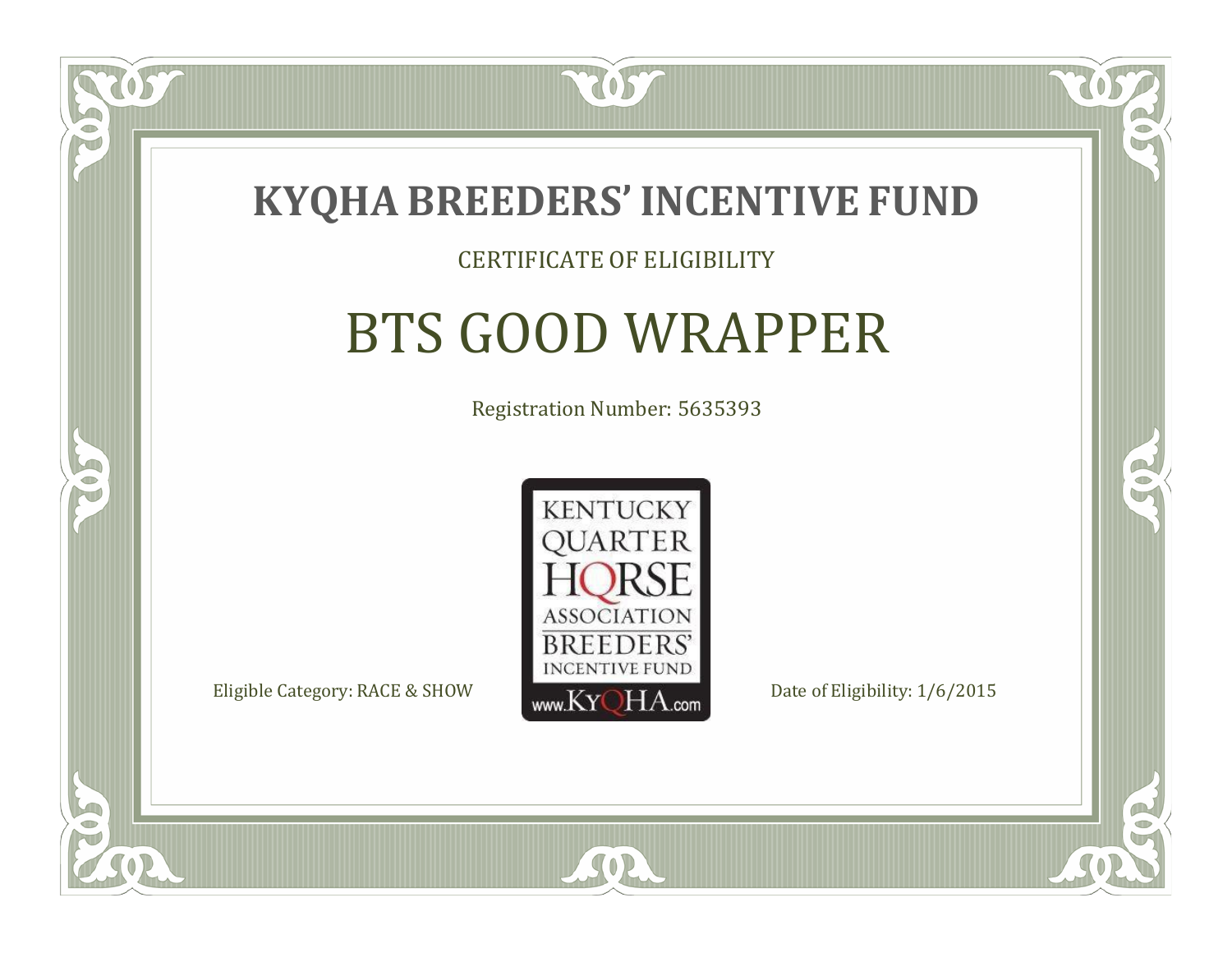

#### CERTIFICATE OF ELIGIBILITY

## BUGGED BY A REDNECK

Registration Number: 5692512



RO

P.

 $\Box$ T

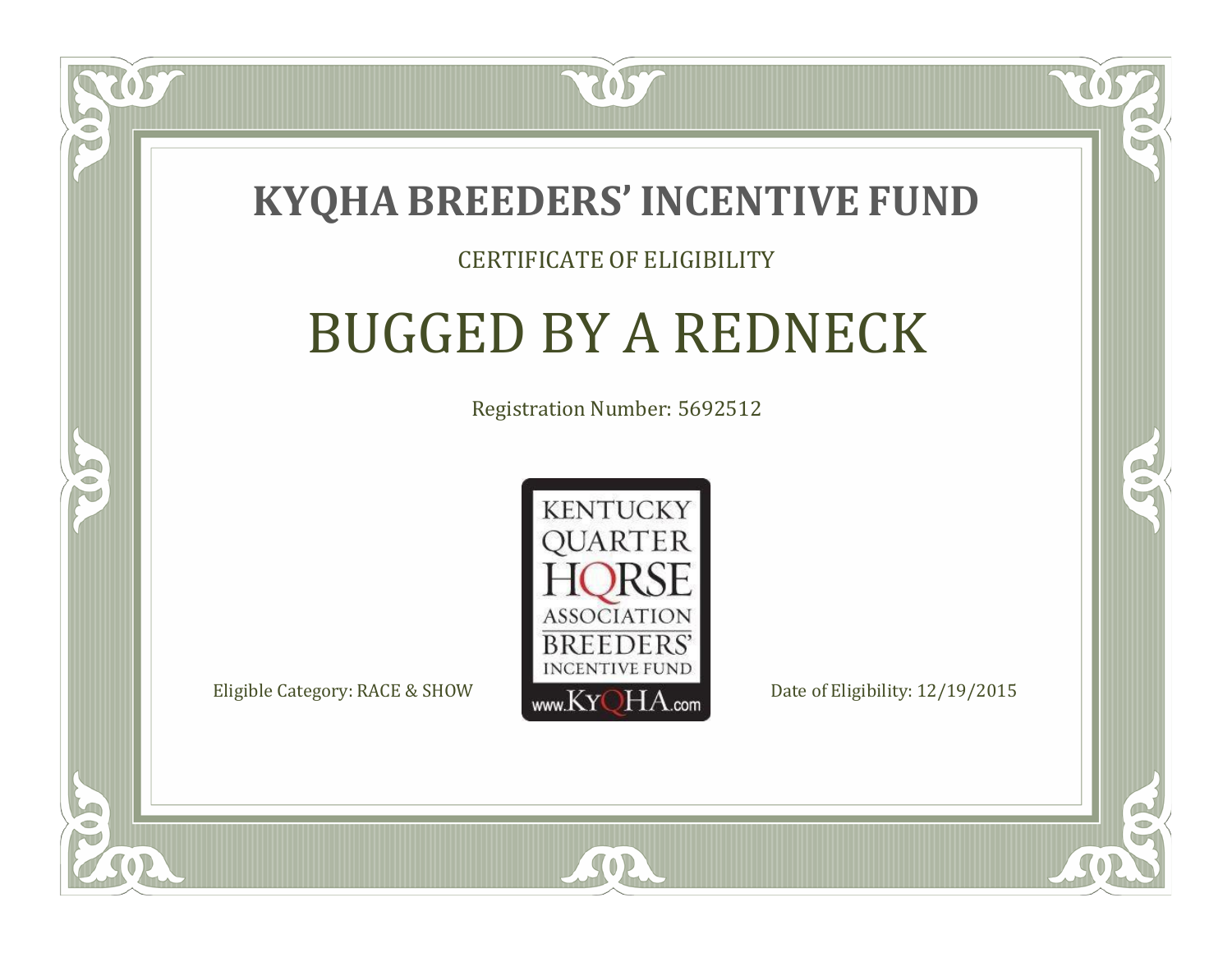

### CERTIFICATE OF ELIGIBILITY

# BUGGED OUT REDNECK

Registration Number: 5620586



SOR

RO

CO.

 $\Box$ N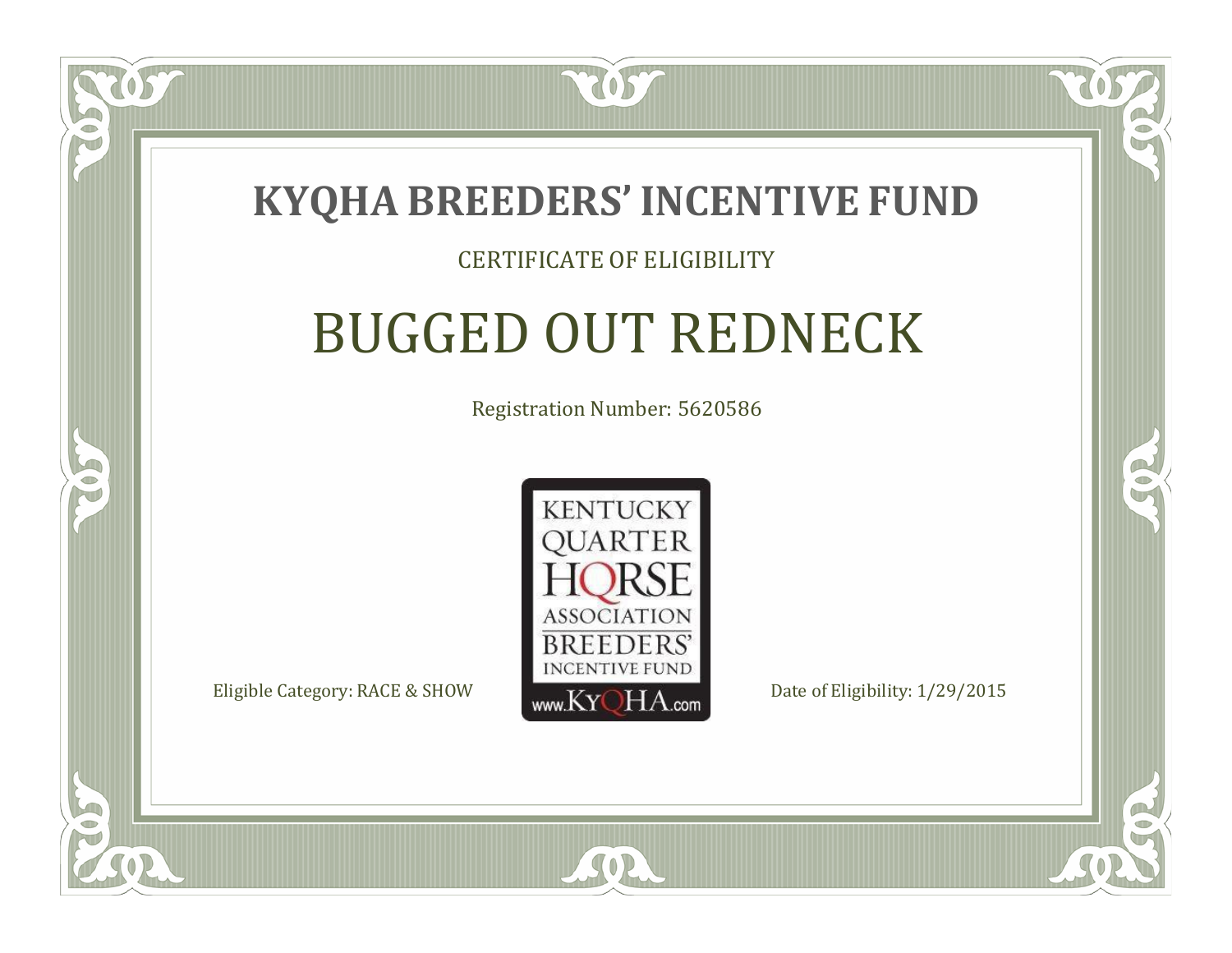

CERTIFICATE OF ELIGIBILITY

# BULLZEYE BOB

Registration Number: 5629009



SOR

 $\mathbb{R}$ 

 $\mathbb{R}^2$ 

 $\overline{OS}$ 

 $\bullet$ N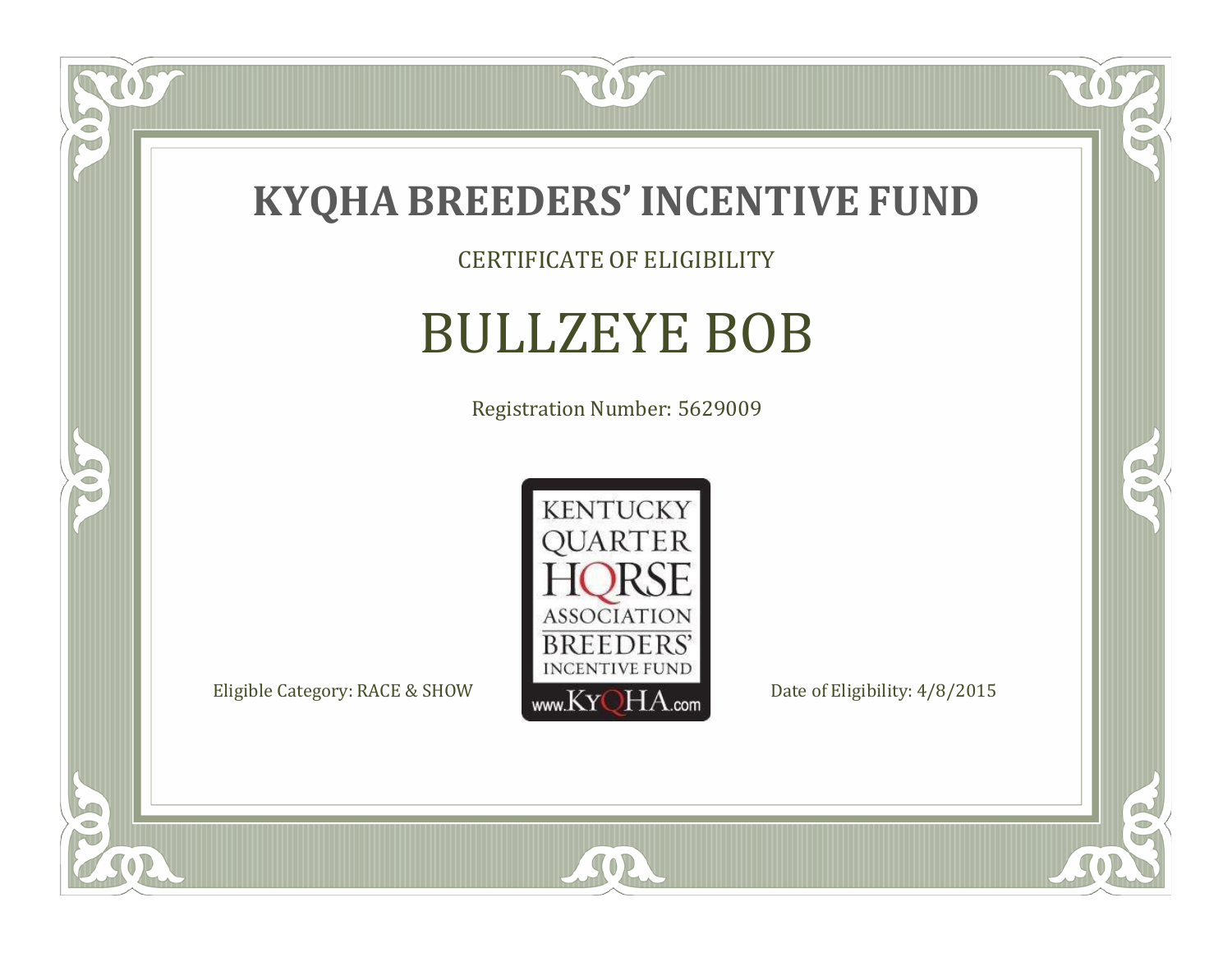

 $\blacksquare$ N

S

### CERTIFICATE OF ELIGIBILITY

# BULZEYE FINEST DOLLY

Registration Number: X0719574



 $SO2$ 

 $\mathbb{R}^2$ 

 $\rightarrow$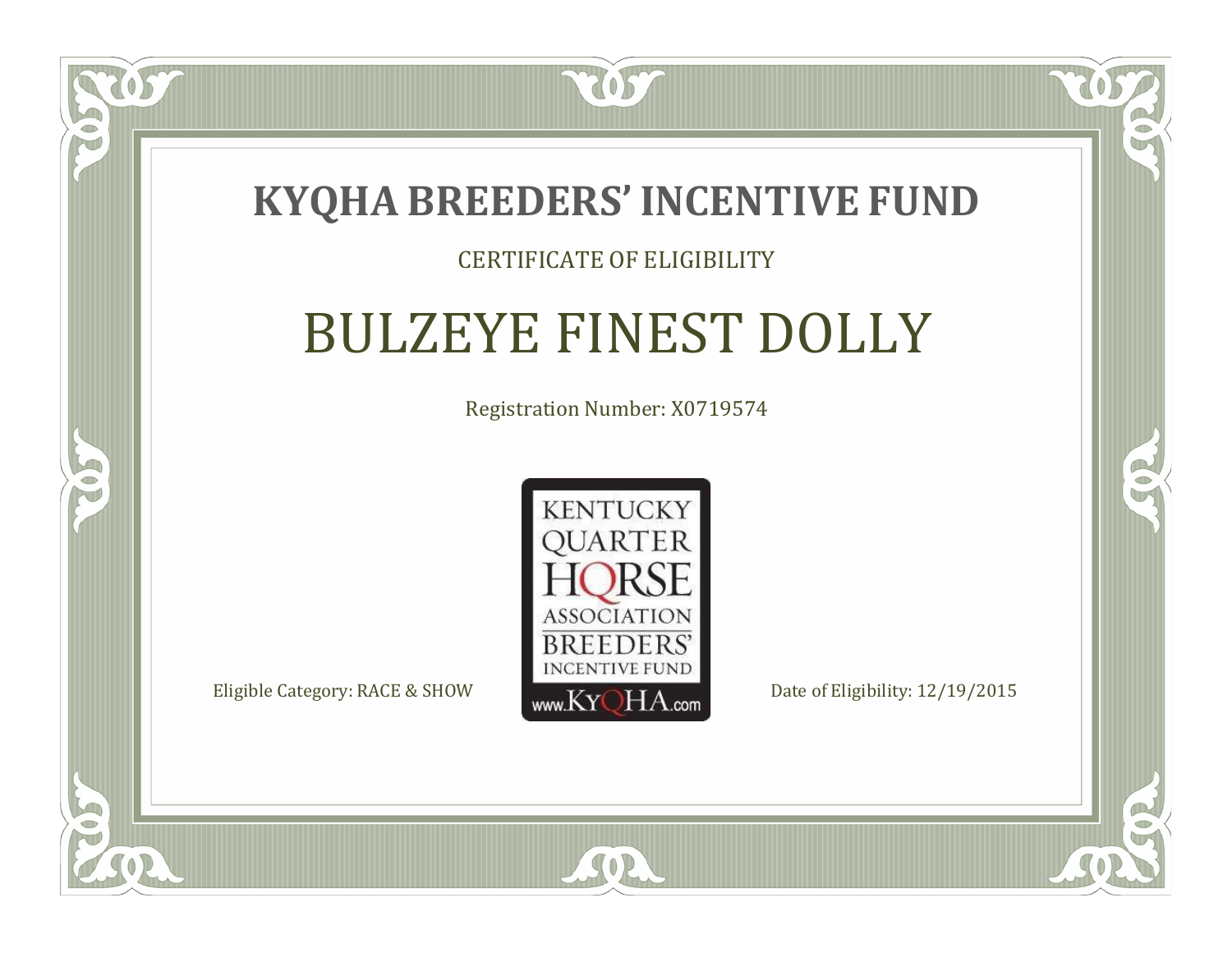

 $\delta S$ 

 $\Box$ NU

5

CERTIFICATE OF ELIGIBILITY

# CALL SECURITY

Registration Number: 5610144



SOR

RO

OR.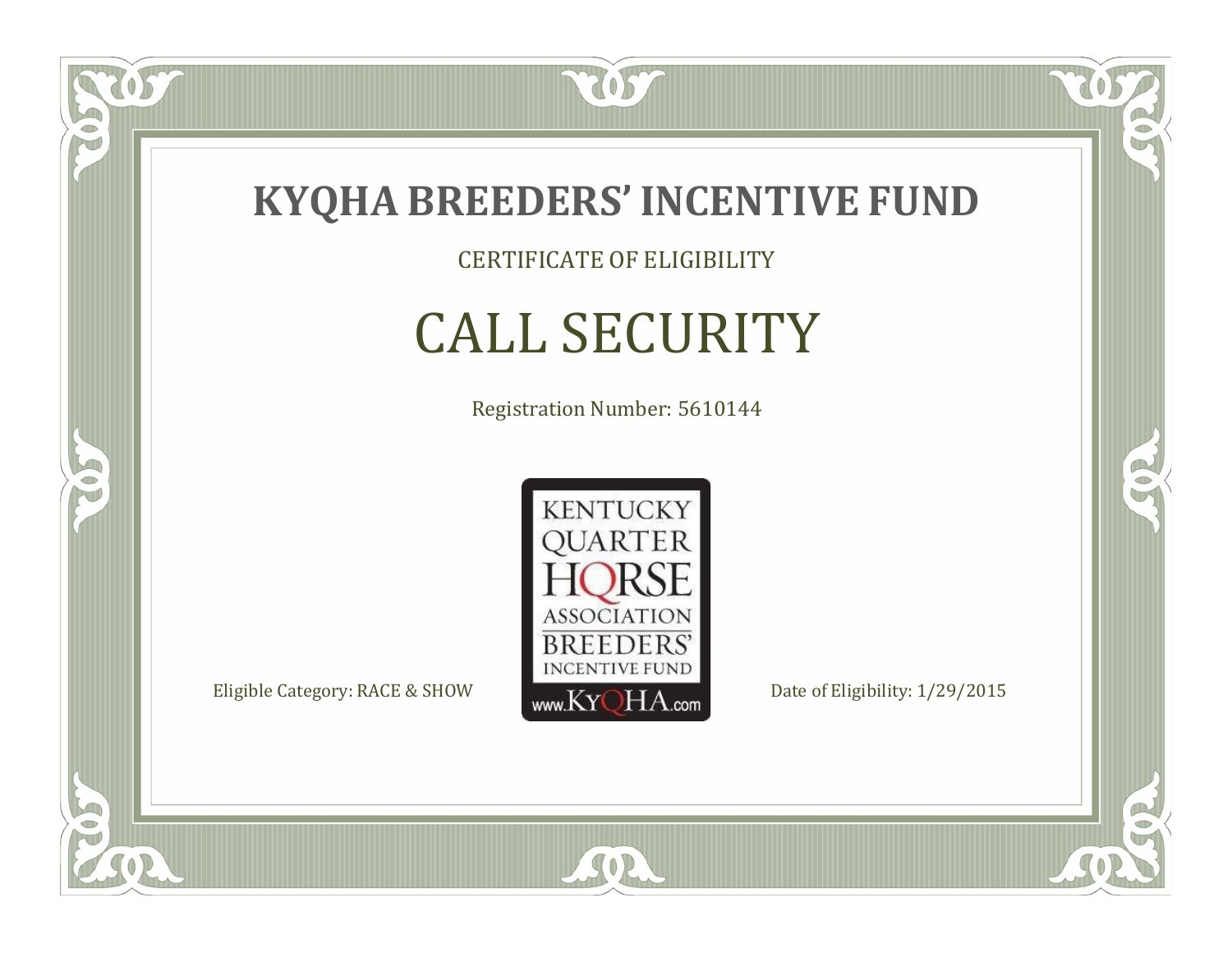

 $\Box$ N

5

#### CERTIFICATE OF ELIGIBILITY

# CAPTAIN GOODBAR

Registration Number: 5666248



SOR

RO

B)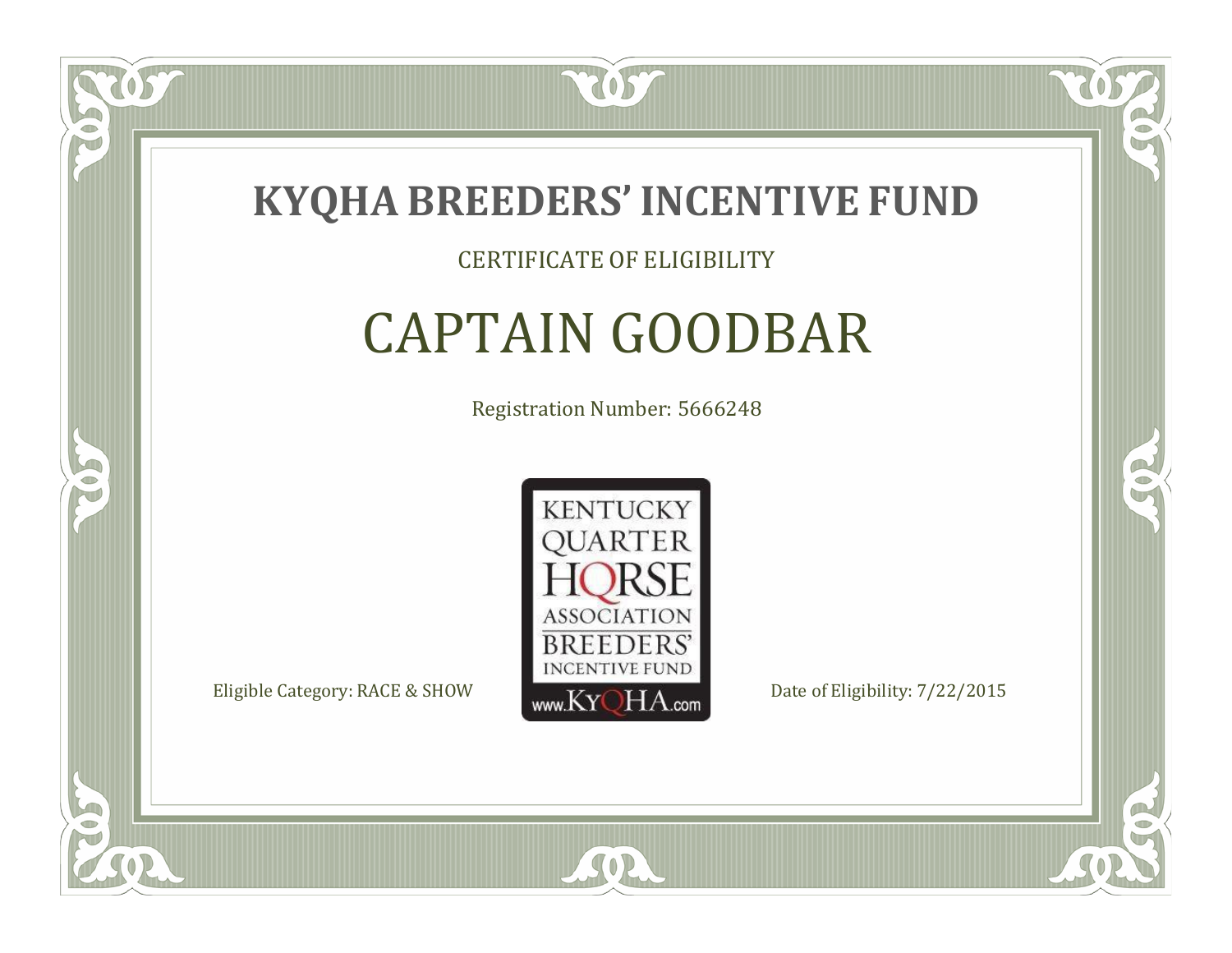

CERTIFICATE OF ELIGIBILITY

# CC CHIANTI

Registration Number: 5634867



SOR

 $\mathbb{R}$ 

 $\mathbb{R}^2$ 

 $\overline{OS}$ 

 $\bullet$ N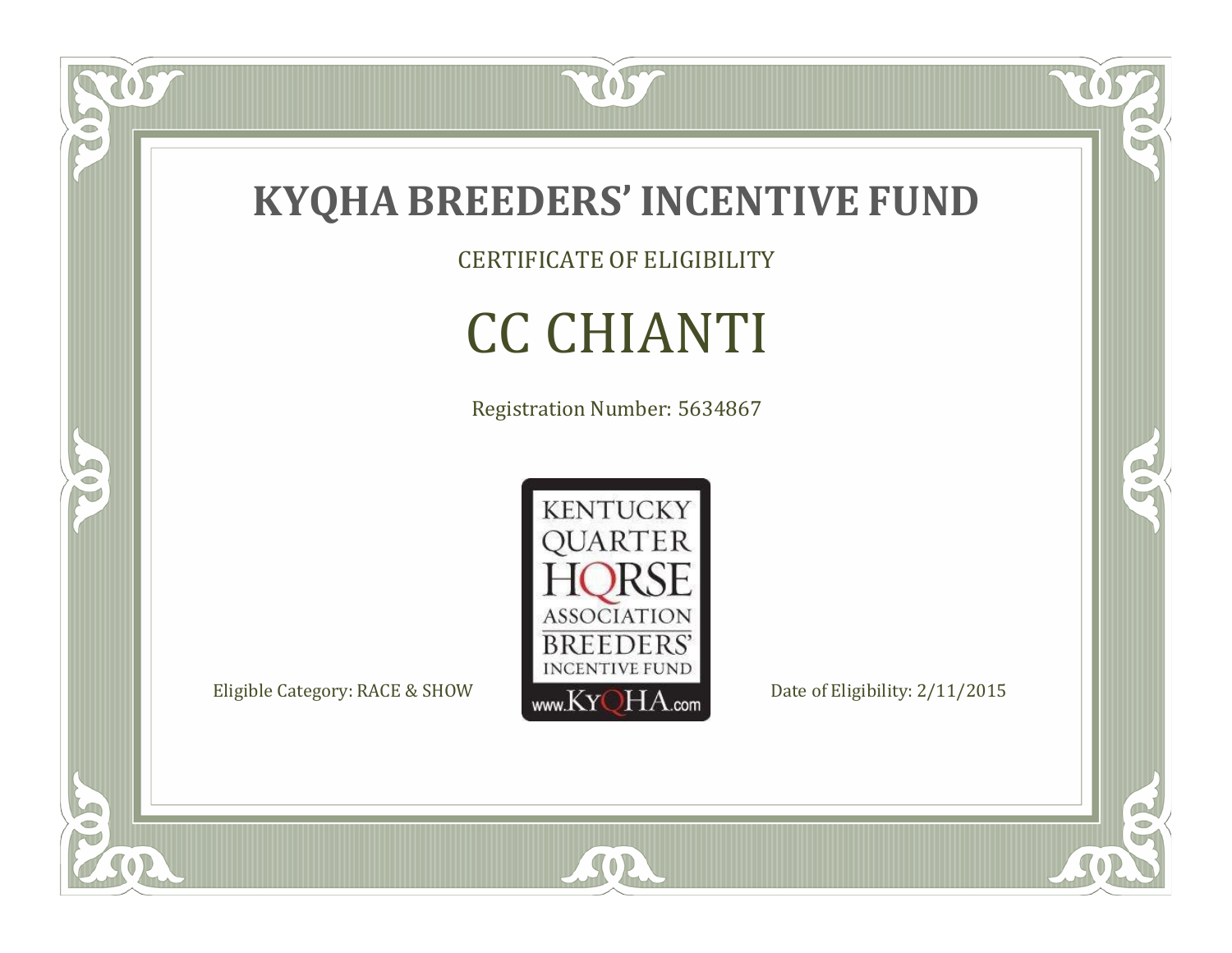

### CERTIFICATE OF ELIGIBILITY

# CC LUCKYS CHARM

Registration Number: 5634866



SOR

RO

B)

 $\Box$ N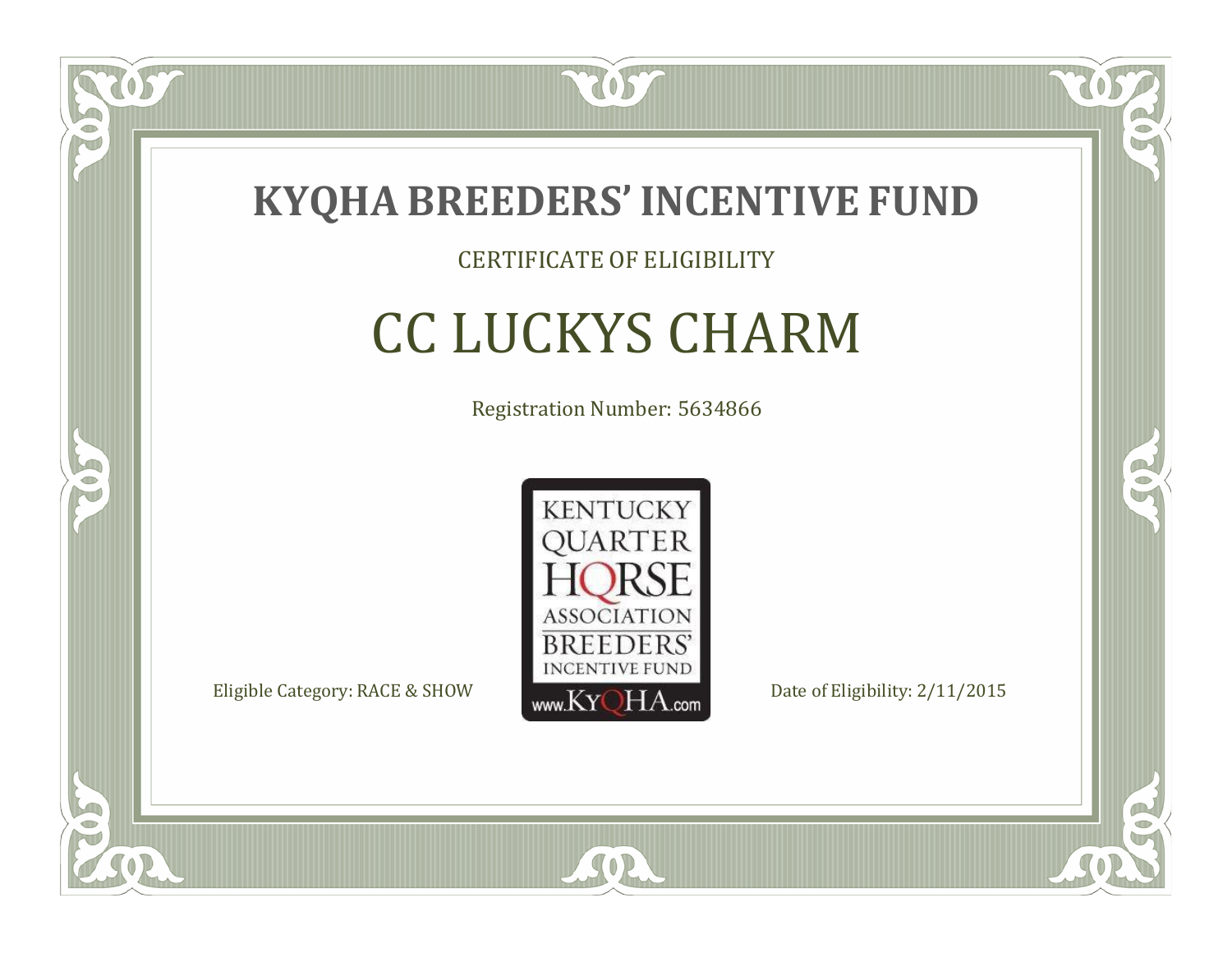

#### CERTIFICATE OF ELIGIBILITY

# CD PEPPY SAN NITRO

Registration Number: 5636509



SOR

CO.

B)

 $\Box$ N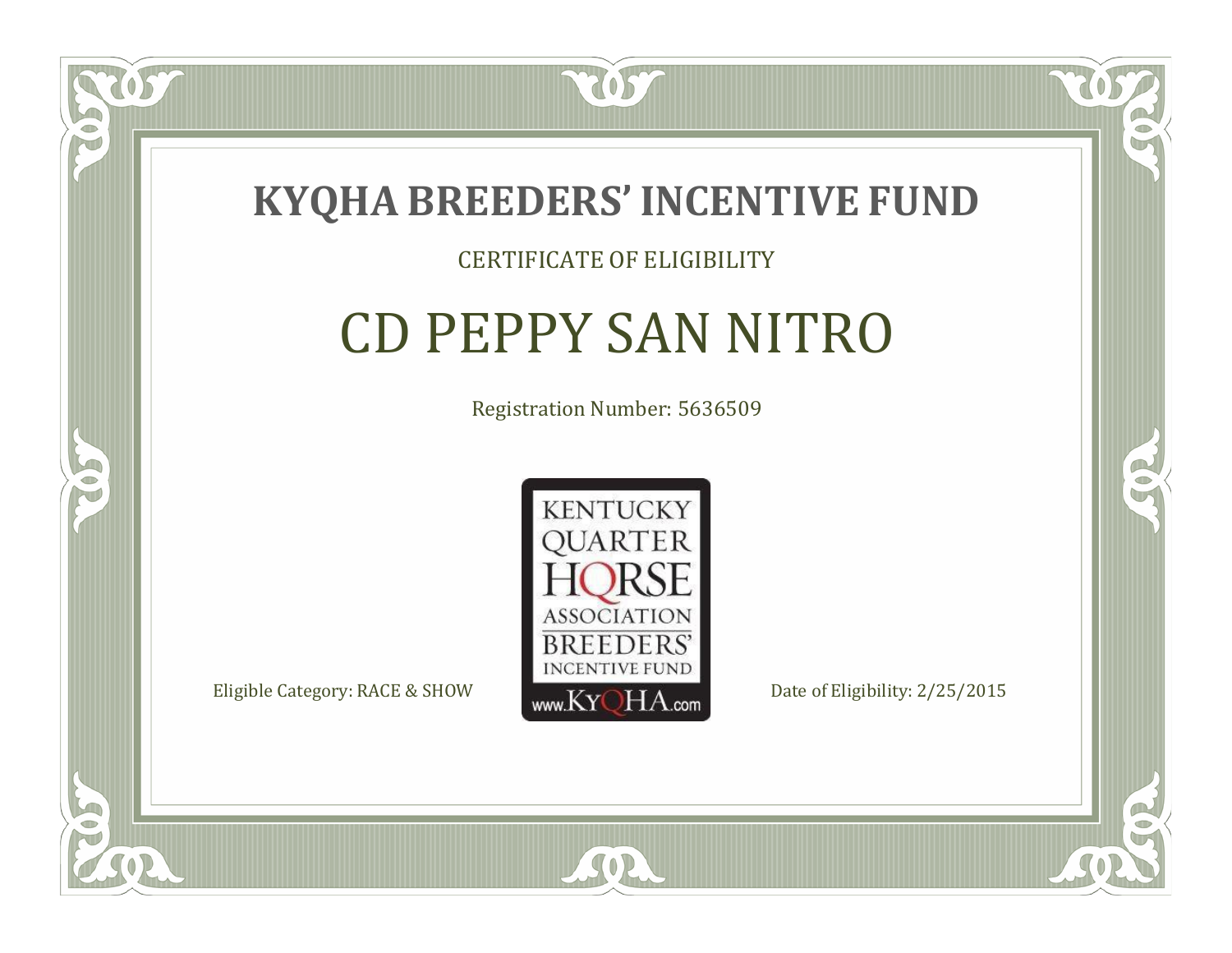

### CERTIFICATE OF ELIGIBILITY

## CHEVY A LA MODE

Registration Number: X0690068



SOR

CO.

B)

 $\delta S$ 

 $\Box$ NU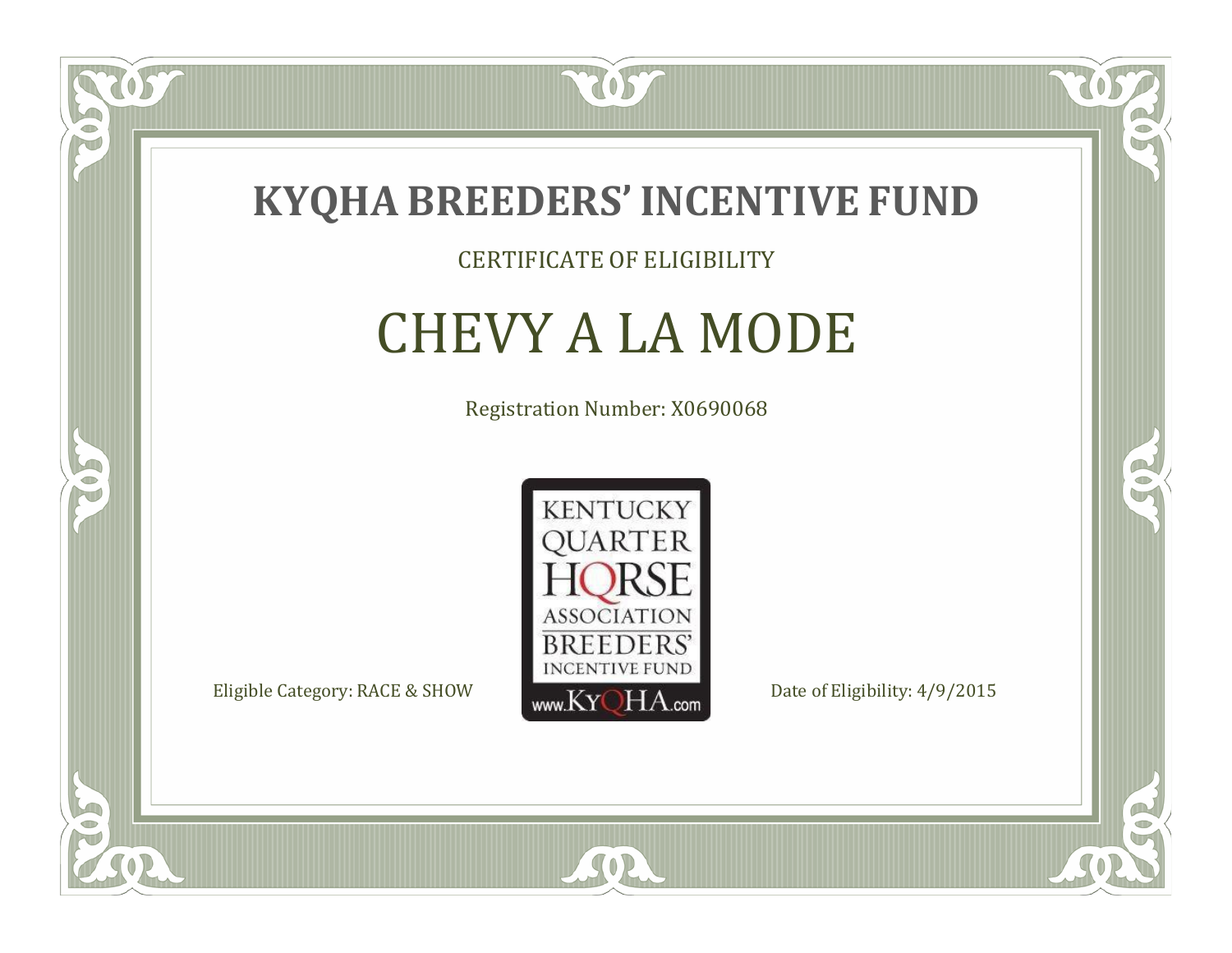

### CERTIFICATE OF ELIGIBILITY

# CR ULTIMATE DANCER

Registration Number: X0716966



SOR

RO

B)

 $\Box$ N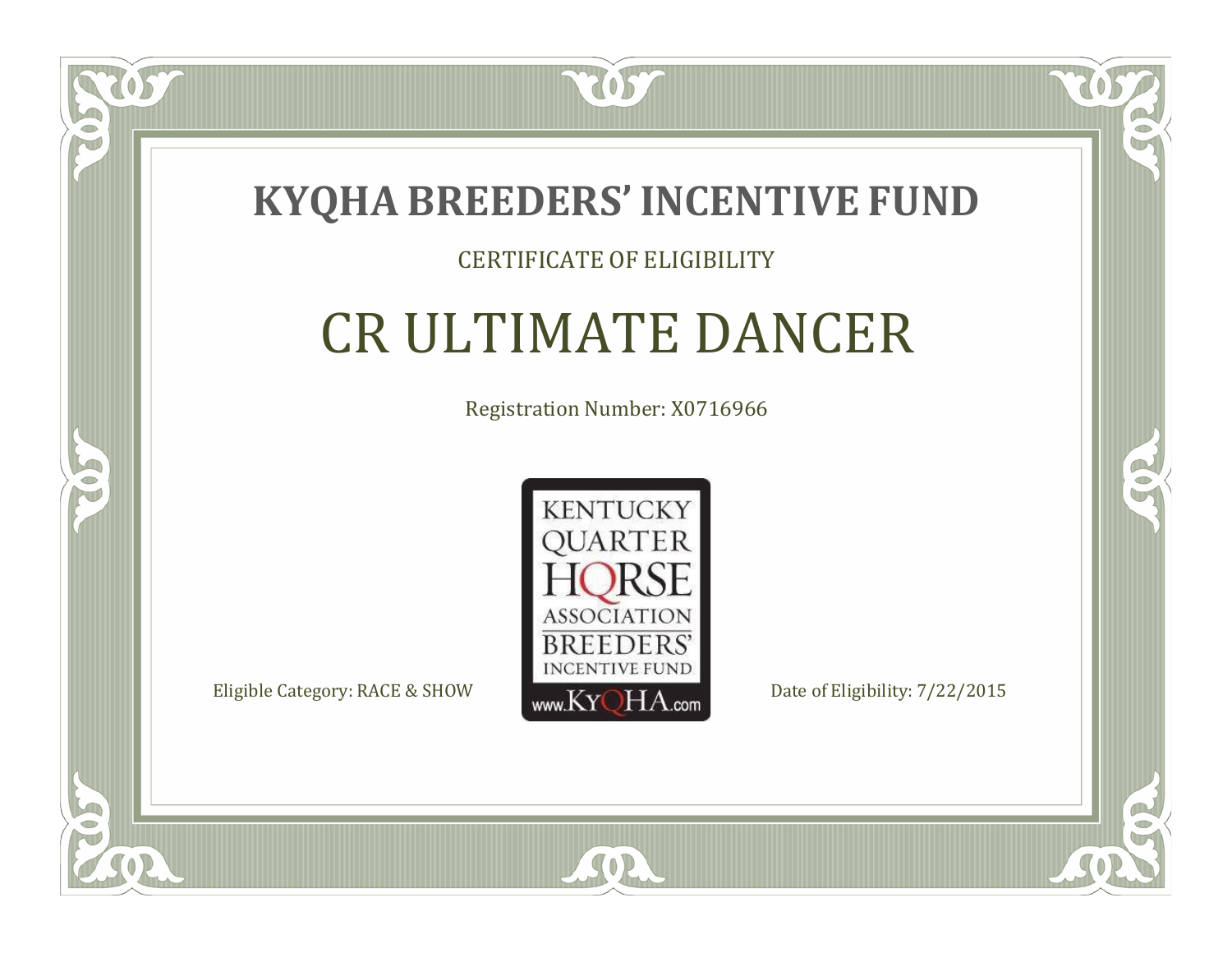

#### CERTIFICATE OF ELIGIBILITY

### CROOKED REDNECK

Registration Number: 5673934



CO.

B)

 $\Box$ N

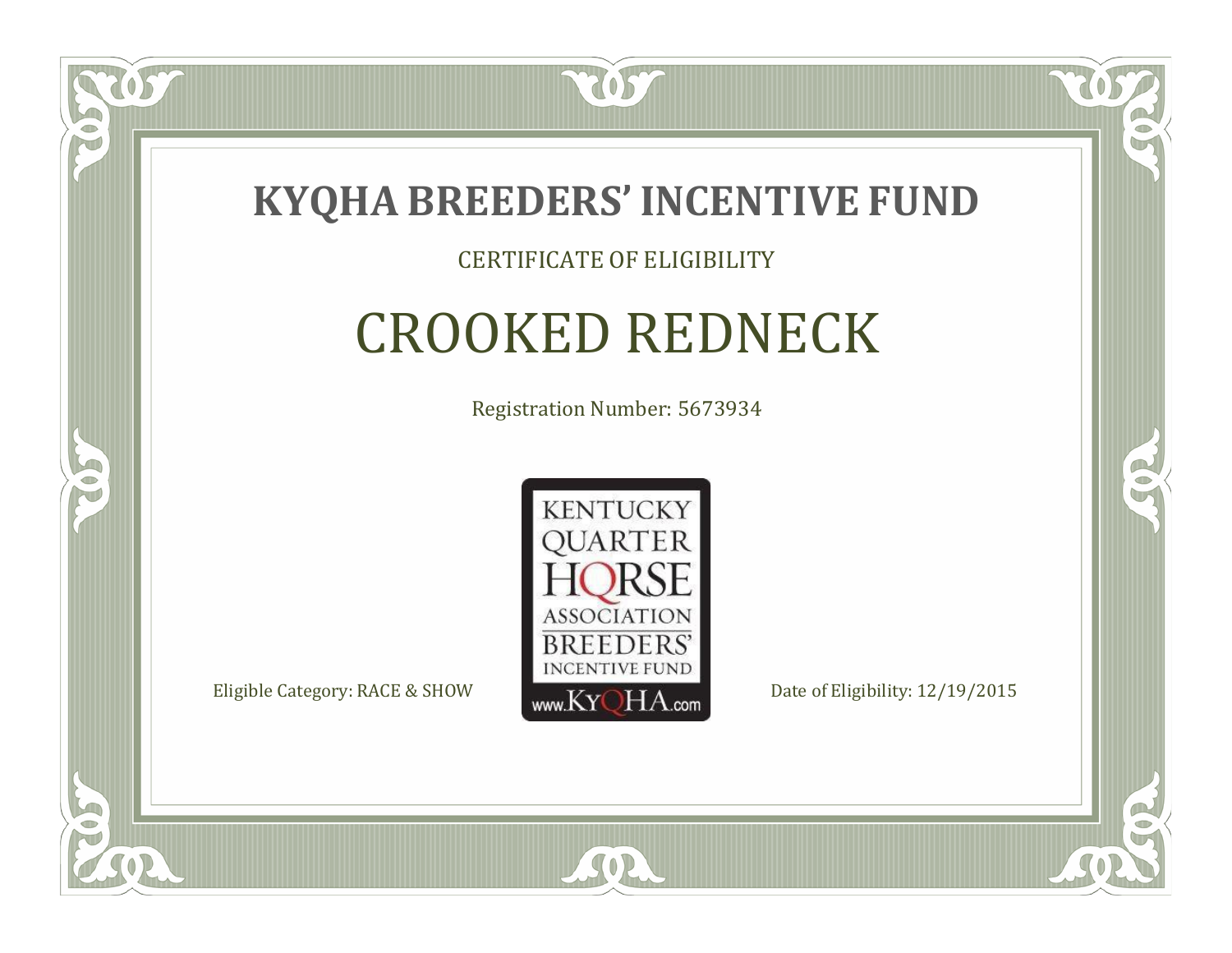

### CERTIFICATE OF ELIGIBILITY

# DERBY DAY FAME

Registration Number: 5676000



SOR

CO.

 $\rightarrow$ 

 $\delta S$ 

 $\bullet$ NU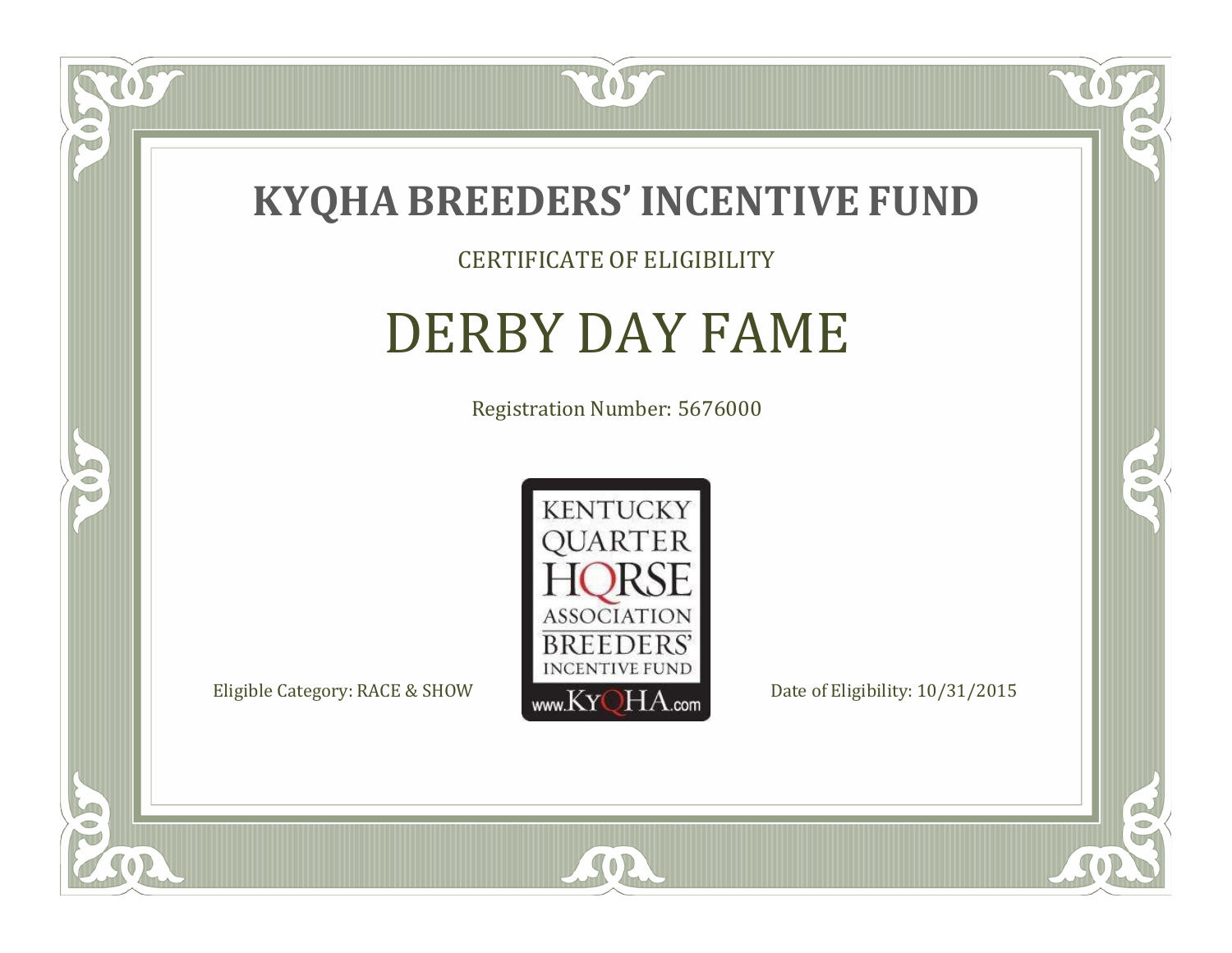

#### CERTIFICATE OF ELIGIBILITY

# DGS FORCE FACTER

Registration Number: X0714308



SOR

RO

CO.

 $\Box$ N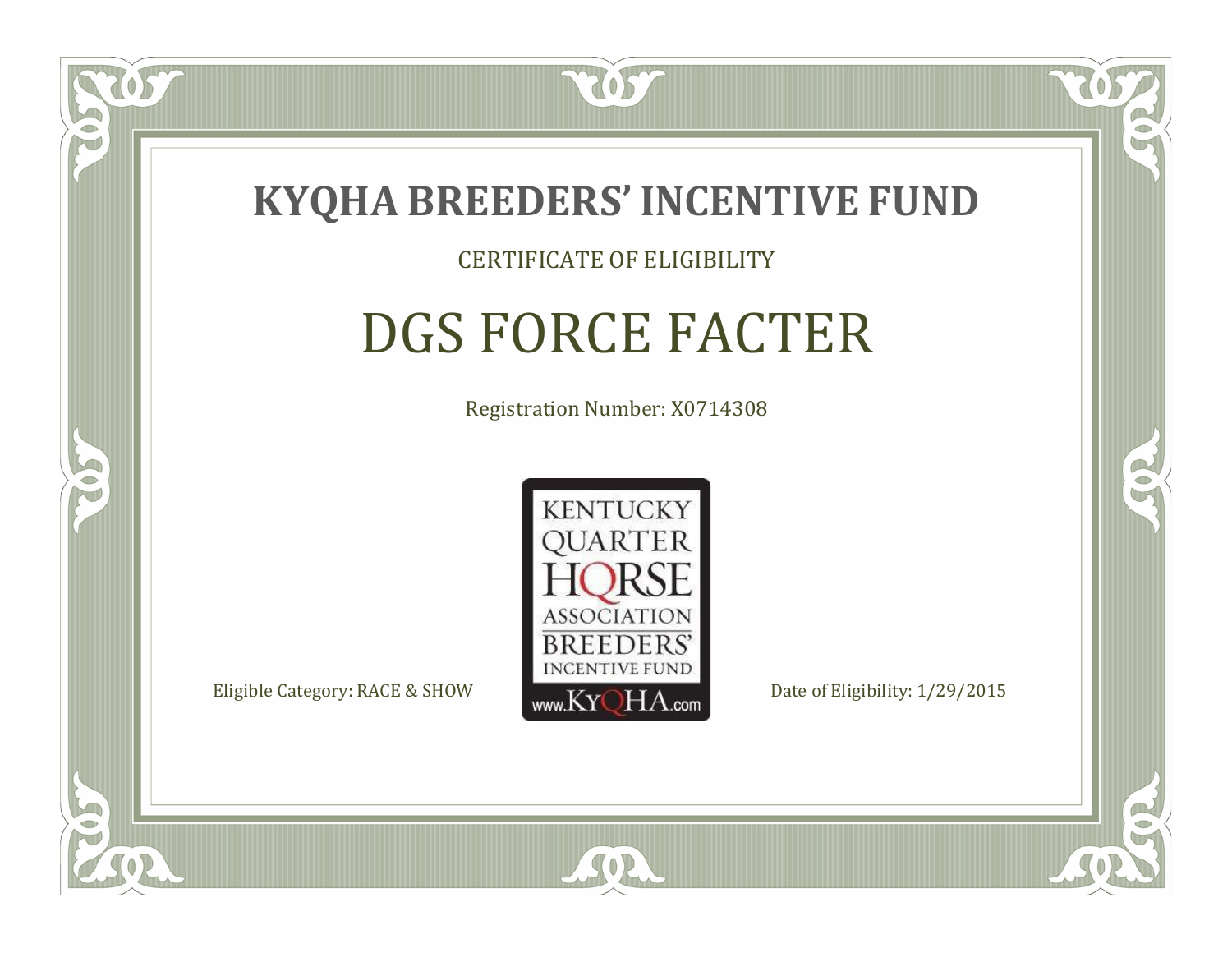

#### CERTIFICATE OF ELIGIBILITY

# DGS HER TURN TO IRON

Registration Number: X0714307



SOR

RO

CO.

 $\Box$ T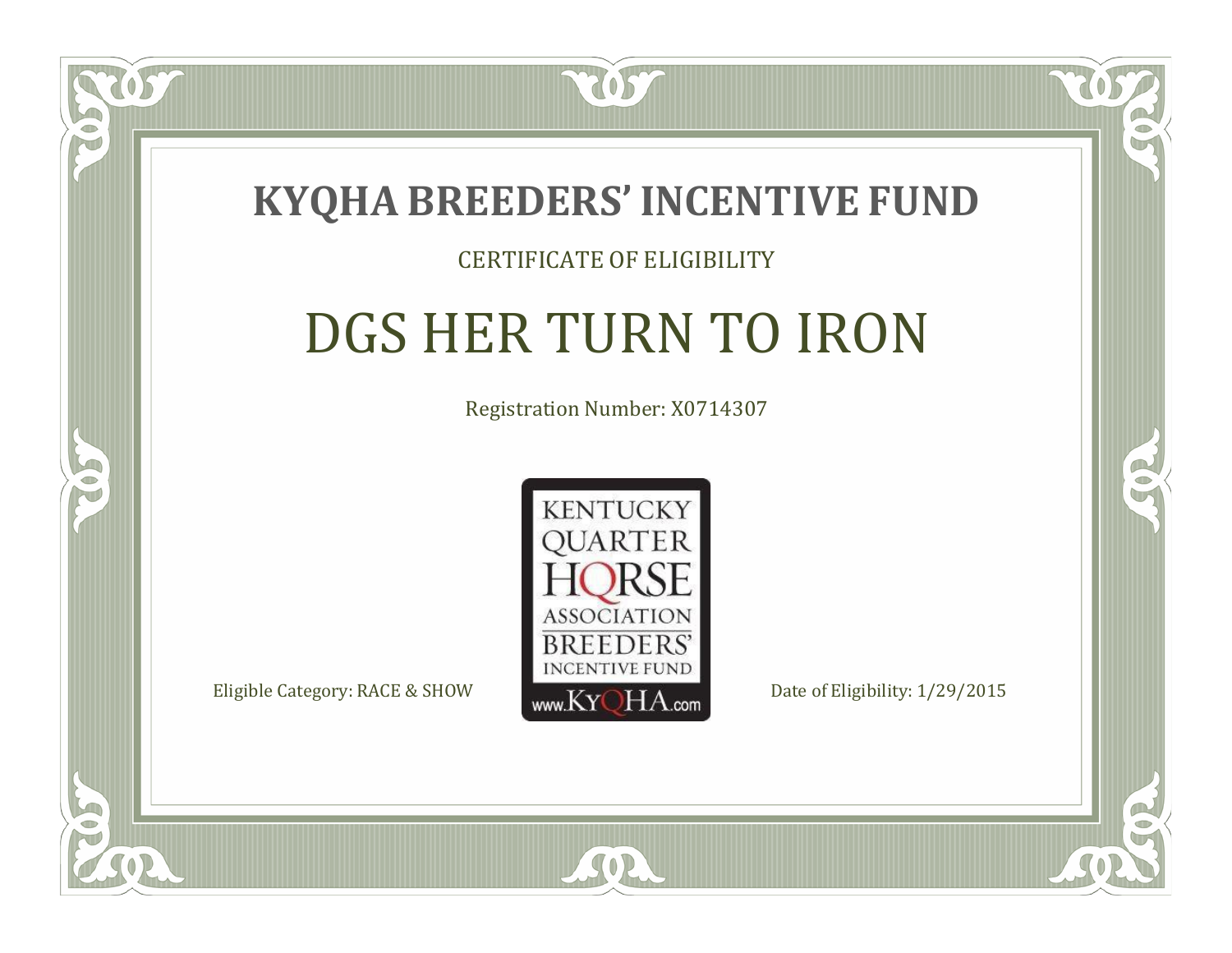

CERTIFICATE OF ELIGIBILITY

# DGS ICONIC

Registration Number: 5612648



SOR

CO.

 $\rightarrow$ 

057

 $\bullet$ N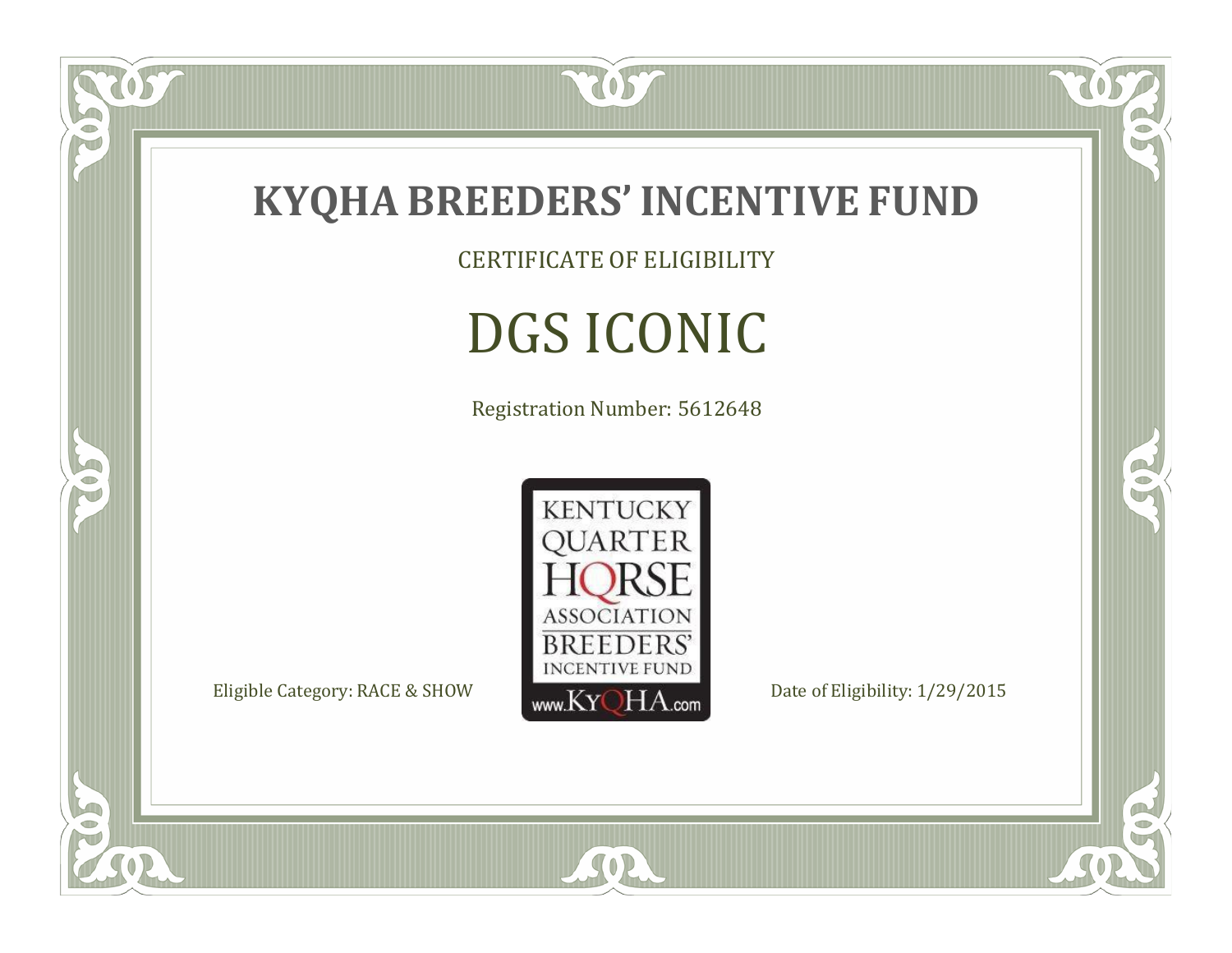

#### CERTIFICATE OF ELIGIBILITY

## DGS INDYSPIRATION

Registration Number: 5519928



SOR

CO.

B

 $\blacksquare$ N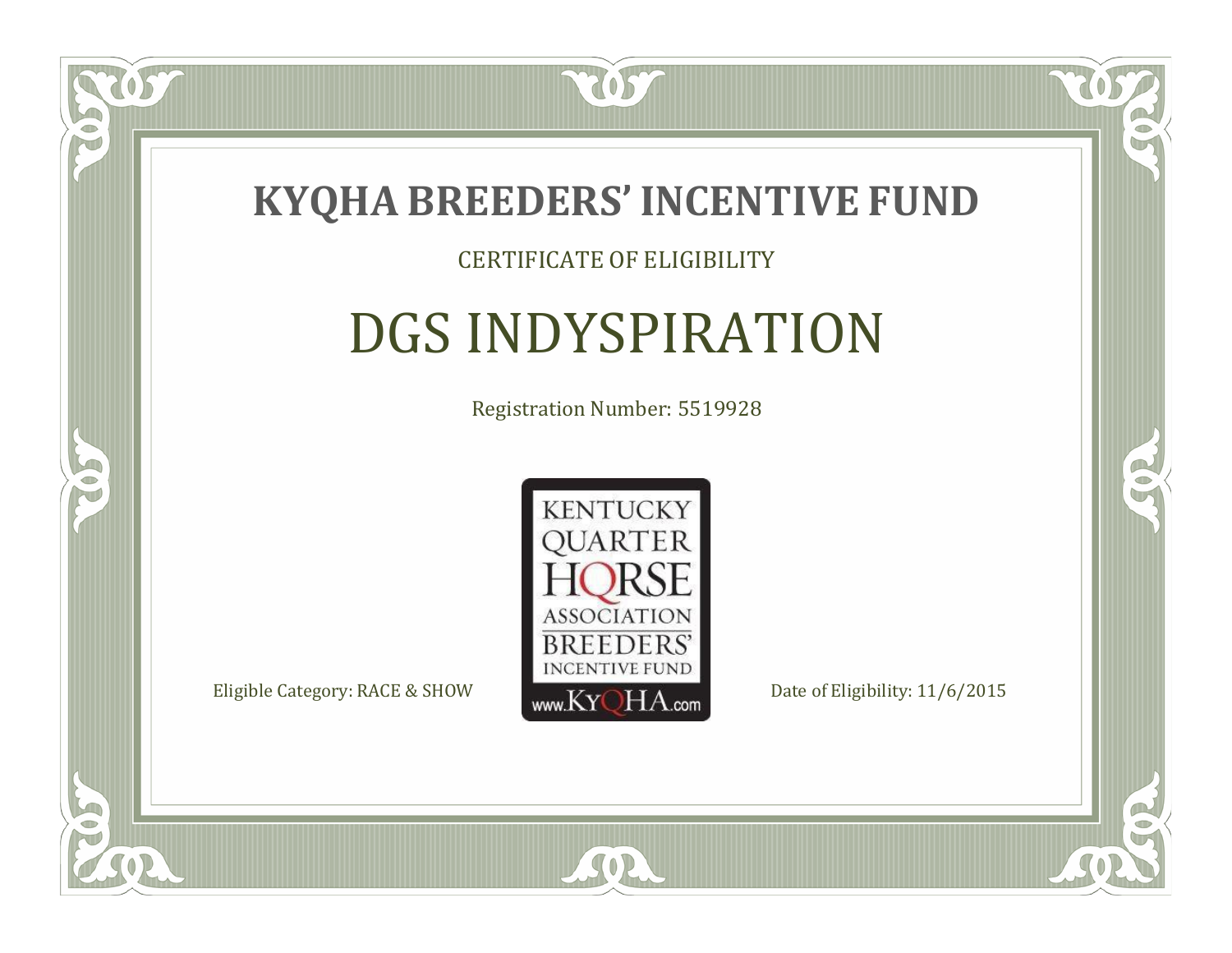

#### CERTIFICATE OF ELIGIBILITY

# DOCS LILY STREAK

Registration Number: X0719925



SOR

RO

B

 $\Box$ N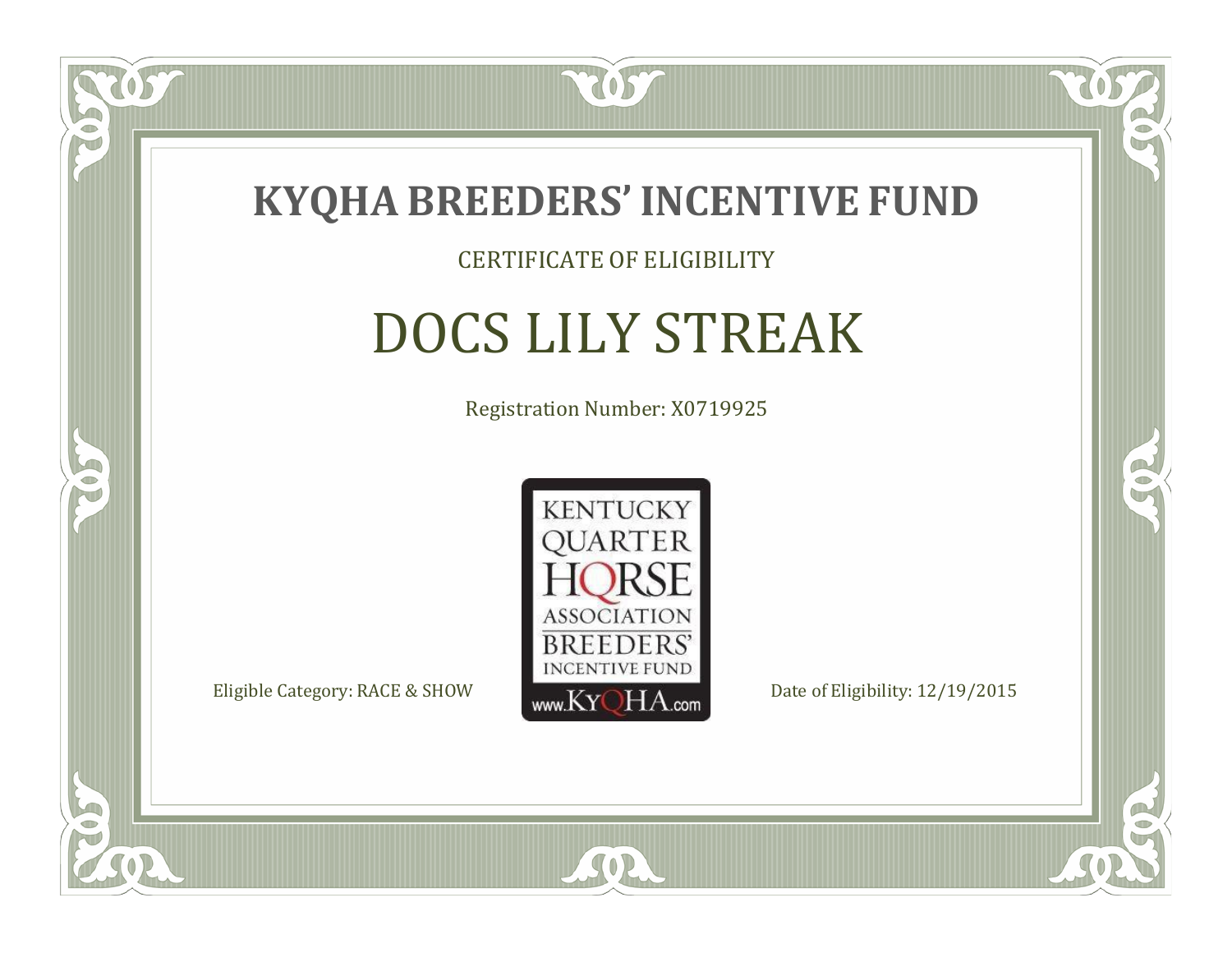

#### CERTIFICATE OF ELIGIBILITY

# DONTSKIPTHISCOWBOY

Registration Number: 5661684



SOR

CO.

B

 $\Box$ N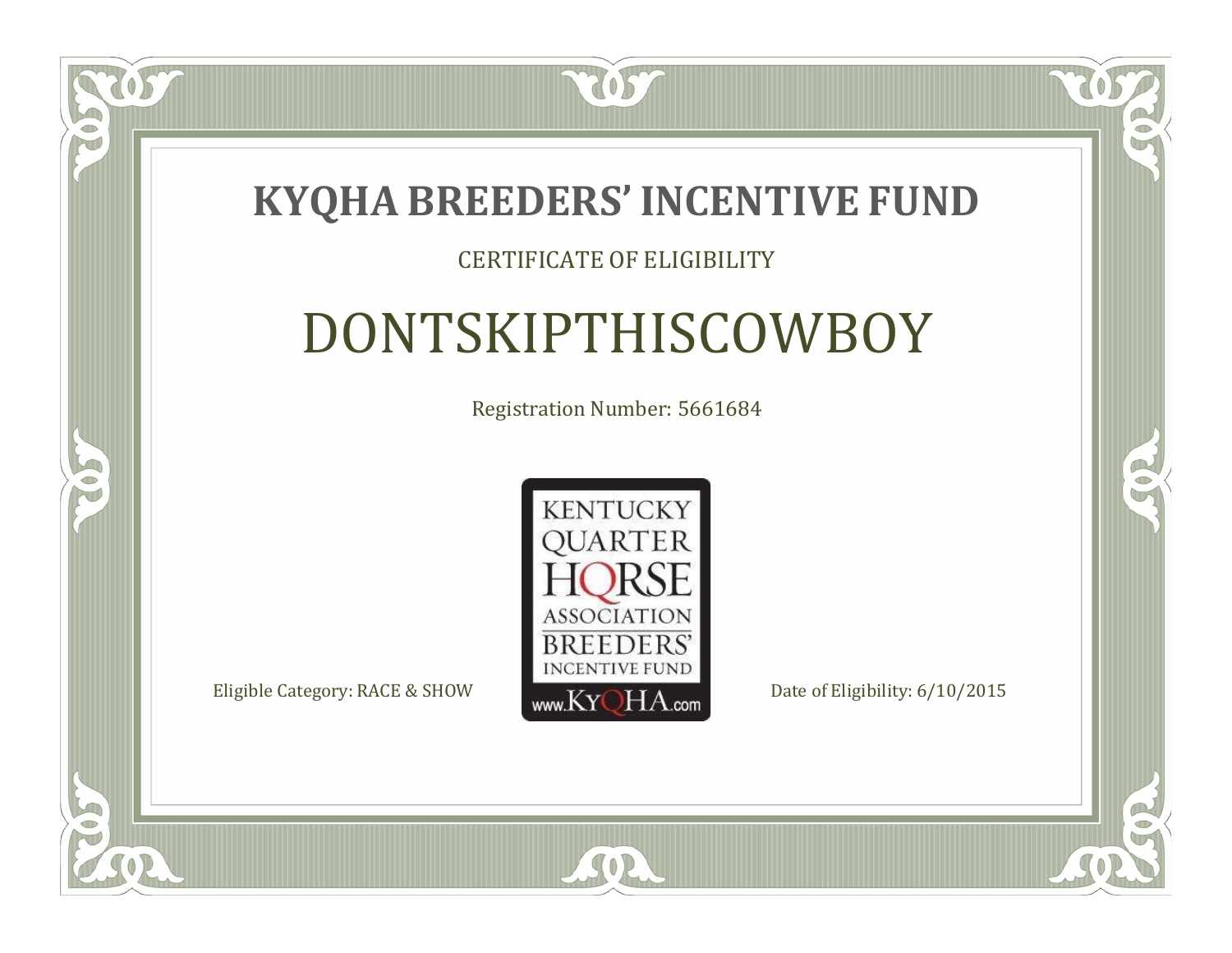

CERTIFICATE OF ELIGIBILITY

# EARNIE

Registration Number: 5617349



SOR

RO

 $\mathbb{R}^2$ 

US.

FO

5

O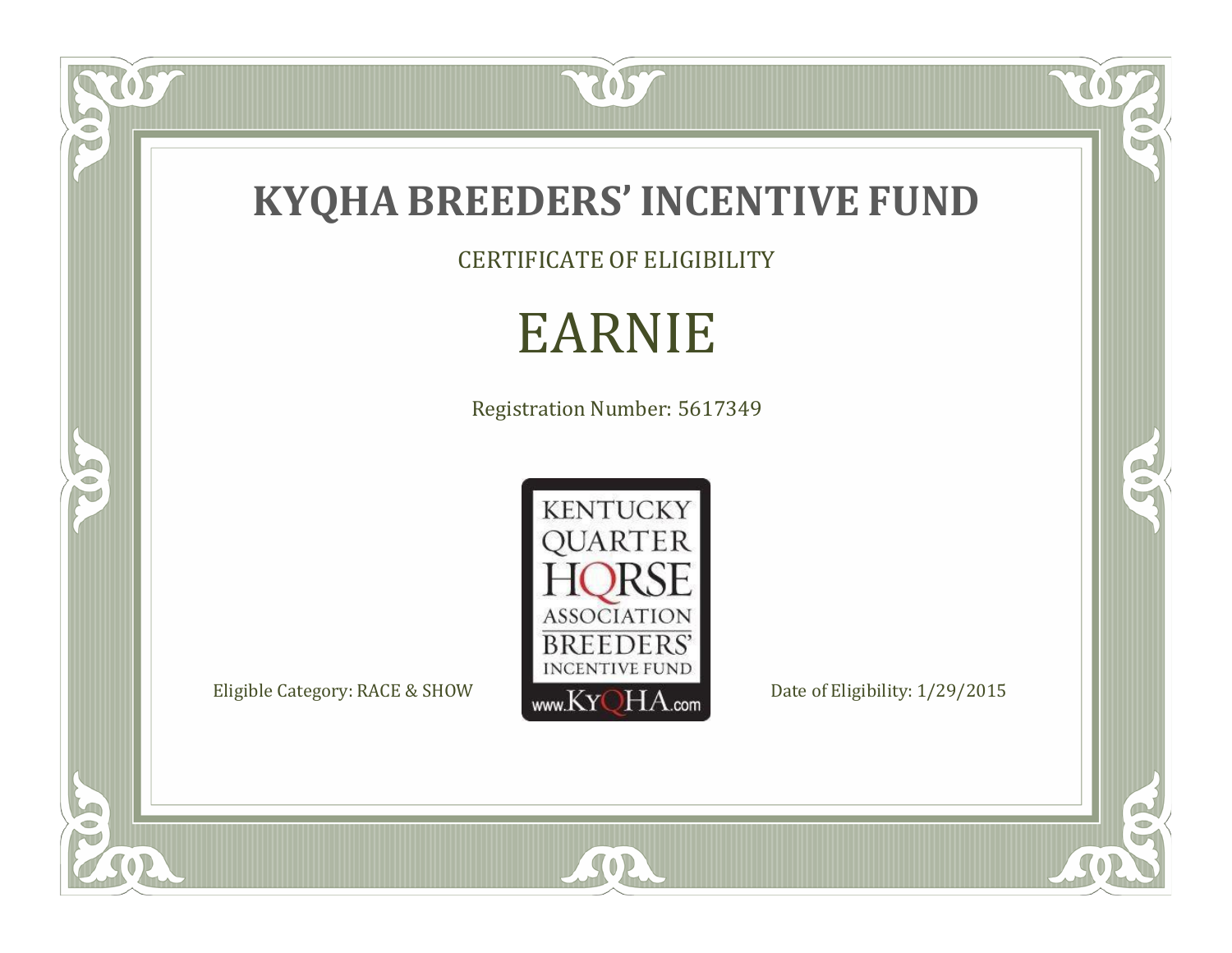

#### CERTIFICATE OF ELIGIBILITY

### EXTRA SOUTHERN

Registration Number: 5607127



SOR

CO.

 $\rightarrow$ 

 $\delta S$ 

 $\Box$ NU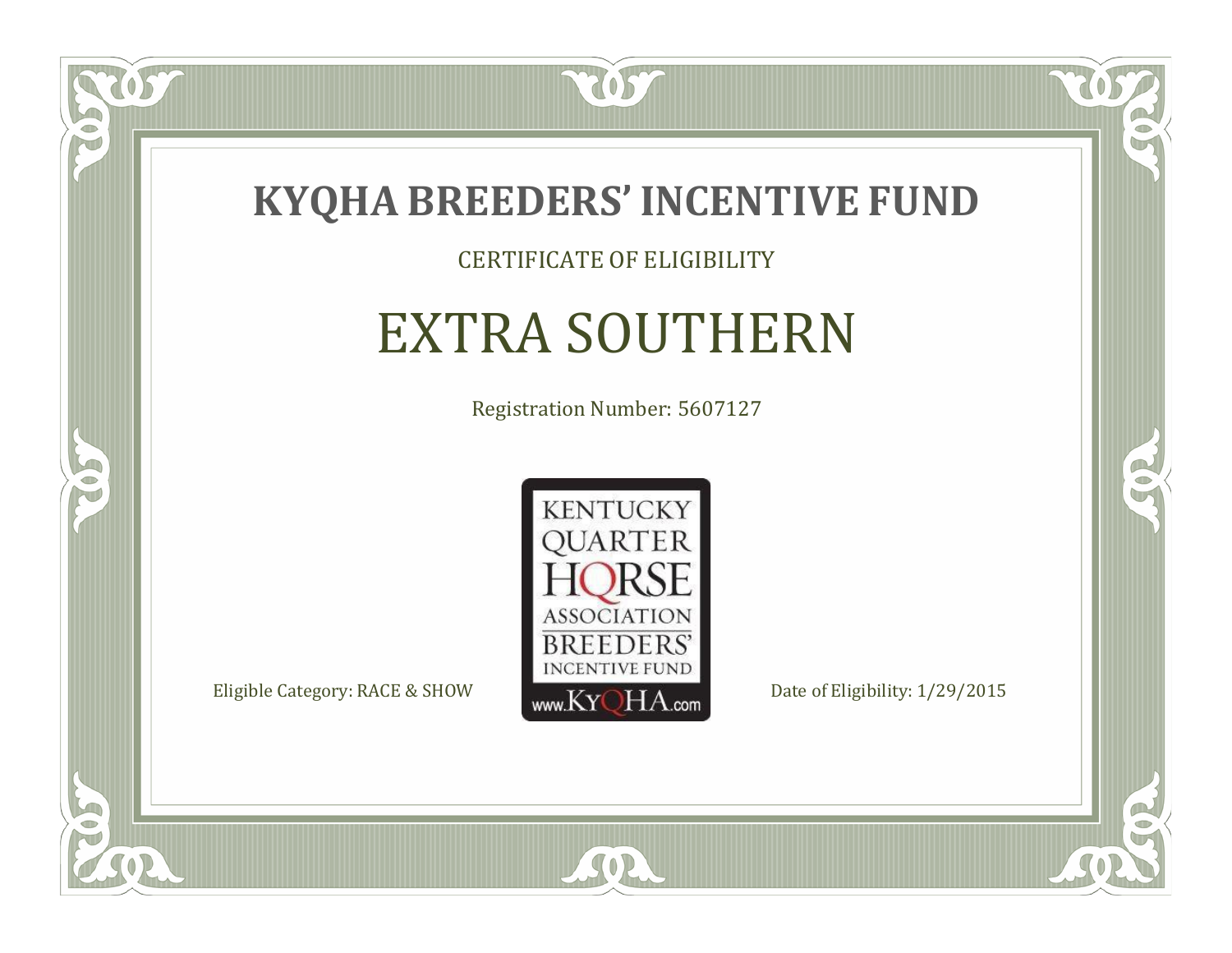

 $\overline{OS}$ 

 $\bullet$ N

5

CERTIFICATE OF ELIGIBILITY

# F E OH TWO

Registration Number: X0701195



SOR

 $\mathbb{R}$ 

 $\mathbb{R}^2$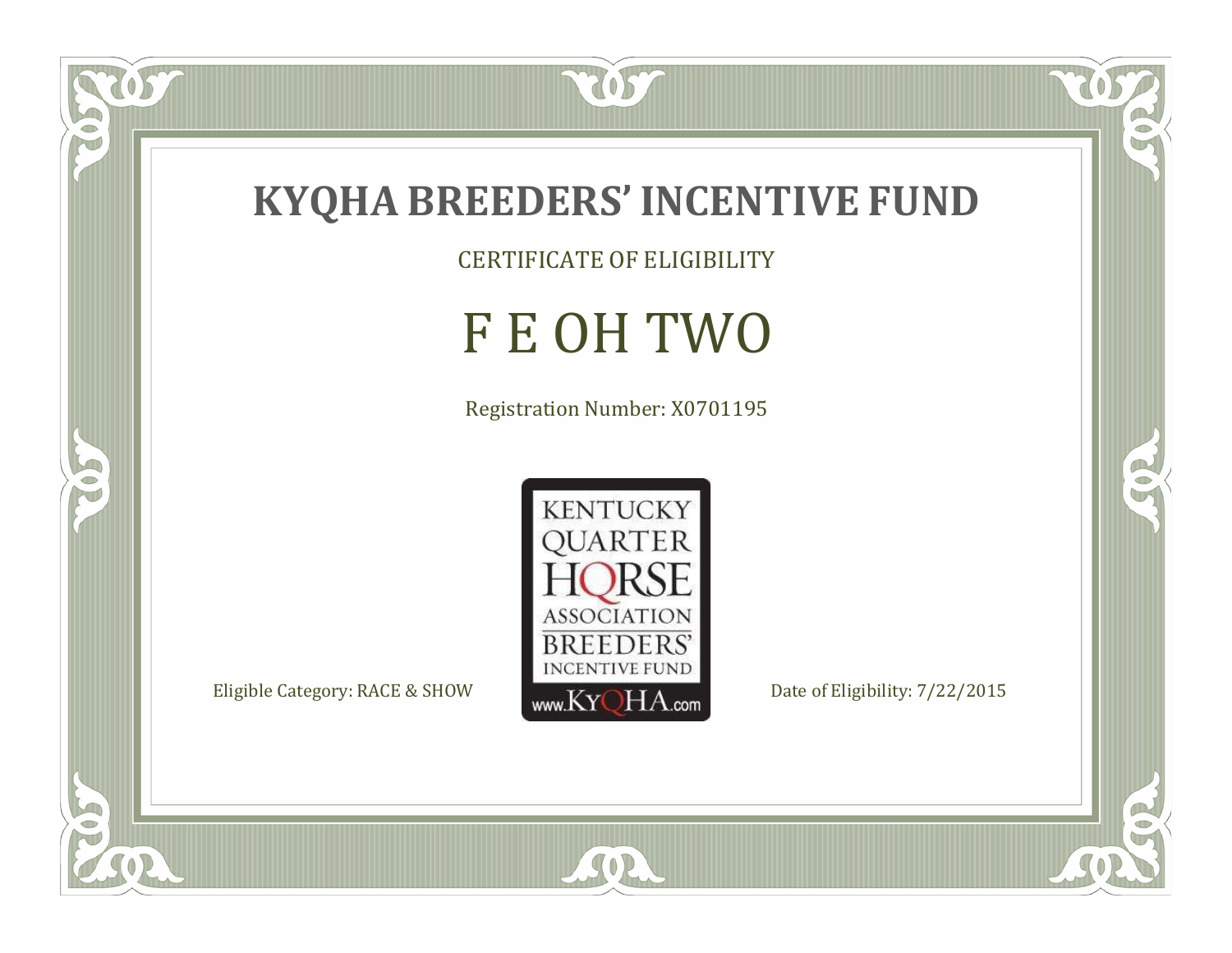

CERTIFICATE OF ELIGIBILITY

# FAMOUS JAGGER

Registration Number: 5594271



 $SO<sub>2</sub>$ 

RO

CO.

 $\Box$ N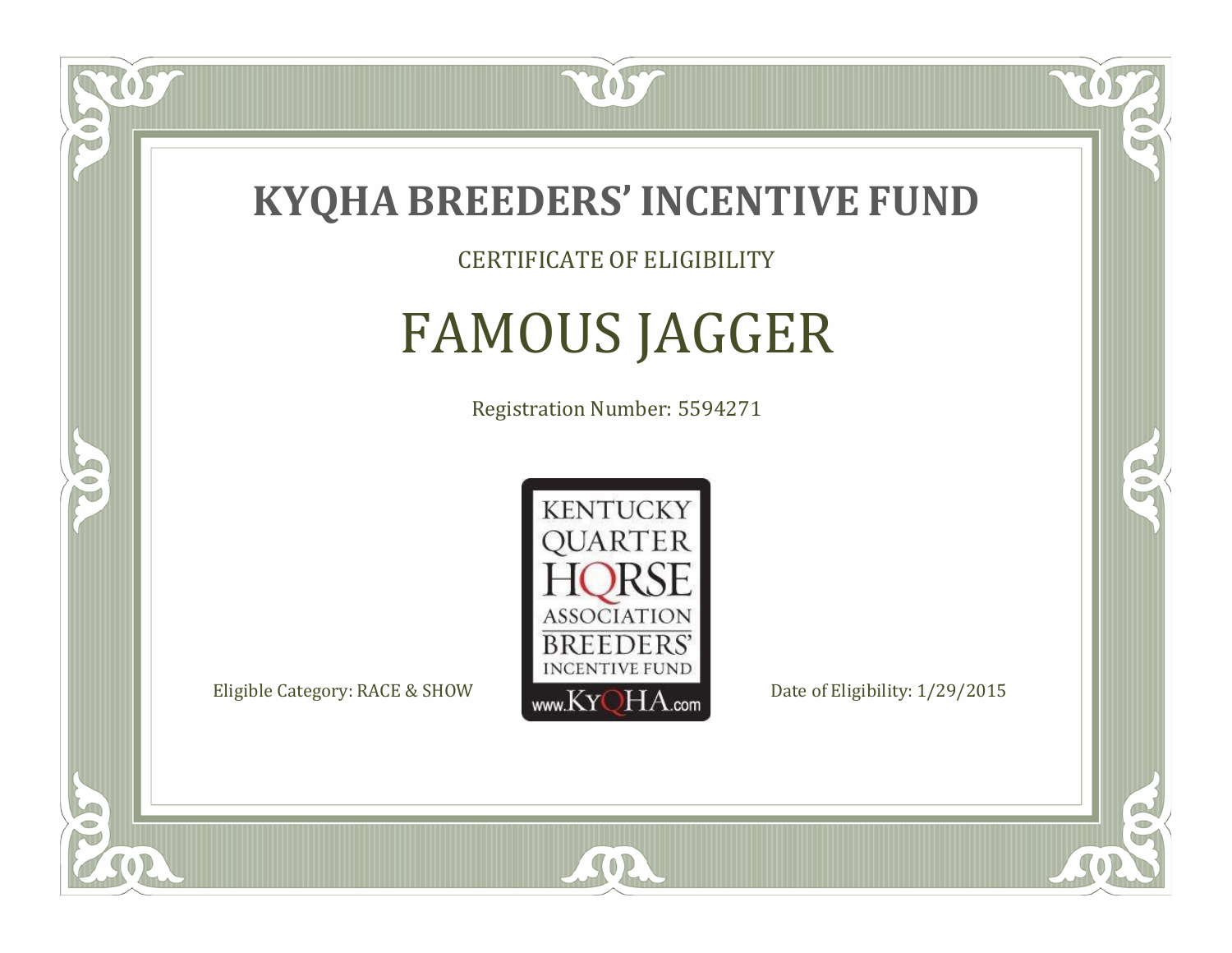### **KYQHA BREEDERS'INCENTIVE FUND**

7057

#### CERTIFICATE OF ELIGIBILITY

# FAMOUS REDNECK REBA

Registration Number: 5690048



SOR

RO

 $\rightarrow$ 

 $\Box$ T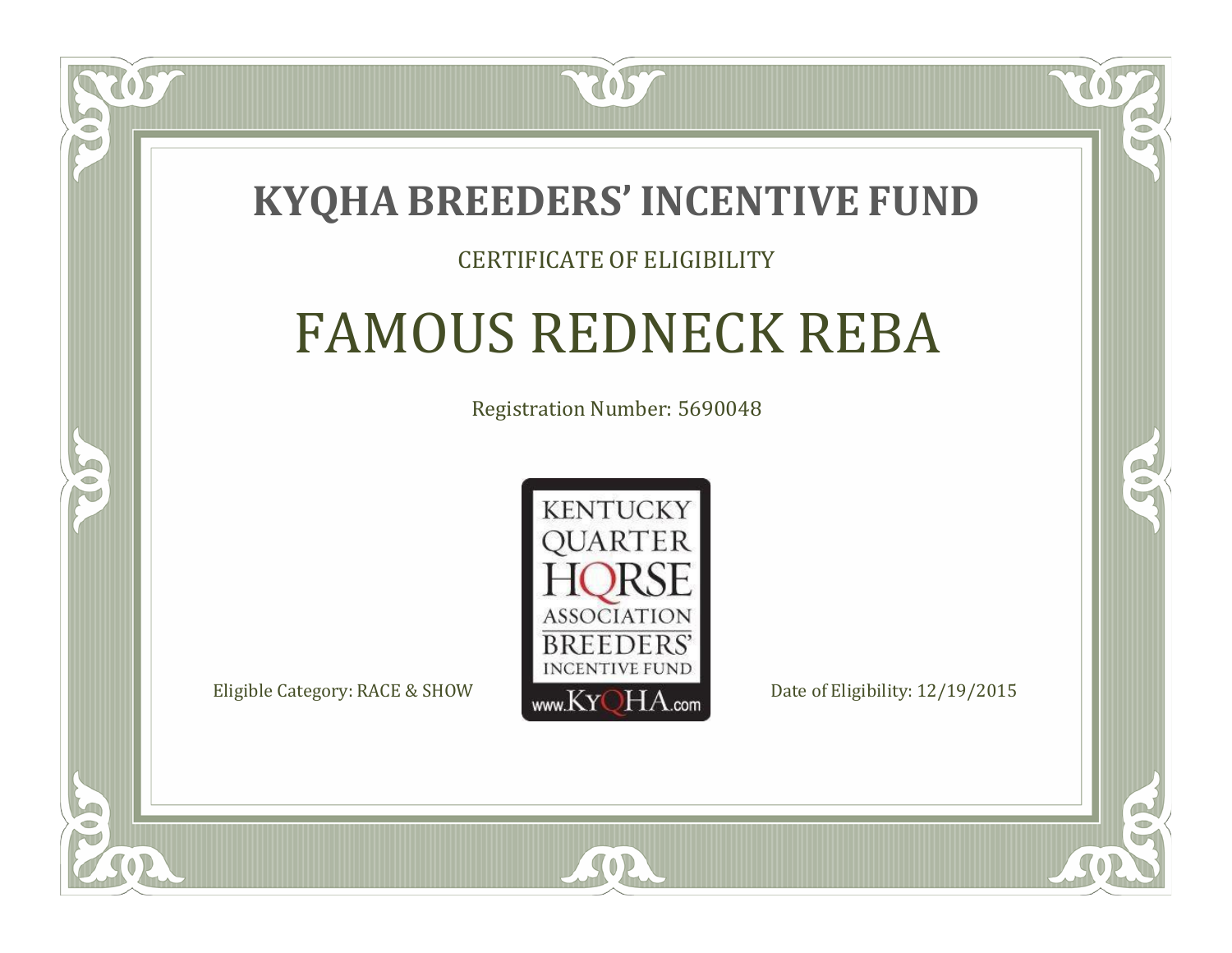

CERTIFICATE OF ELIGIBILITY

# FANCY AT LAS

Registration Number: X0718205



SOR

CO.

 $\rightarrow$ 

US

 $\bullet$ NU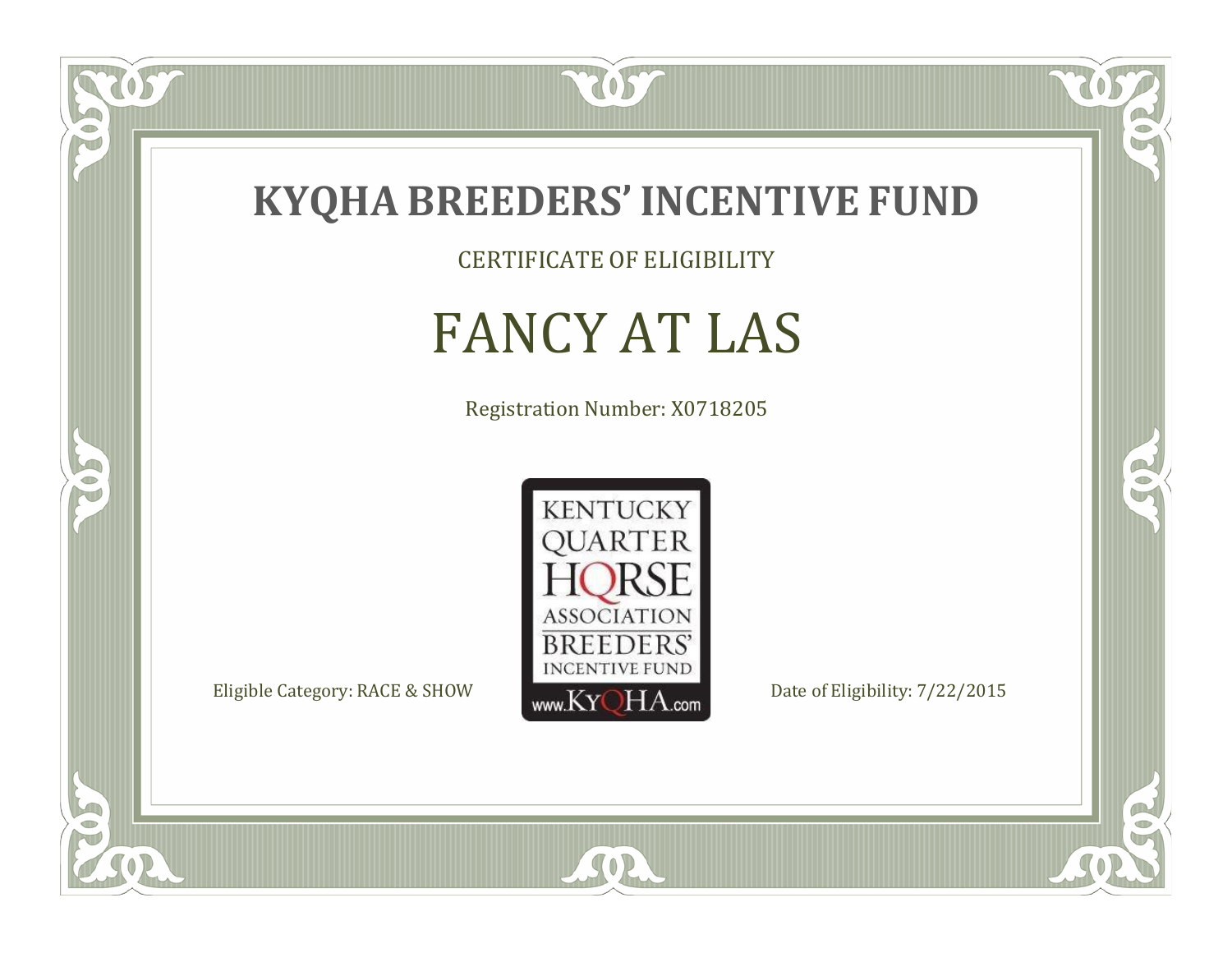

CERTIFICATE OF ELIGIBILITY

### FANCY FACTS

Registration Number: 5608814



SOR

CO.

 $\rightarrow$ 

 $\overline{OS}$ 

 $\bullet$ NU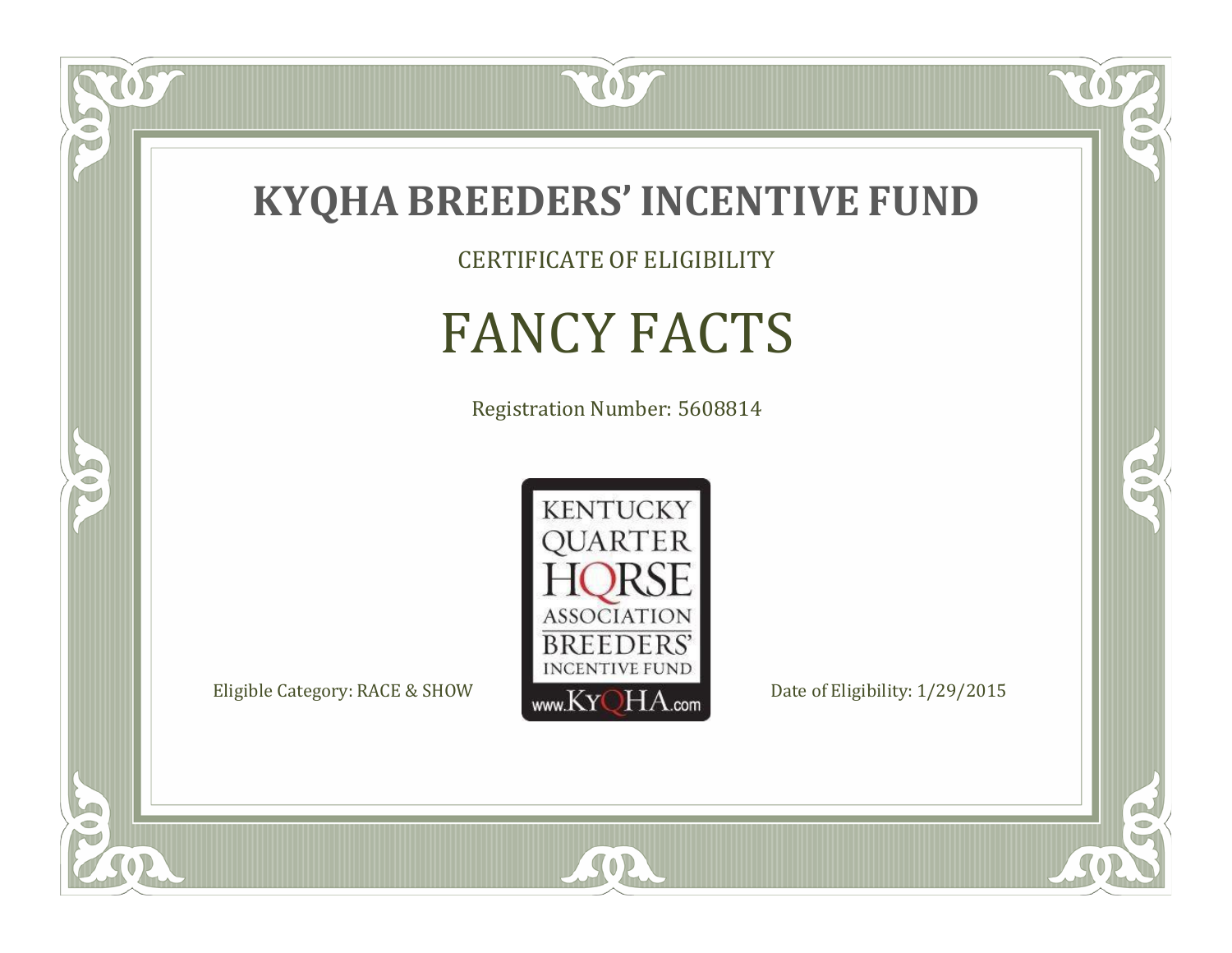

#### CERTIFICATE OF ELIGIBILITY

### FASTER DAN YOU

Registration Number: 5662965



SOR

CO.

 $\rightarrow$ 

 $\widetilde{\text{OS}}$ 

 $\Box$ N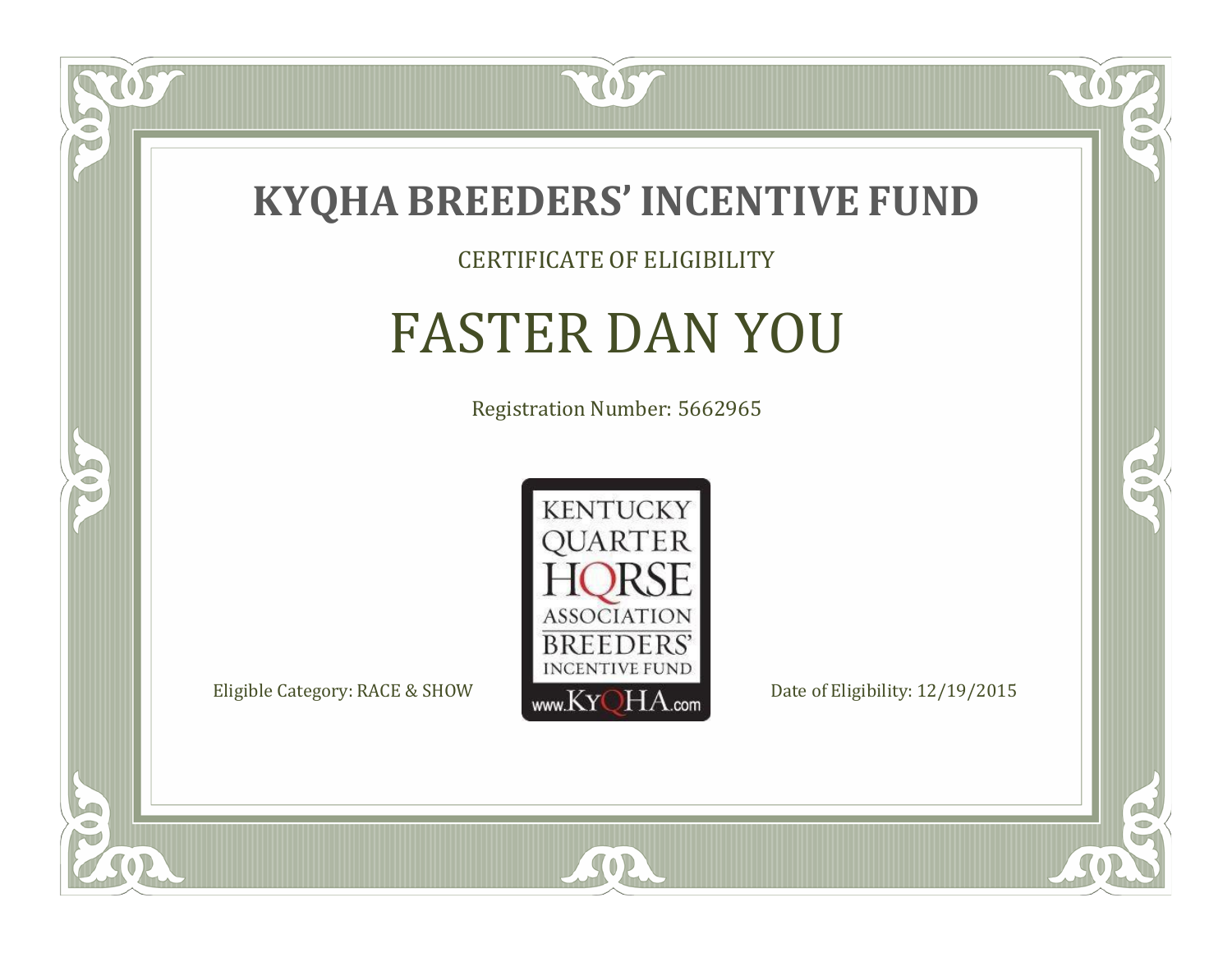

#### CERTIFICATE OF ELIGIBILITY

### FF MY DADDYS COOL

Registration Number: 5656567



 $SO2$ 

CO.

B

 $\Box$ N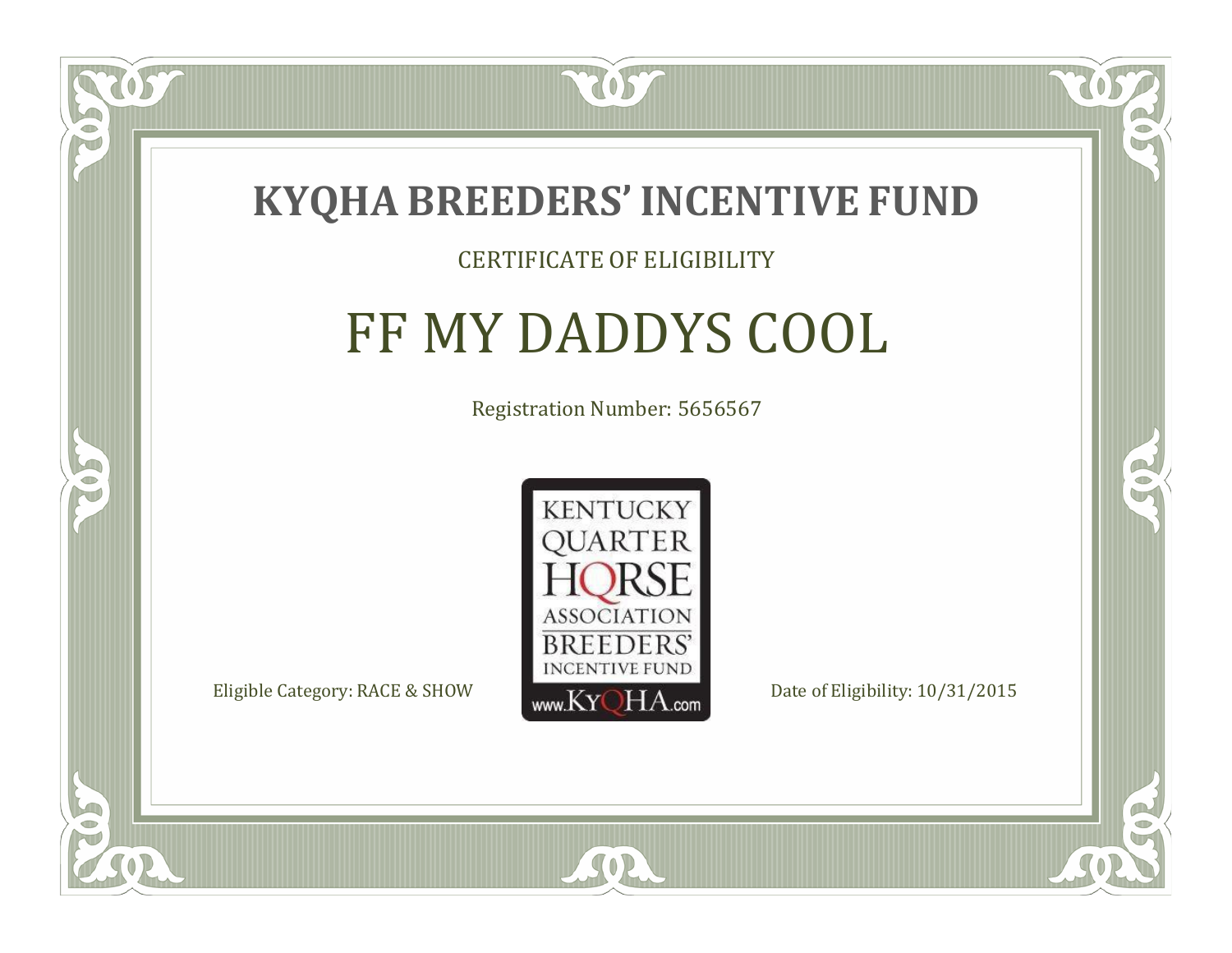

CERTIFICATE OF ELIGIBILITY

# FIRE IN THE TP

Registration Number: 5536479



SOR

 $\overline{OS}$ 

 $\bullet$ N

5

 $\mathbb{R}$ 

 $\mathbb{R}^2$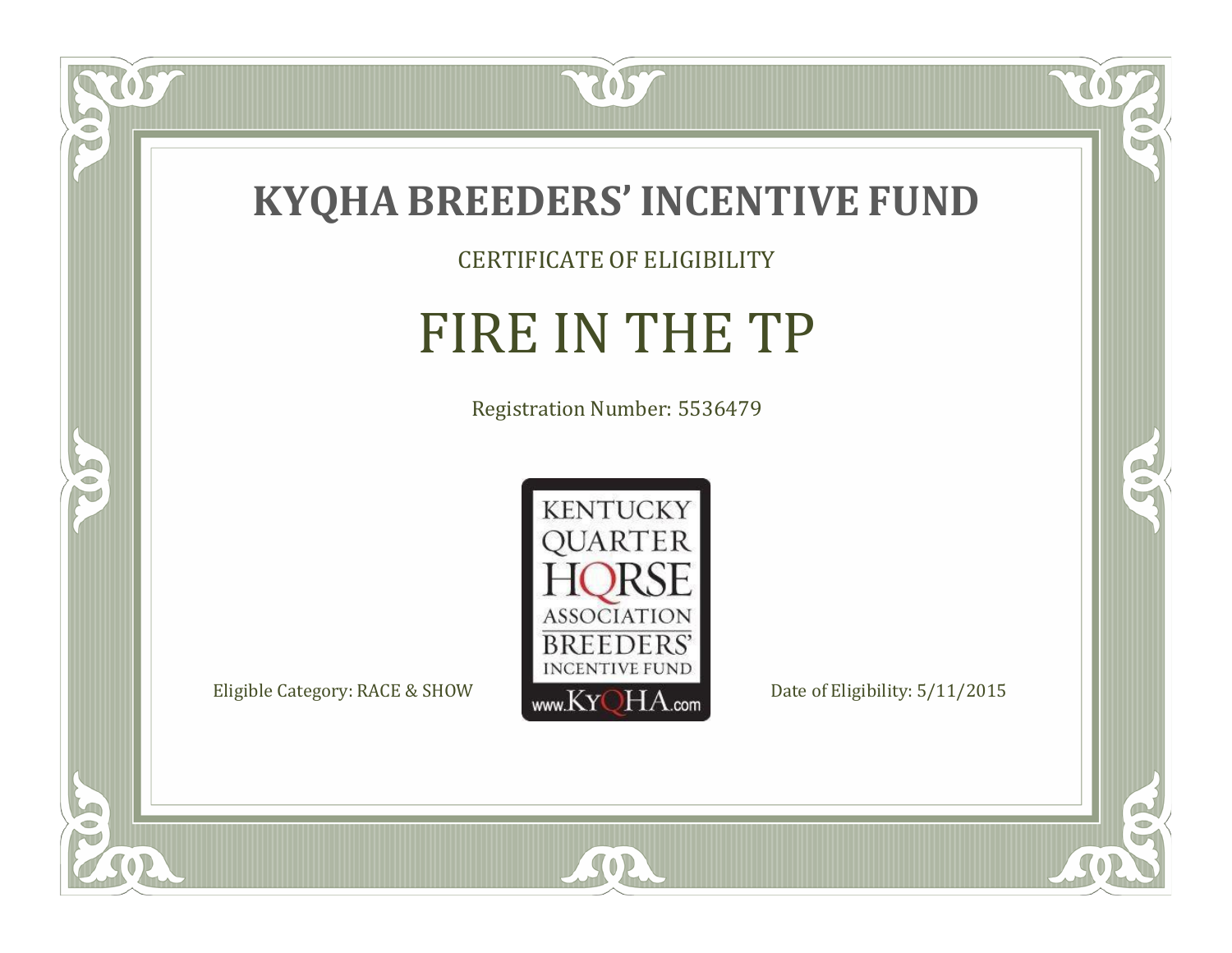### **KYQHA BREEDERS'INCENTIVE FUND**

7057

#### CERTIFICATE OF ELIGIBILITY

### FRENCHMANS BAR NONE

Registration Number: 5282572



SOR

CO.

 $\rightarrow$ 

 $\Box$ N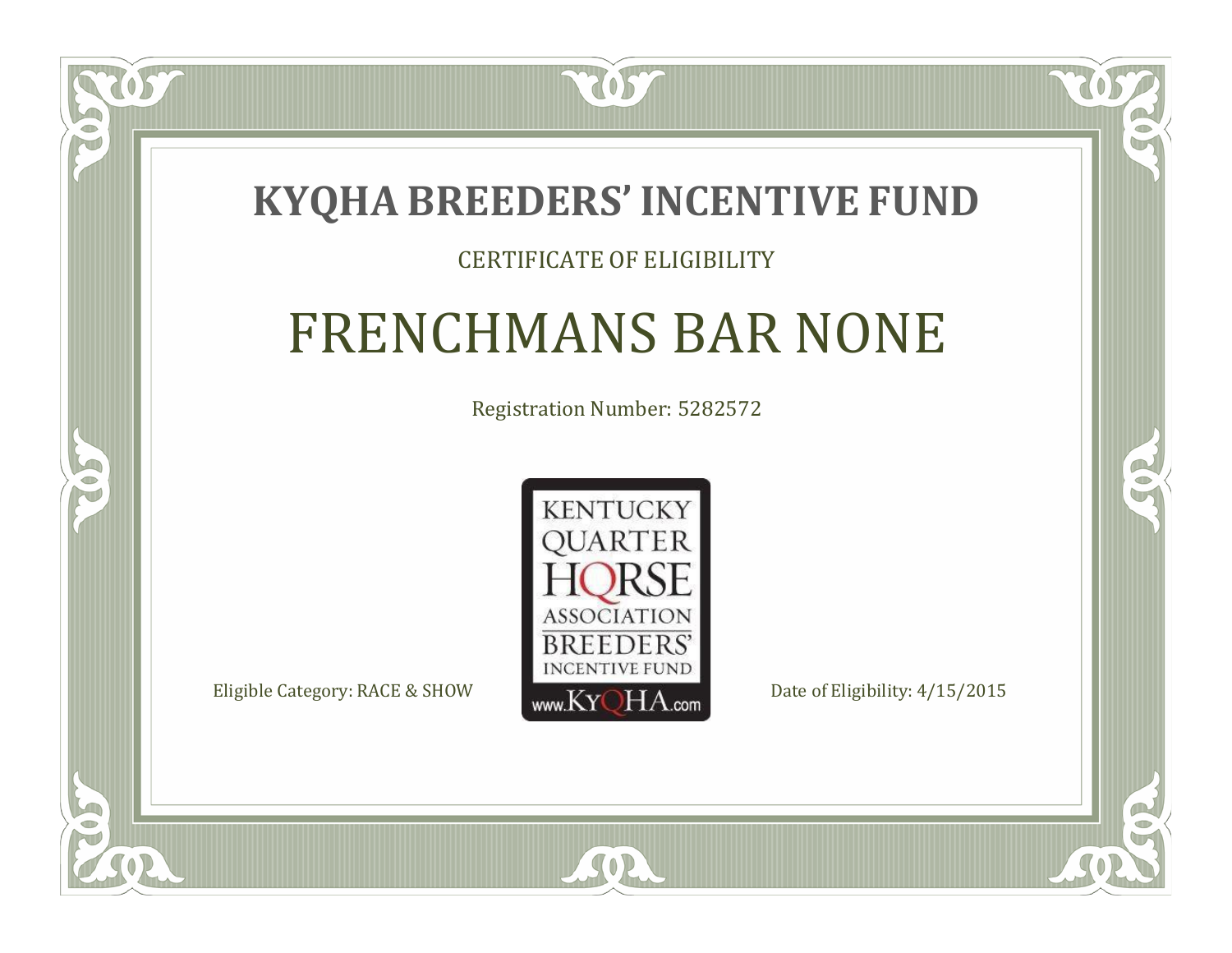

#### CERTIFICATE OF ELIGIBILITY

# FROSTBITE FANNIE

Registration Number: 5676229



CO.

 $\rightarrow$ 

 $\Box$ N

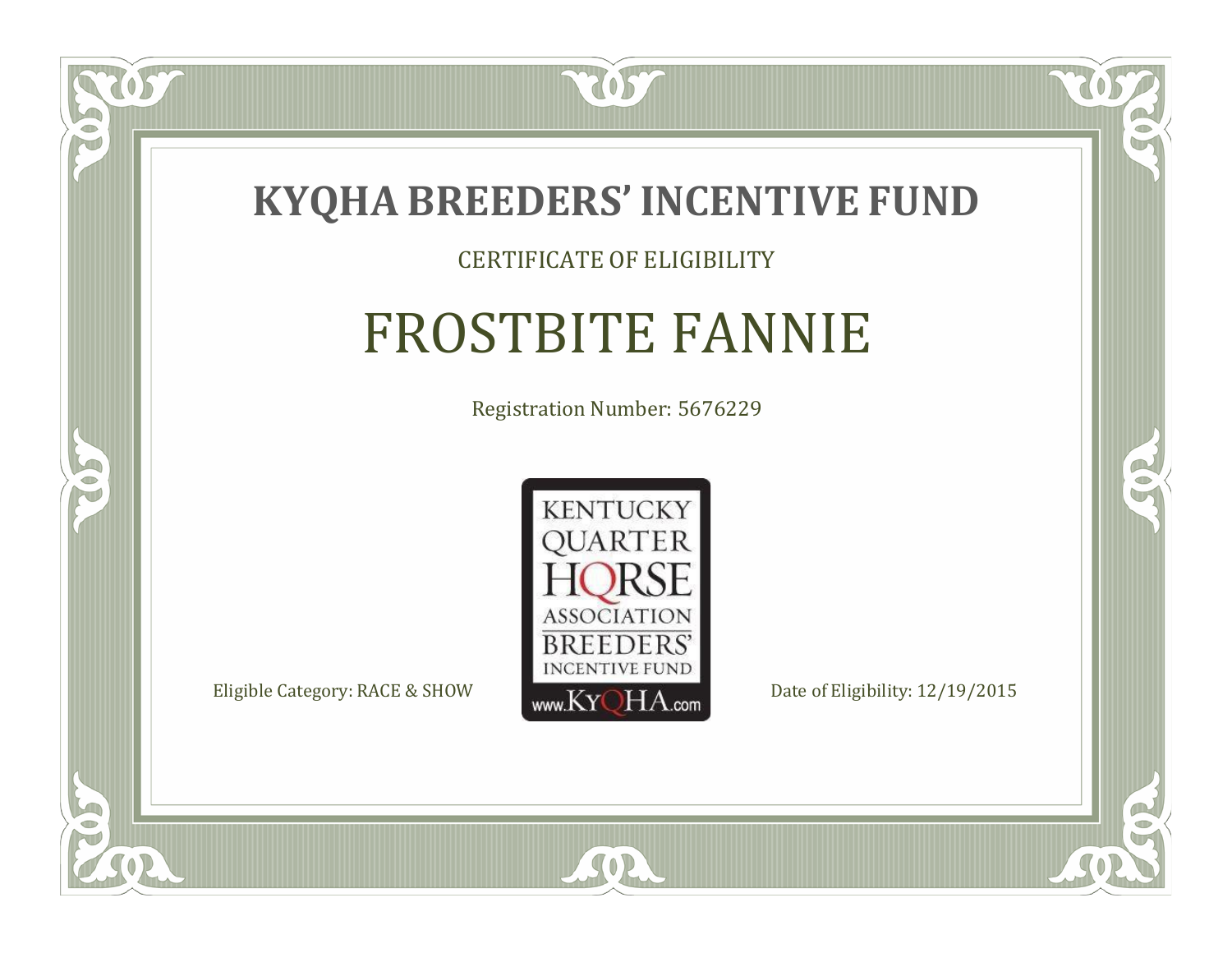

#### CERTIFICATE OF ELIGIBILITY

### GOOD KINDA CRAZY

Registration Number: 5603880



SOR

RO

CO.

 $\Box$ N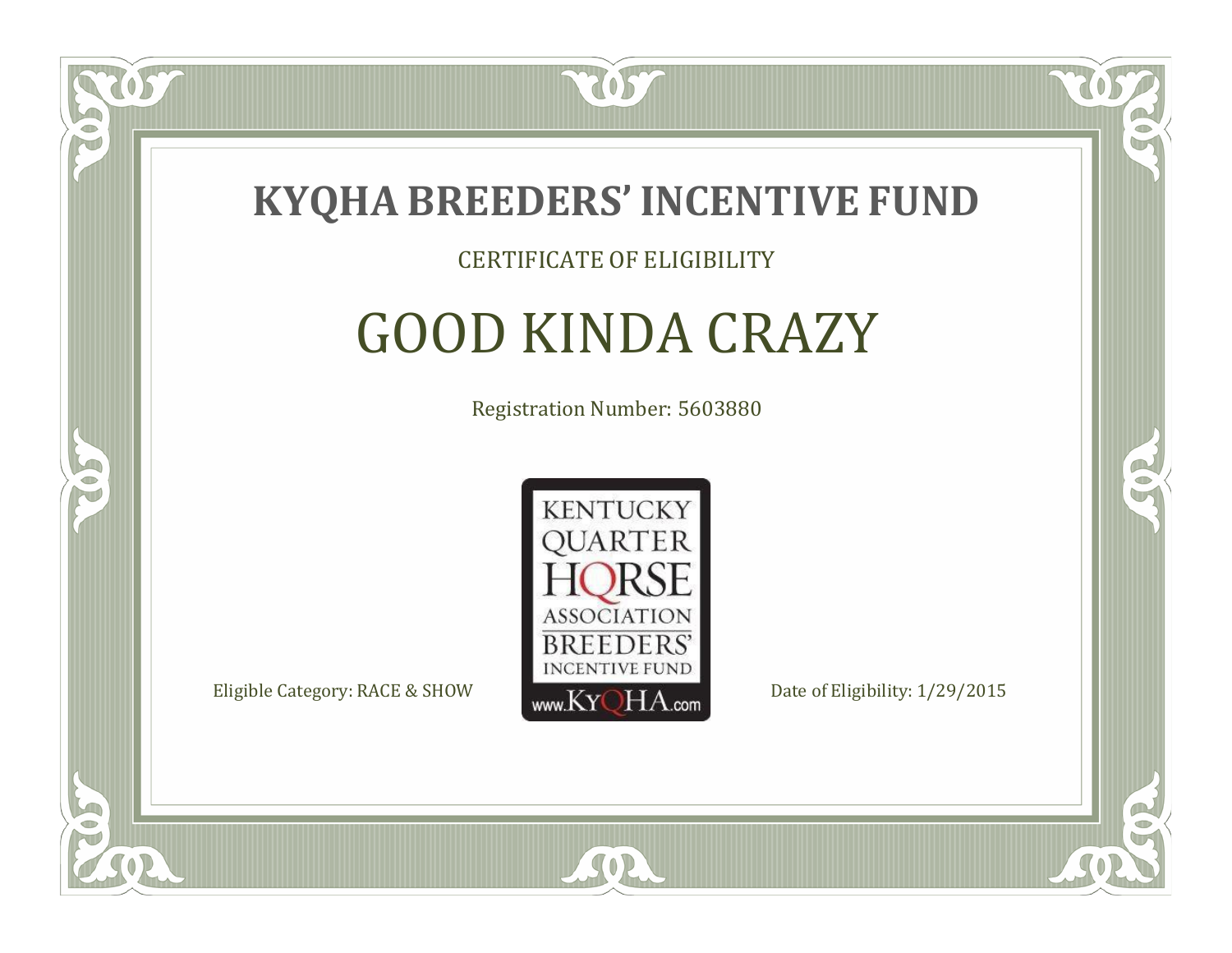

CERTIFICATE OF ELIGIBILITY

# GOOD LIL CHIPS

Registration Number: 5628709



SOR

CO.

B

 $\delta S$ 

 $\bullet$ NU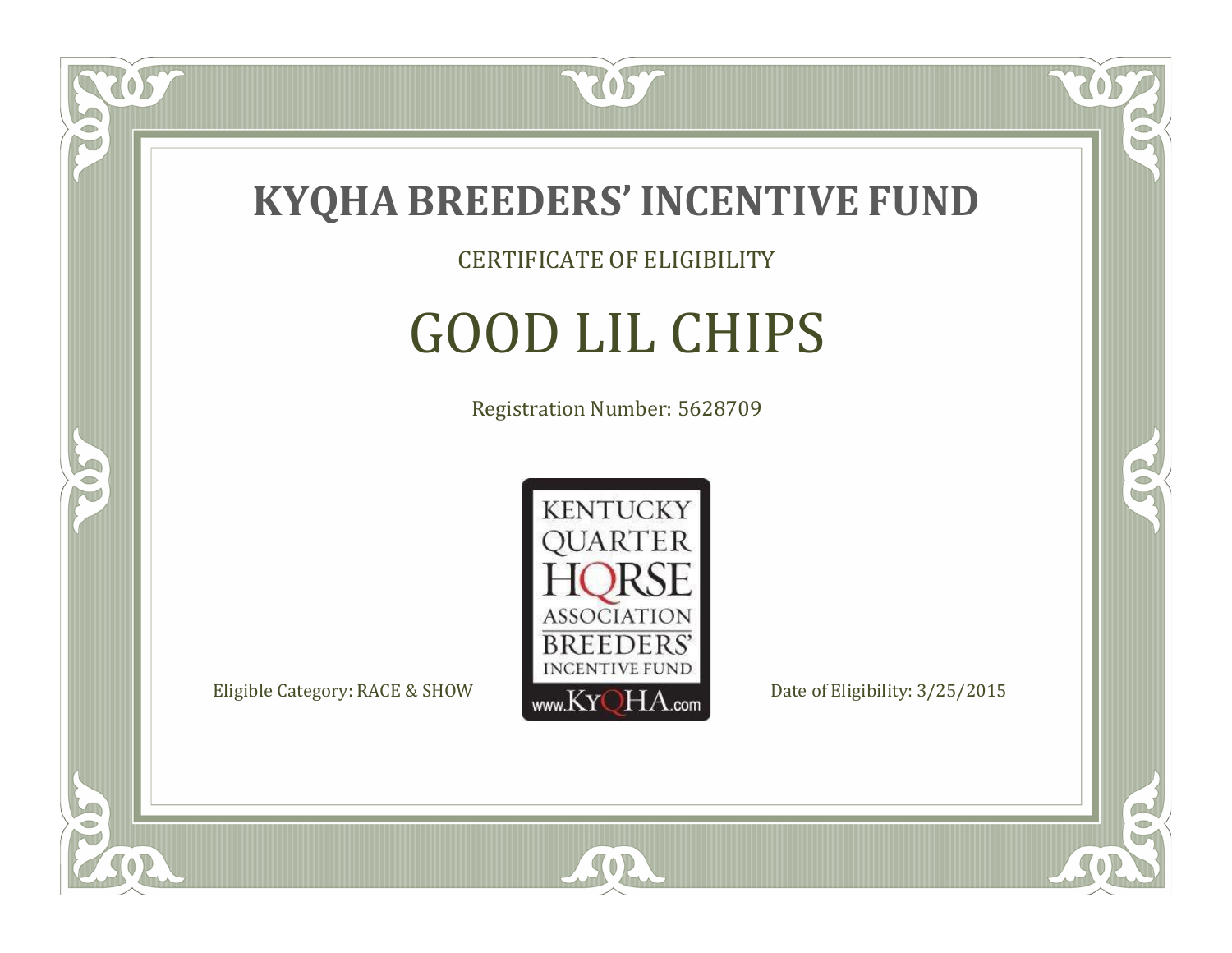

#### CERTIFICATE OF ELIGIBILITY

## GOOD N SOUTHERN

Registration Number: 5613011



SOR

CO.

B)

 $\Box$ N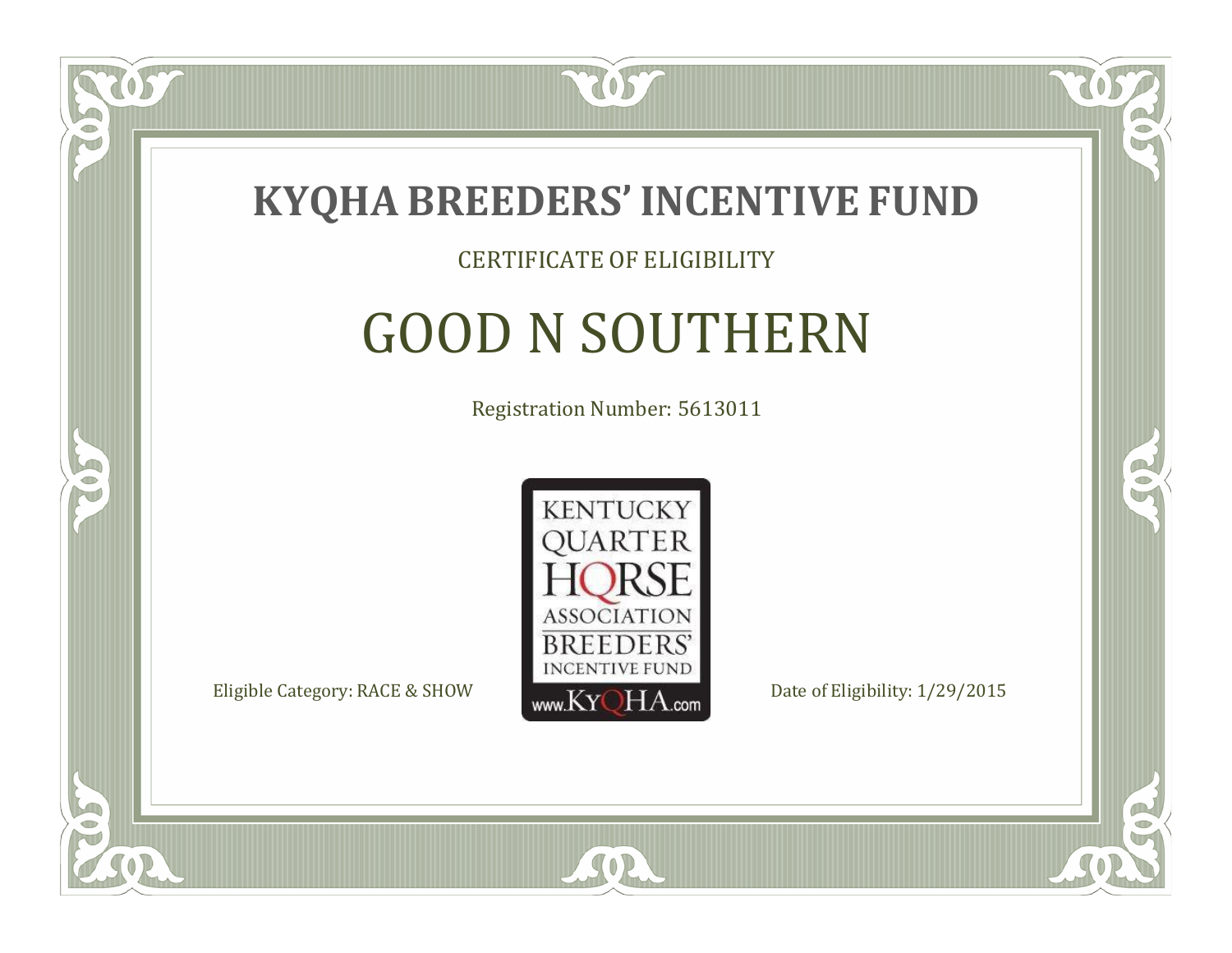

#### CERTIFICATE OF ELIGIBILITY

## GOOD TIME TO GO

Registration Number: 5603878



RO

CO.

 $\Box$ N

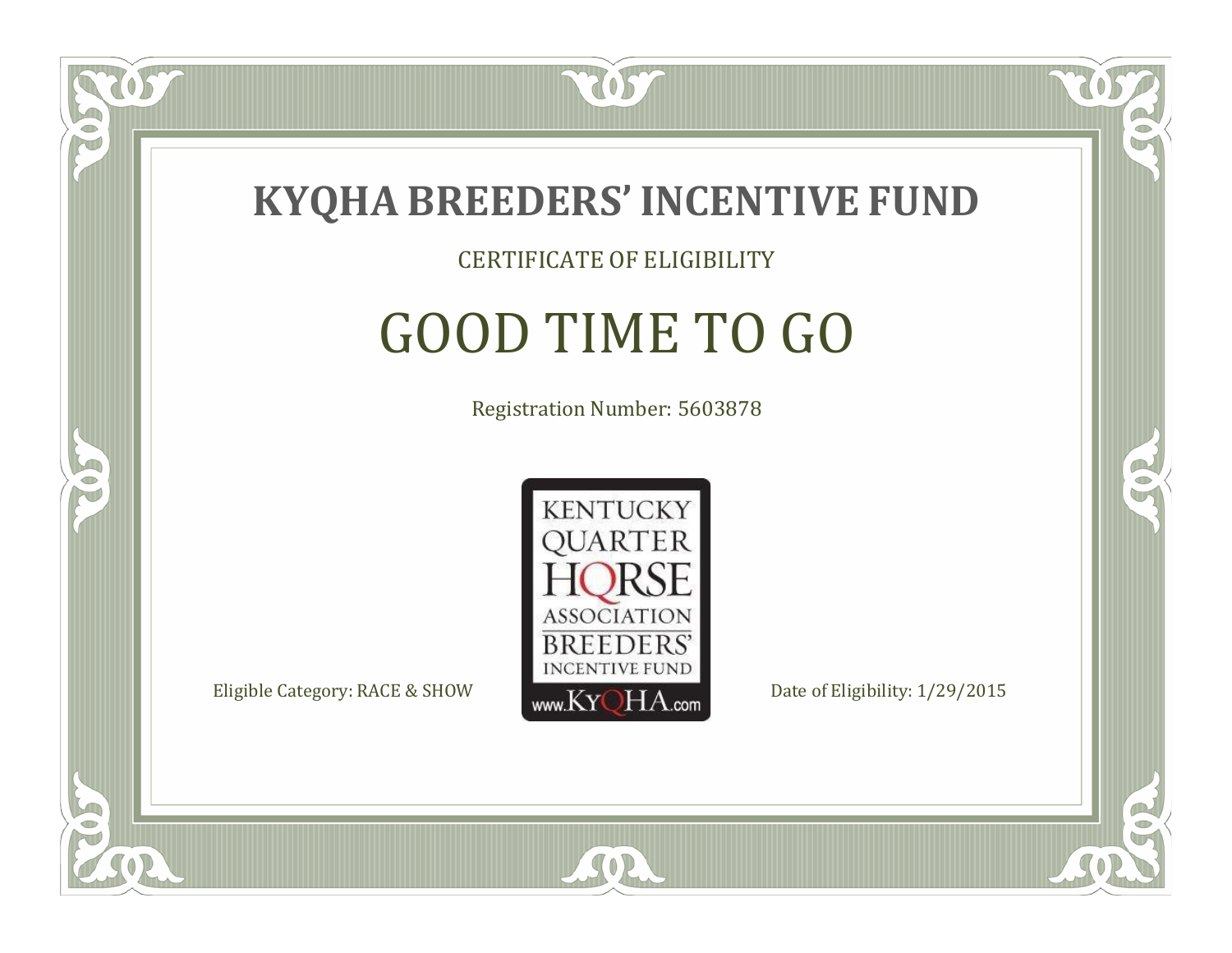

#### CERTIFICATE OF ELIGIBILITY

# GOOD TO THE LAST CHIP

Registration Number: X0697491



 $SO2$ 

CO.

P.

 $\Box$ N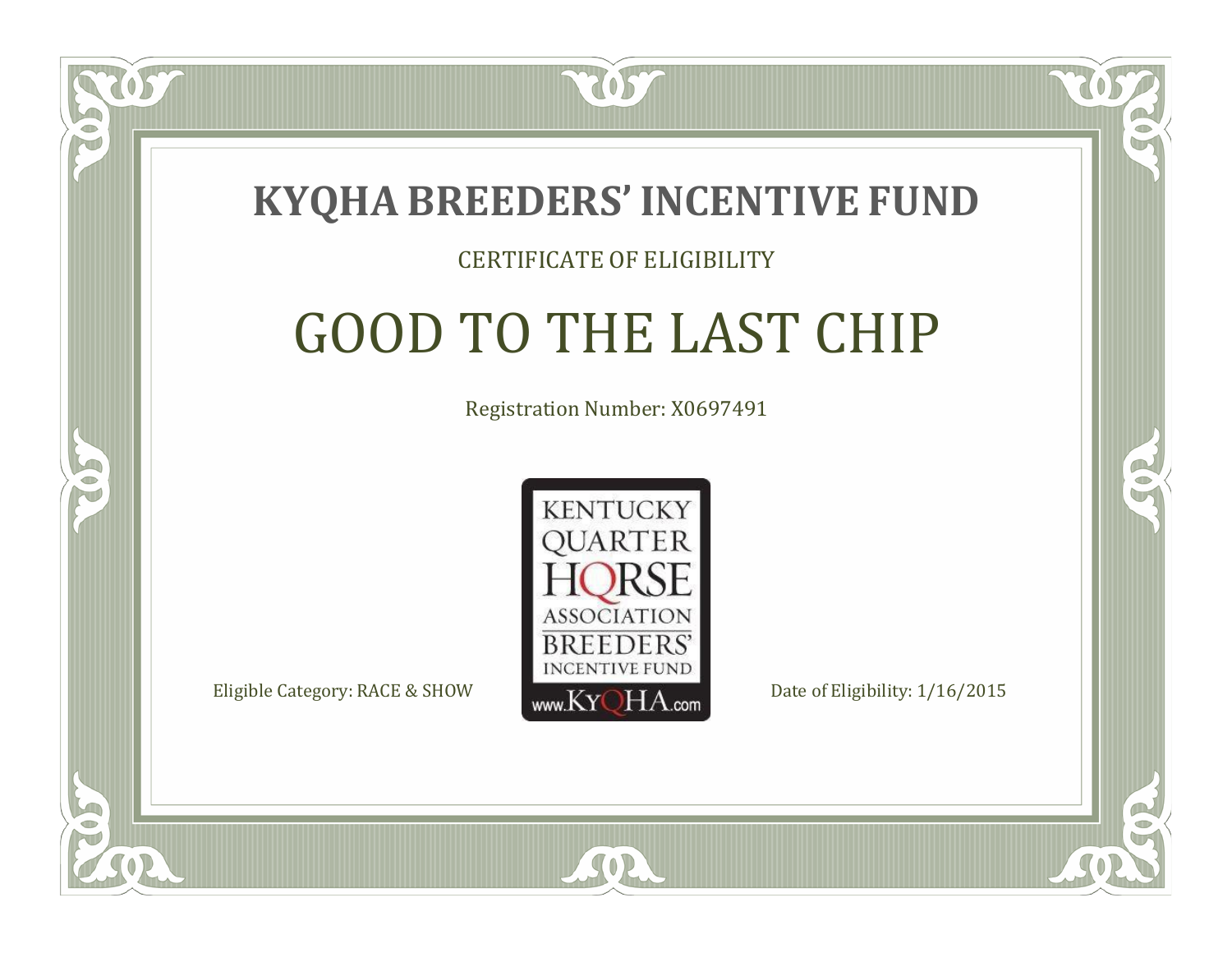

CERTIFICATE OF ELIGIBILITY

# HEARTBEAT

Registration Number: 5660053



SOR

 $\mathbb{R}$ 

 $\mathbb{R}^2$ 

US

 $\bullet$ N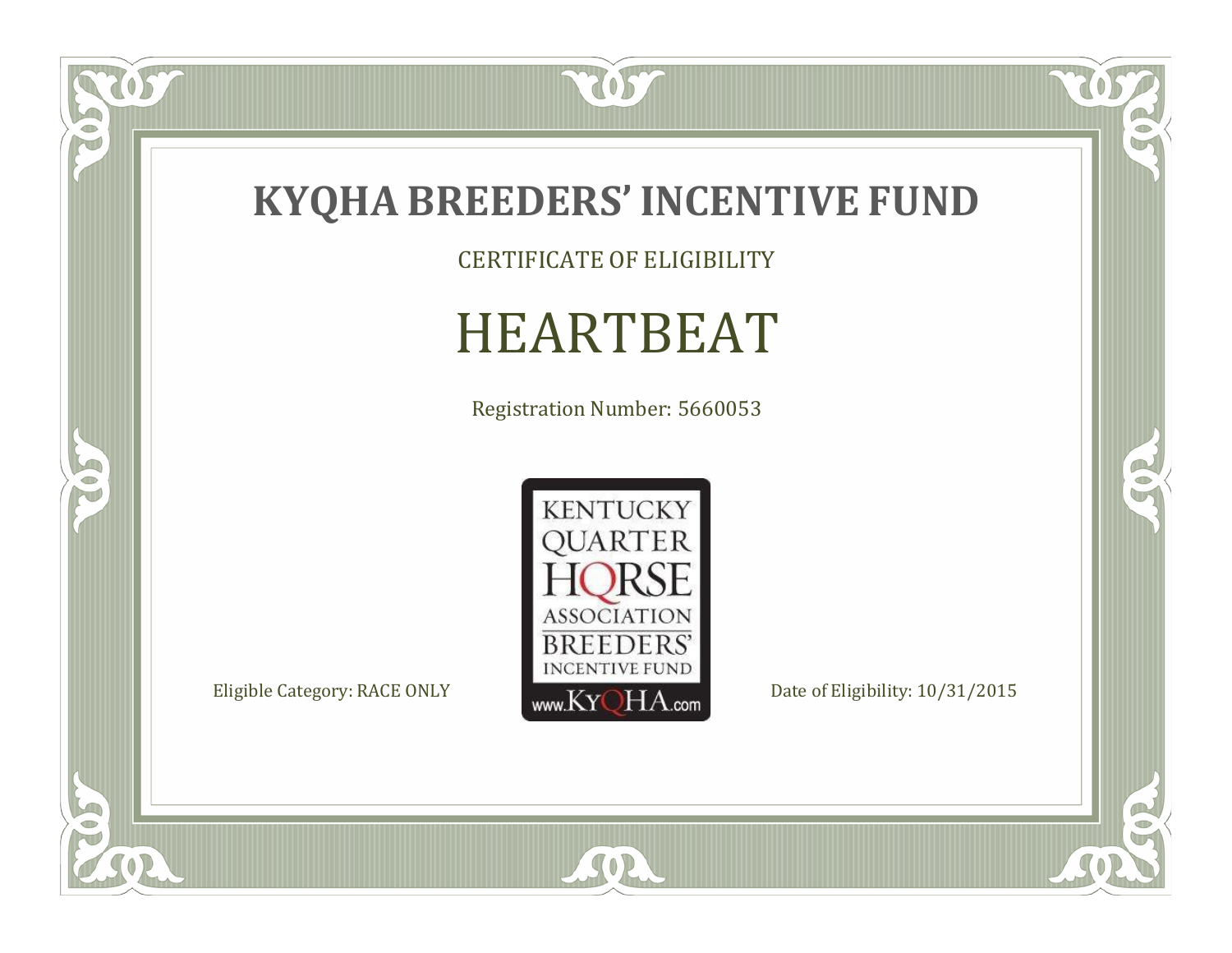

#### CERTIFICATE OF ELIGIBILITY

# HELLUVA LOTTA SMOKE

Registration Number: 5279522



SOR

CO.

 $\rightarrow$ 

 $\blacksquare$ N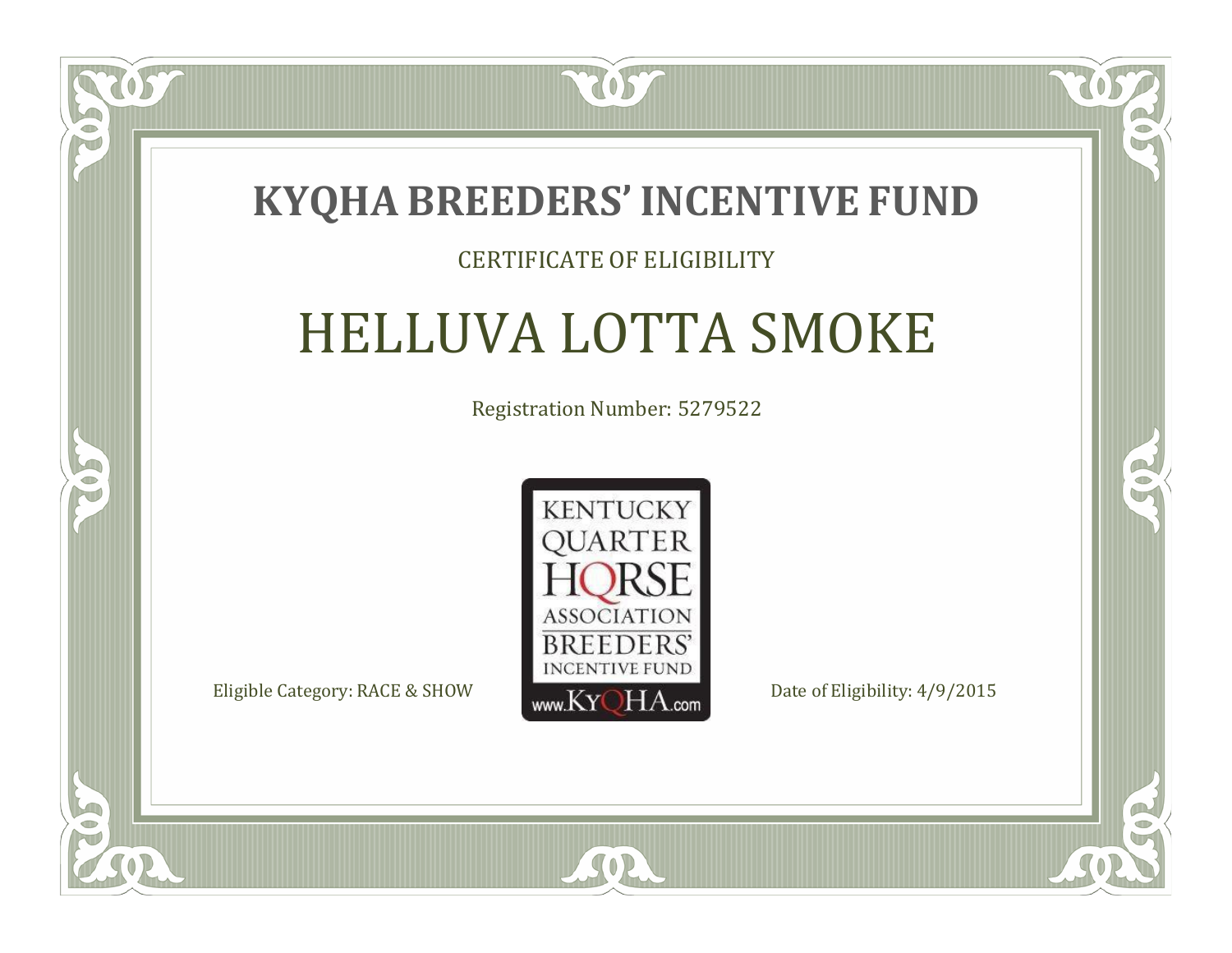

CERTIFICATE OF ELIGIBILITY

# HES A GOOD LAD

Registration Number: 5472919



SOR

CO.

 $\rightarrow$ 

US

 $\Box$ NU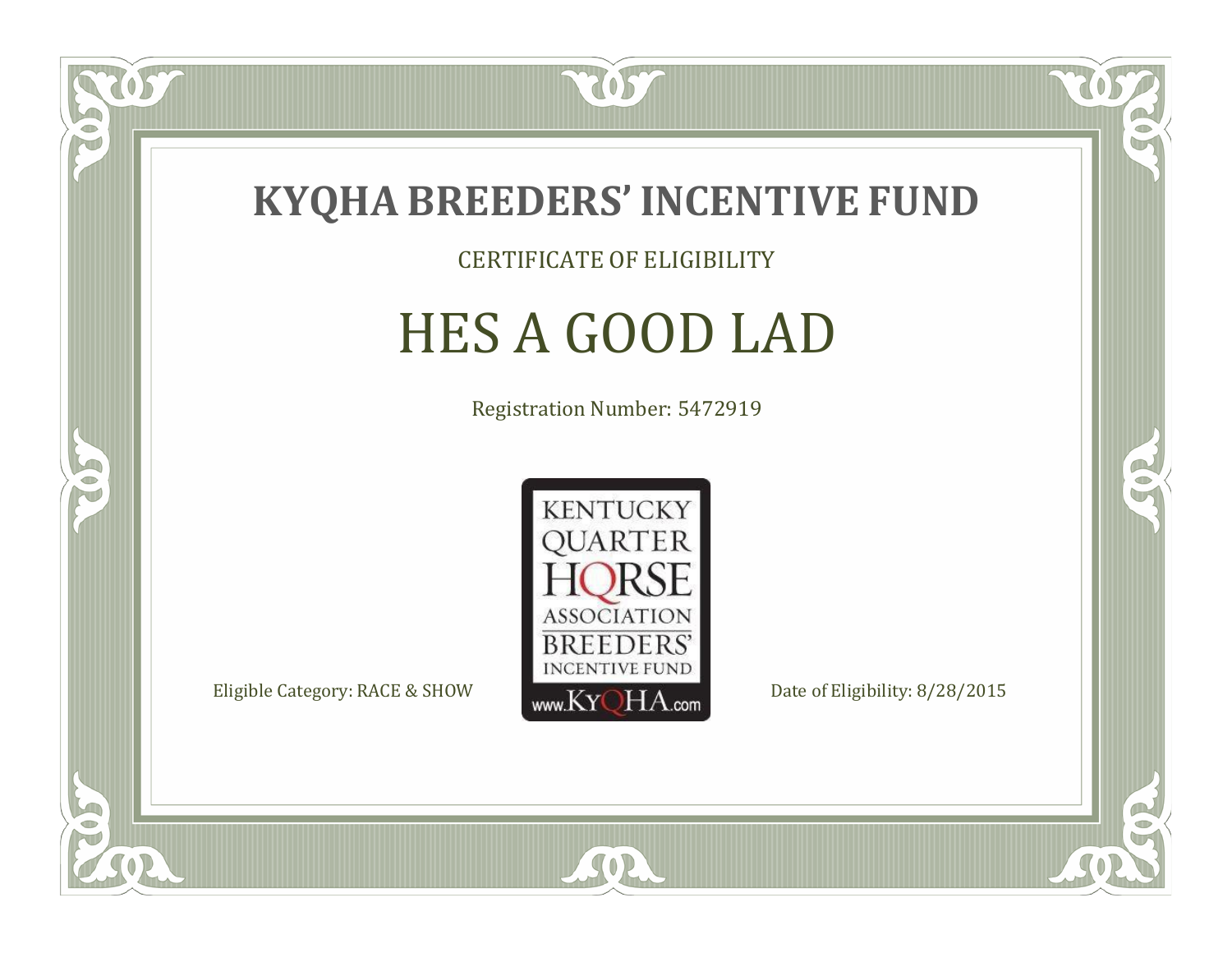

CERTIFICATE OF ELIGIBILITY

### HEY YALL

Registration Number: 5598741



SOR

 $\mathbb{R}$ 

 $\mathbb{R}^2$ 

OST

FO

5

 $\overline{\mathbb{C}}$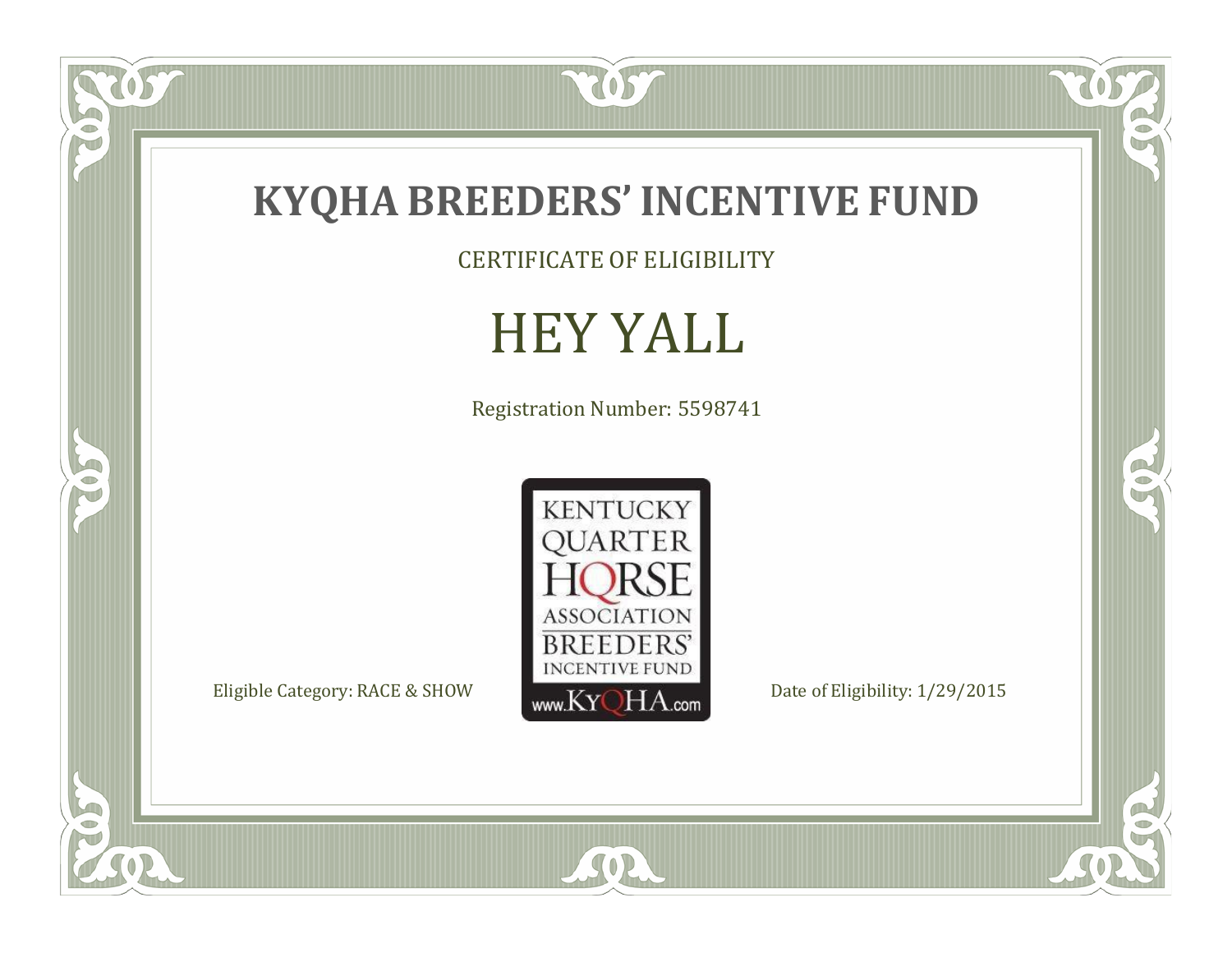

#### CERTIFICATE OF ELIGIBILITY

## HEZA LOTTA DUDE

Registration Number: 5629420



SOR

CO.

 $\rightarrow$ 

057

 $\Box$ NU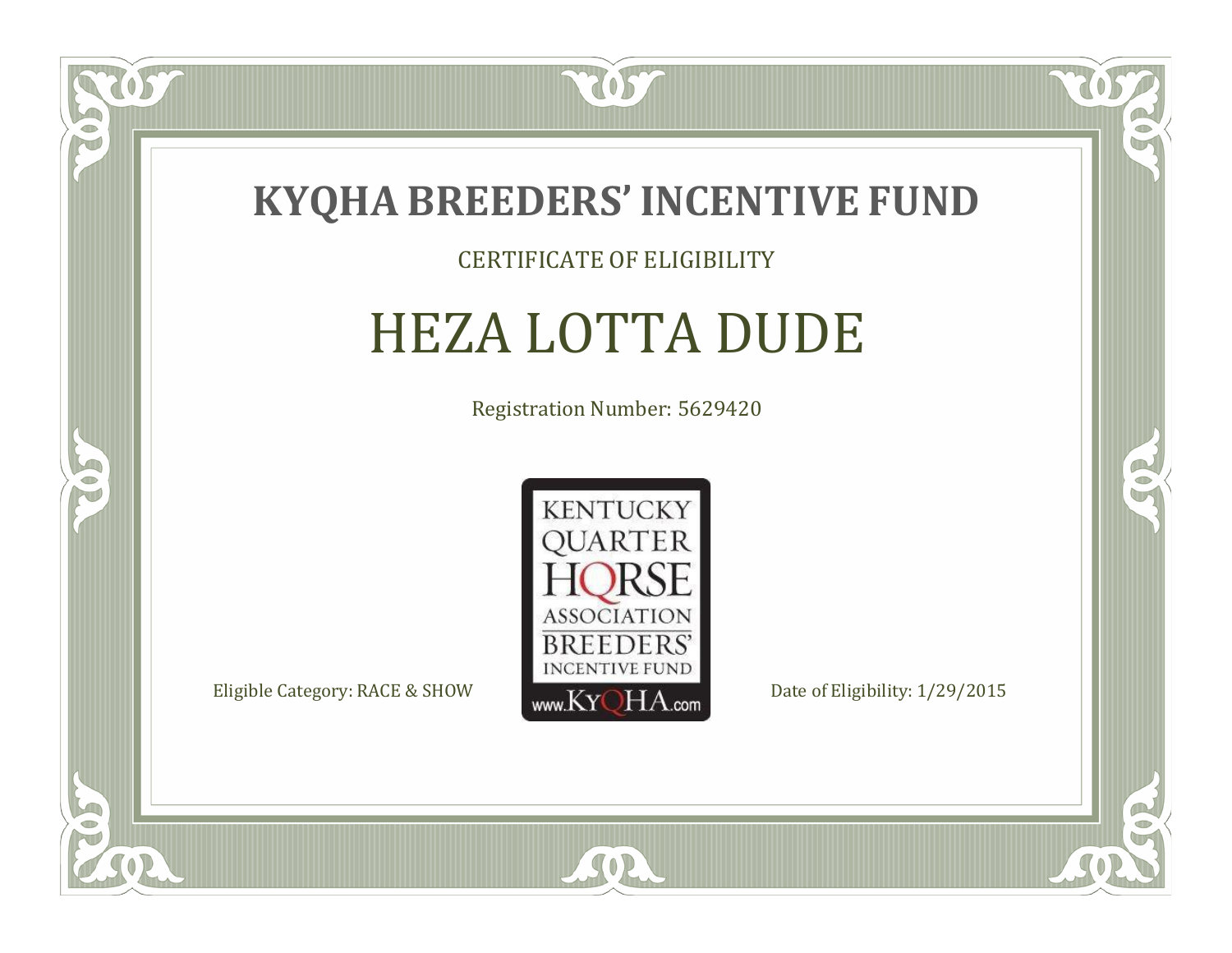

#### CERTIFICATE OF ELIGIBILITY

### HEZA SUGAR FAME

Registration Number: 5573204



 $SO2$ 

CO.

 $\rightarrow$ 

 $\Box$ N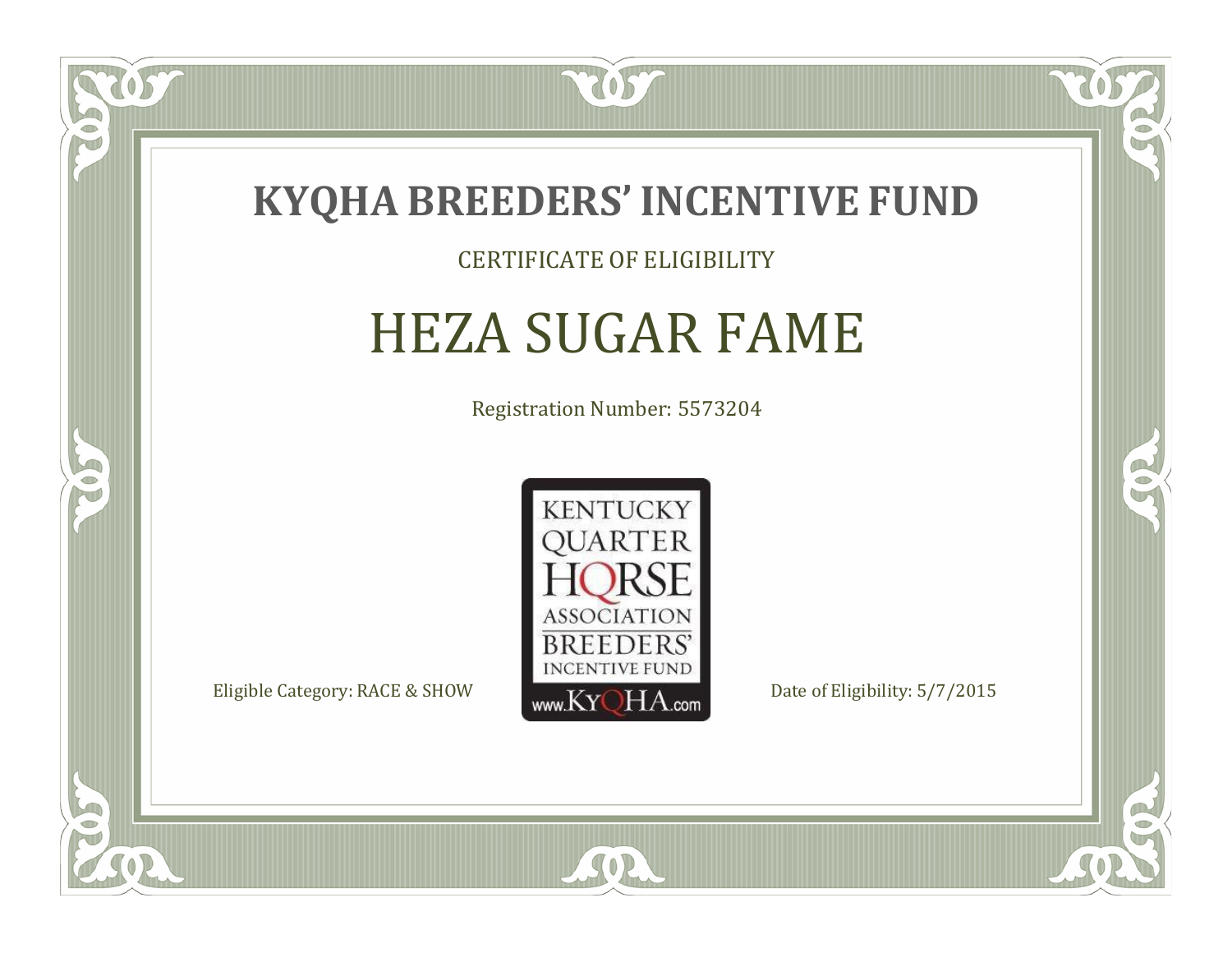

#### CERTIFICATE OF ELIGIBILITY

# HEZAZIPTASTIC DIESEL

Registration Number: 5356106



SOR

RO

 $\rightarrow$ 

 $\Box$ N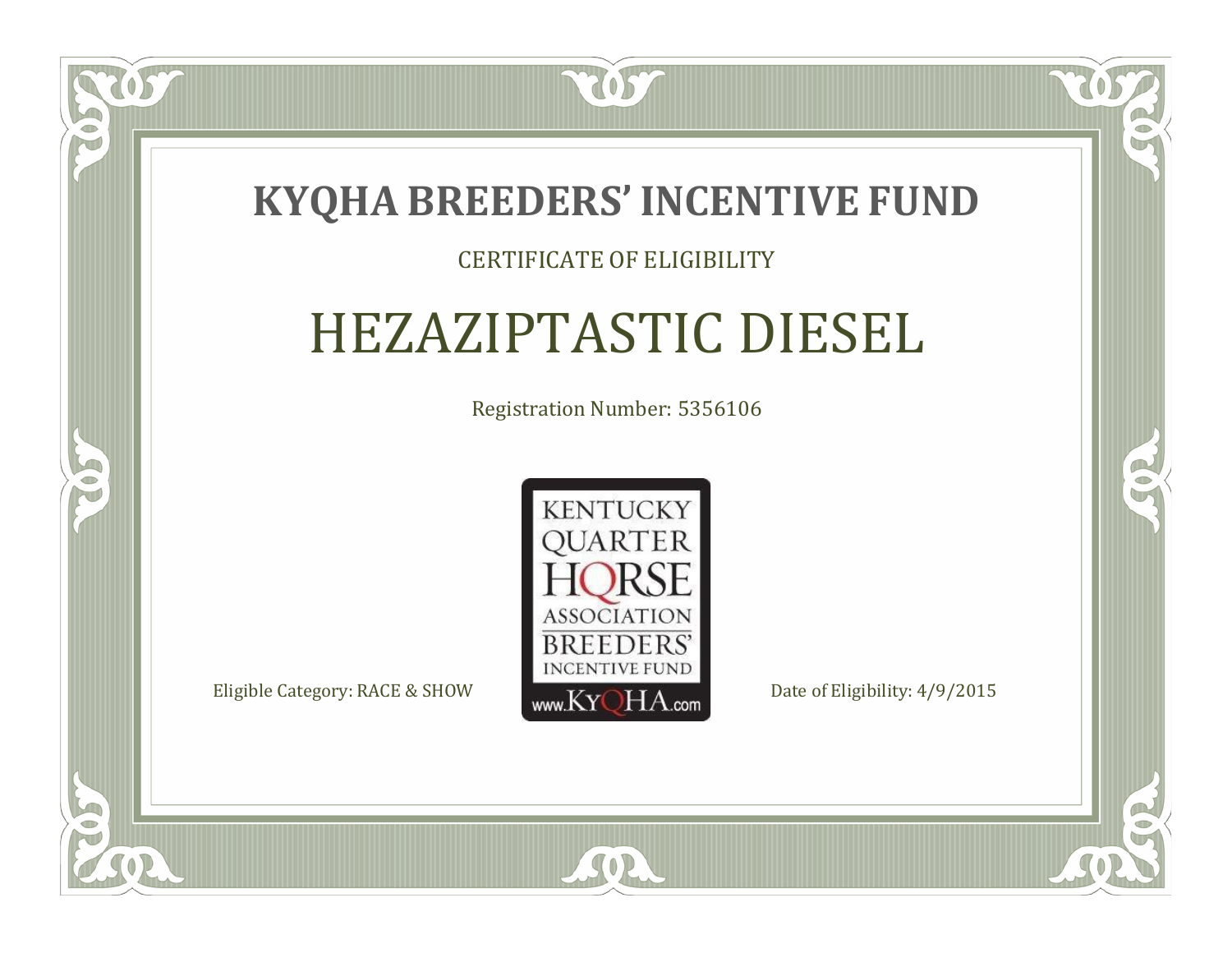### **KYQHA BREEDERS'INCENTIVE FUND**

7057

#### CERTIFICATE OF ELIGIBILITY

# HONORABLE LIGHTNING

Registration Number: 5674183



SOR

CO.

 $\rightarrow$ 

 $\Box$ T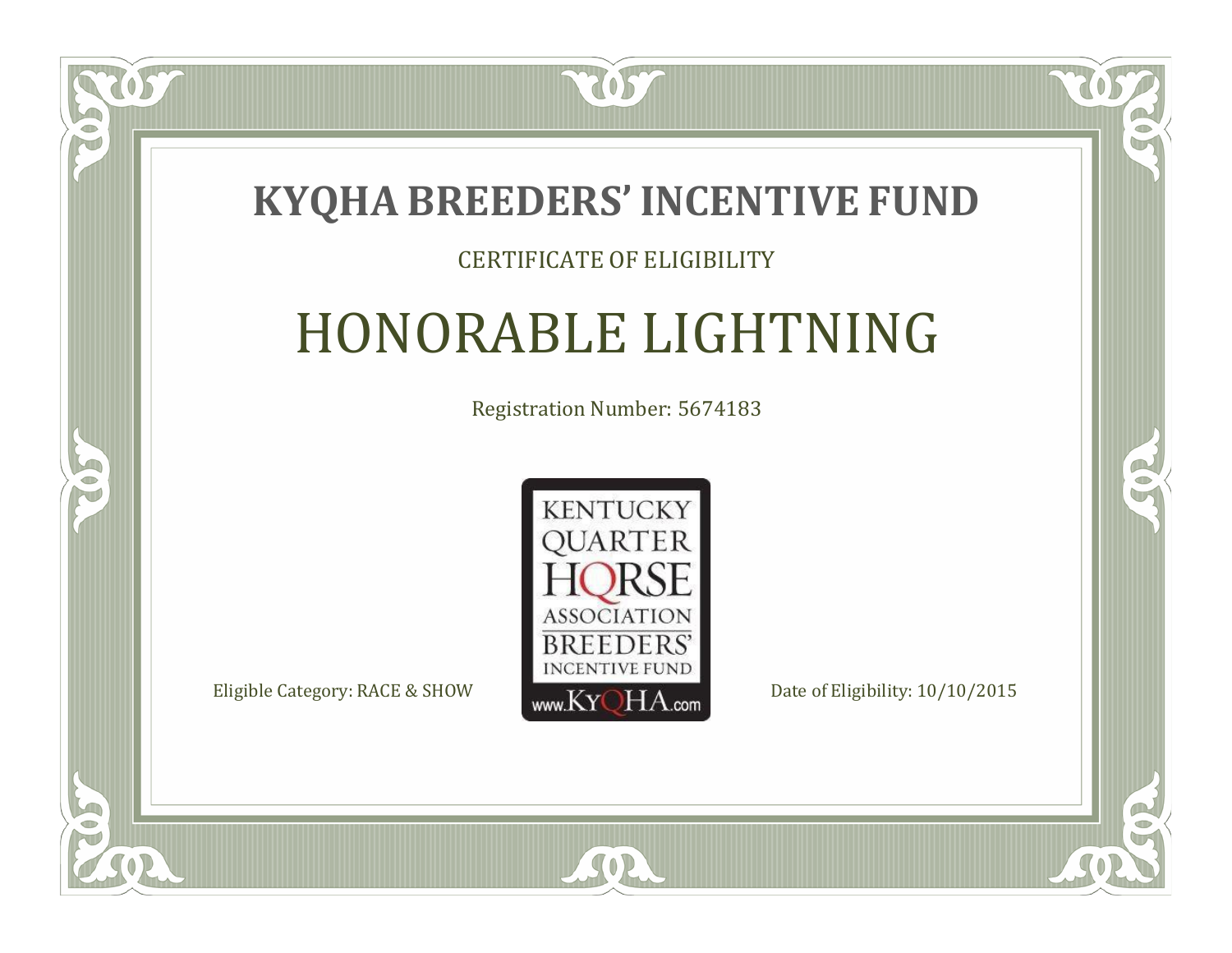

CERTIFICATE OF ELIGIBILITY

# I AM THE FONZIE

Registration Number: 5695604



SOR

CO.

 $\rightarrow$ 

 $\delta S$ 

 $\bullet$ NU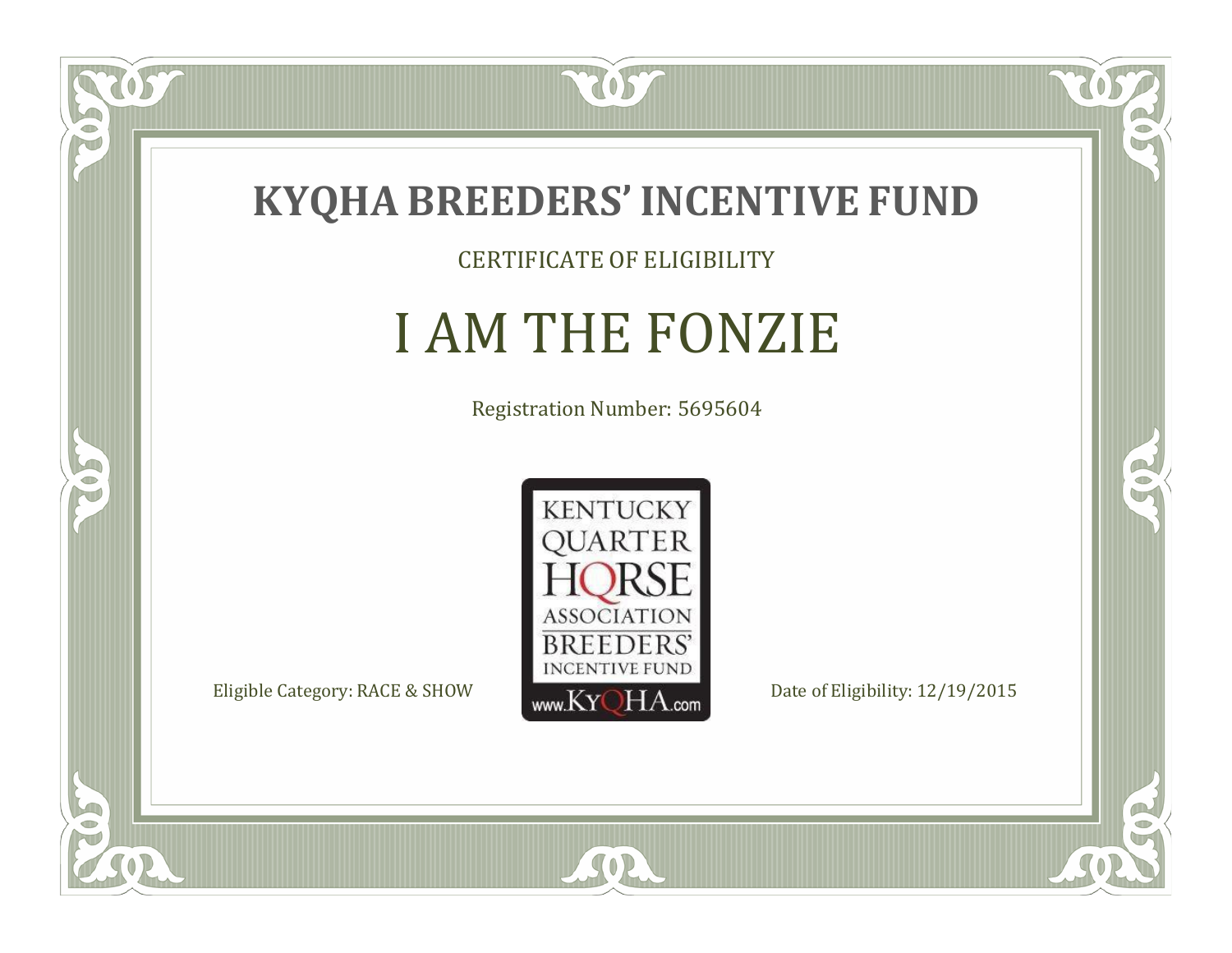

#### CERTIFICATE OF ELIGIBILITY

## I KNOW IM PRECIOUS

Registration Number: 5695605



SOR

CO.

B)

 $\Box$ N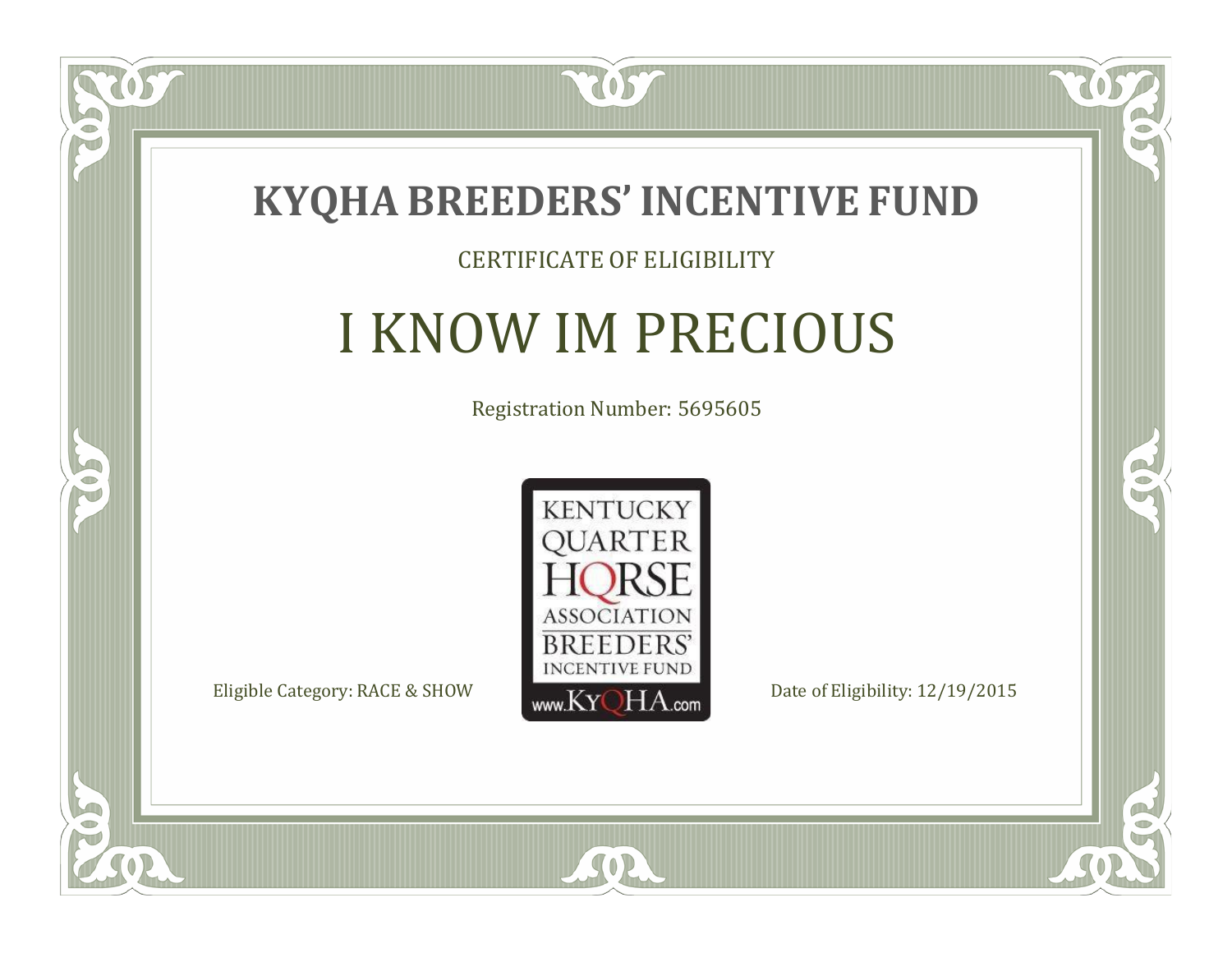

#### CERTIFICATE OF ELIGIBILITY

# I KNOW THERES GOOD

Registration Number: 5695605



SOR

CO.

B)

 $\Box$ N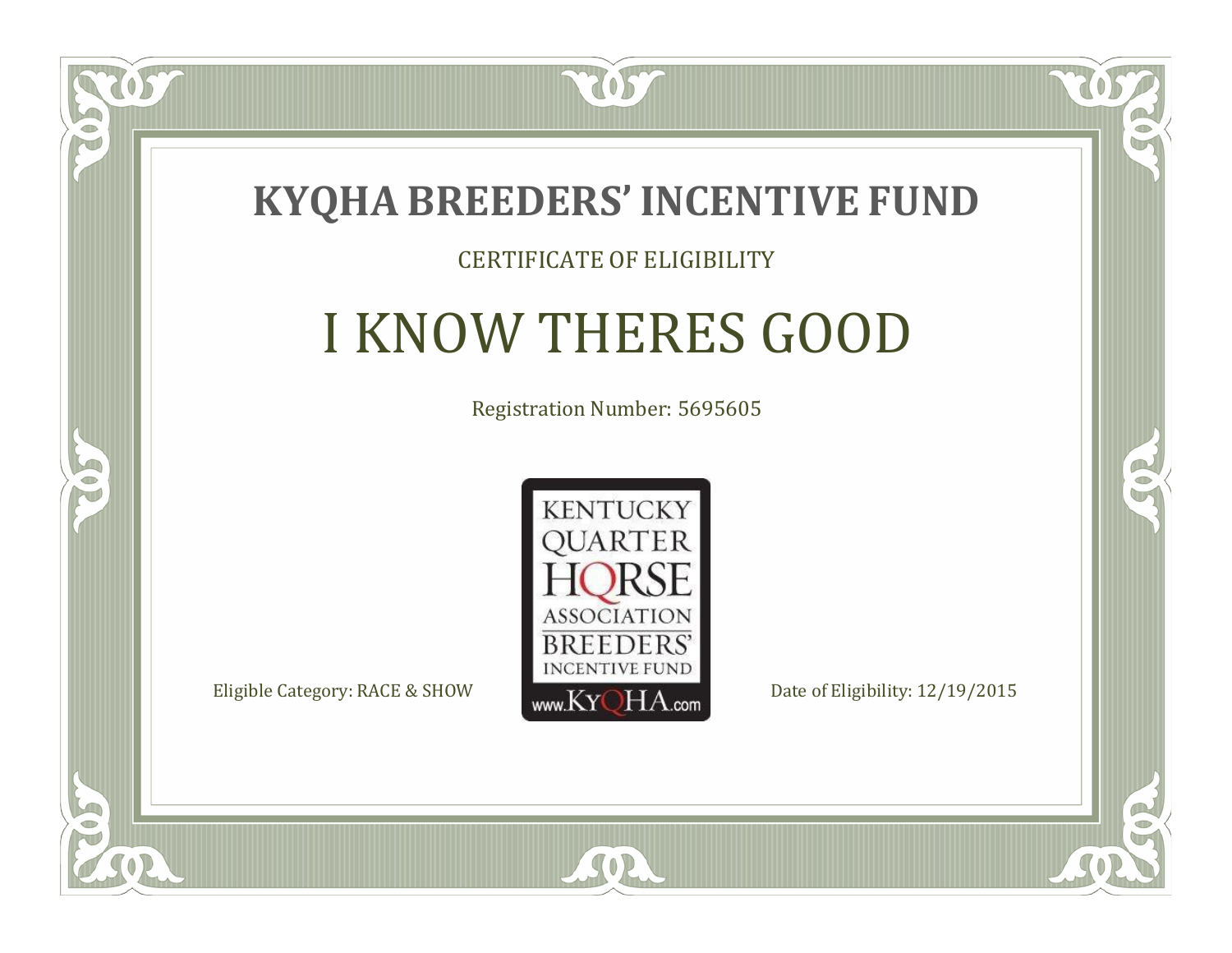

#### CERTIFICATE OF ELIGIBILITY

## IM FANCY LIKE THAT

Registration Number: X0715800



SOR

CO.

 $\rightarrow$ 

OS

 $\Box$ N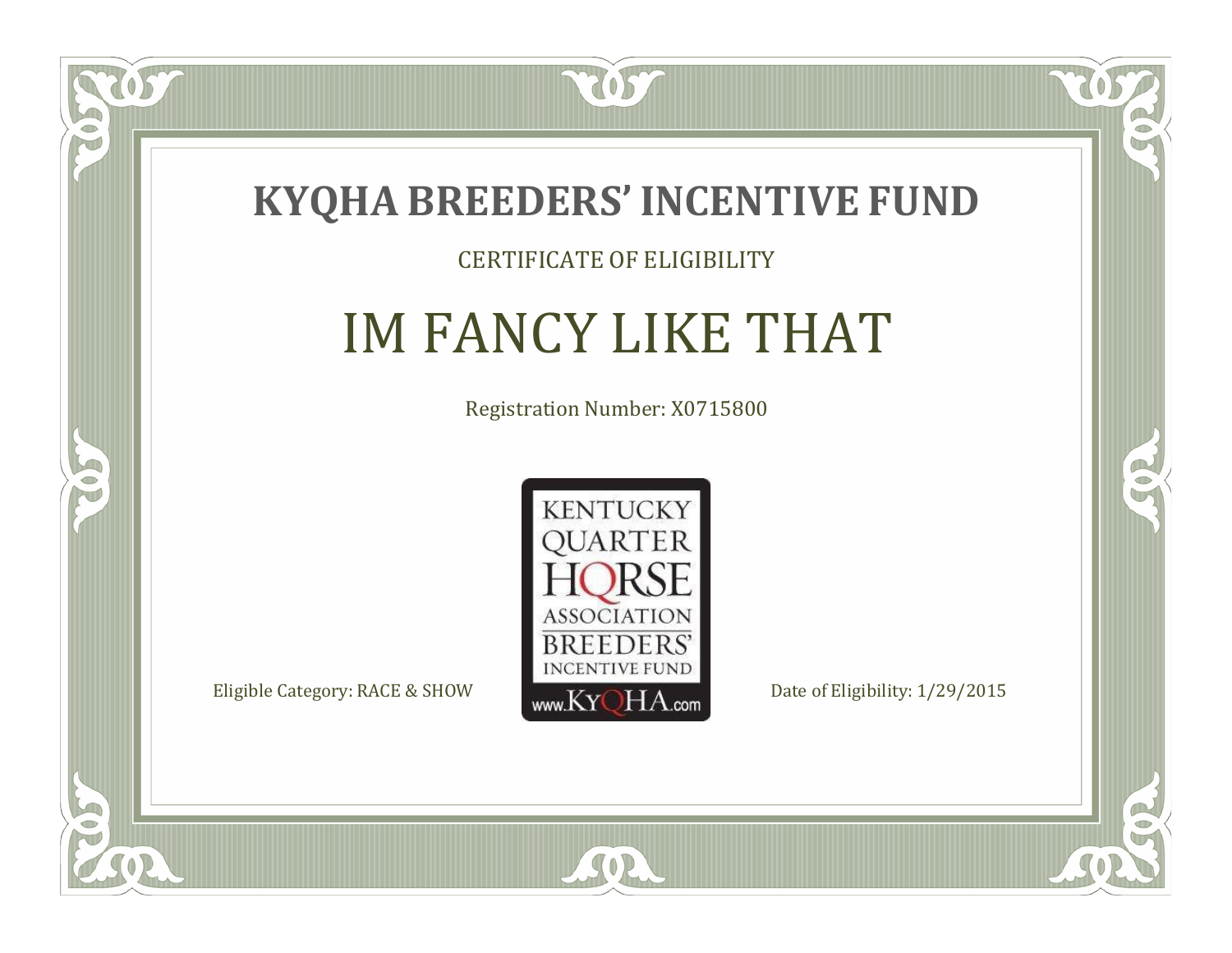

#### CERTIFICATE OF ELIGIBILITY

## IM GOOD N SPICEY

Registration Number: 5622097



SOR

RO

B)

 $\Box$ N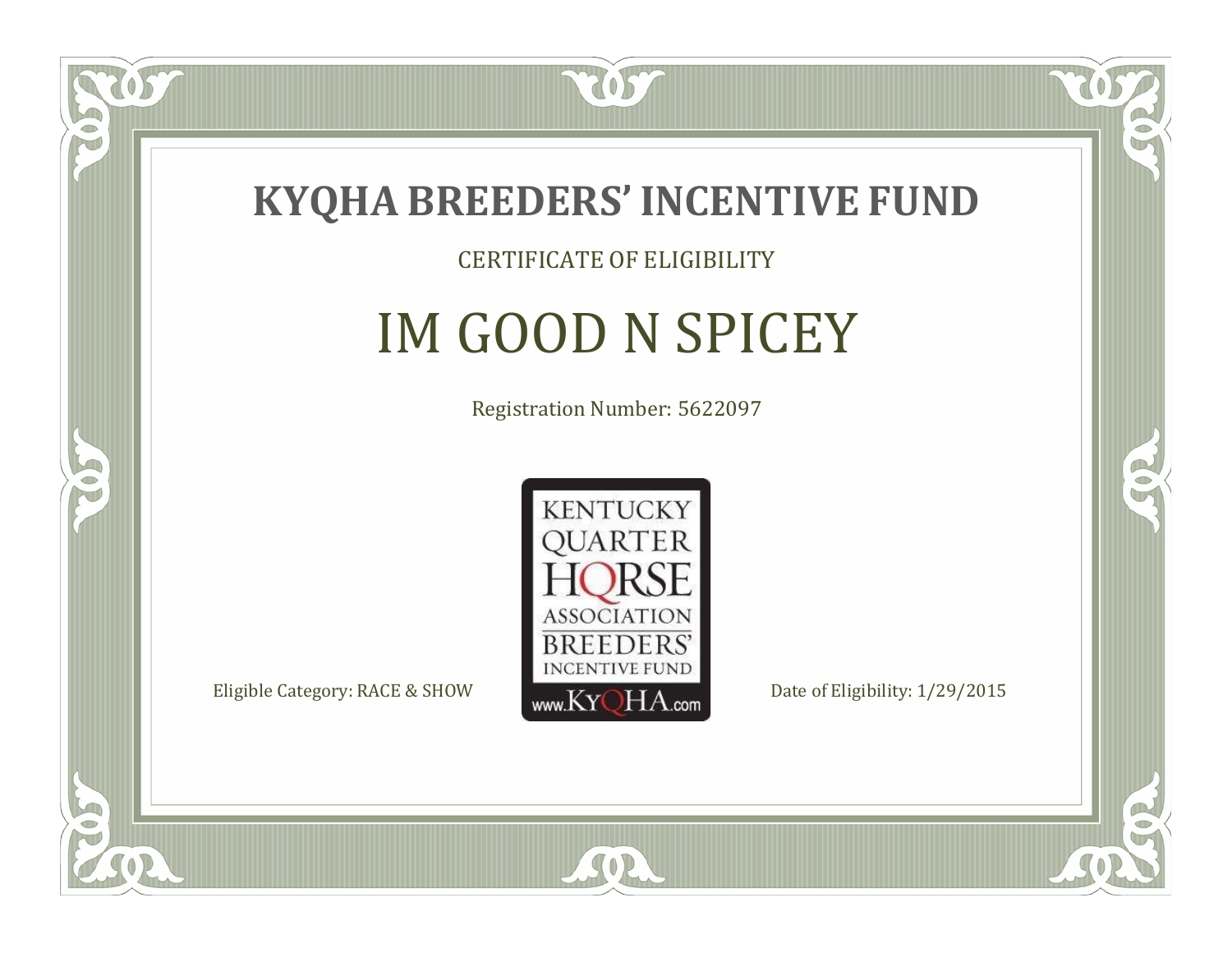

#### CERTIFICATE OF ELIGIBILITY

# IMA CANDY MACHINE

Registration Number: 5646583



SOR

CO.

 $\rightarrow$ 

OS

 $\Box$ NU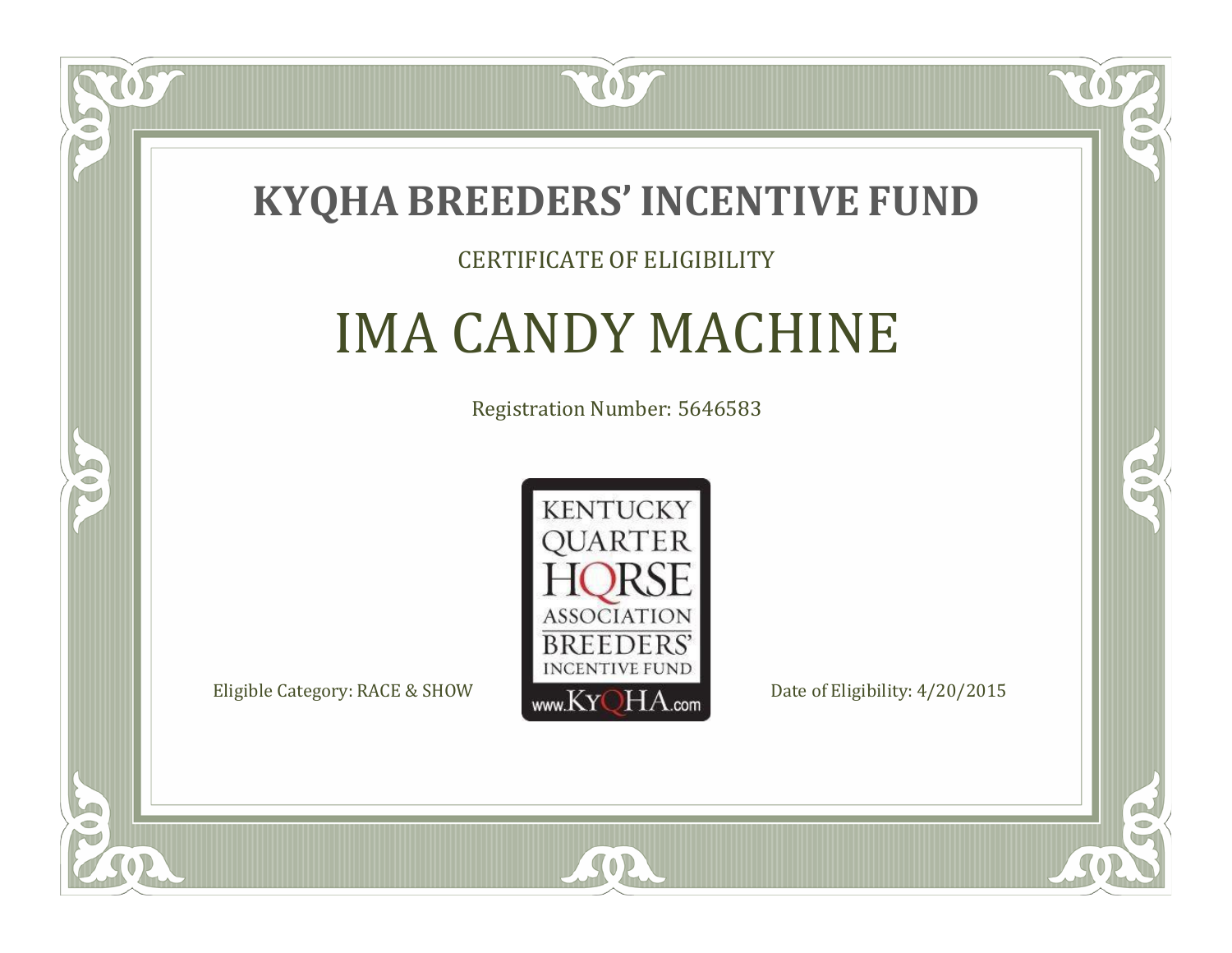

#### CERTIFICATE OF ELIGIBILITY

# IMA GOOD TIME PATTY

Registration Number: 5670746



 $SO2$ 

RO

CO.

 $\Box$ N

S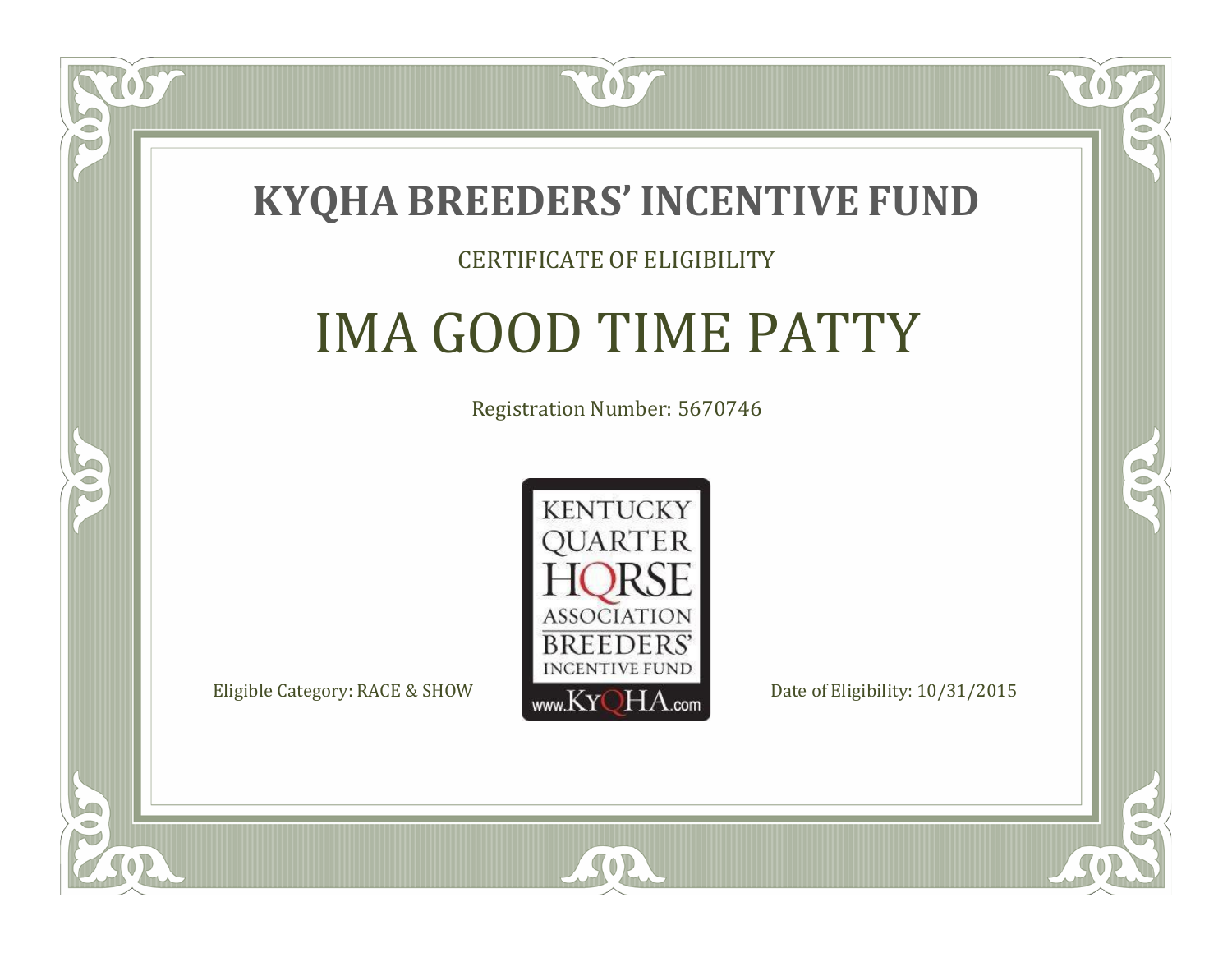

#### CERTIFICATE OF ELIGIBILITY

## INTENSE OBVIOUS ECKO

Registration Number: 5603444



RO

P.

 $\Box$ T

S

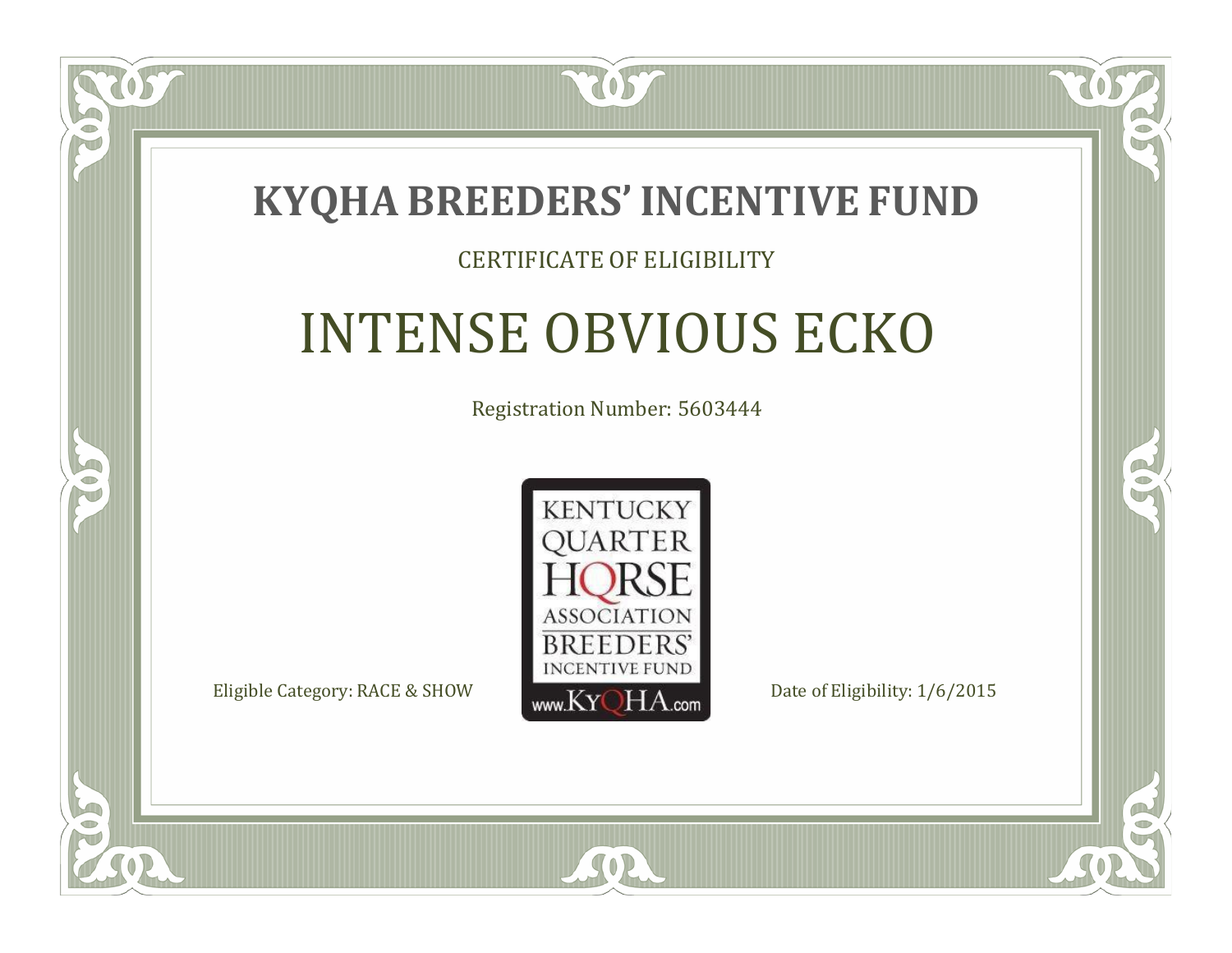

#### CERTIFICATE OF ELIGIBILITY

# INVITE THESE IRONS

Registration Number: 5679499



SOR

CO.

 $\rightarrow$ 

OS

 $\Box$ NU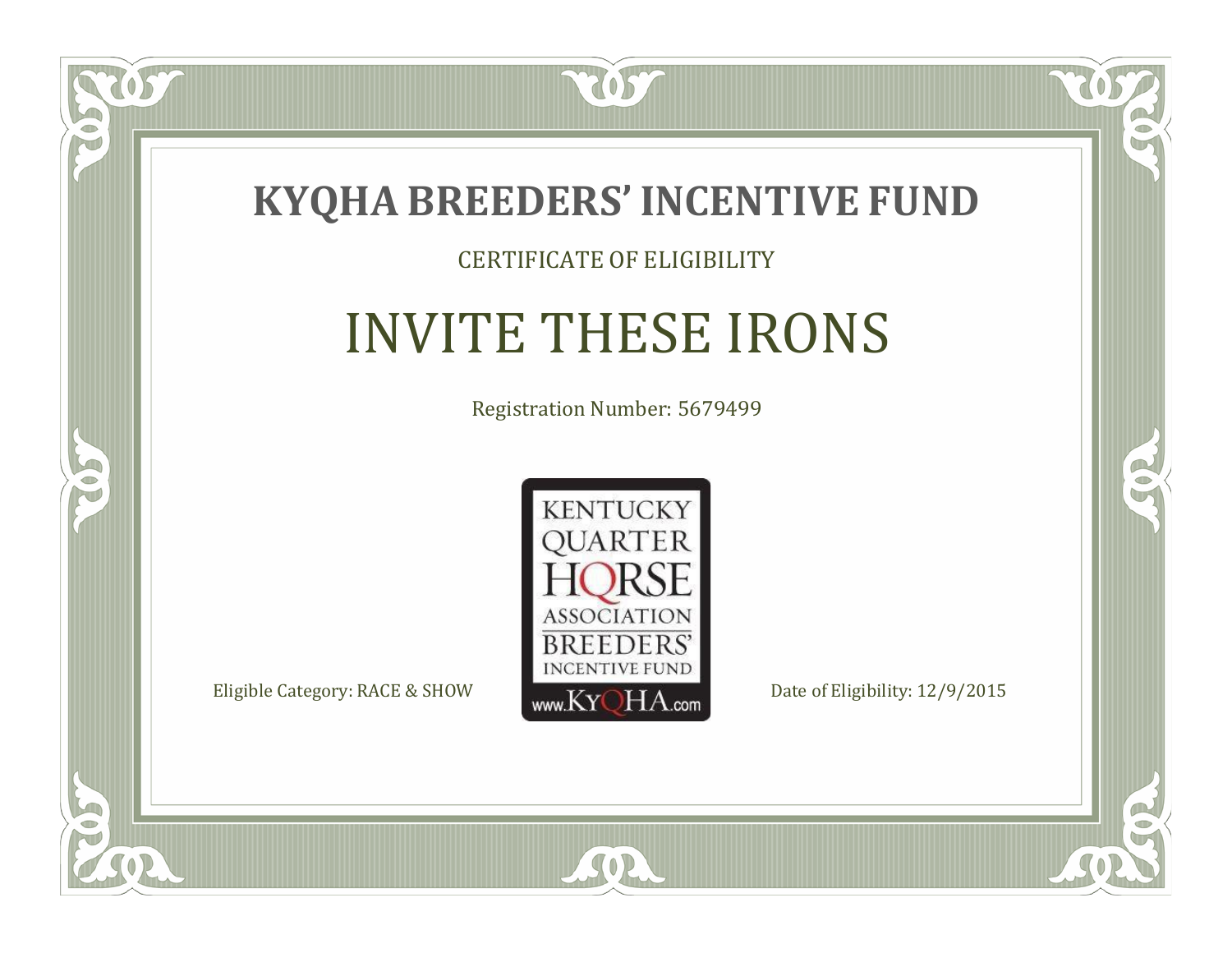

#### CERTIFICATE OF ELIGIBILITY

# INVITE TINKERBELLE

Registration Number: 5678455



 $SO2$ 

CO.

 $\rightarrow$ 

 $\delta S$ 

 $\bullet$ NU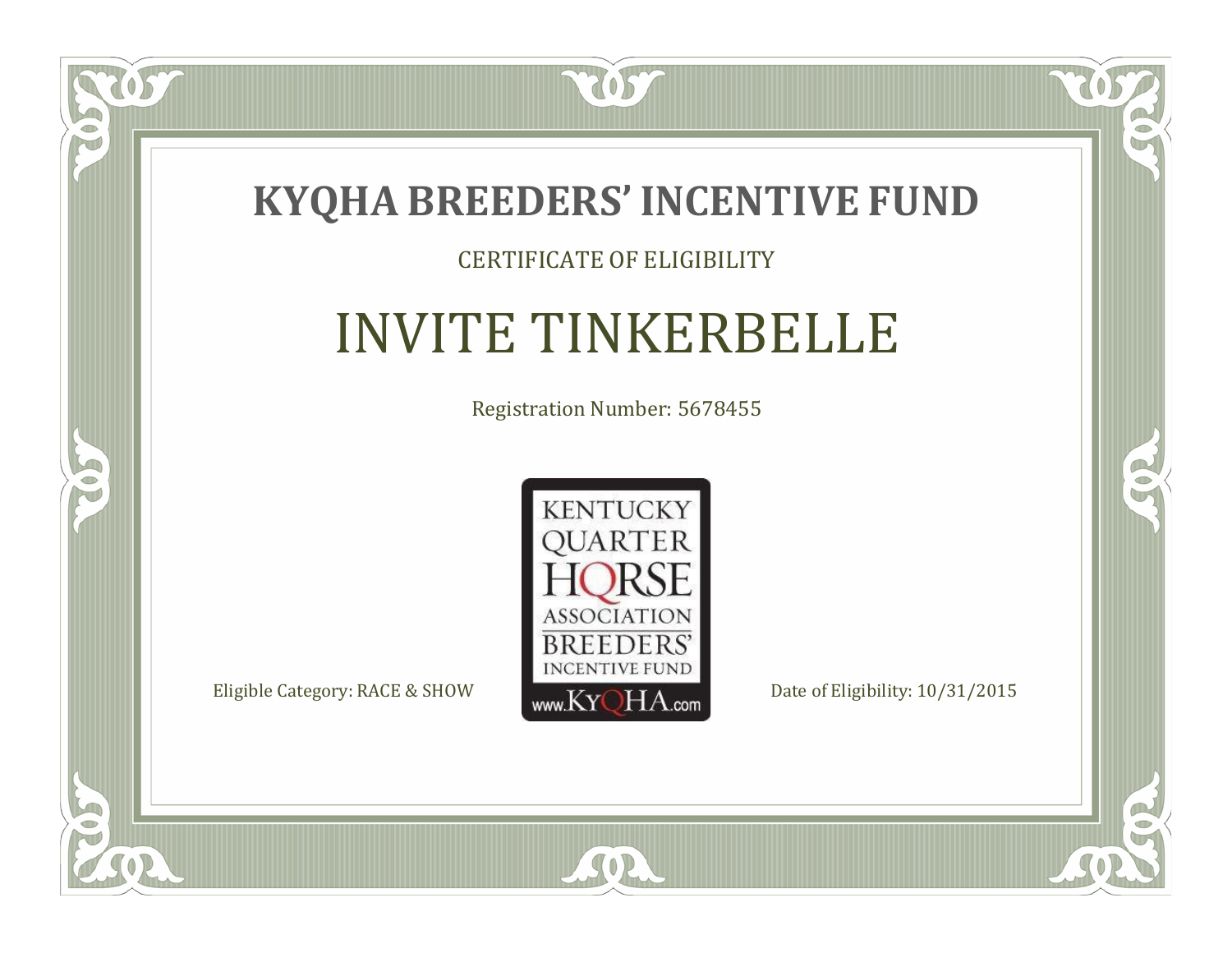

#### CERTIFICATE OF ELIGIBILITY

### INVITED BY KARMA

Registration Number: 5655450



SOR

 $\mathbb{R}$ 

 $\rightarrow$ 

US

 $\bullet$ NU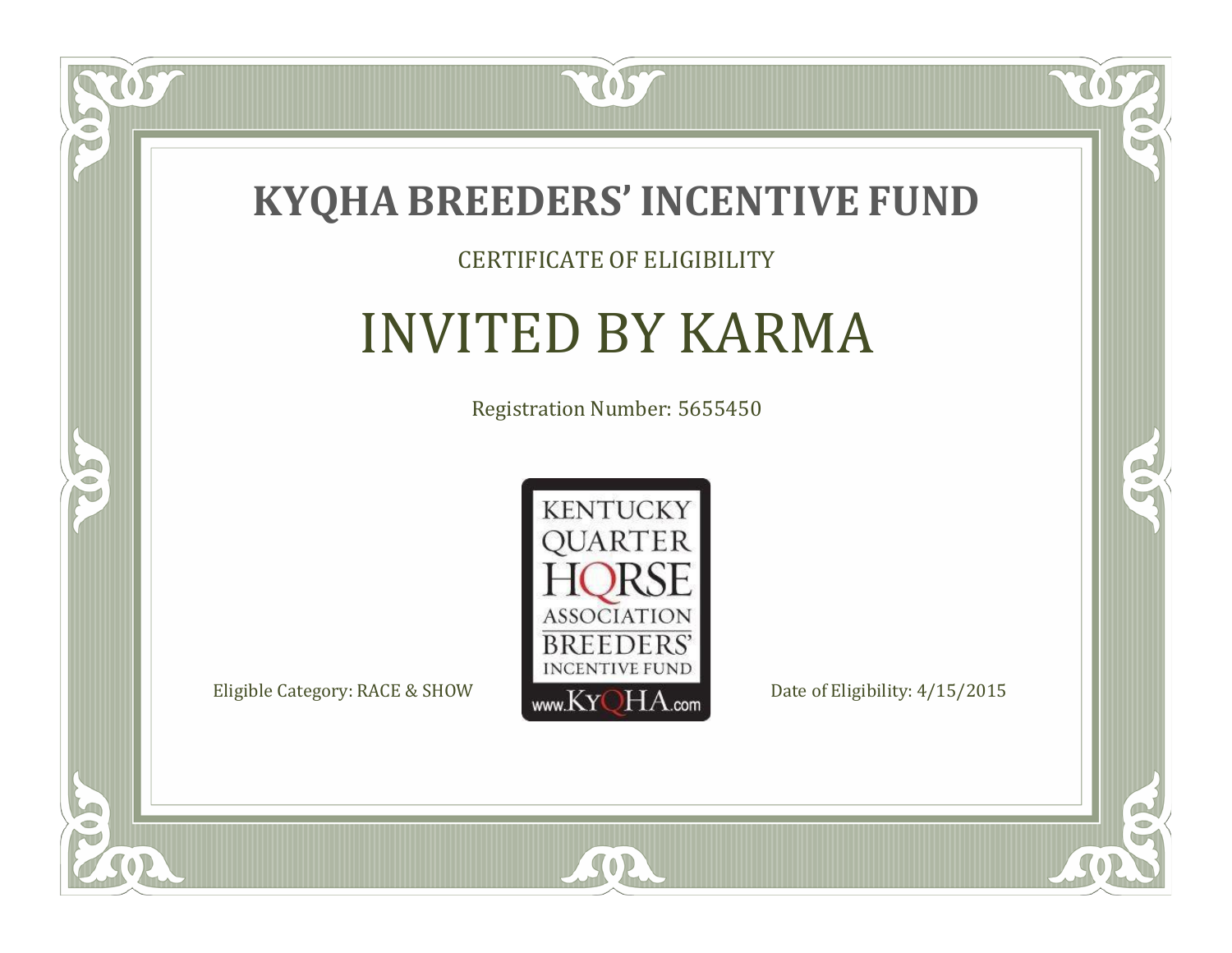

#### CERTIFICATE OF ELIGIBILITY

### IRON MAN OUTLAW

Registration Number: 5570442



SOR

 $\mathbb{R}$ 

 $\rightarrow$ 

US

 $\Box$ NU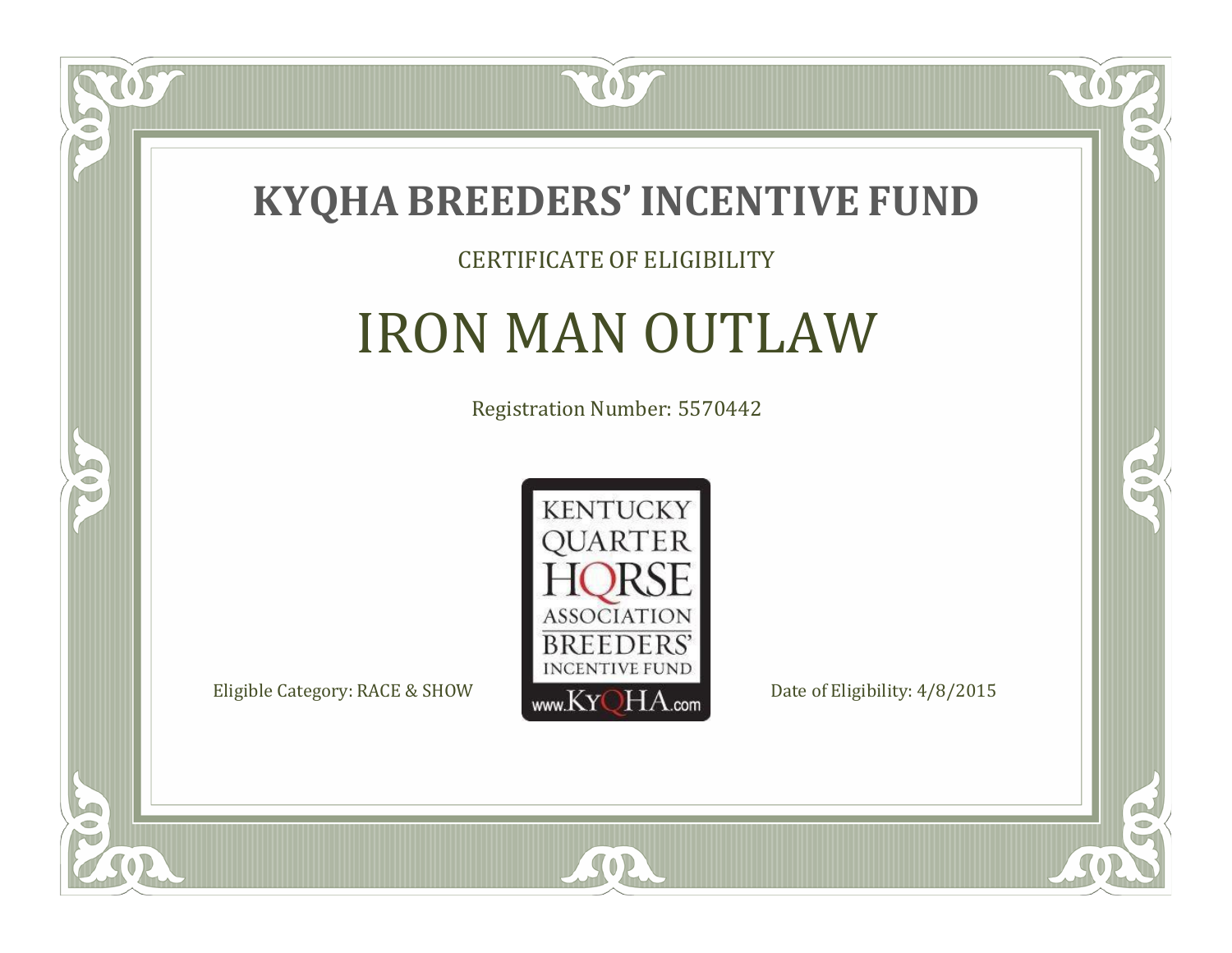### **KYQHA BREEDERS'INCENTIVE FUND**

7057

#### CERTIFICATE OF ELIGIBILITY

# IRONINGOUTTHEDETAILS

Registration Number: 5631135



 $SO2$ 

RO

 $\rightarrow$ 

 $\Box$ N

S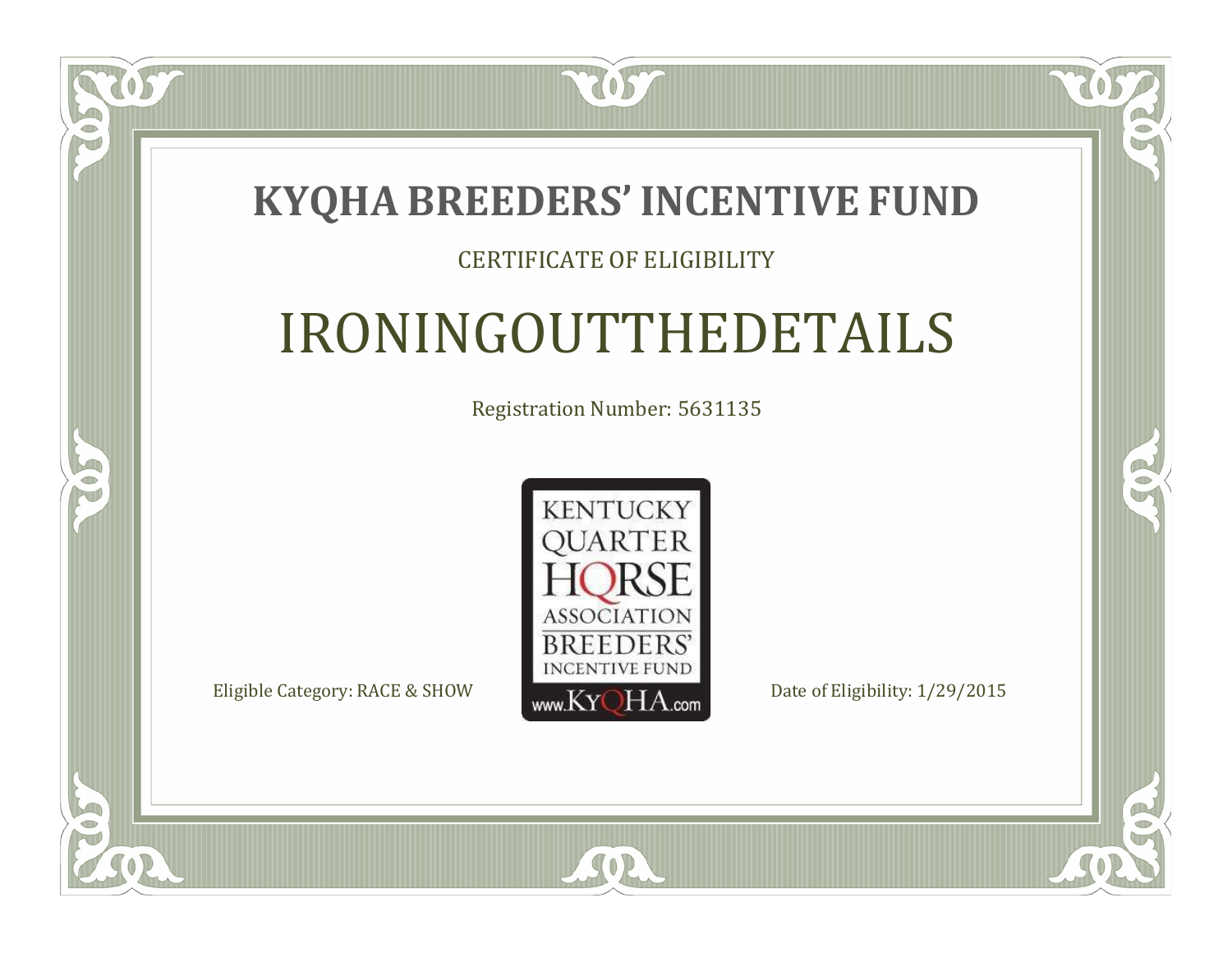

CERTIFICATE OF ELIGIBILITY

JAZZ CHICK

Registration Number: 5654836



SOR

RO

 $\mathbb{R}^2$ 

US.

 $\bullet$ N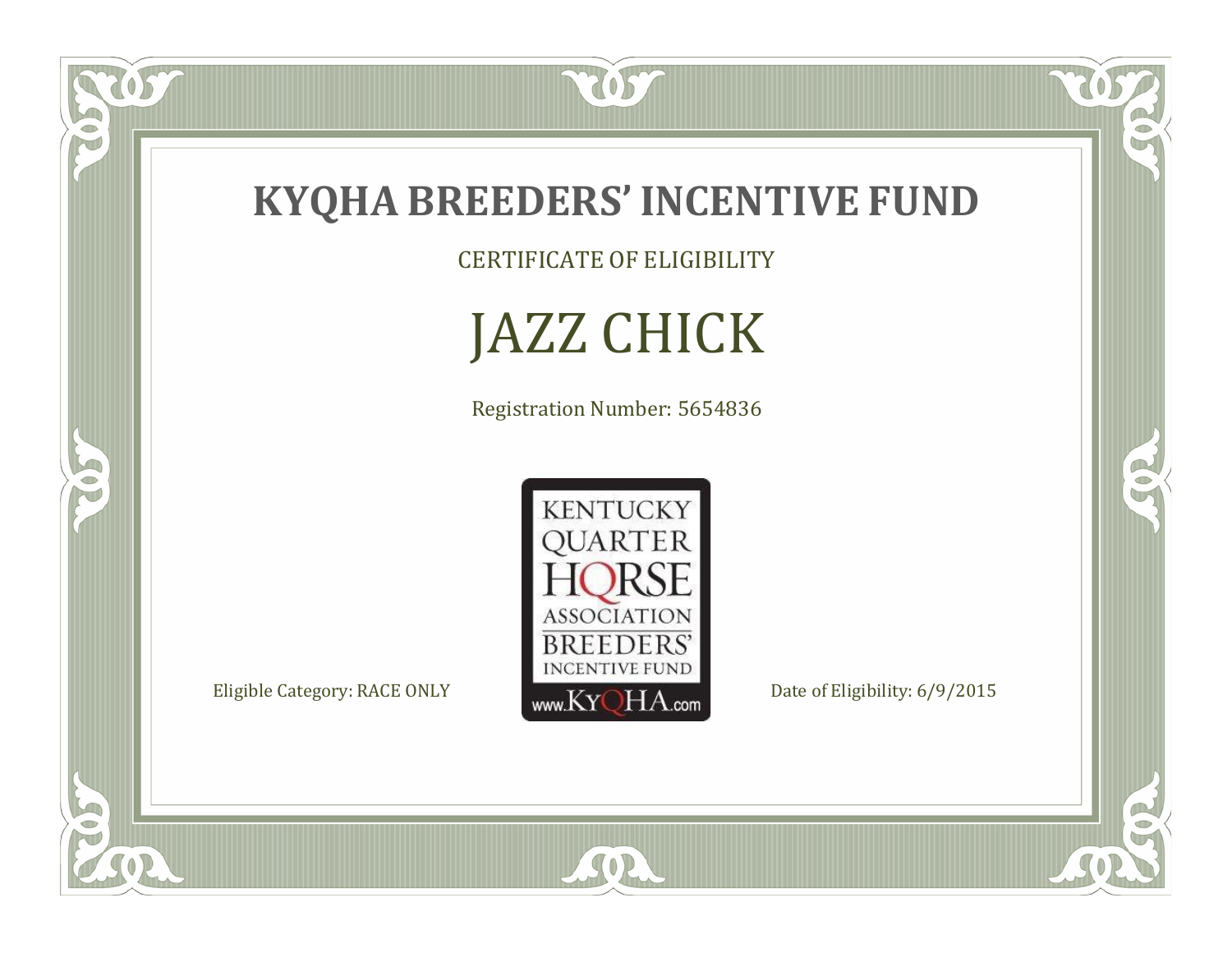

CERTIFICATE OF ELIGIBILITY

## JAZZ XHIXK

Registration Number: 5654836



SOR

RO

 $\mathbb{R}^2$ 

W

FO

5

 $\overline{\mathbb{C}}$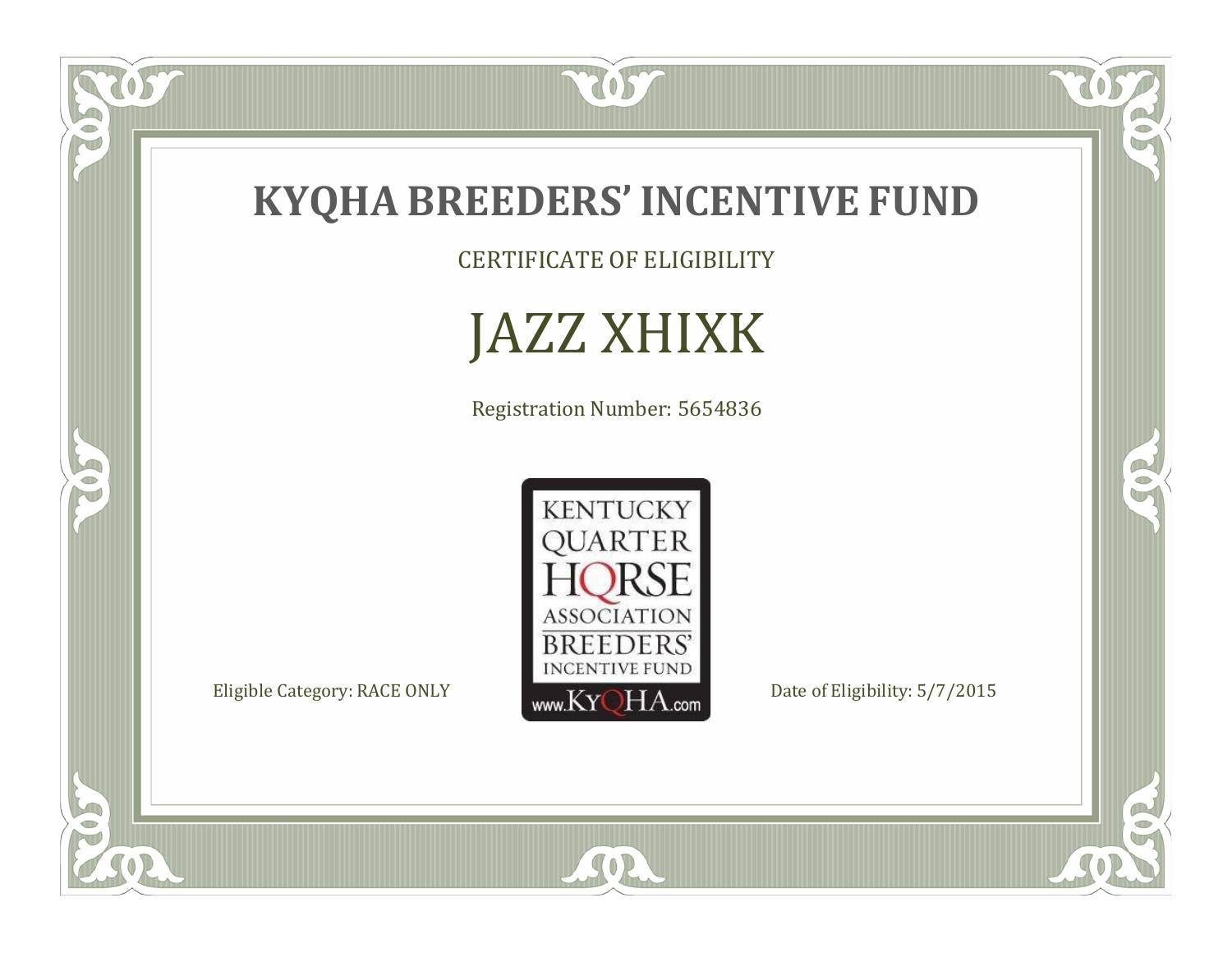

US

 $\bullet$ N

5

CERTIFICATE OF ELIGIBILITY

# JAZZIN DOLL

Registration Number: X0715773



SOR

RO

 $\mathbb{R}^2$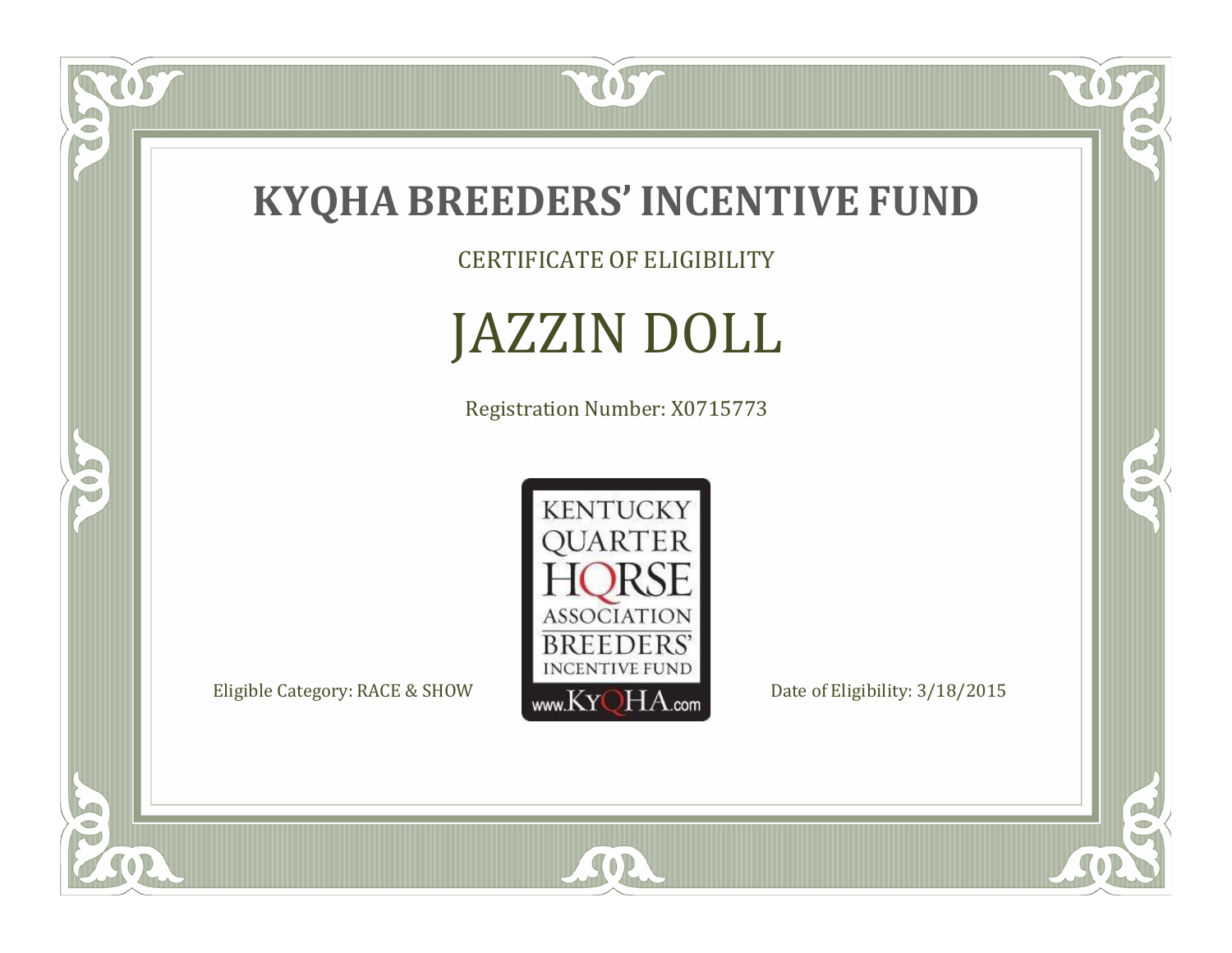

CERTIFICATE OF ELIGIBILITY

# JETTA LIGHTNING

Registration Number: X0715612



SOR

 $\mathbb{R}^2$ 

 $\rightarrow$ 

 $\delta S$ 

 $\Box$ NU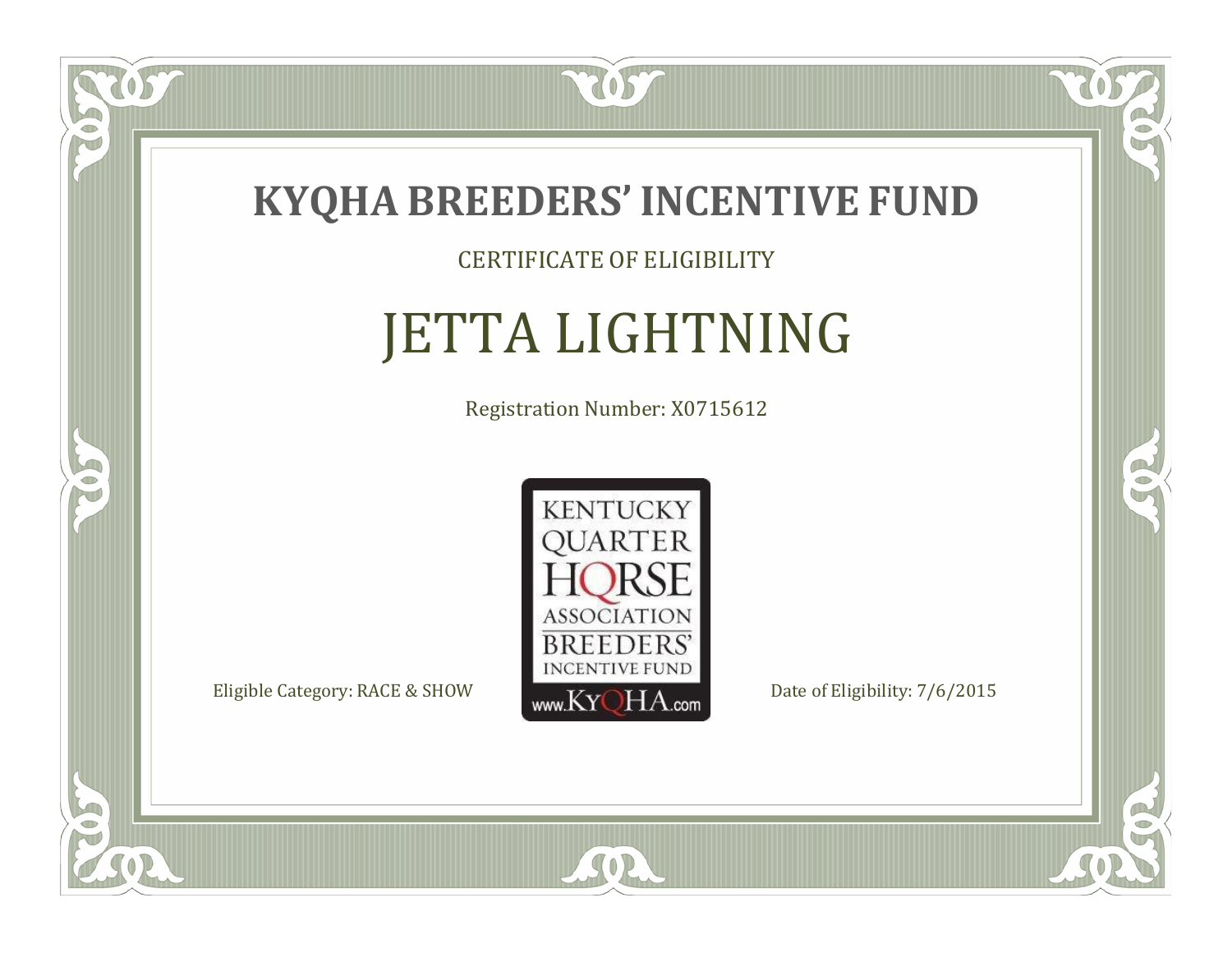

CERTIFICATE OF ELIGIBILITY

# JOELAITH

Registration Number: 5279482



SOR

RO

 $\mathbb{R}^2$ 

OST

FO

5

 $\overline{\mathbb{C}}$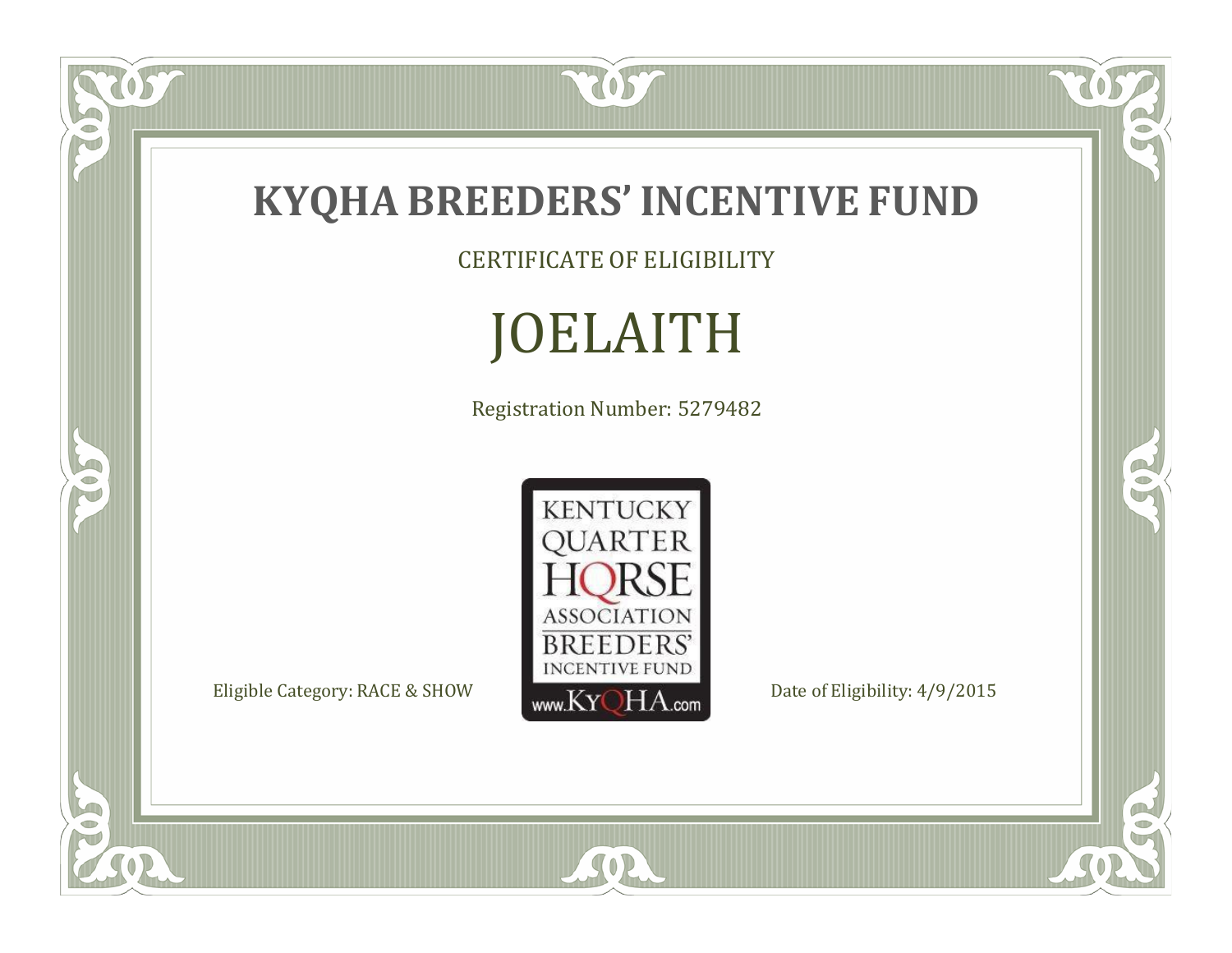

#### CERTIFICATE OF ELIGIBILITY

# JONES SCORCHEDJEWELS

Registration Number: 5688145



SOR

RO

CO.

 $\Box$ N

S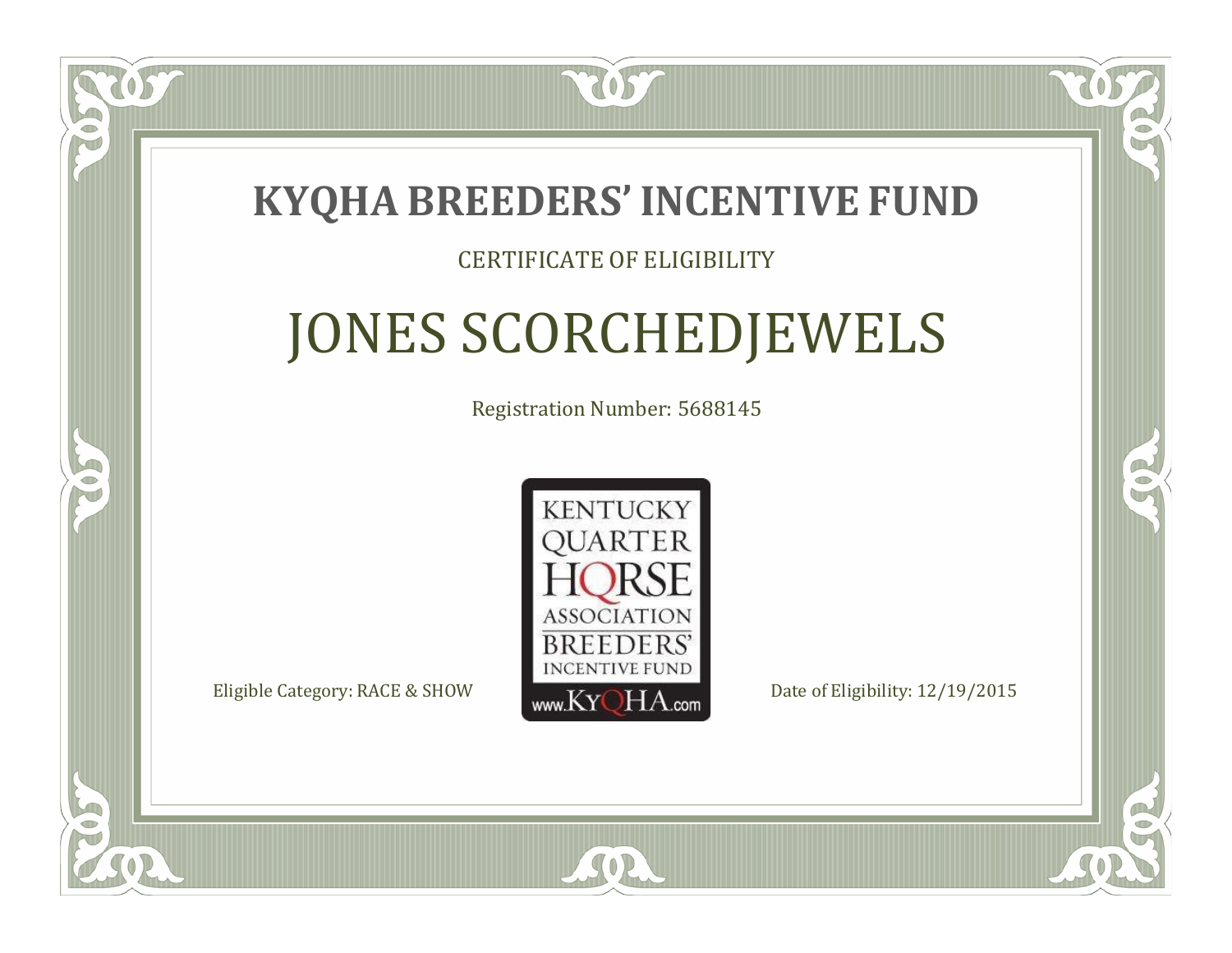

#### CERTIFICATE OF ELIGIBILITY

# JRF DUN GOT PAID

Registration Number: 5350938



SOR

CO.

 $\rightarrow$ 

 $\overline{OS}$ 

 $\Box$ NU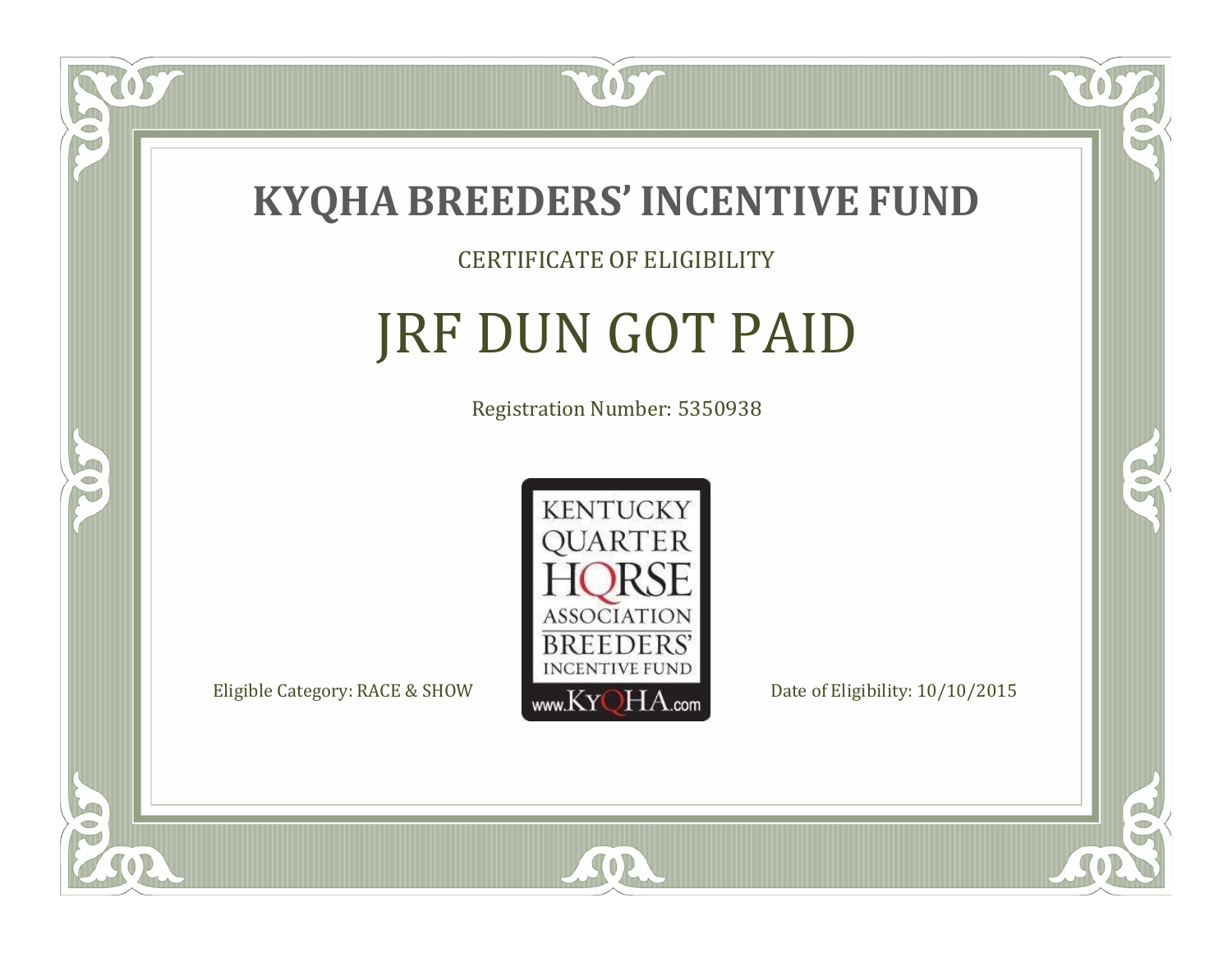

 $\Box$ N

5

#### CERTIFICATE OF ELIGIBILITY

# JUS CALL ME SOUTHERN

Registration Number: 5672141



SOR

CO.

CO.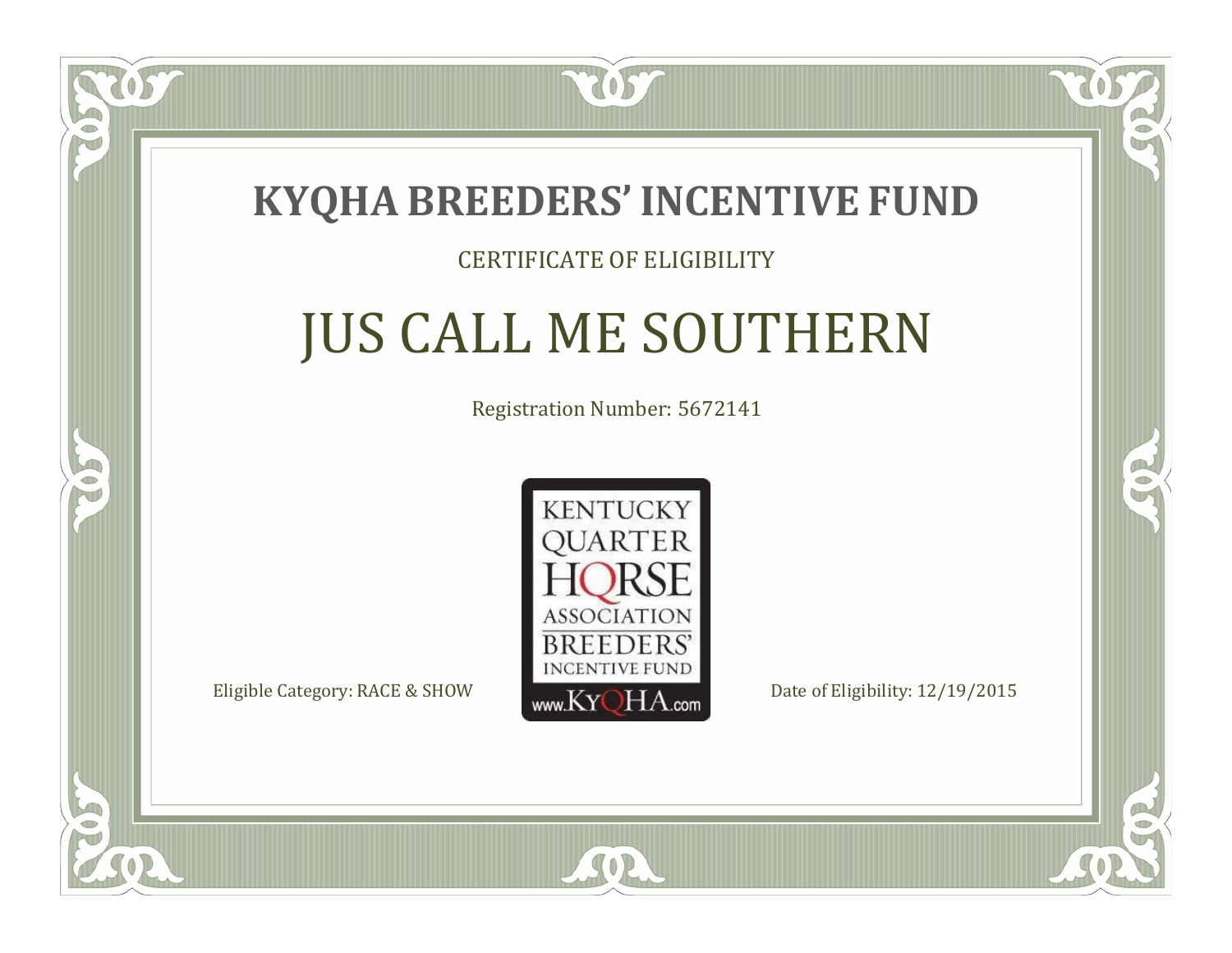

#### CERTIFICATE OF ELIGIBILITY

# JUST A LITTLE RUSTY

Registration Number: 5542698



SOR

CO.

CO.

 $\Box$ N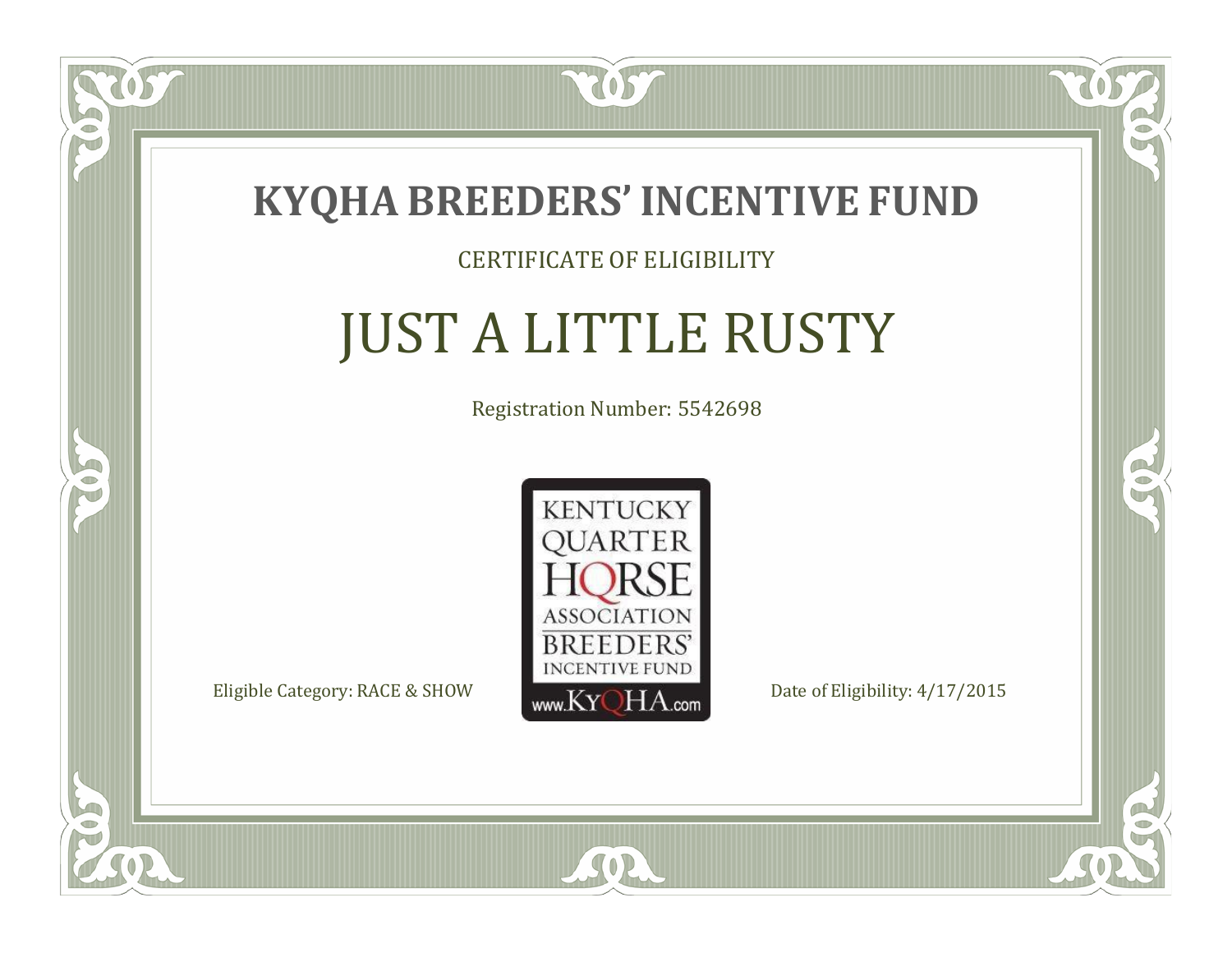

#### CERTIFICATE OF ELIGIBILITY

# KEEP TA KISSES KOMIN

Registration Number: 5603882



SOR

 $\mathbb{R}^2$ 

 $\rightarrow$ 

 $\Box$ N

S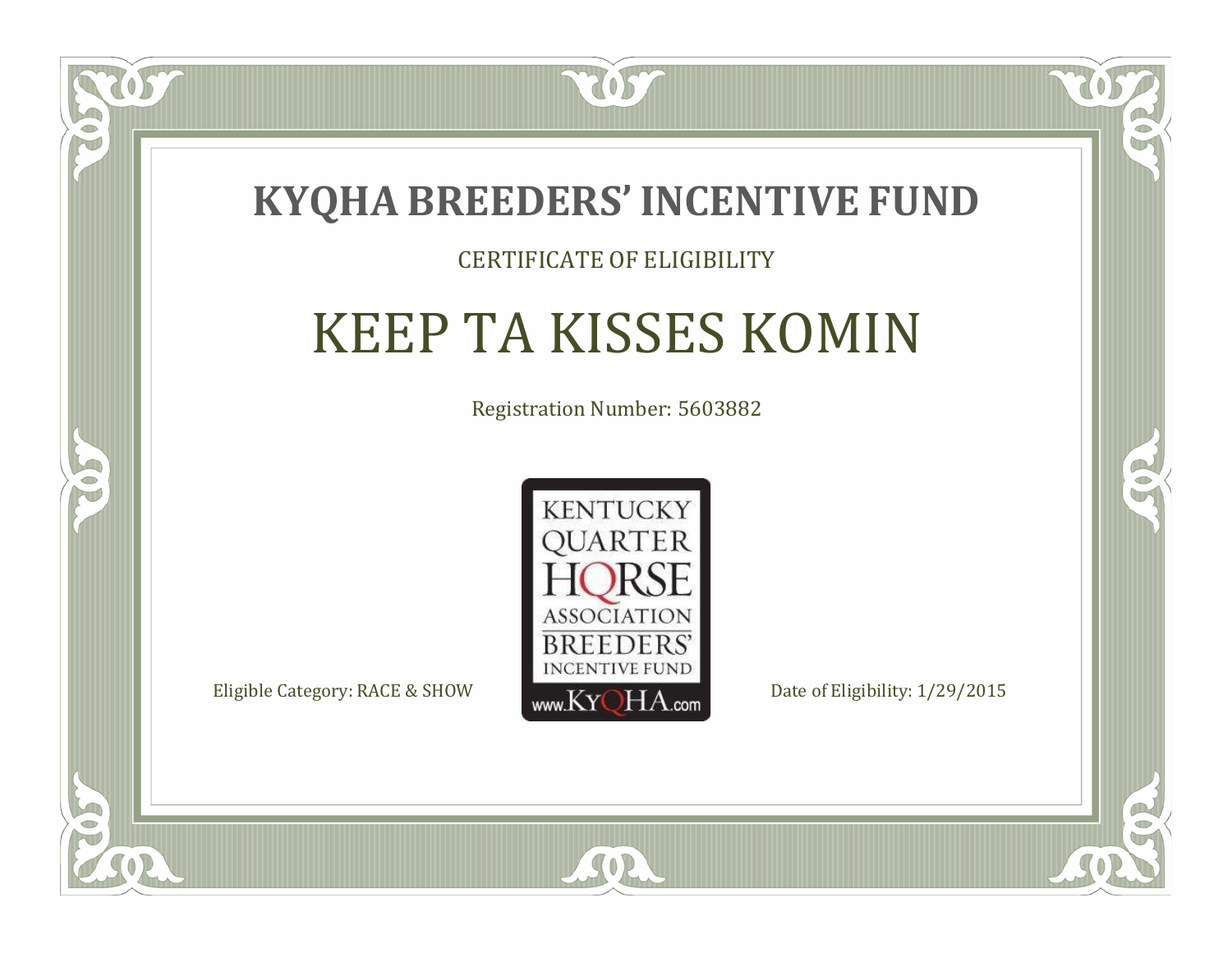

#### CERTIFICATE OF ELIGIBILITY

# KIDS COOL PENNY

Registration Number: 5672397



SOR

CO.

B

 $\Box$ N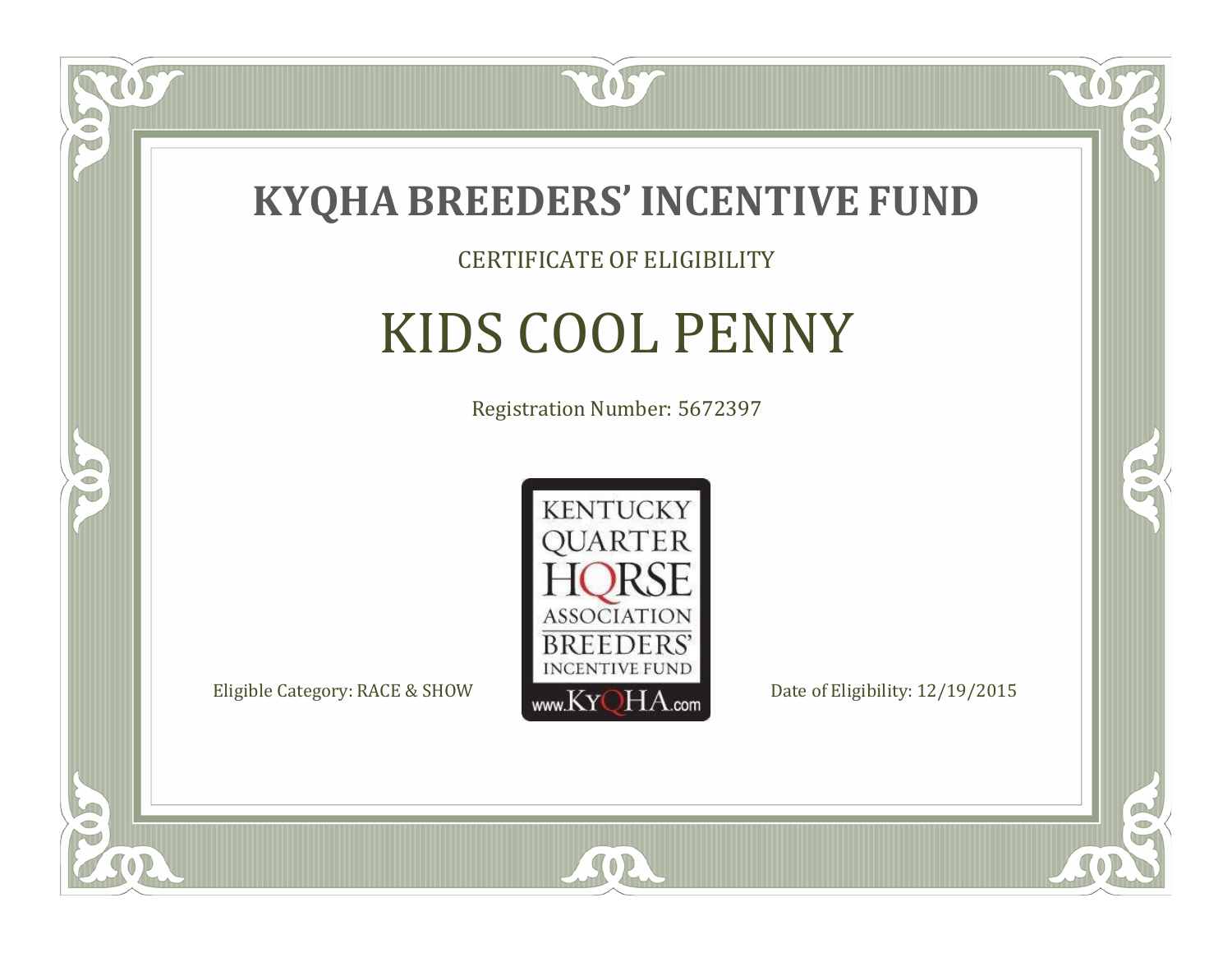

CERTIFICATE OF ELIGIBILITY

## KISS MY REDNECK

Registration Number: X0715424



SOR

CO.

OR.

US

 $\Box$ NU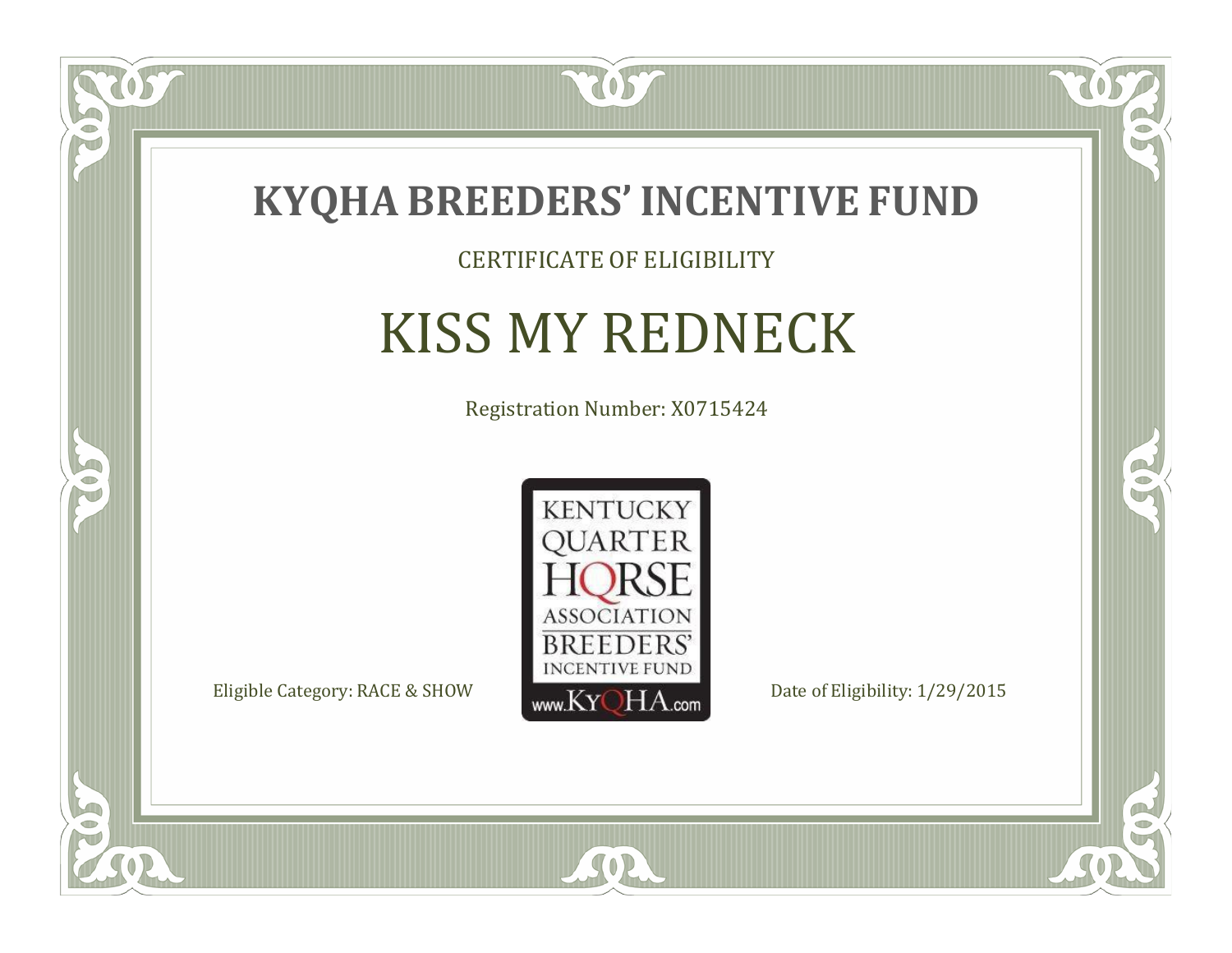

OS

 $\bullet$ N

5

CERTIFICATE OF ELIGIBILITY

# KISS THIZ

Registration Number: X0720240



SOR

 $\mathbb{R}$ 

 $\mathbb{R}^2$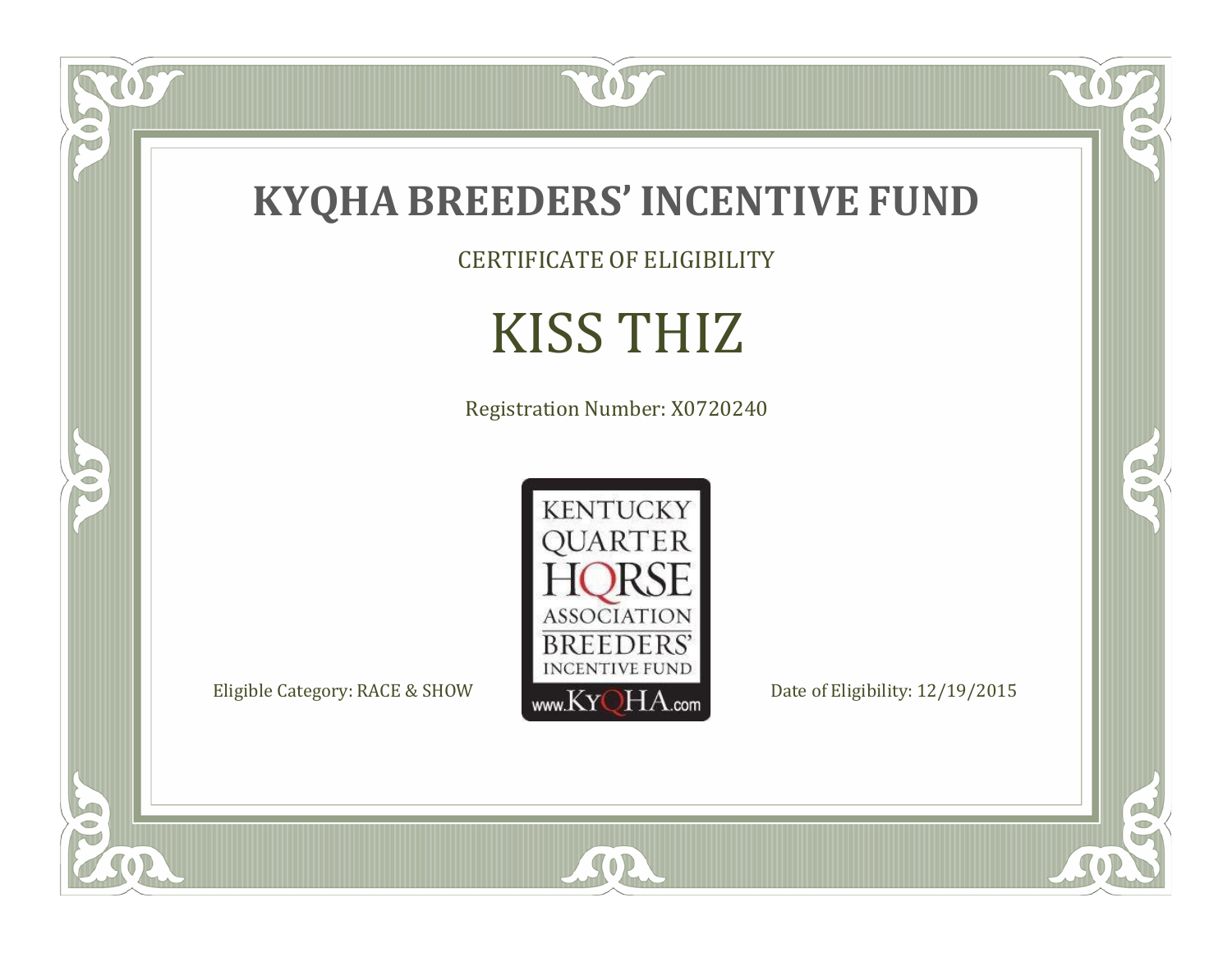

#### CERTIFICATE OF ELIGIBILITY

# KNOW A GOOD BAR

Registration Number: 5678456



SOR

RO

CO.

 $\Box$ N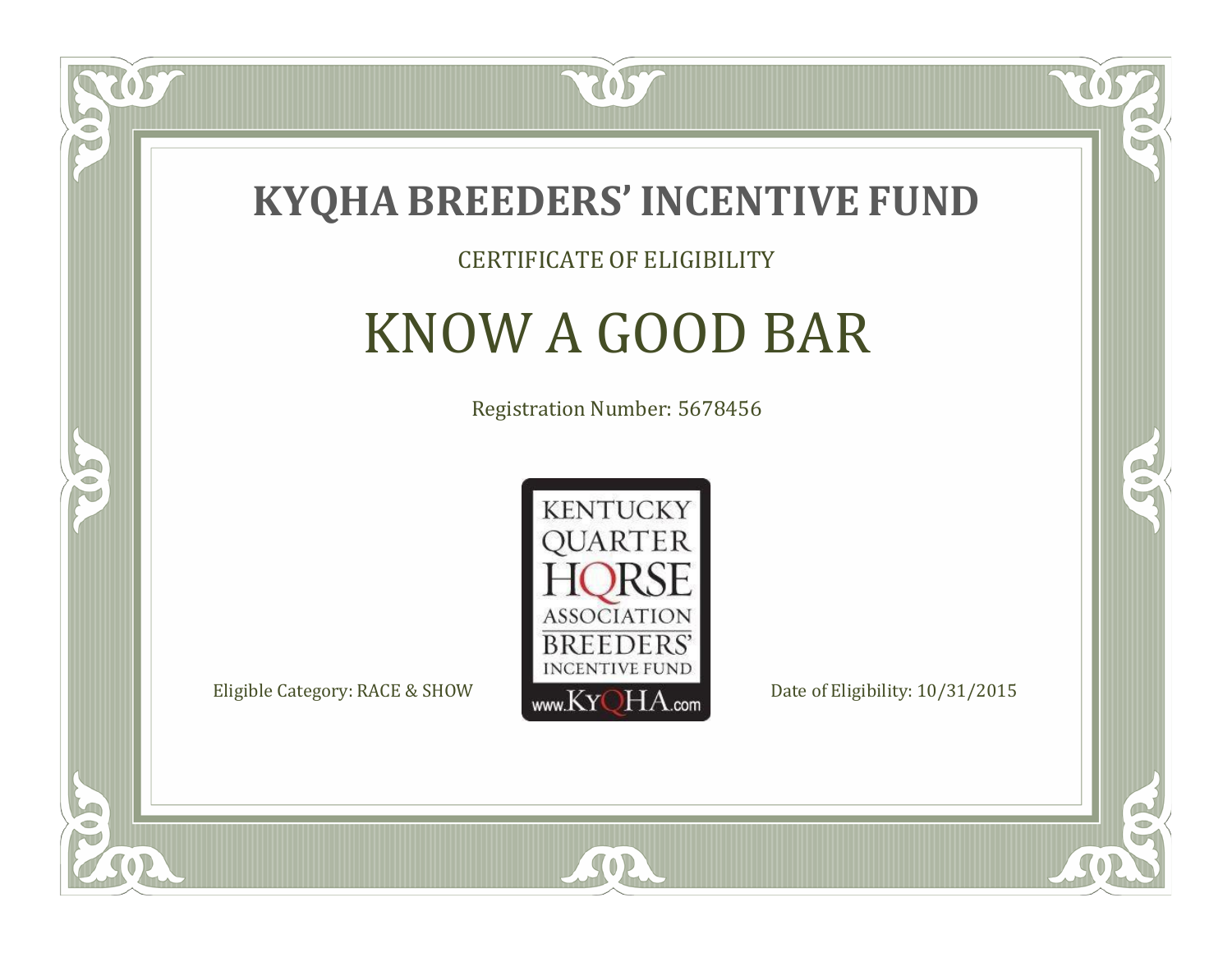

#### CERTIFICATE OF ELIGIBILITY

### KNOW MY NAME JACB

Registration Number: 5680211



 $SO<sub>2</sub>$ 

 $\Box$ N

S

RO

CO.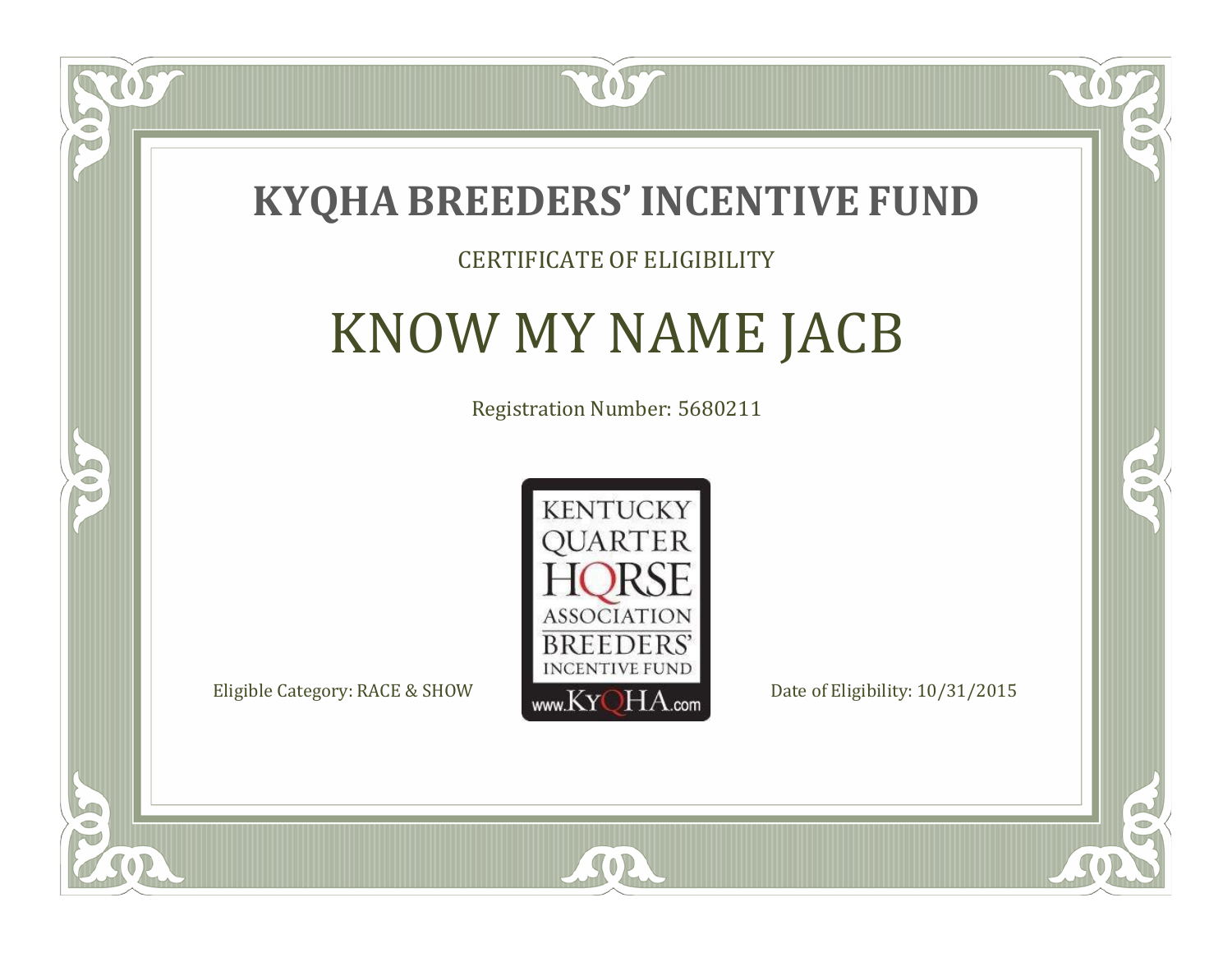

CERTIFICATE OF ELIGIBILITY

### LEGO MAN

Registration Number: 5654840



SOR

 $\mathbb{R}$ 

 $\mathbb{R}^2$ 

US.

FO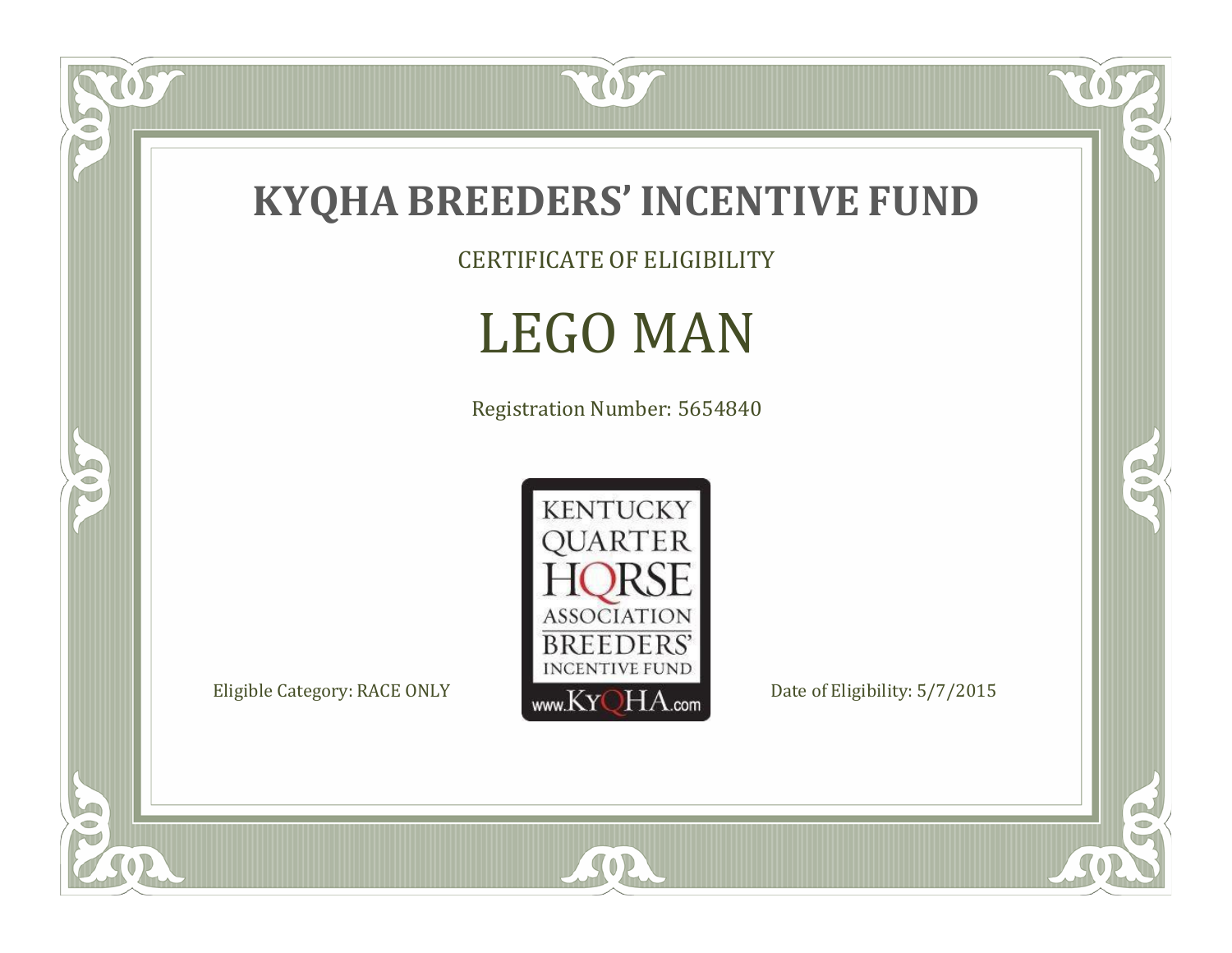

#### CERTIFICATE OF ELIGIBILITY

## LEOS SHINING GOLD

Registration Number: 5387948



SOR

 $\Box$ N

5

RO

B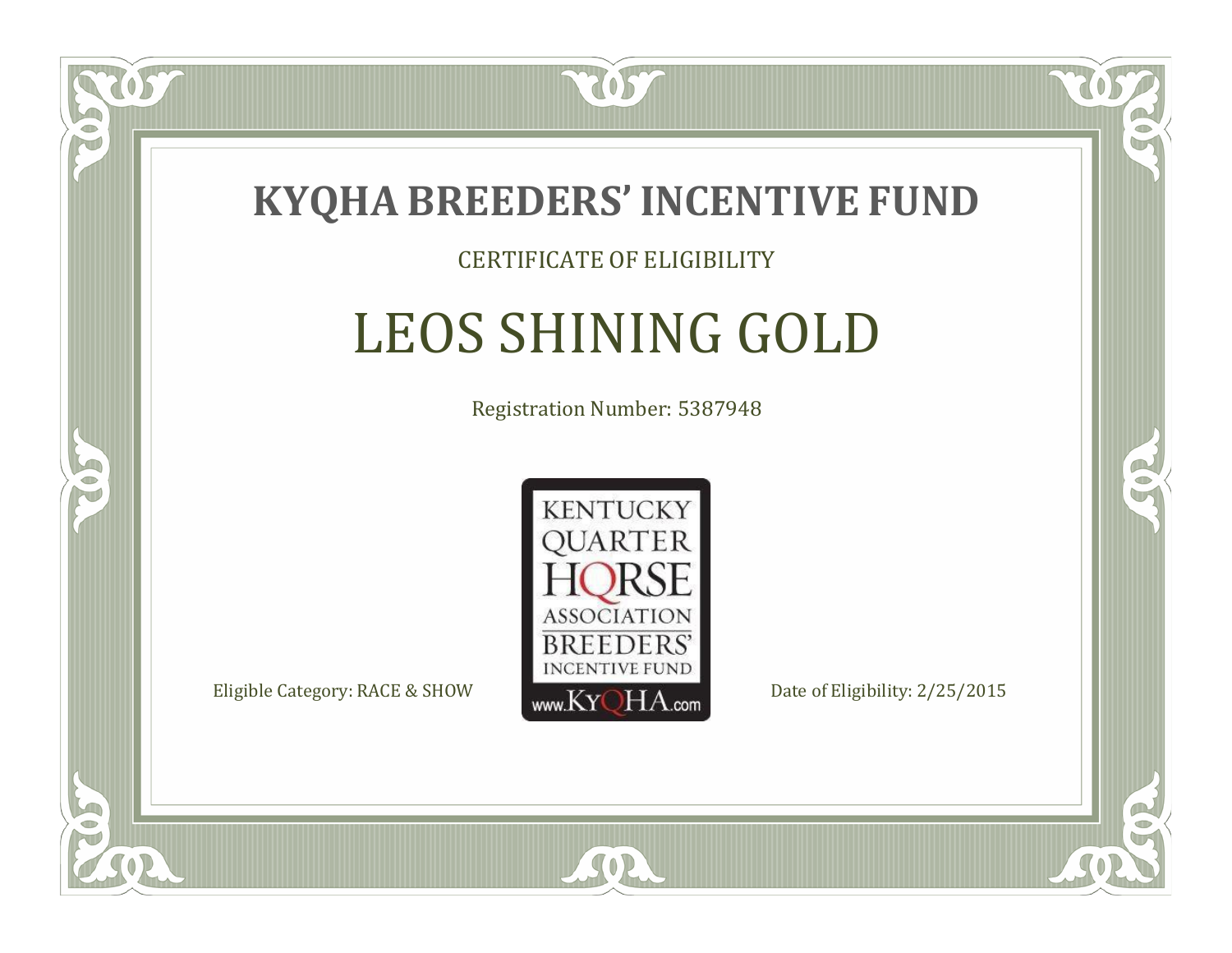

#### CERTIFICATE OF ELIGIBILITY

# LIGHTNING COWGIRL

Registration Number: 5627605



SOR

RO

B

 $\Box$ N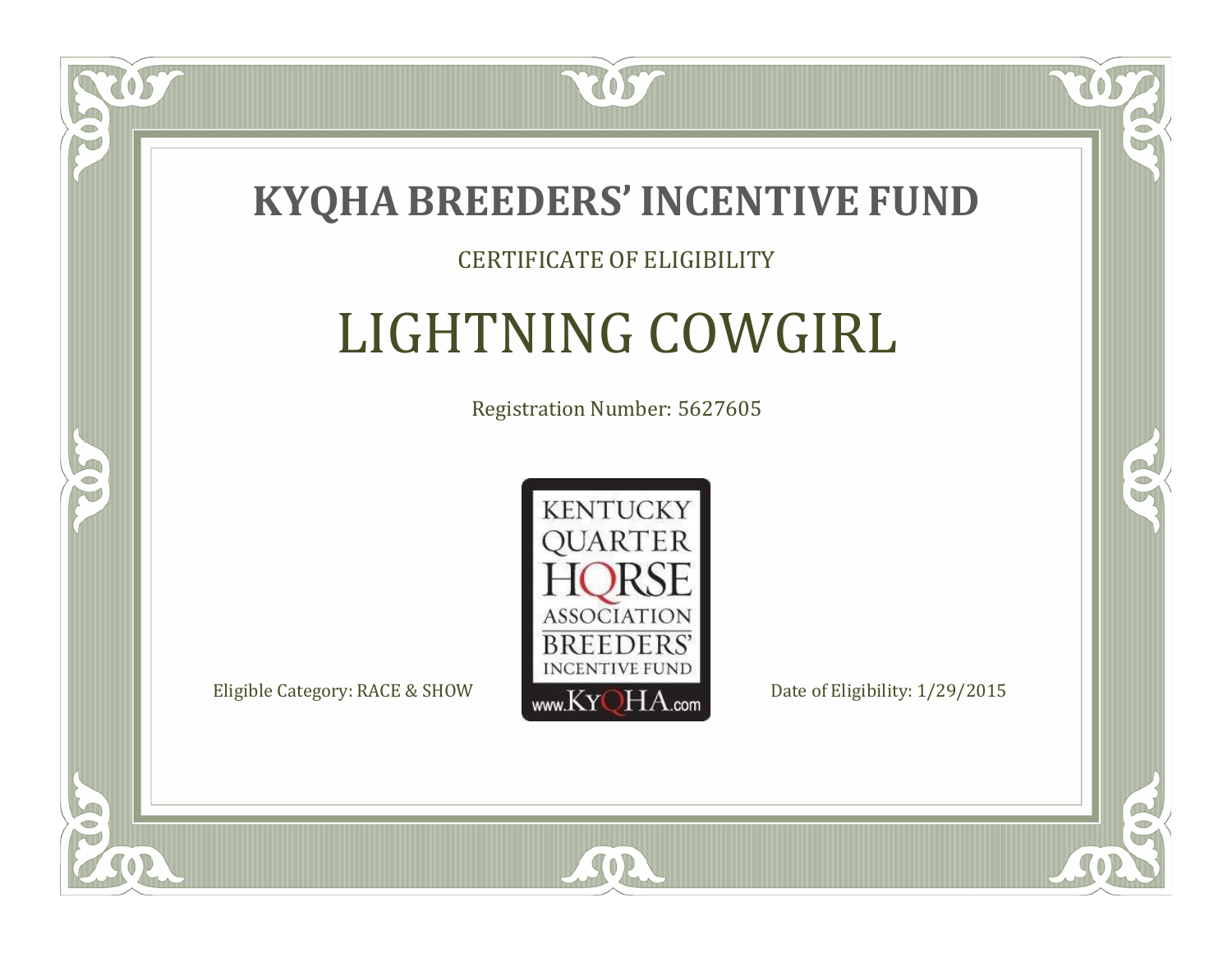### **KYQHA BREEDERS'INCENTIVE FUND**

7057

#### CERTIFICATE OF ELIGIBILITY

# LOTTERY TIME BULZEYE

Registration Number: 5637071



 $\blacksquare$ N

S

CO.

 $\rightarrow$ 

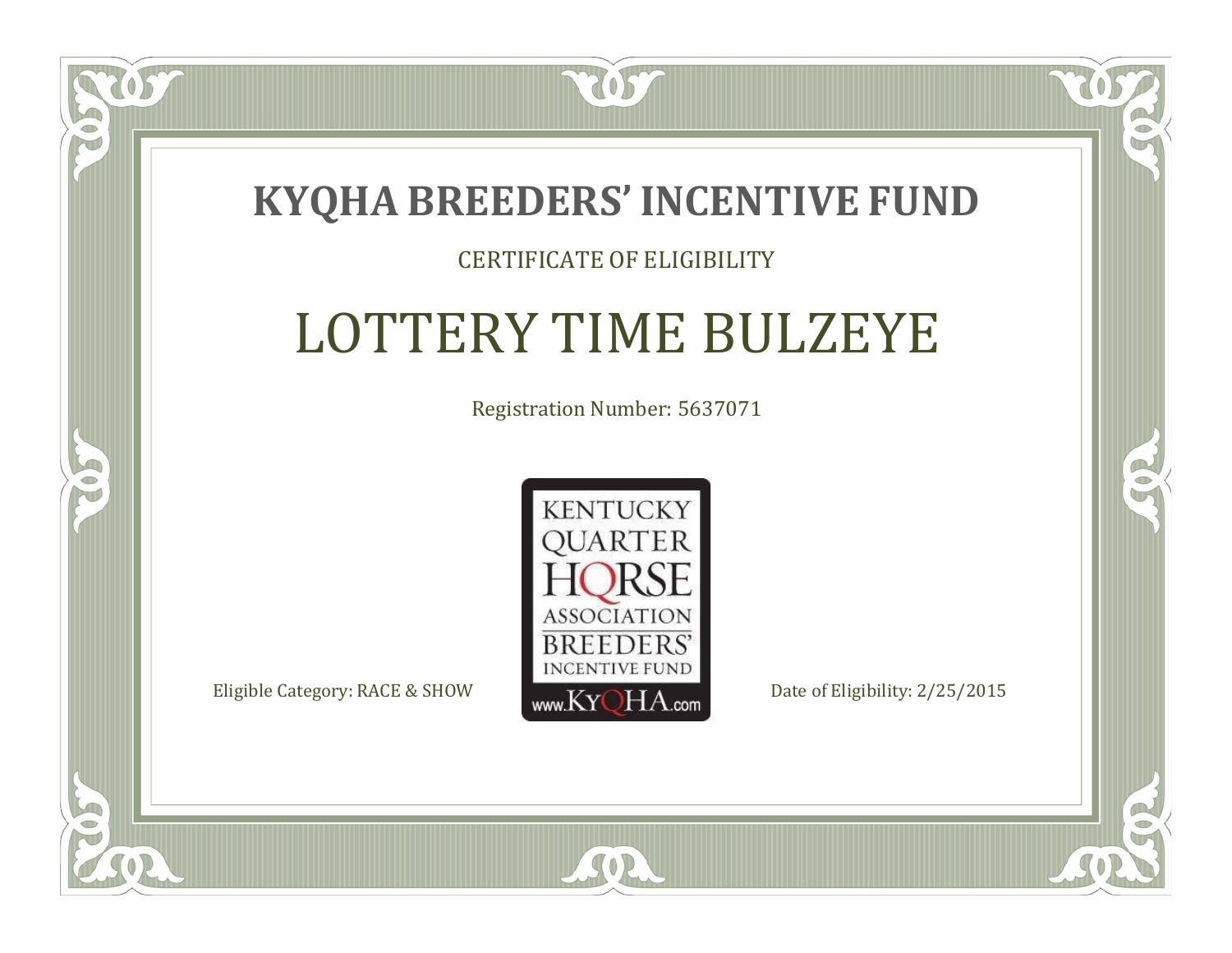

#### CERTIFICATE OF ELIGIBILITY

# LUCKY LITTLE REDNECK

Registration Number: 5154267



SOR

CO.

 $\rightarrow$ 

 $\blacksquare$ N

S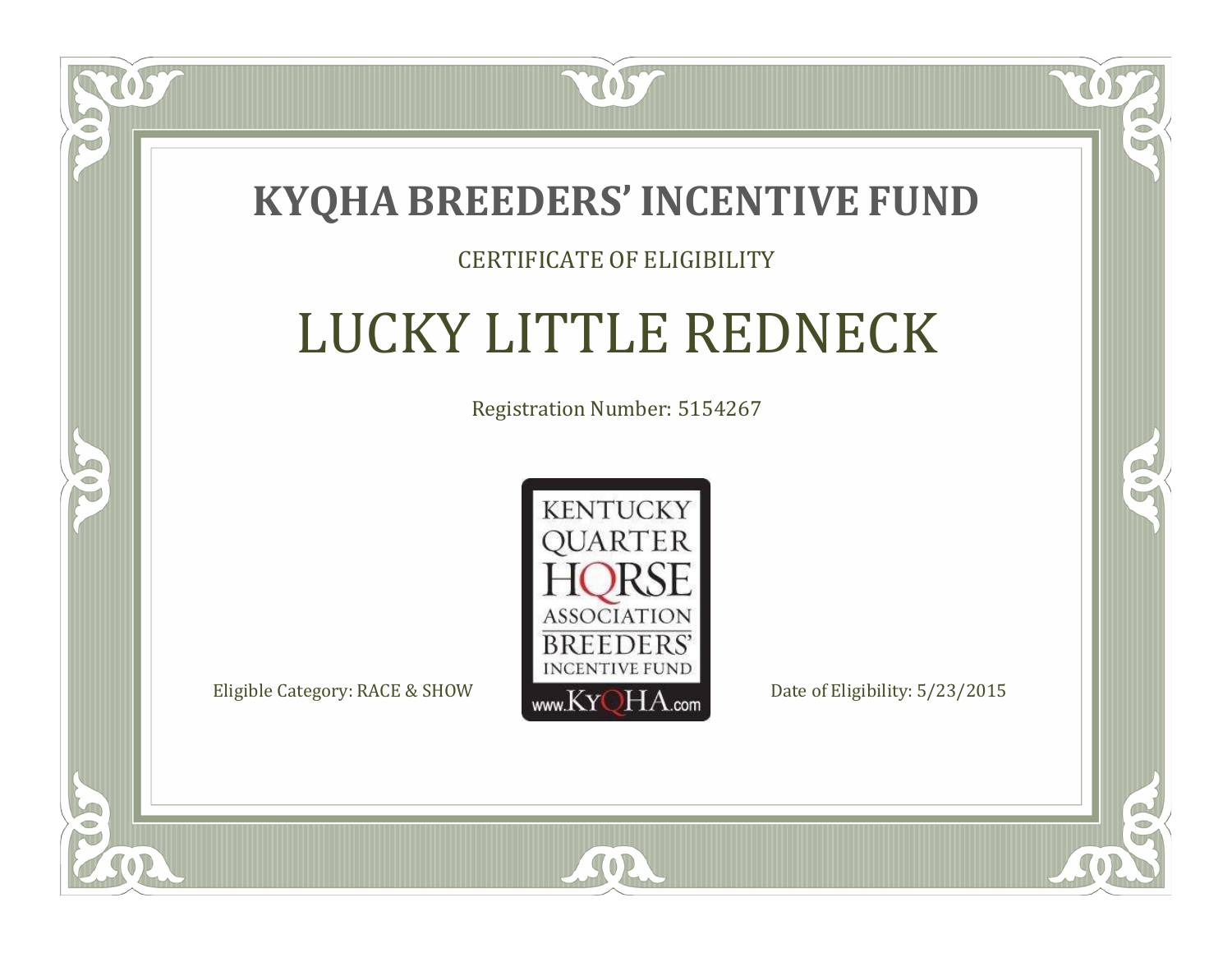

CERTIFICATE OF ELIGIBILITY

# MAKE U SMILE

Registration Number: 5654839



SOR

 $\mathbb{R}$ 

 $\mathbb{R}^2$ 

 $\overline{OS}$ 

 $\bullet$ N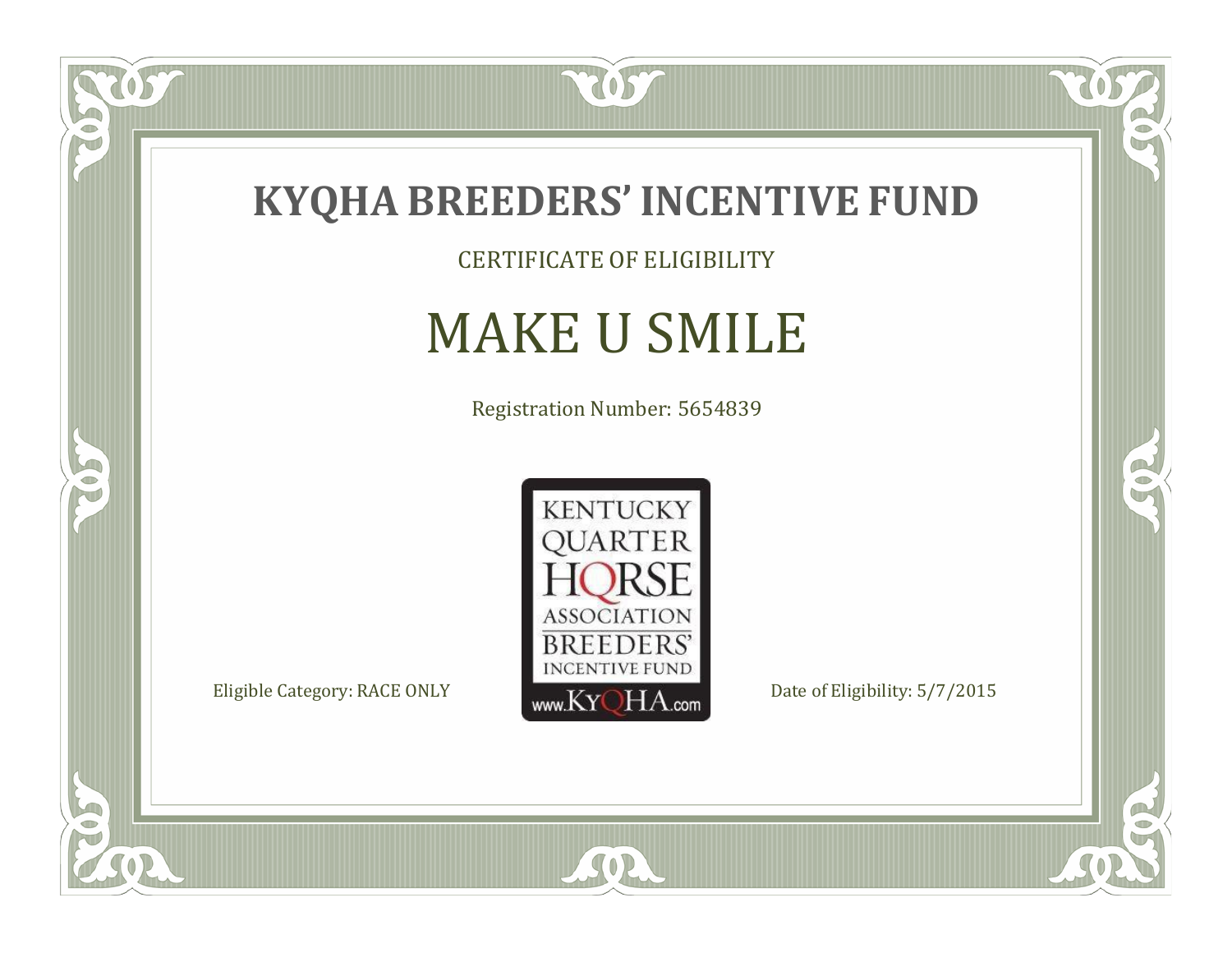

CERTIFICATE OF ELIGIBILITY

# MAXEL ROANIE

Registration Number: 5280948



SOR

 $\mathbb{R}$ 

 $\rightarrow$ 

US

 $\bullet$ NU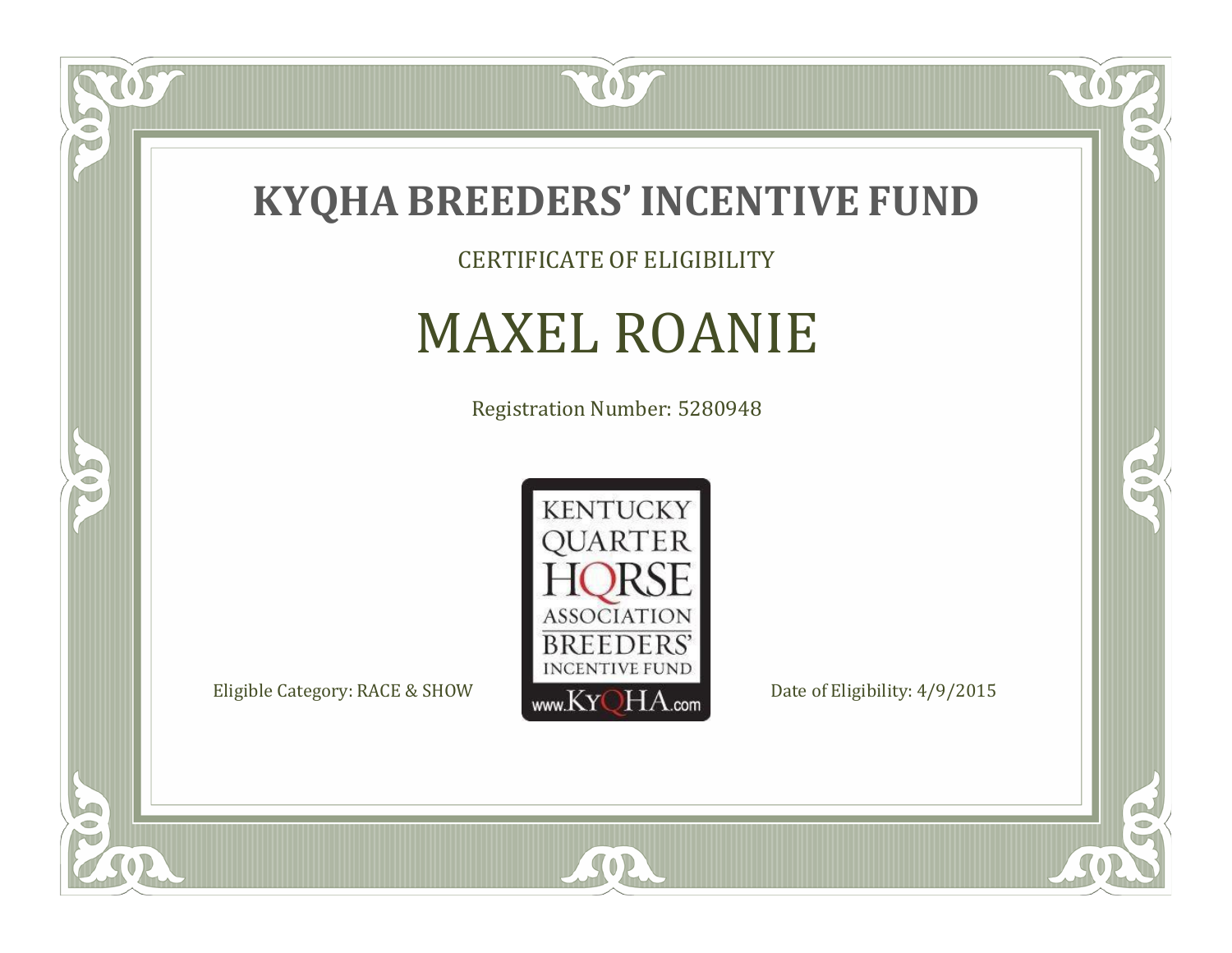

#### CERTIFICATE OF ELIGIBILITY

# MOONLITE ONLY

Registration Number: 5318978



SOR

 $\mathbb{R}$ 

 $\rightarrow$ 

US

 $\bullet$ NU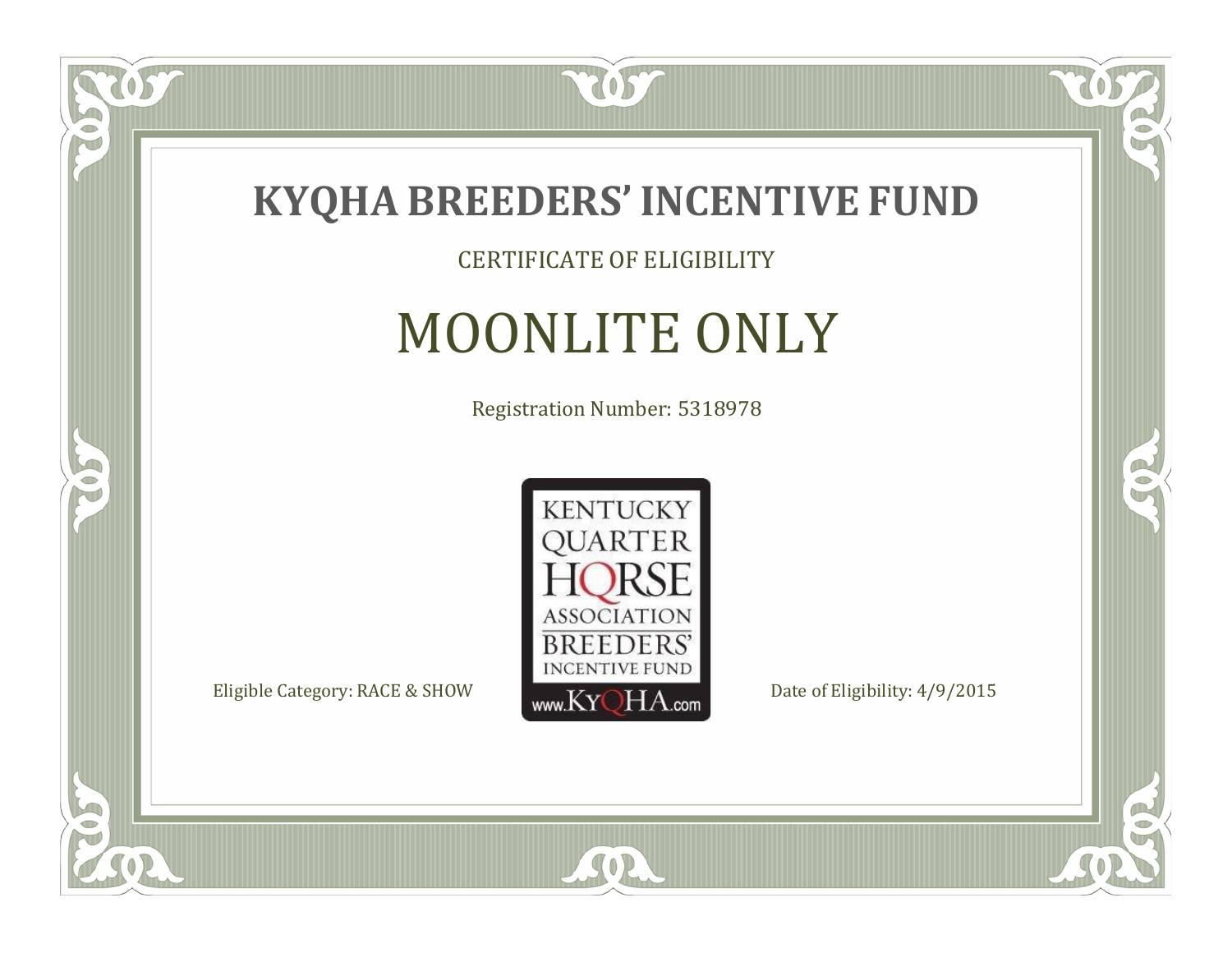

#### CERTIFICATE OF ELIGIBILITY

## MY LUV RUNS RED

Registration Number: 5603881



SOR

CO.

 $\rightarrow$ 

057

 $\bullet$ NU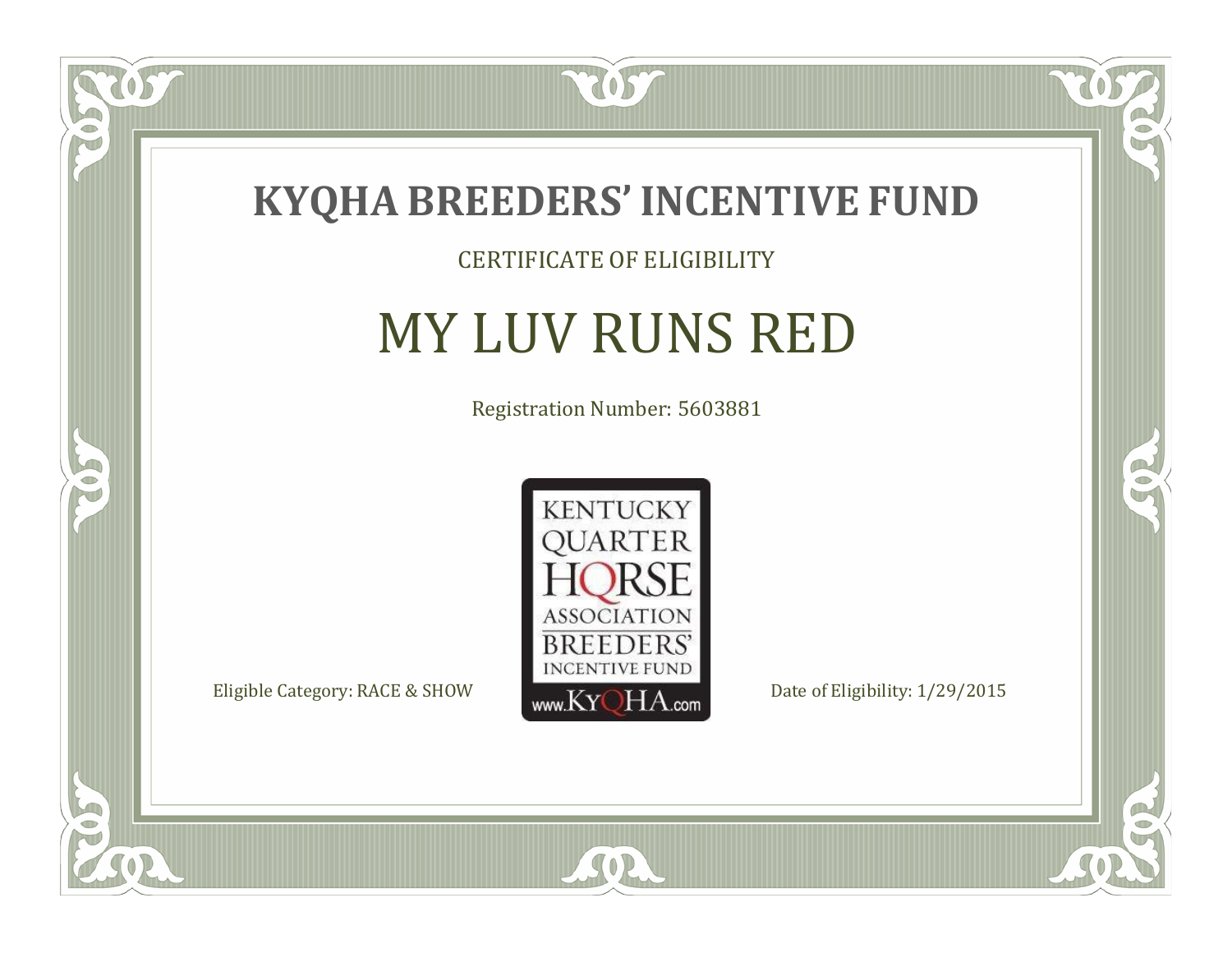### **KYQHA BREEDERS'INCENTIVE FUND**

7057

#### CERTIFICATE OF ELIGIBILITY

# MYULTIMATEREFLECTION

Registration Number: X0718076



SOR

CO.

 $\rightarrow$ 



 $\Box$ N

S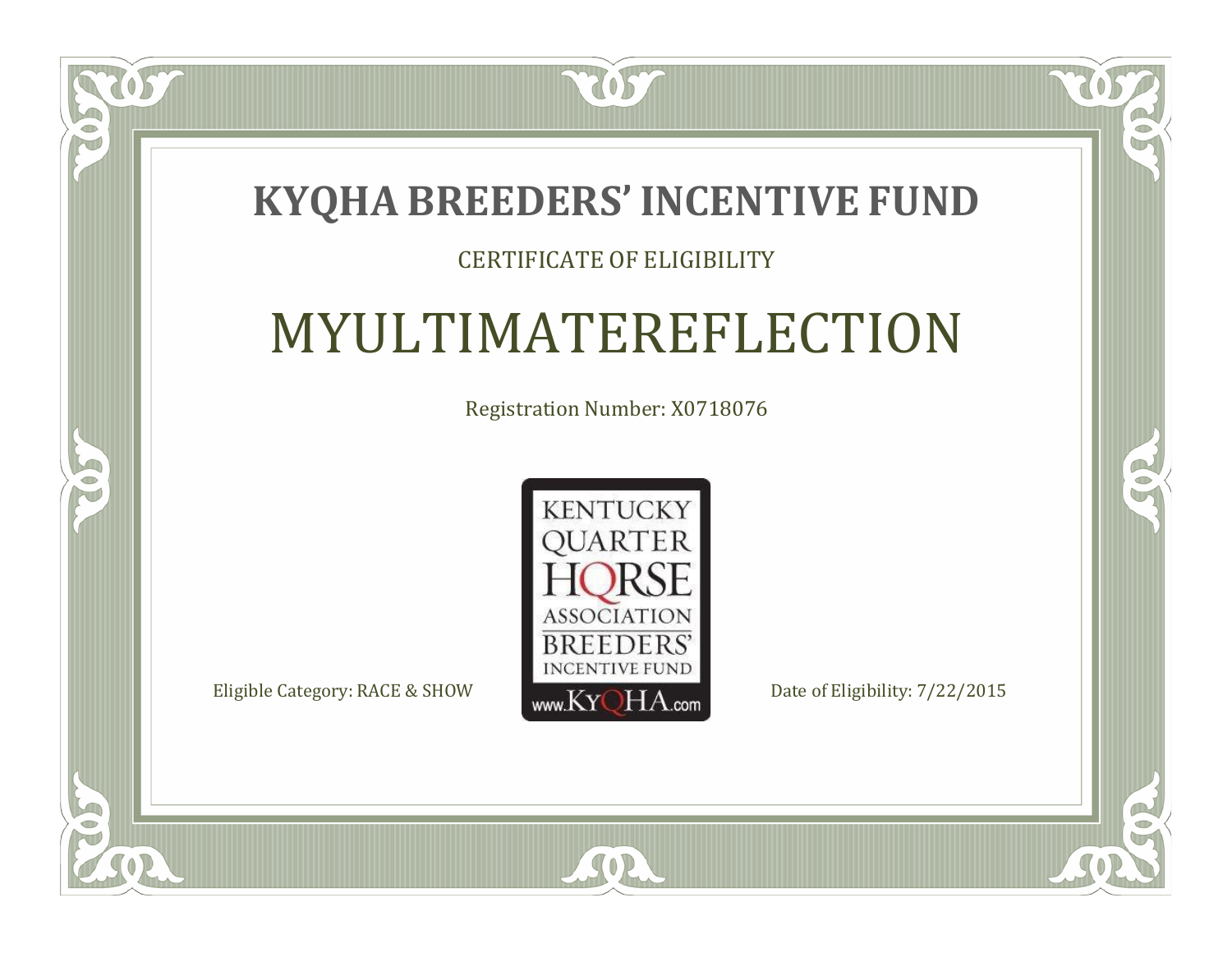

#### CERTIFICATE OF ELIGIBILITY

### NEVER ANY DOUBT

Registration Number: 5696291



 $SO2$ 

CO.

 $\rightarrow$ 

 $\Box$ N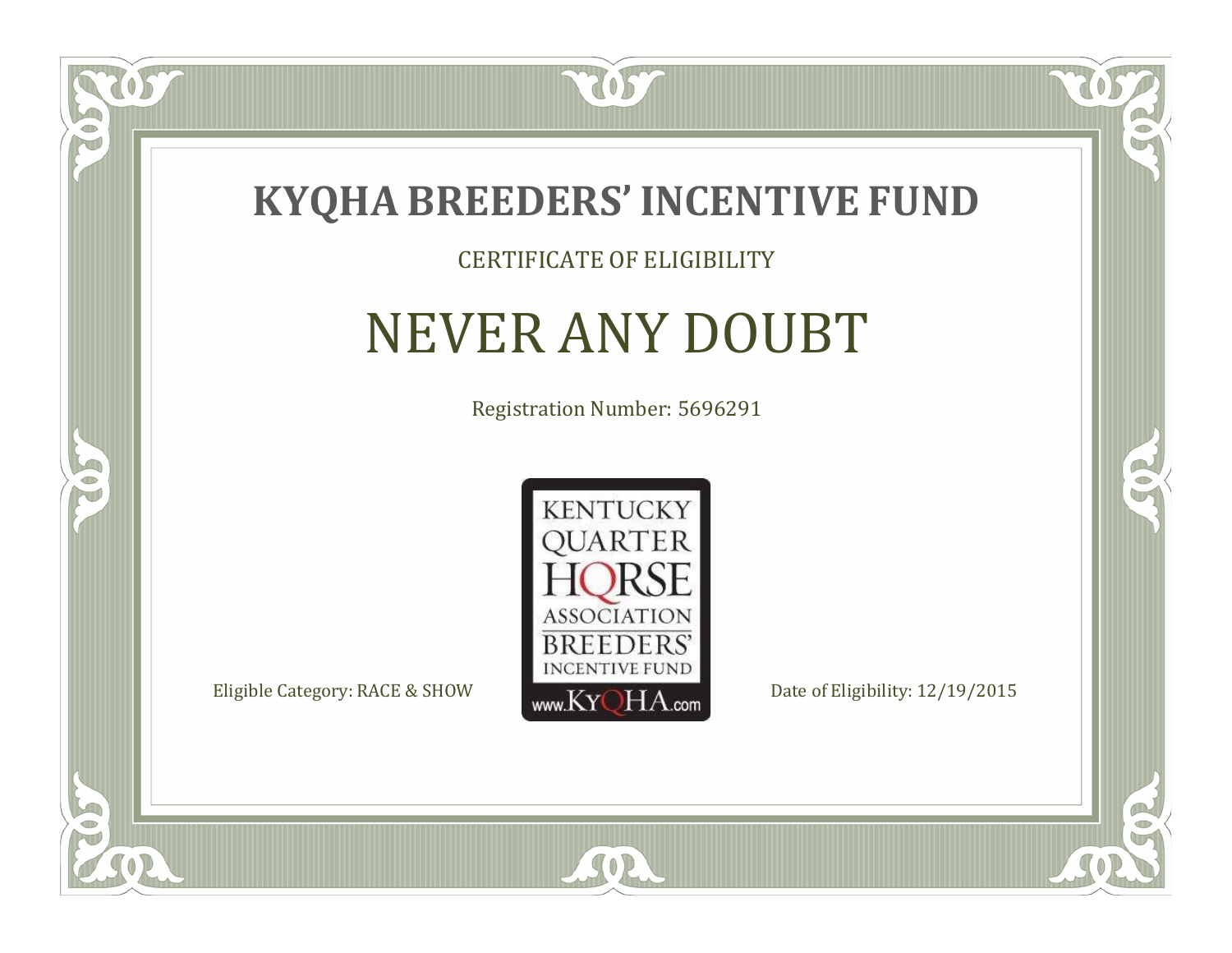

#### CERTIFICATE OF ELIGIBILITY

# NITROS TARI TIME

Registration Number: 5636219



CO.

 $\rightarrow$ 

US

 $\Box$ NU

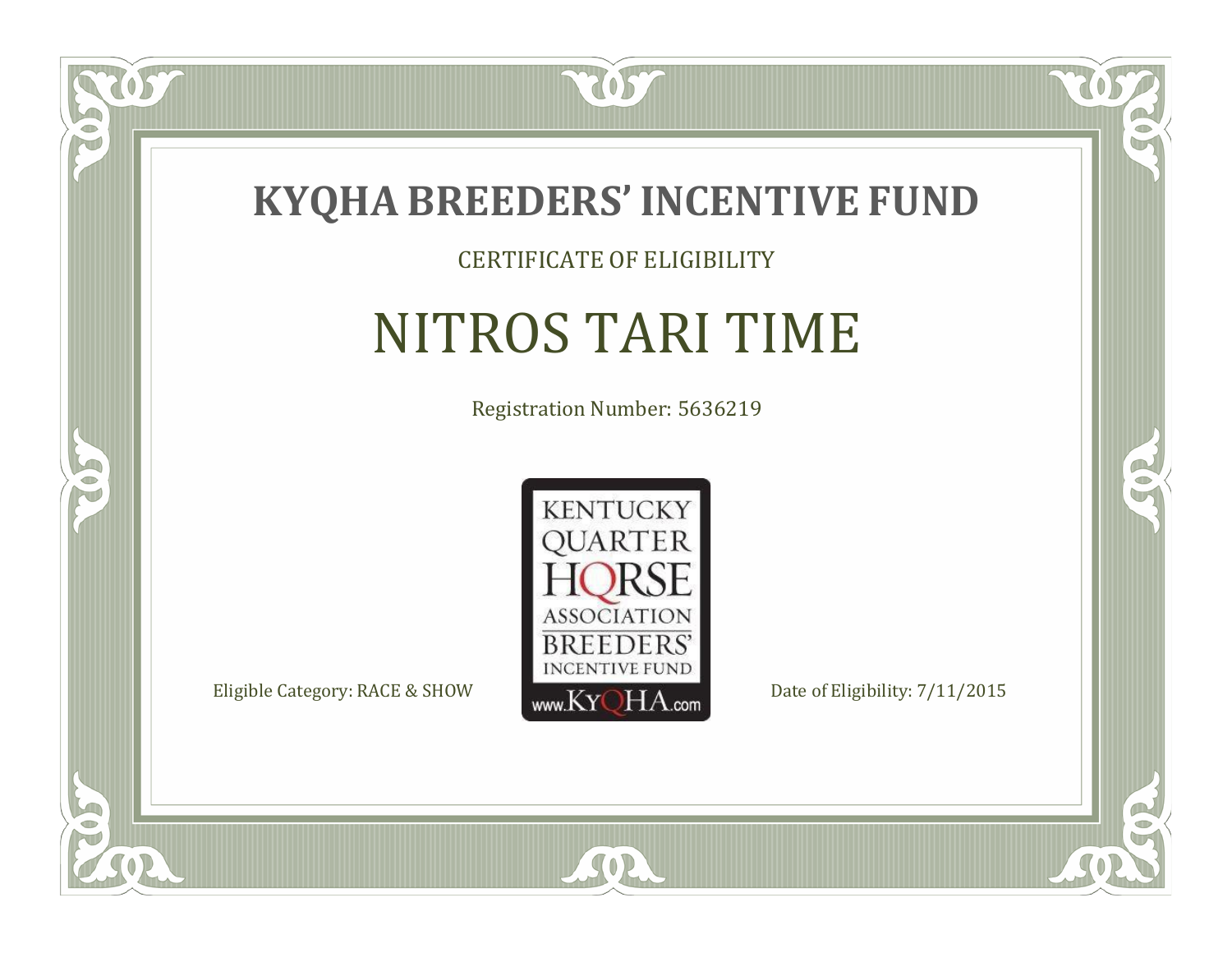

#### CERTIFICATE OF ELIGIBILITY

# NO DOUBT HES HOT

Registration Number: 5618288



SOR

CO.

B

 $\Box$ NU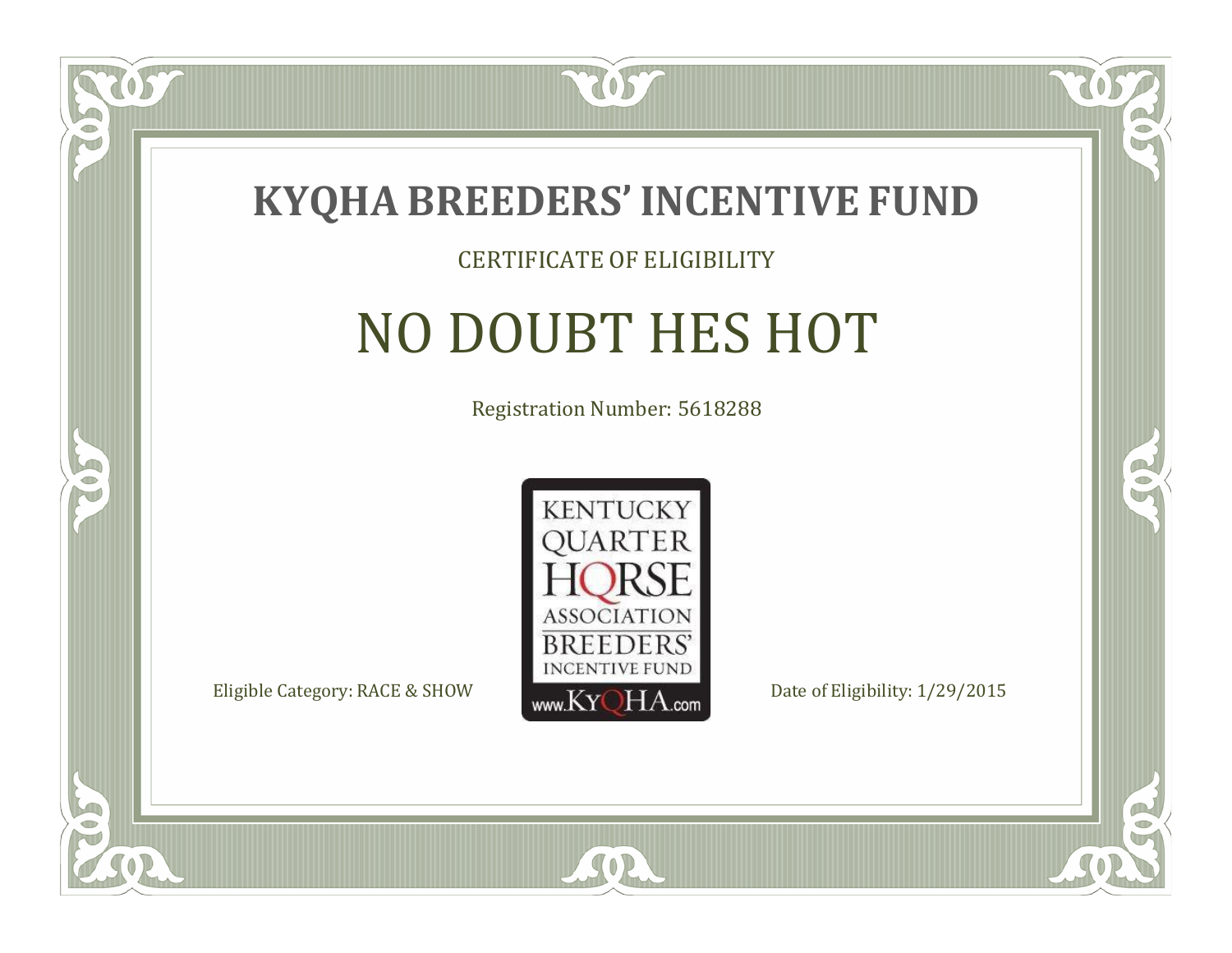

#### CERTIFICATE OF ELIGIBILITY

## NO DOUBT IWEAR GUCCI

Registration Number: 56368147



 $SO2$ 

CO.

P.

 $\Box$ T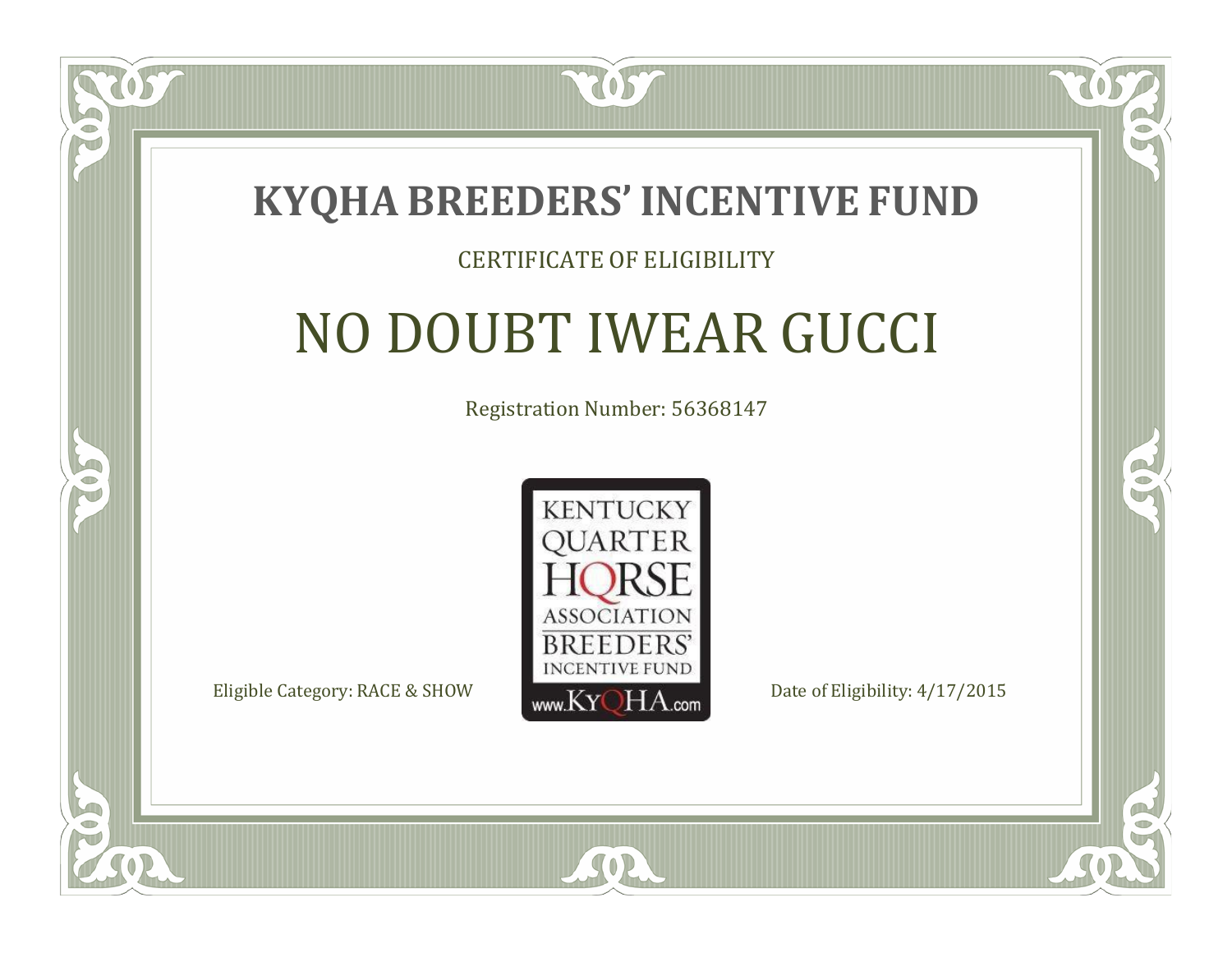

#### CERTIFICATE OF ELIGIBILITY

# NO MORE DOUBTS

Registration Number: 5615212



CO.

B

OS

 $\Box$ NU

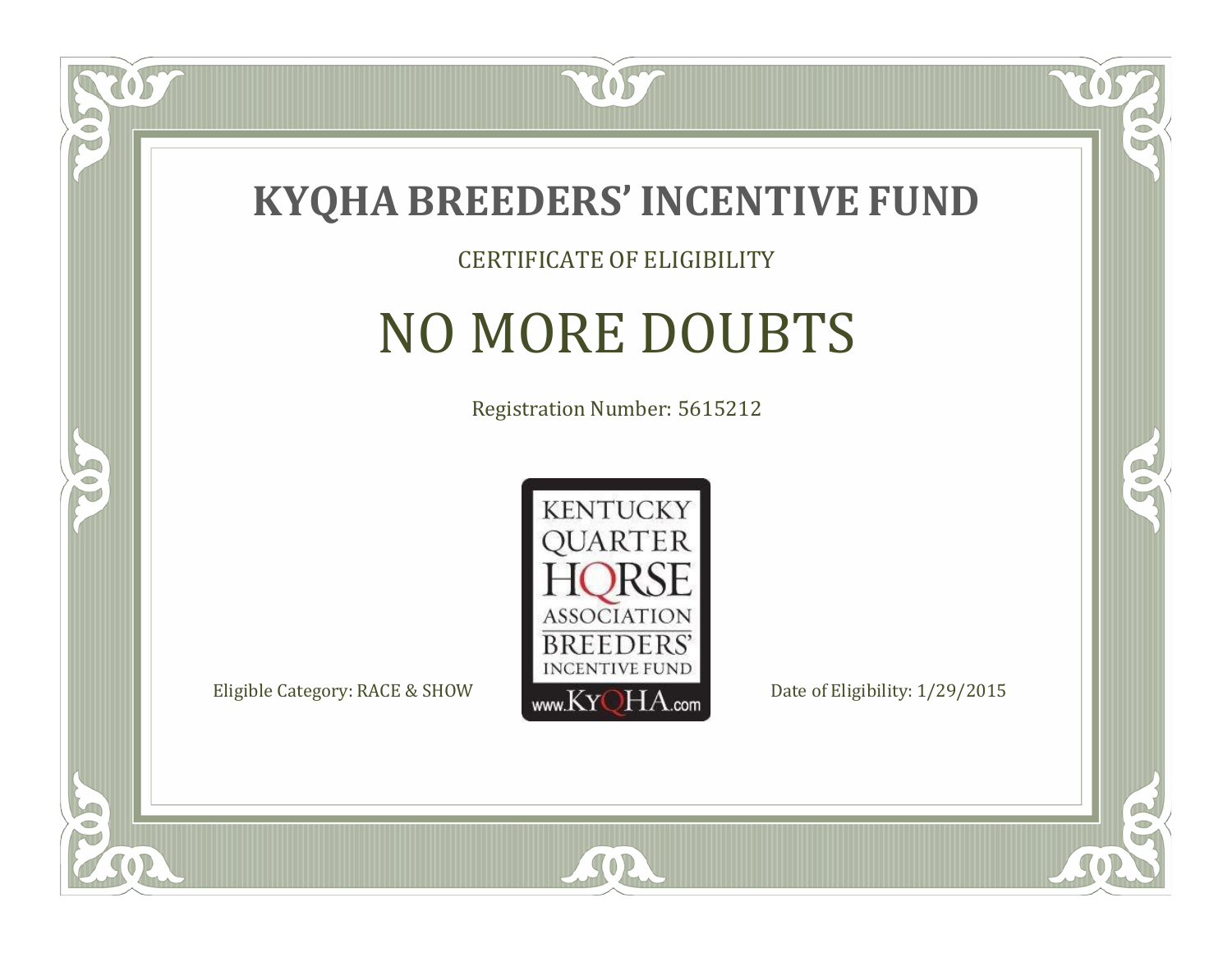

### CERTIFICATE OF ELIGIBILITY

# PASSIN THE BAR

Registration Number: 5636245



SOR

CO.

 $\rightarrow$ 

US

 $\bullet$ NU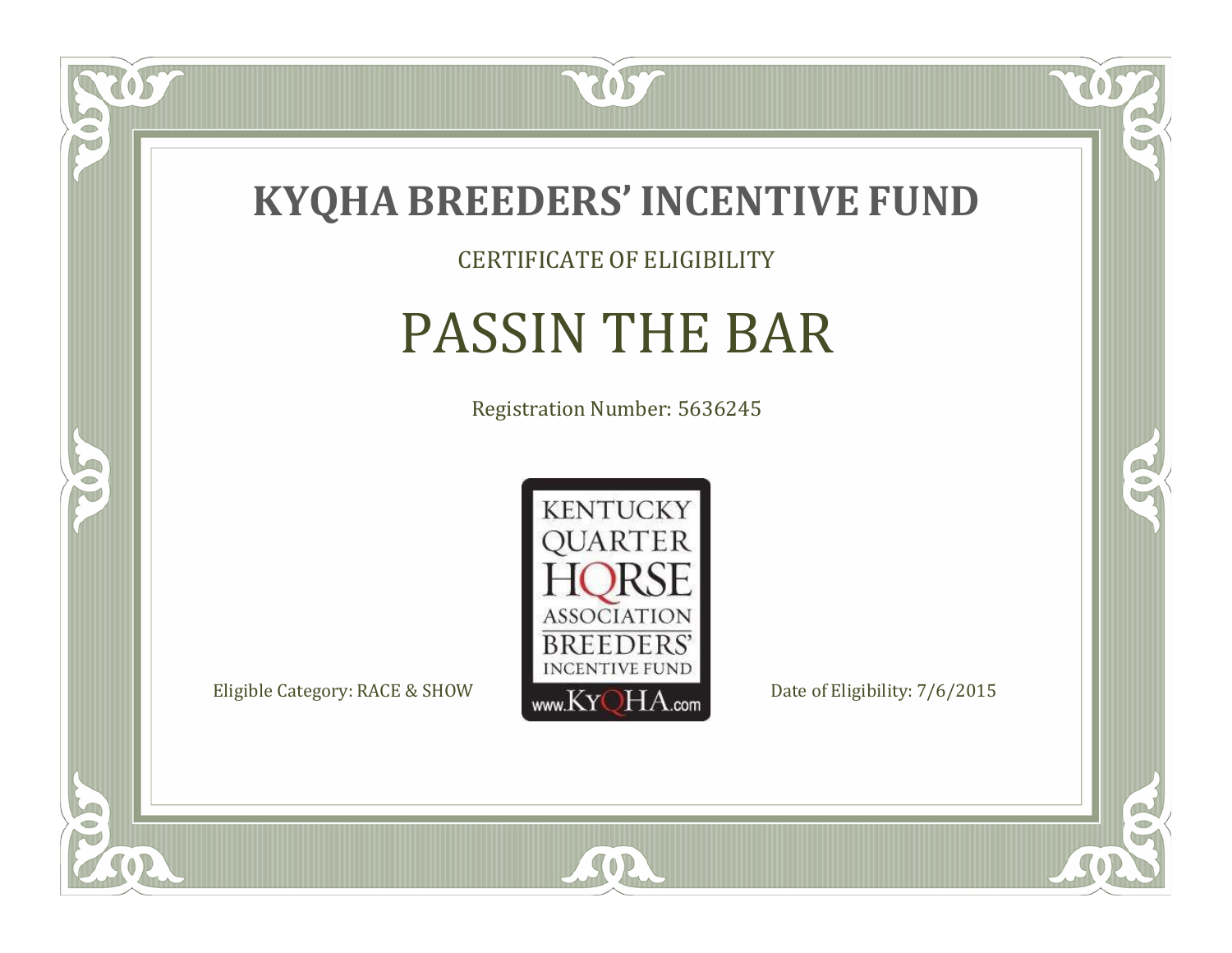### **KYQHA BREEDERS'INCENTIVE FUND**

7057

### CERTIFICATE OF ELIGIBILITY

# PERSUADED TO UNDRESS

Registration Number: 5625419



SOR

 $\mathbb{R}^2$ 

B

 $\Box$ T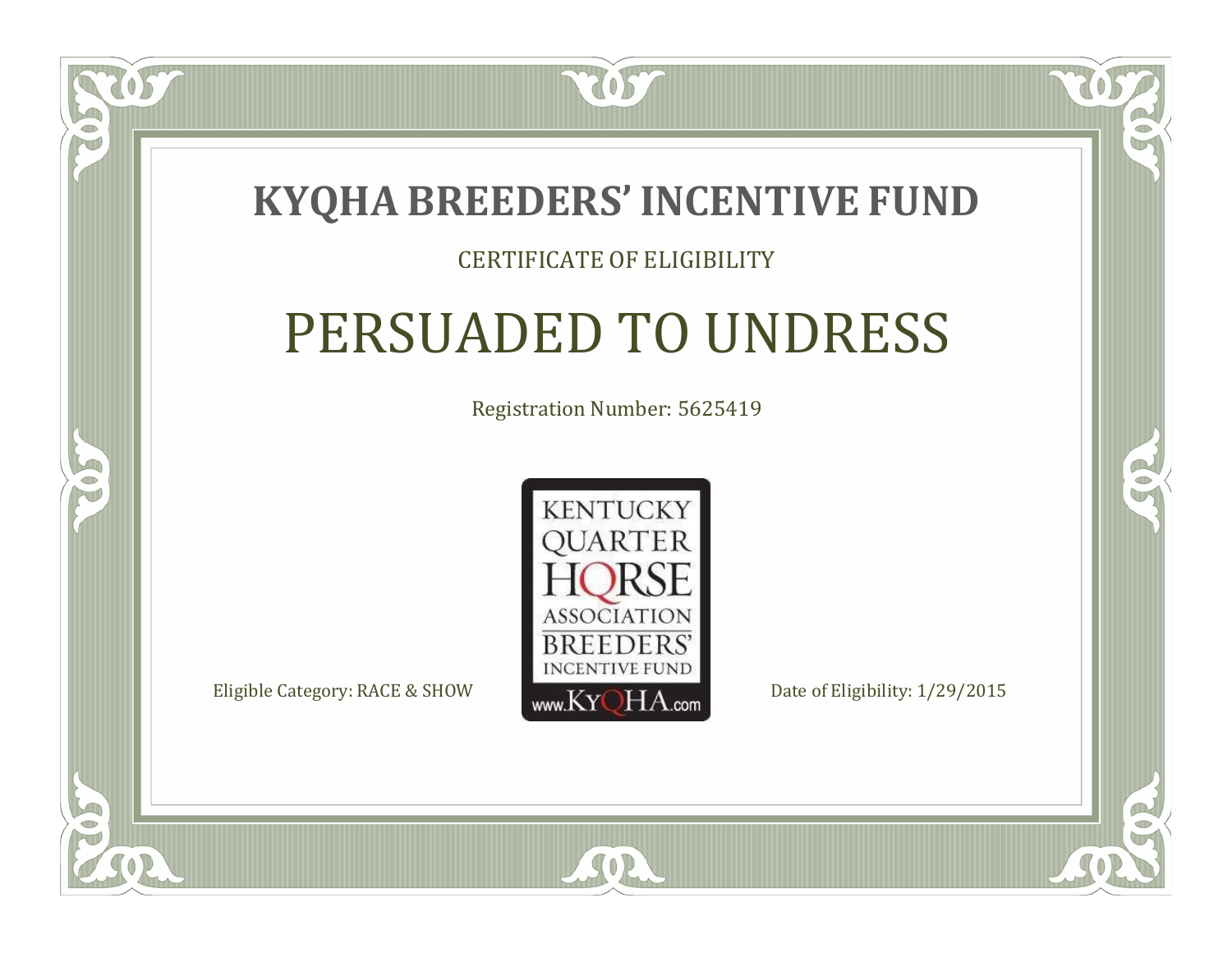

#### CERTIFICATE OF ELIGIBILITY

## PIRATES PREFER PINK

Registration Number: 5653584



SOR

CO.

 $\rightarrow$ 

 $\Box$ N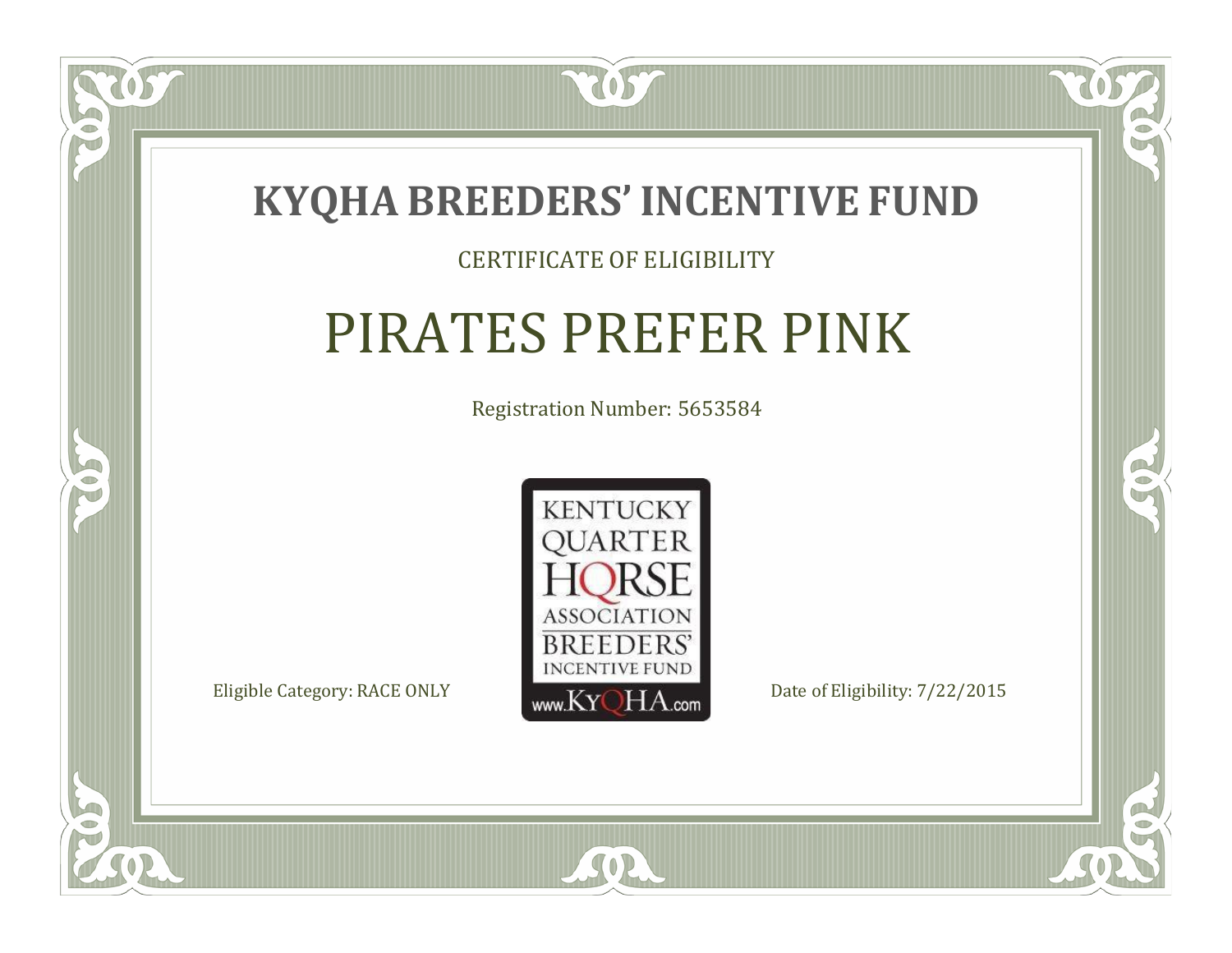

#### CERTIFICATE OF ELIGIBILITY

# POPS MAKIN SUGAR

Registration Number: 5492573



CO.

B

US

 $\Box$ NU

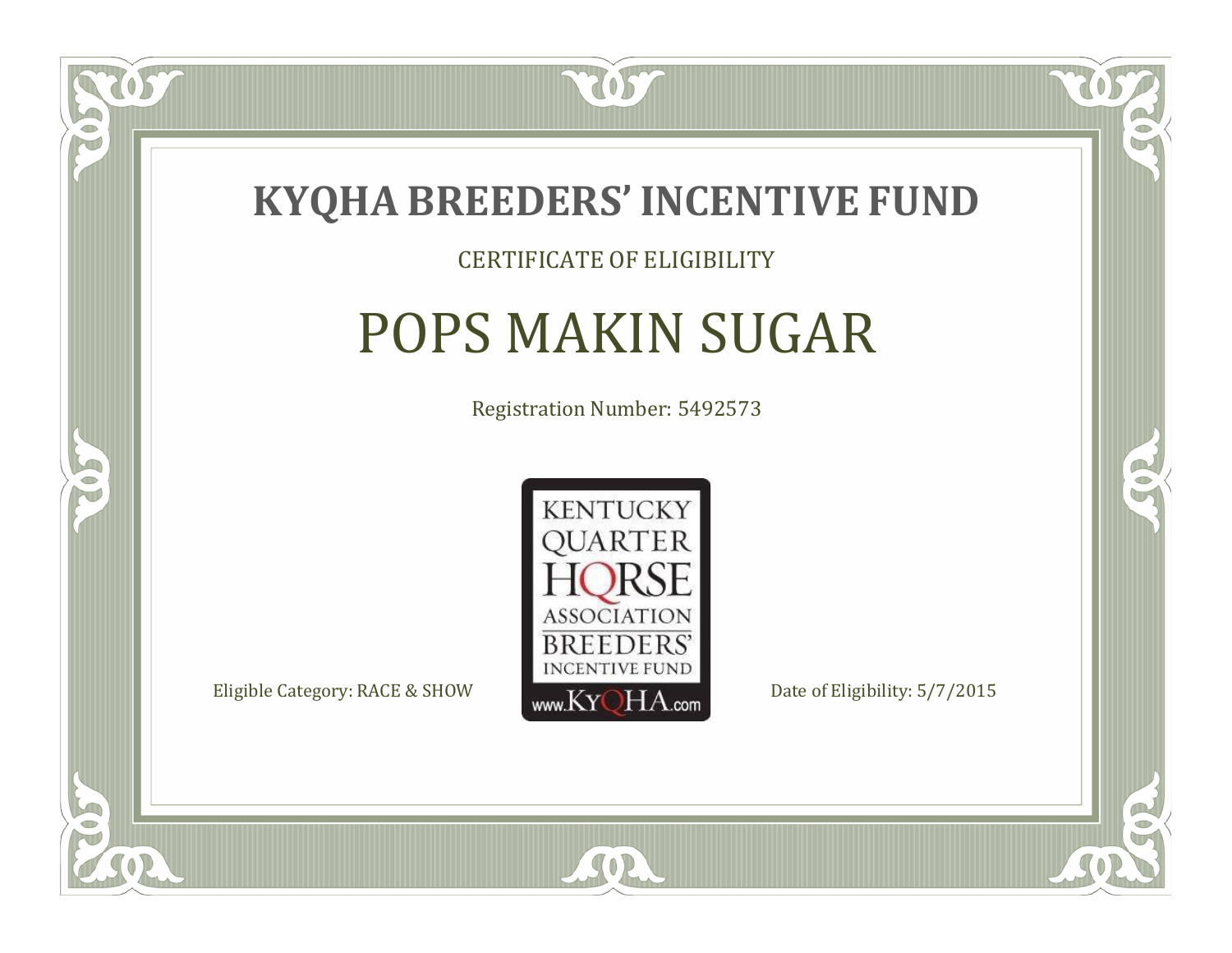

CERTIFICATE OF ELIGIBILITY

# PRETTY IN CHIPS

Registration Number: 5625420



SOR

CO.

 $\rightarrow$ 

US

 $\bullet$ NU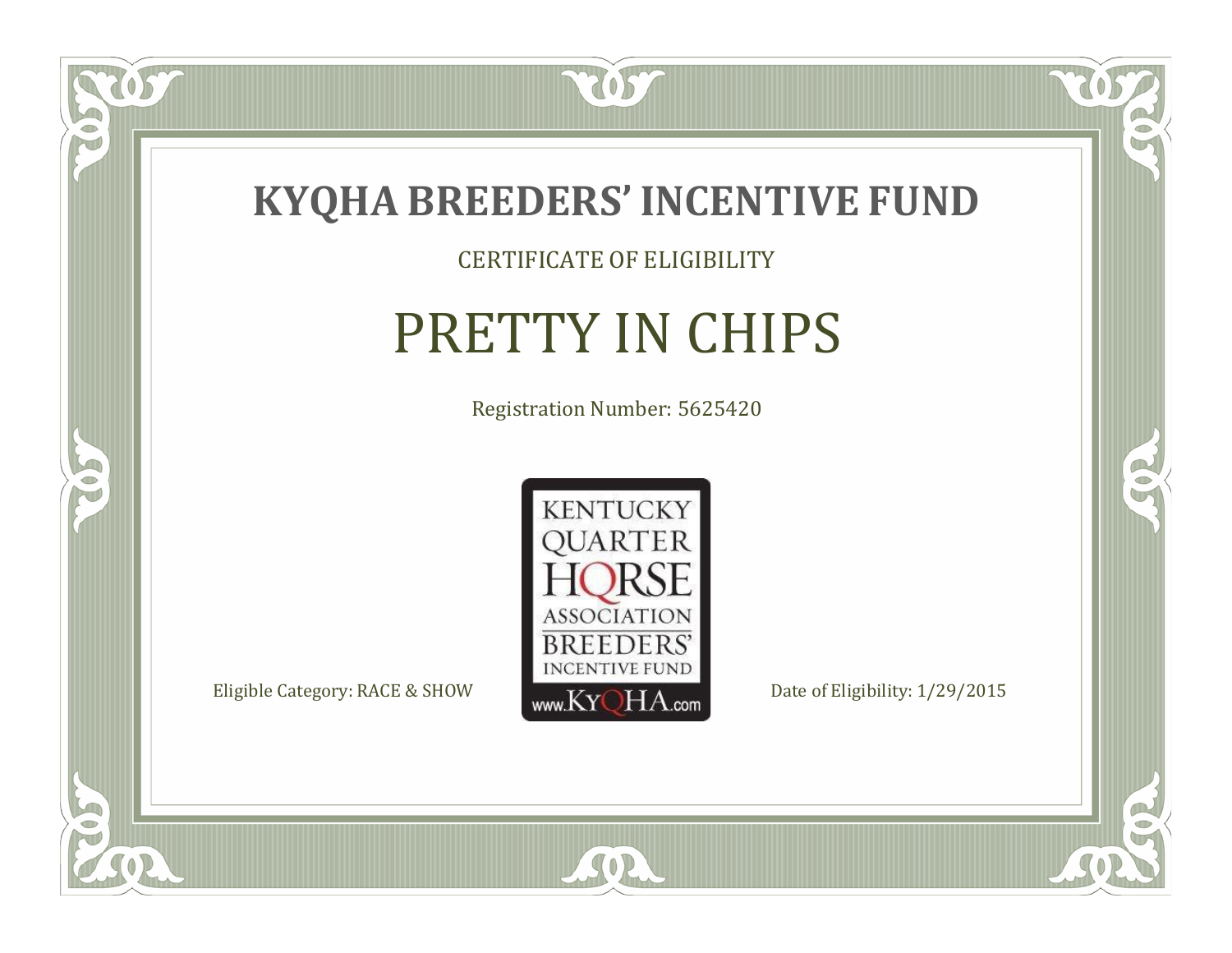

### CERTIFICATE OF ELIGIBILITY

# PROMISE ME HOT JAZZ

Registration Number: 5649922



SOR

RO

A.

 $\Box$ N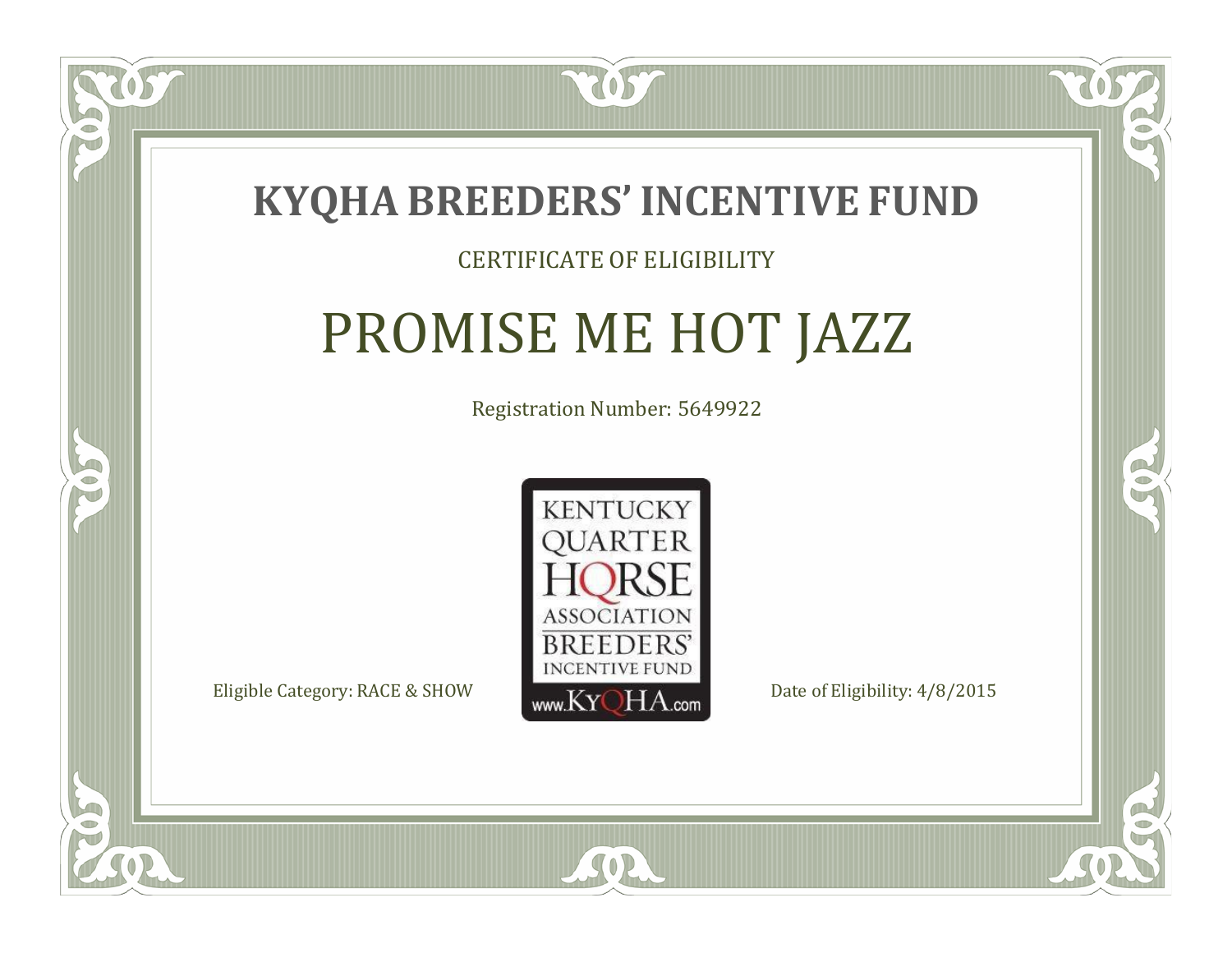

CERTIFICATE OF ELIGIBILITY

## RADIO READY

Registration Number: 5664471



SOR

CO.

 $\rightarrow$ 

057

 $\bullet$ NU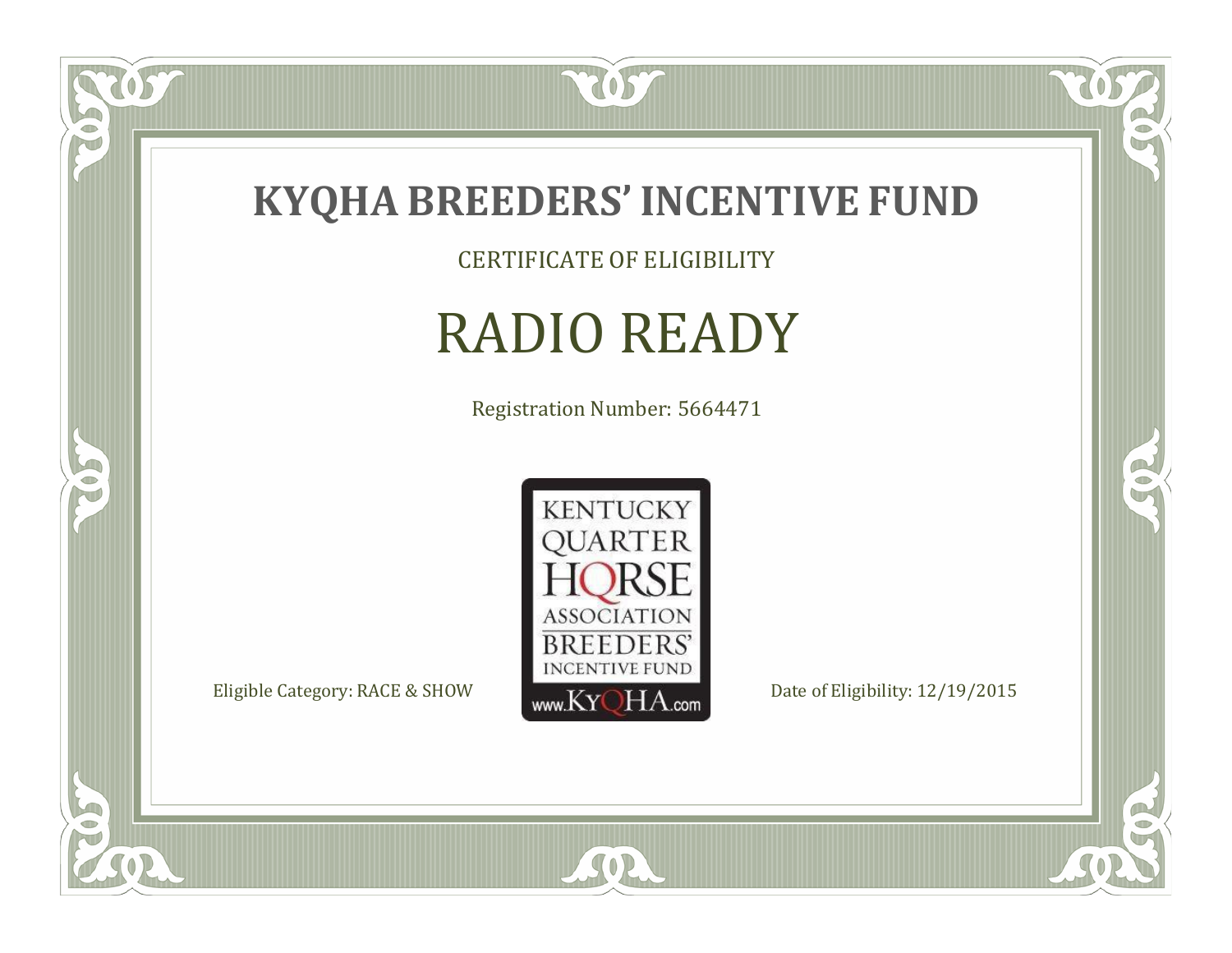

CERTIFICATE OF ELIGIBILITY

# REBA DAN JET

Registration Number: 5612014



SOR

RO

B

 $\overline{OS}$ 

 $\Box$ NU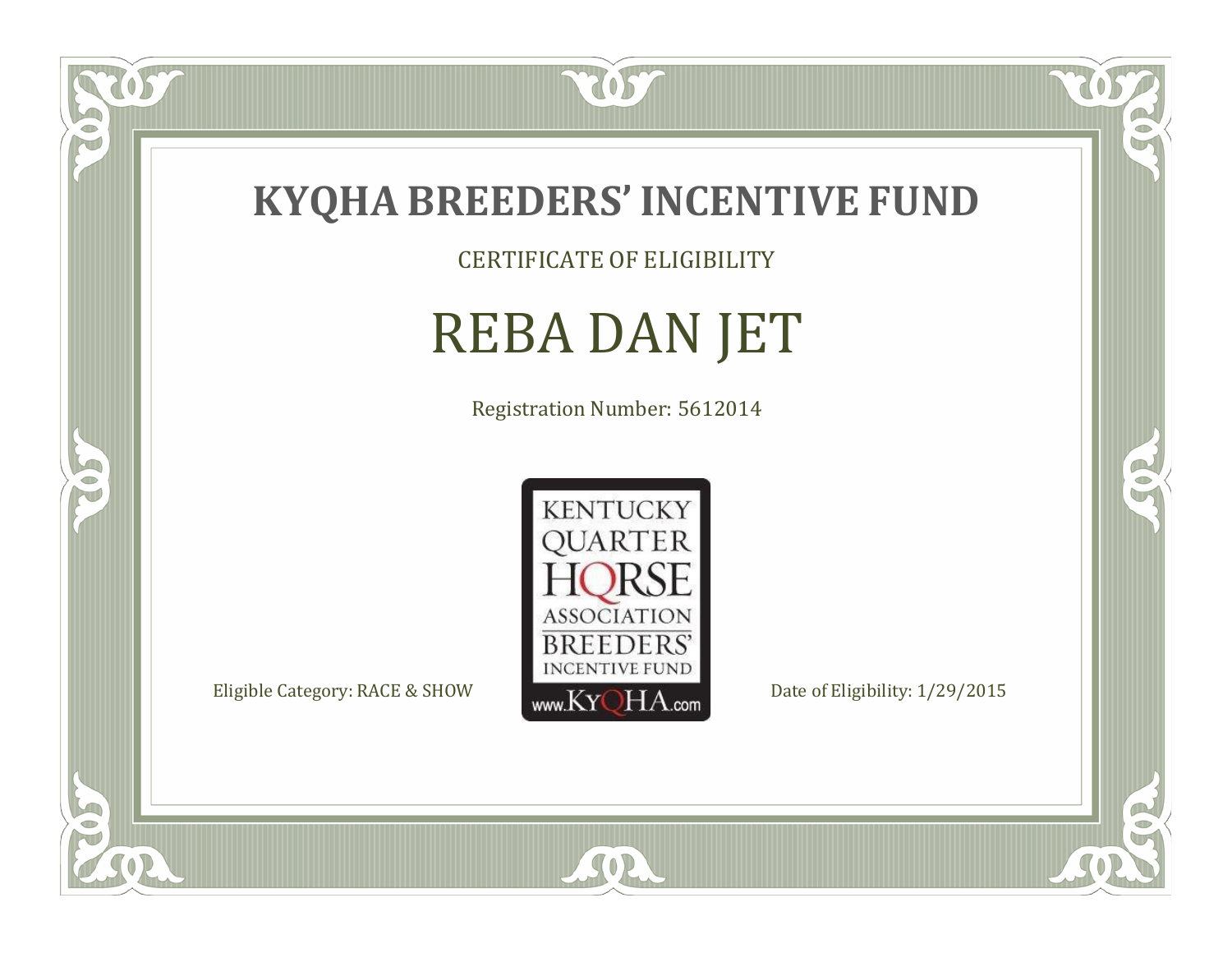

### CERTIFICATE OF ELIGIBILITY

## RED LARK LEMON

Registration Number: X0689420



SOR

CO.

 $\rightarrow$ 

 $\overline{OS}$ 

 $\bullet$ NU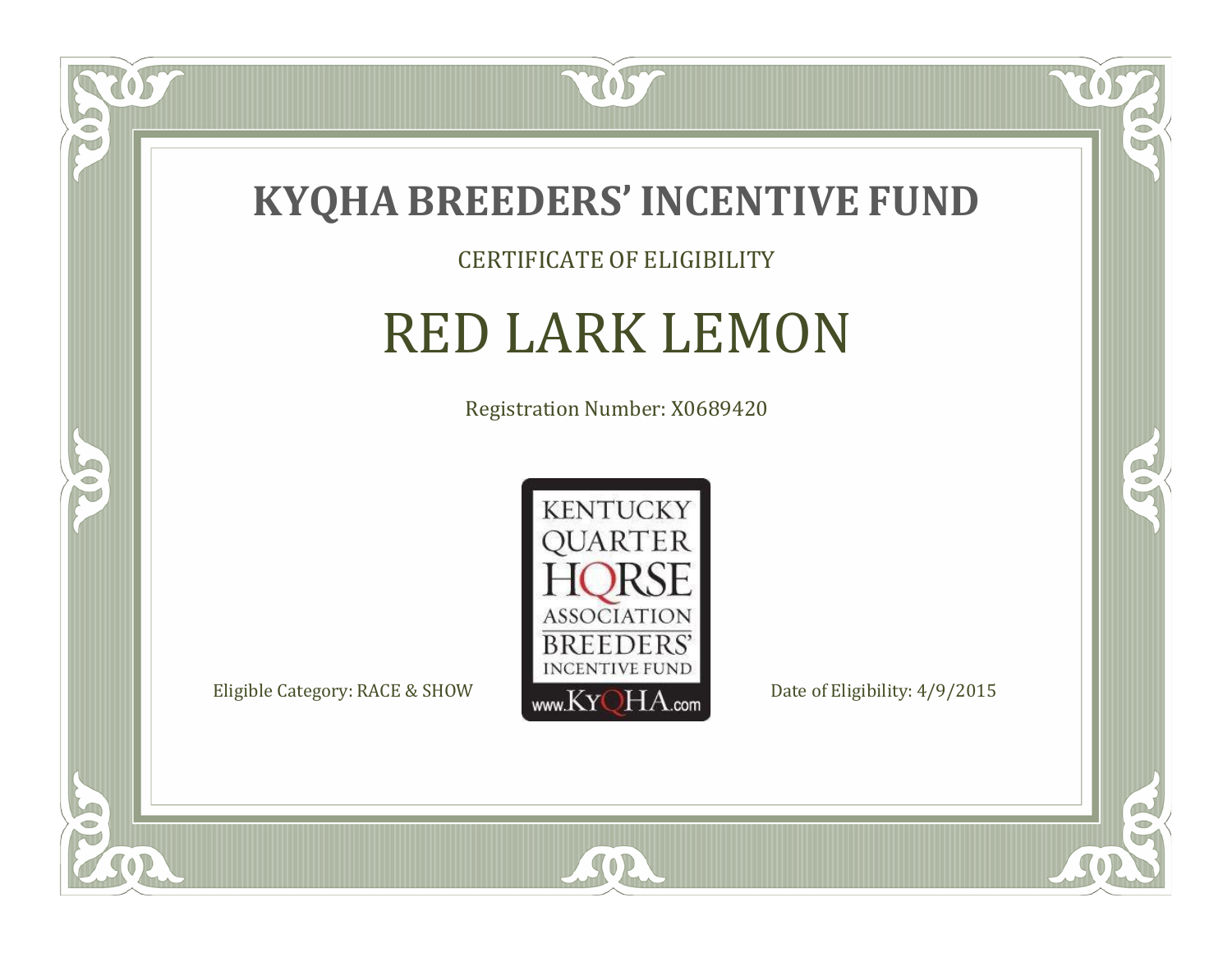

 $\widetilde{\text{OS}}$ 

 $\Box$ T

5

#### CERTIFICATE OF ELIGIBILITY

### RED RED WRAPPER

Registration Number: 5689366



SOR

CO.

B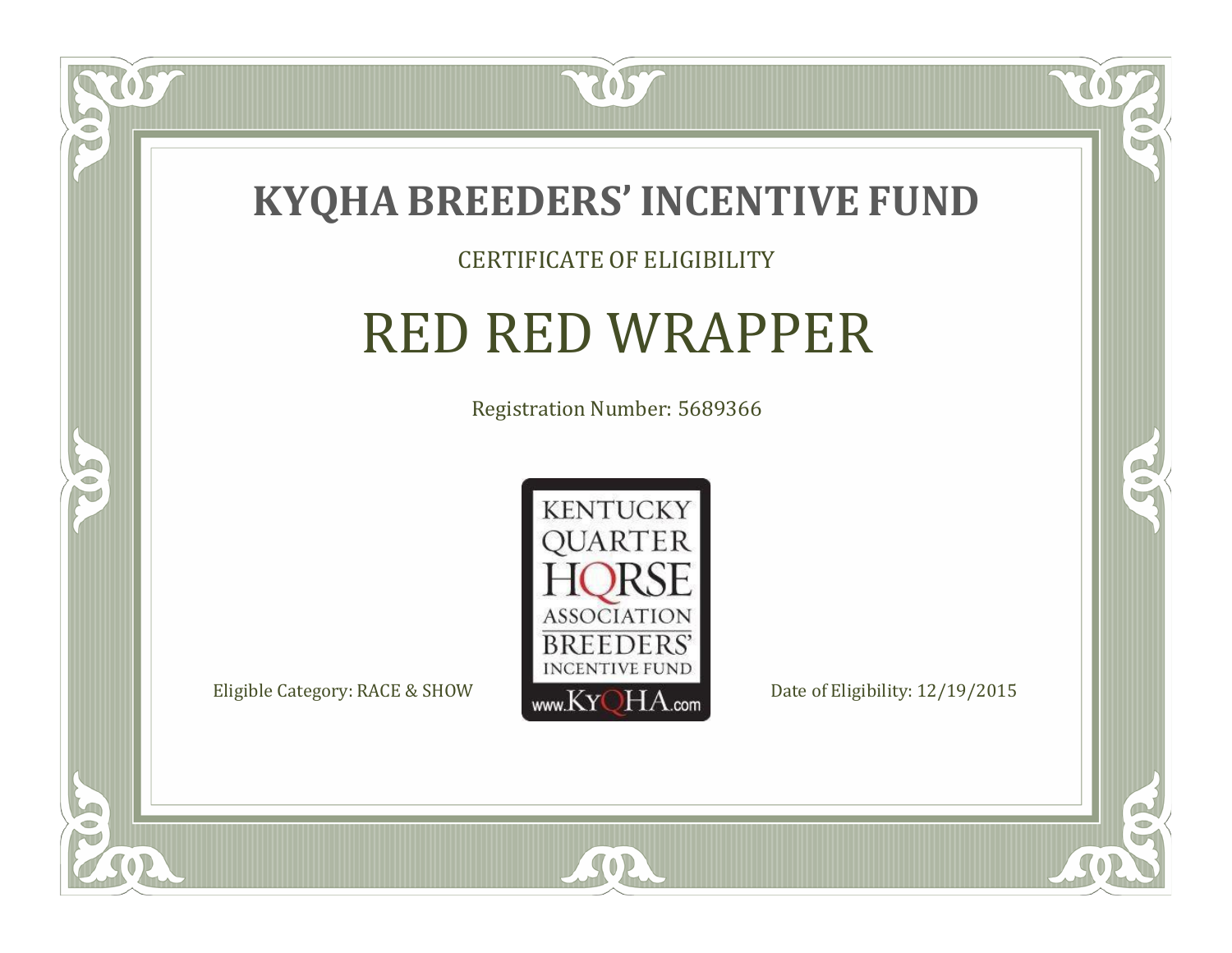

### CERTIFICATE OF ELIGIBILITY

## REDNECK REDEMPTION

Registration Number: 5620598



SOR

 $\mathbb{R}^2$ 

 $\rightarrow$ 

 $\Box$ N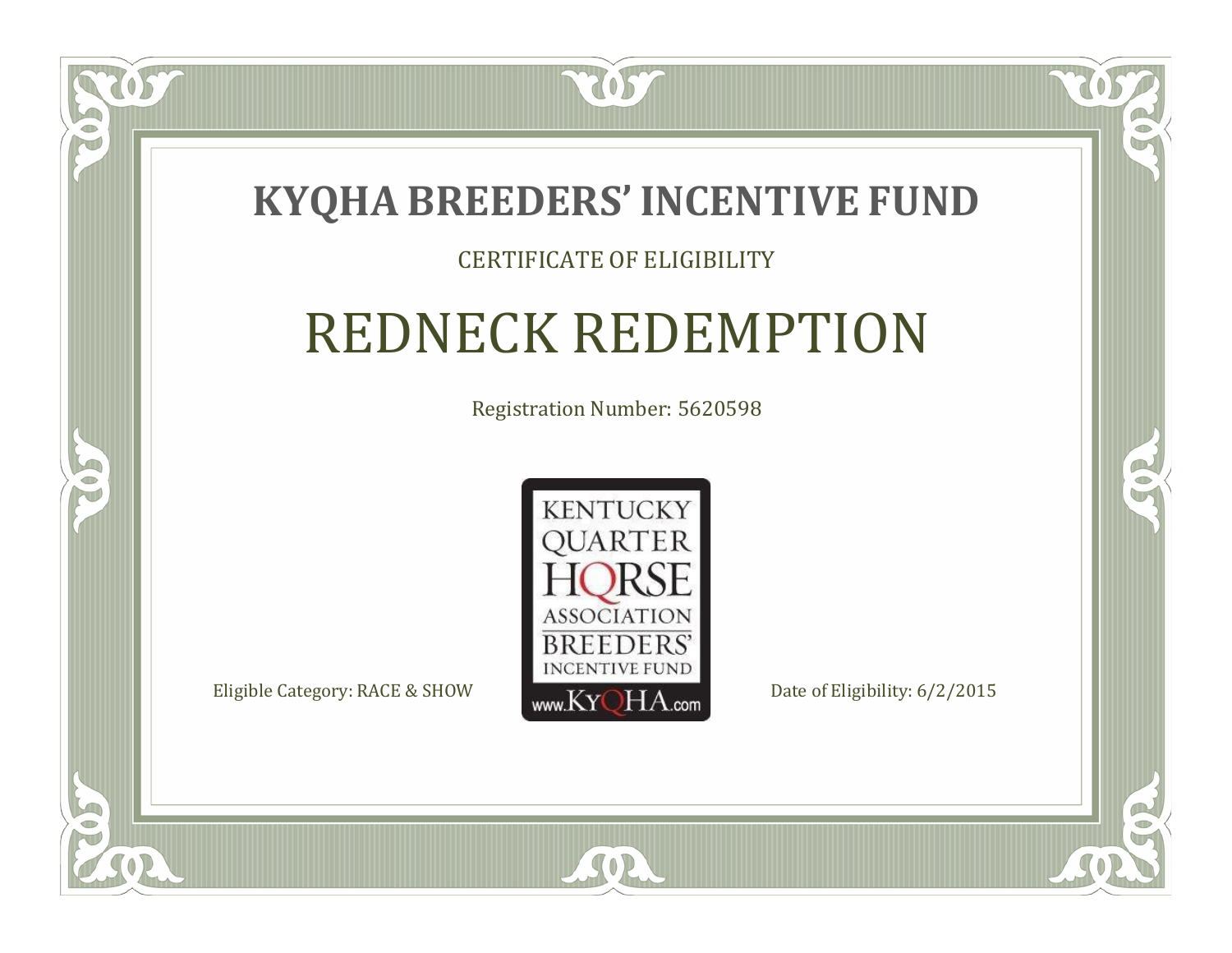

### CERTIFICATE OF ELIGIBILITY

# REDNECK RIO CUTTER

Registration Number: 5689832



RO

B

 $\Box$ N

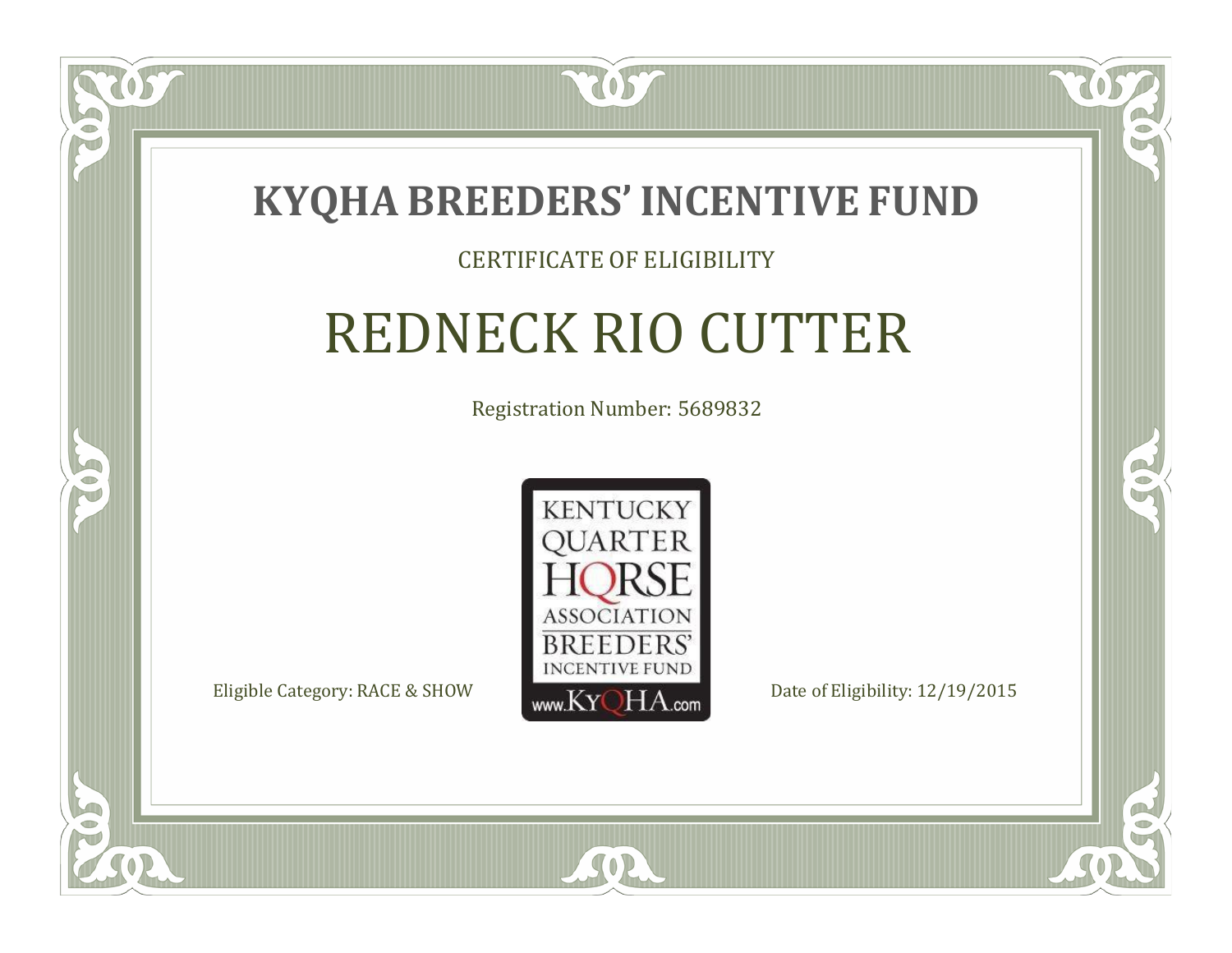

### CERTIFICATE OF ELIGIBILITY

# REDNECK TOMMY BOY

Registration Number: 5617068



CO.

 $\rightarrow$ 

 $\Box$ N

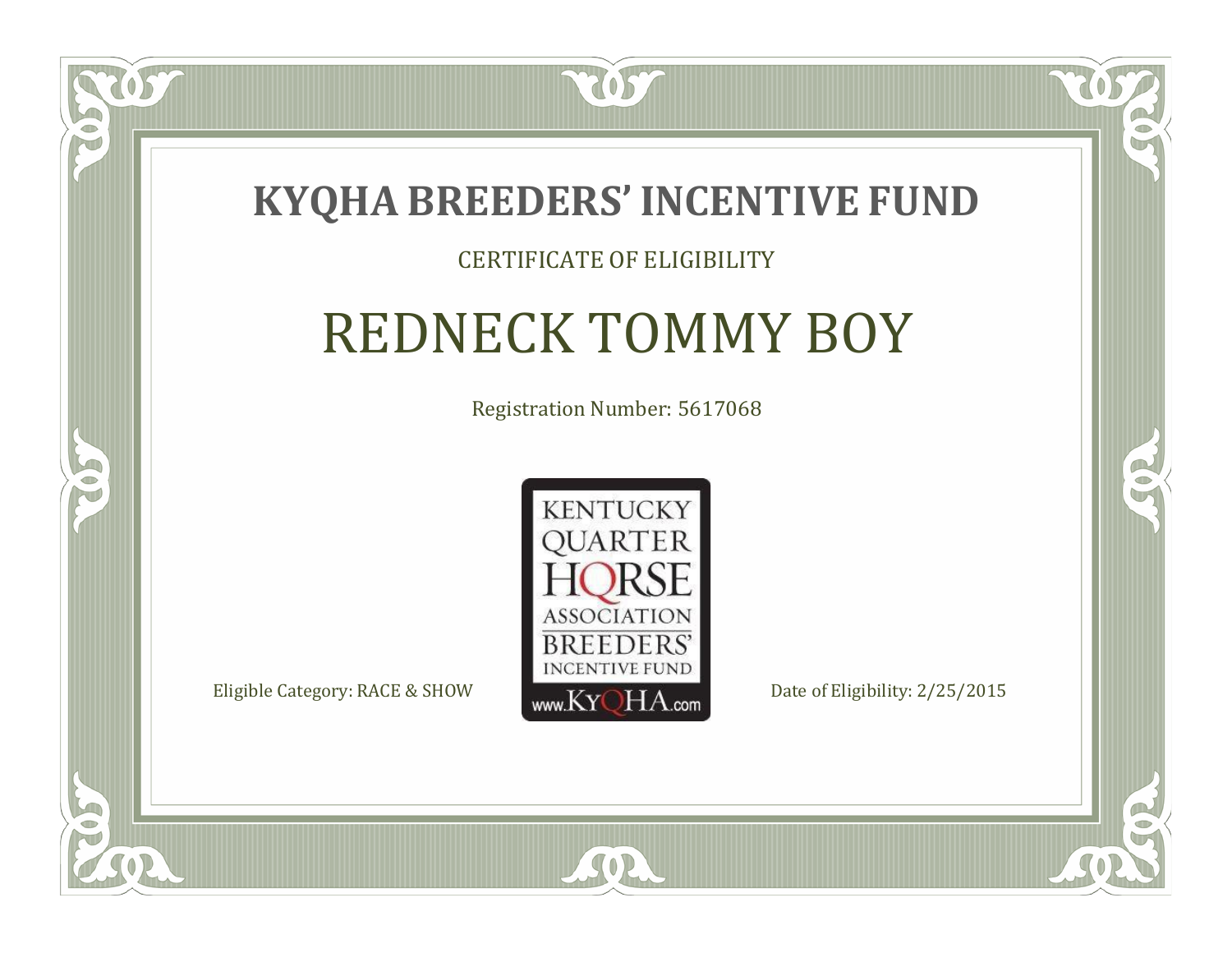### **KYQHA BREEDERS'INCENTIVE FUND**

7057

 $\Box$ N

S

### CERTIFICATE OF ELIGIBILITY

# REDNECKLIGHTNINFROST

Registration Number: 5620927



CO.

 $\rightarrow$ 

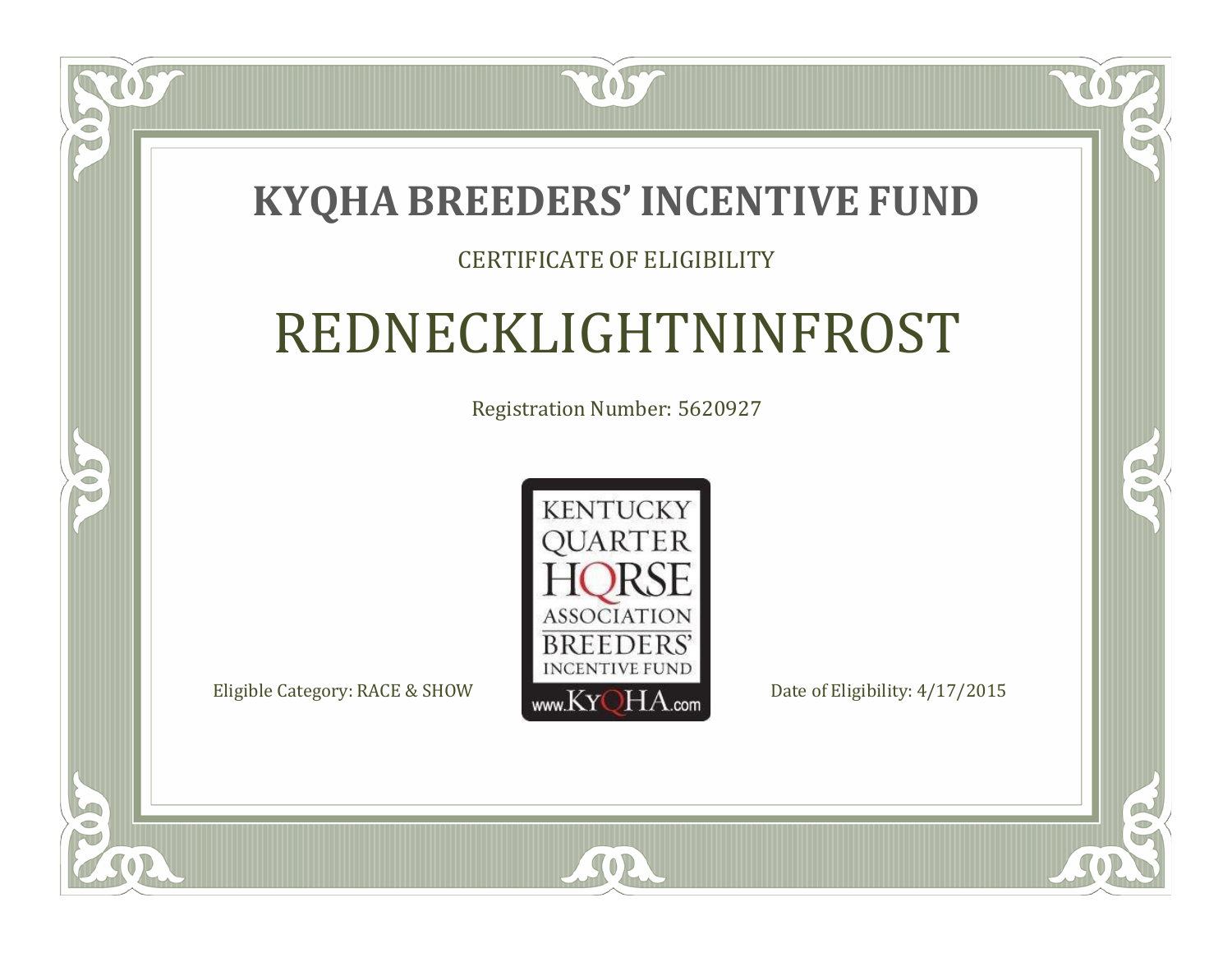### **KYQHA BREEDERS'INCENTIVE FUND**

7057

 $\Box$ T

S

### CERTIFICATE OF ELIGIBILITY

# SHESASOUTHERN SECRET

Registration Number: 5660632



 $SO<sub>2</sub>$ 

CO.

P.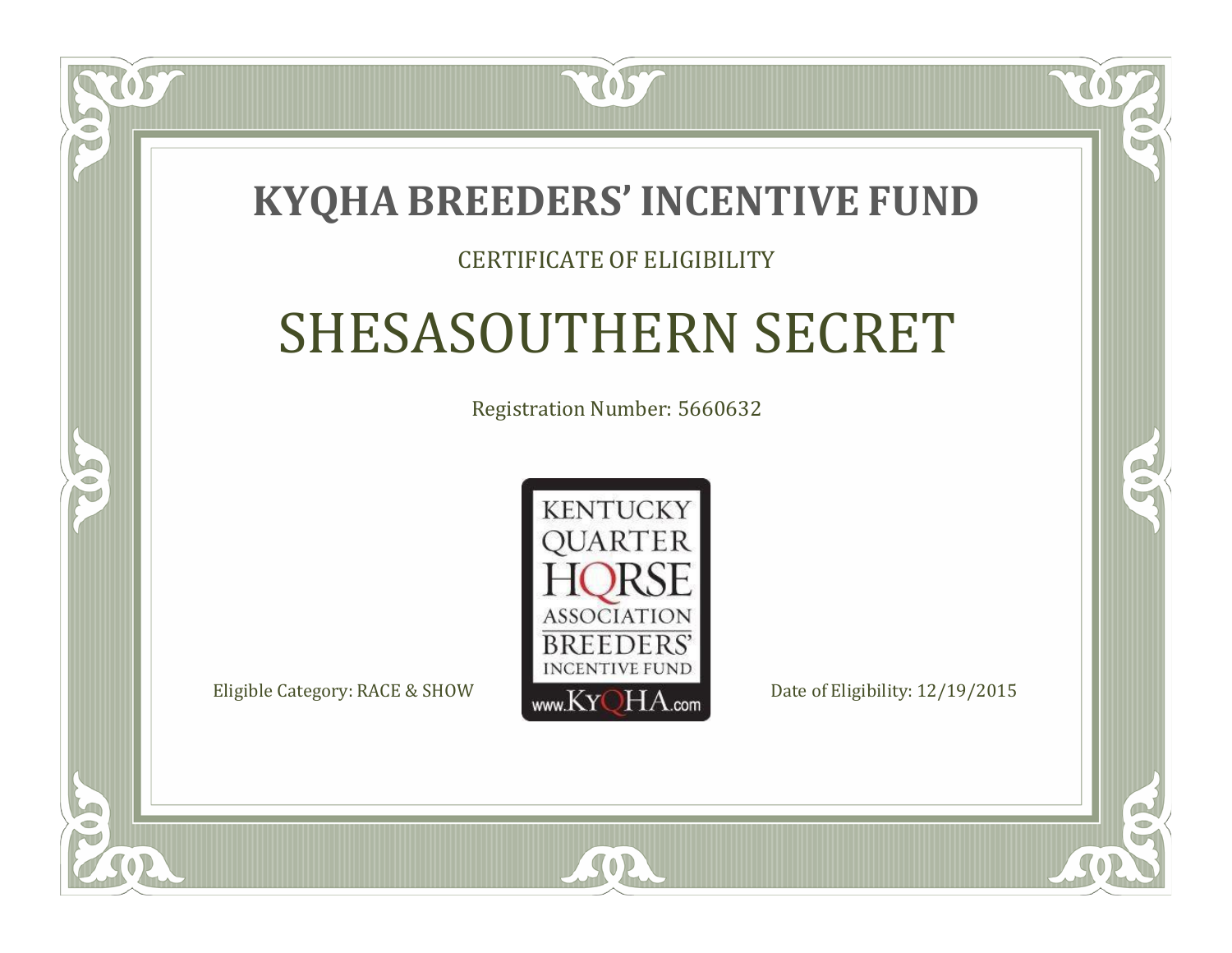

#### CERTIFICATE OF ELIGIBILITY

### SMART DELL LENA

Registration Number: 5654591



SOR

CO.

 $\rightarrow$ 

OS

 $\Box$ NU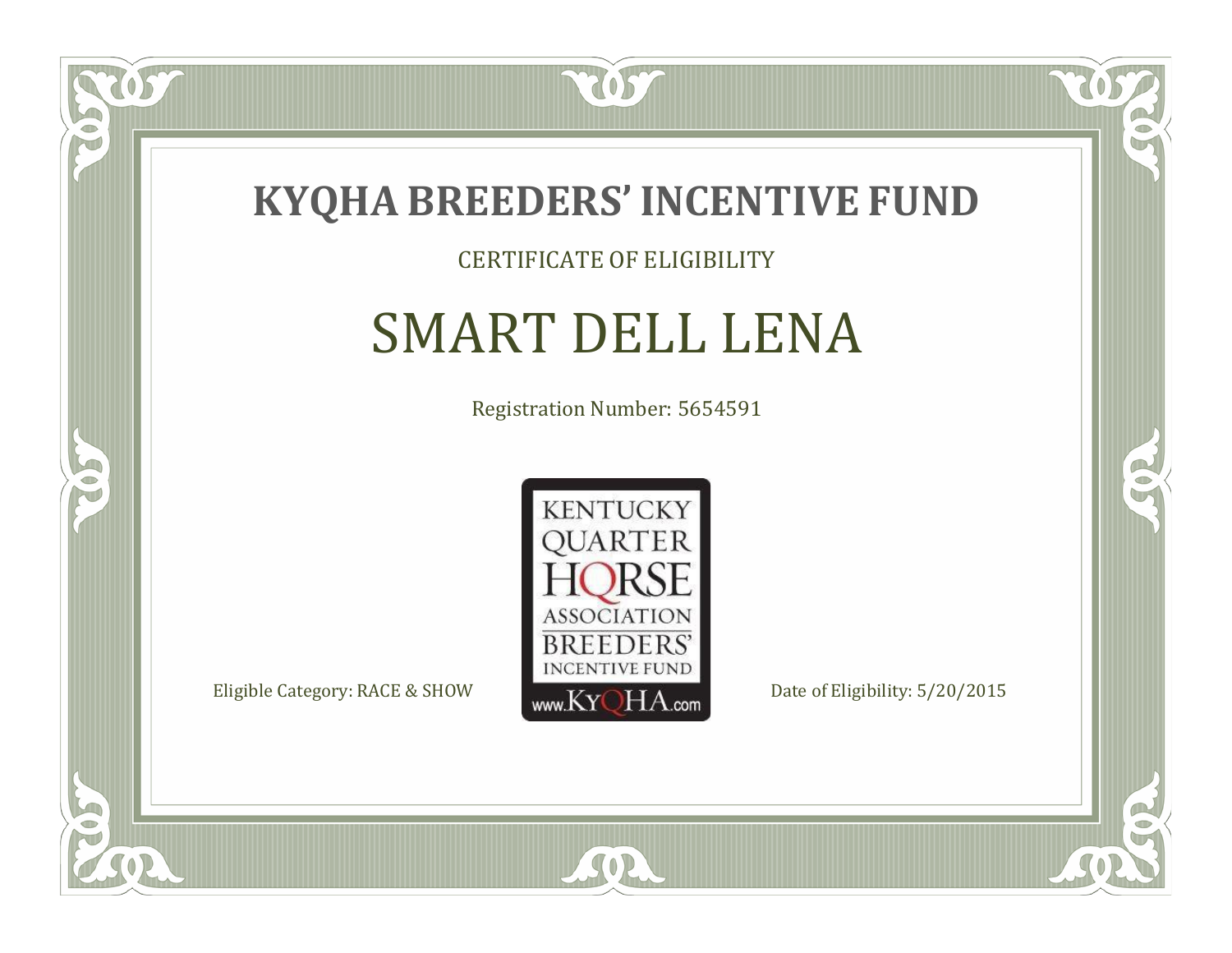

### CERTIFICATE OF ELIGIBILITY

## SMART LENA TAY

Registration Number: 5629416



SOR

CO.

 $\rightarrow$ 

OS

 $\bullet$ NU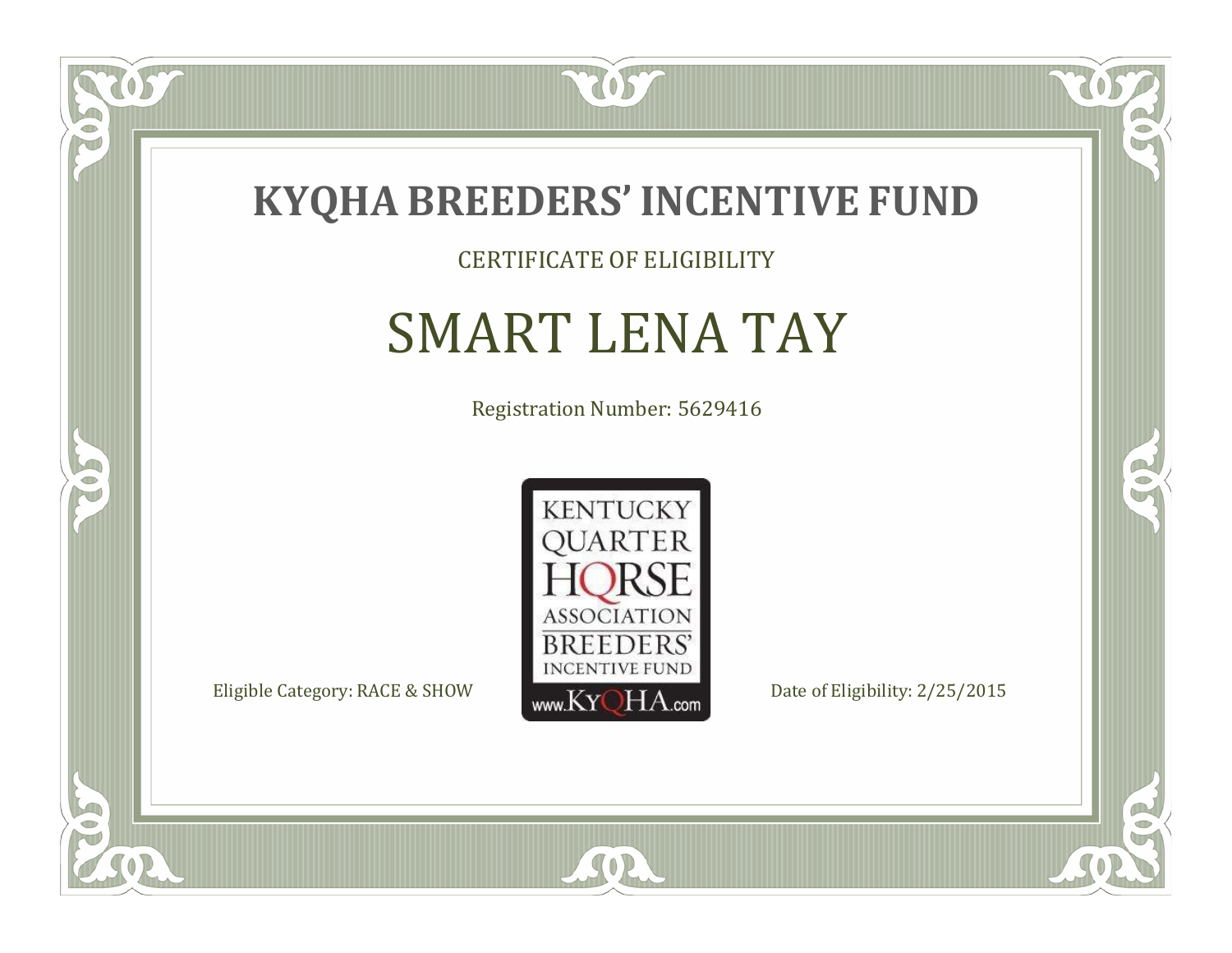

### CERTIFICATE OF ELIGIBILITY

# SMART PEPPY SAN BAR

Registration Number: 5629415



 $SO2$ 

CO.

 $\rightarrow$ 

 $\blacksquare$ N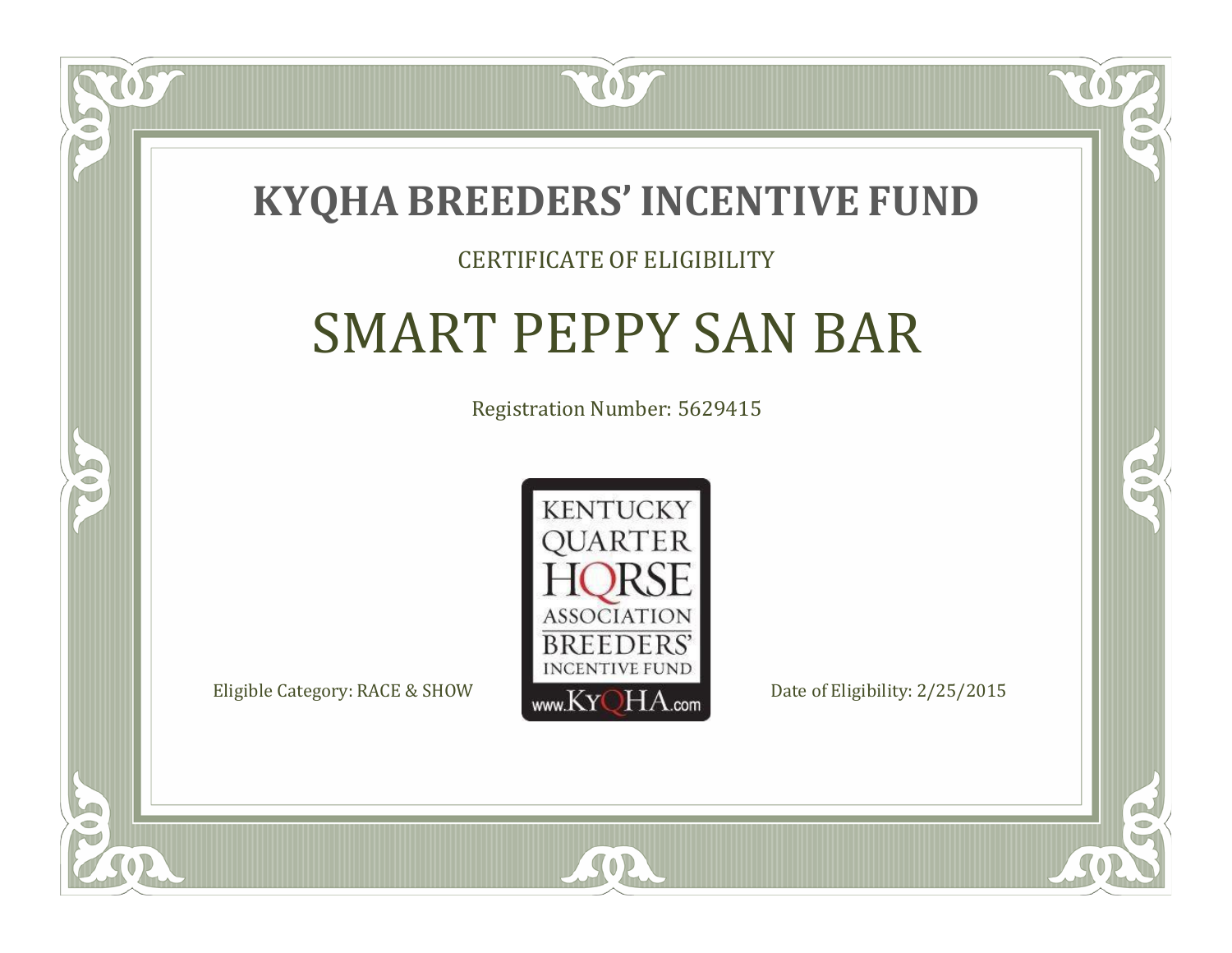

#### CERTIFICATE OF ELIGIBILITY

### SOUTHERN ALLURE

Registration Number: 5671549



CO.

 $\rightarrow$ 

 $\Box$ T

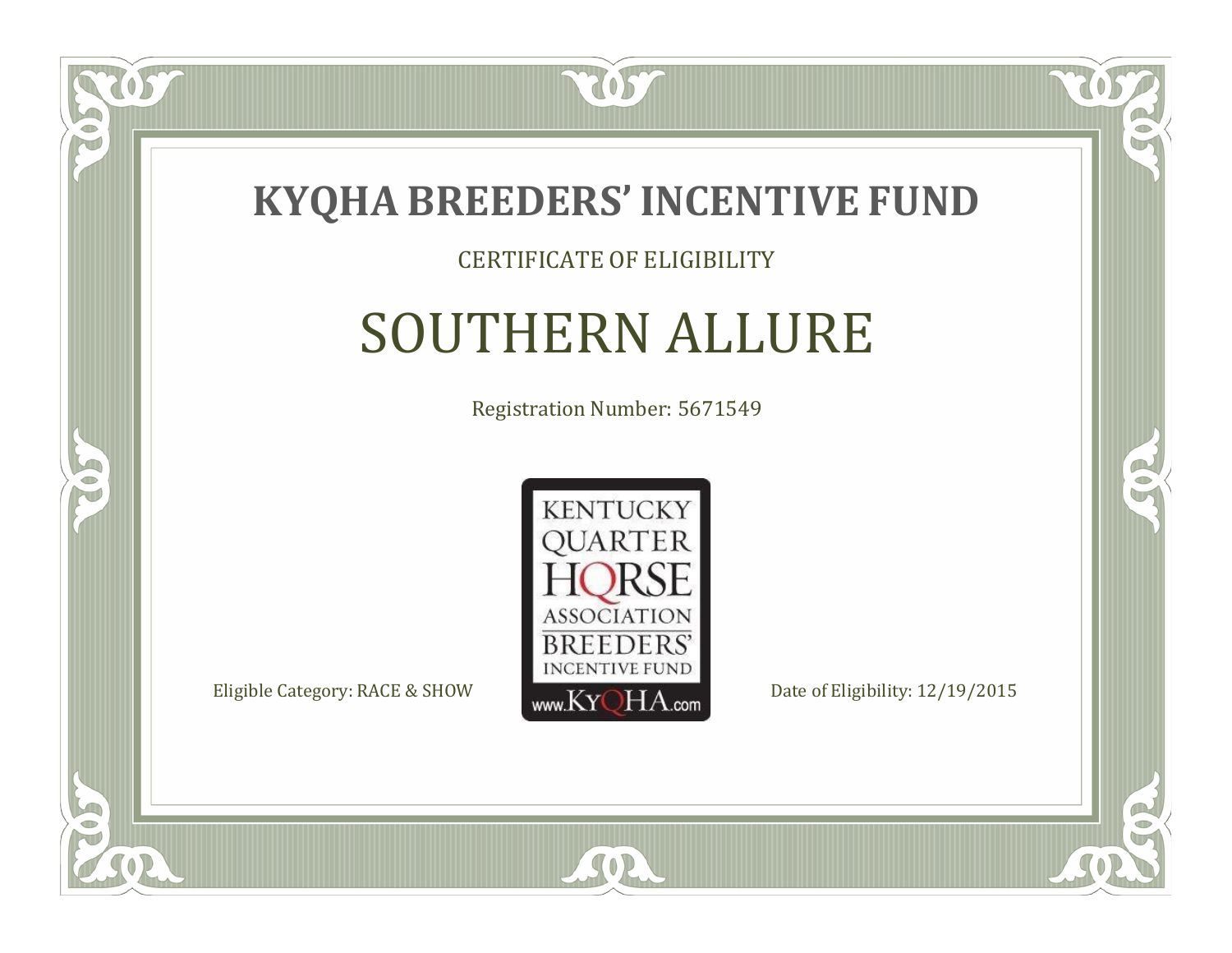

### CERTIFICATE OF ELIGIBILITY

## SPARKED UP COWBOY

Registration Number: 5609021



SOR

RO

B

 $\Box$ N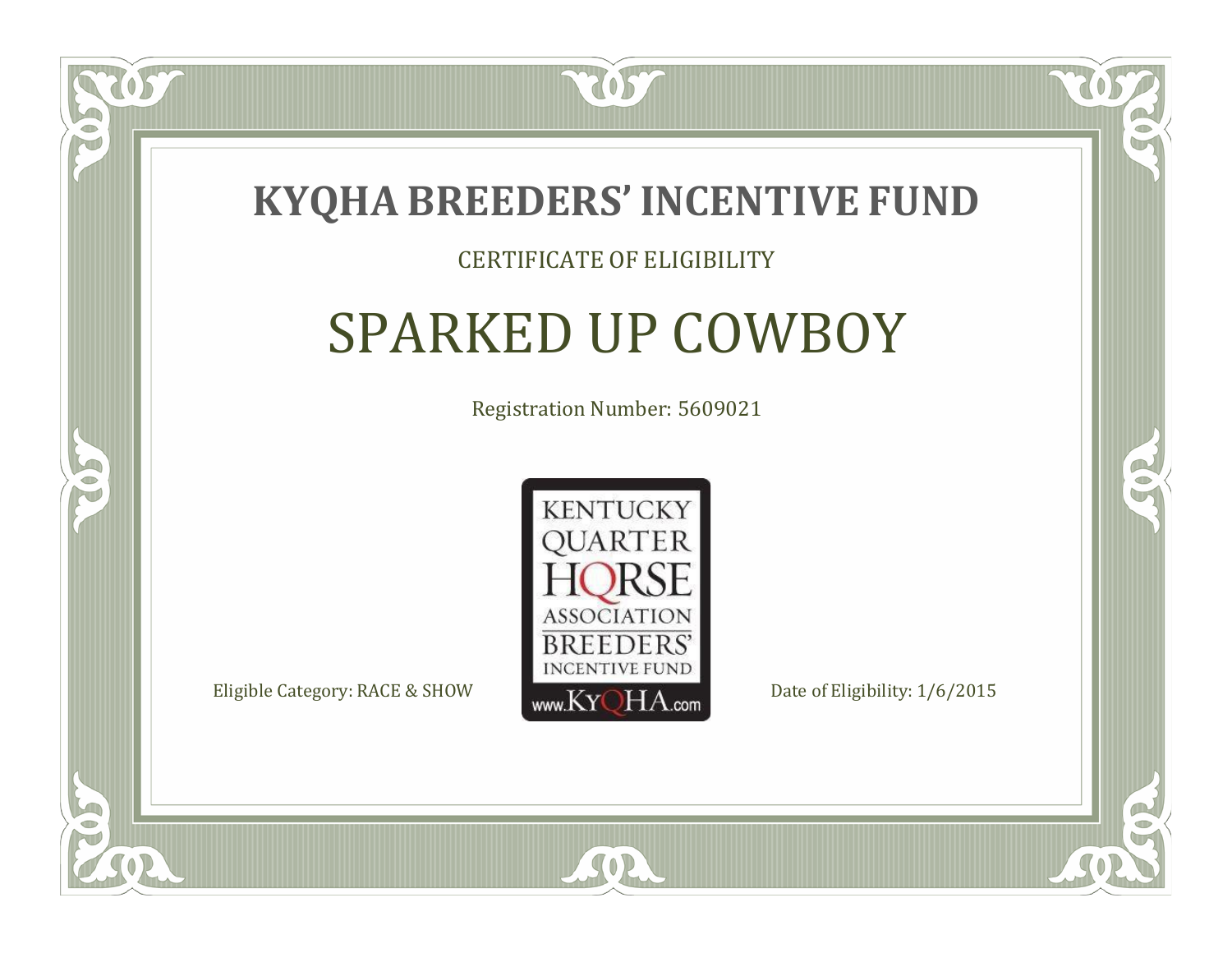

#### CERTIFICATE OF ELIGIBILITY

# STAR STRUCK ROSIE

Registration Number: 5542697



SOR

CO.

 $\rightarrow$ 

 $\Box$ N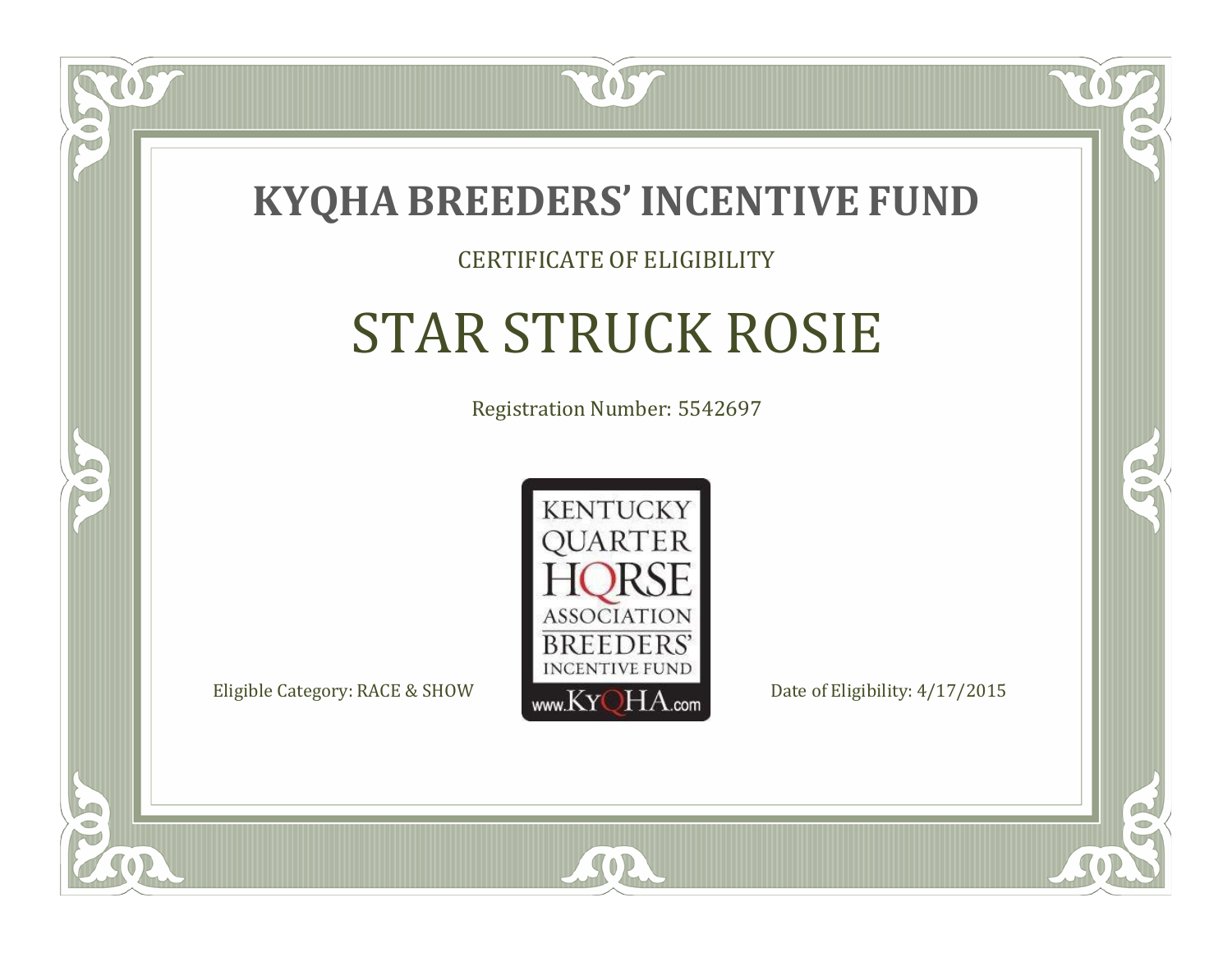

CERTIFICATE OF ELIGIBILITY

# STARFISH POINT

Registration Number: X0715446



SOR

CO.

 $\rightarrow$ 

US

 $\Box$ NU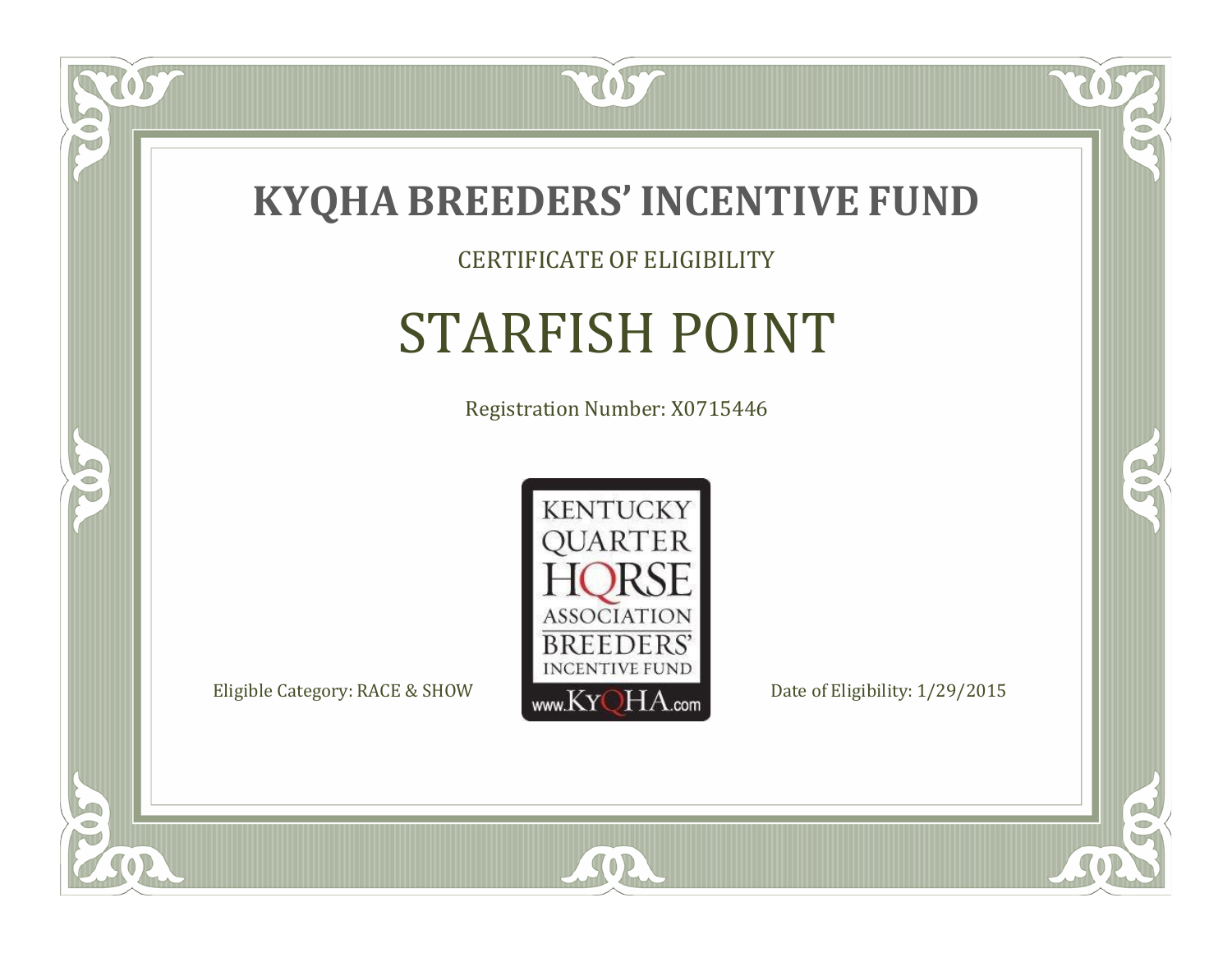

#### CERTIFICATE OF ELIGIBILITY

# STEALING THE SHOW

Registration Number: X0719491



SOR

RO

CO.

 $\Box$ N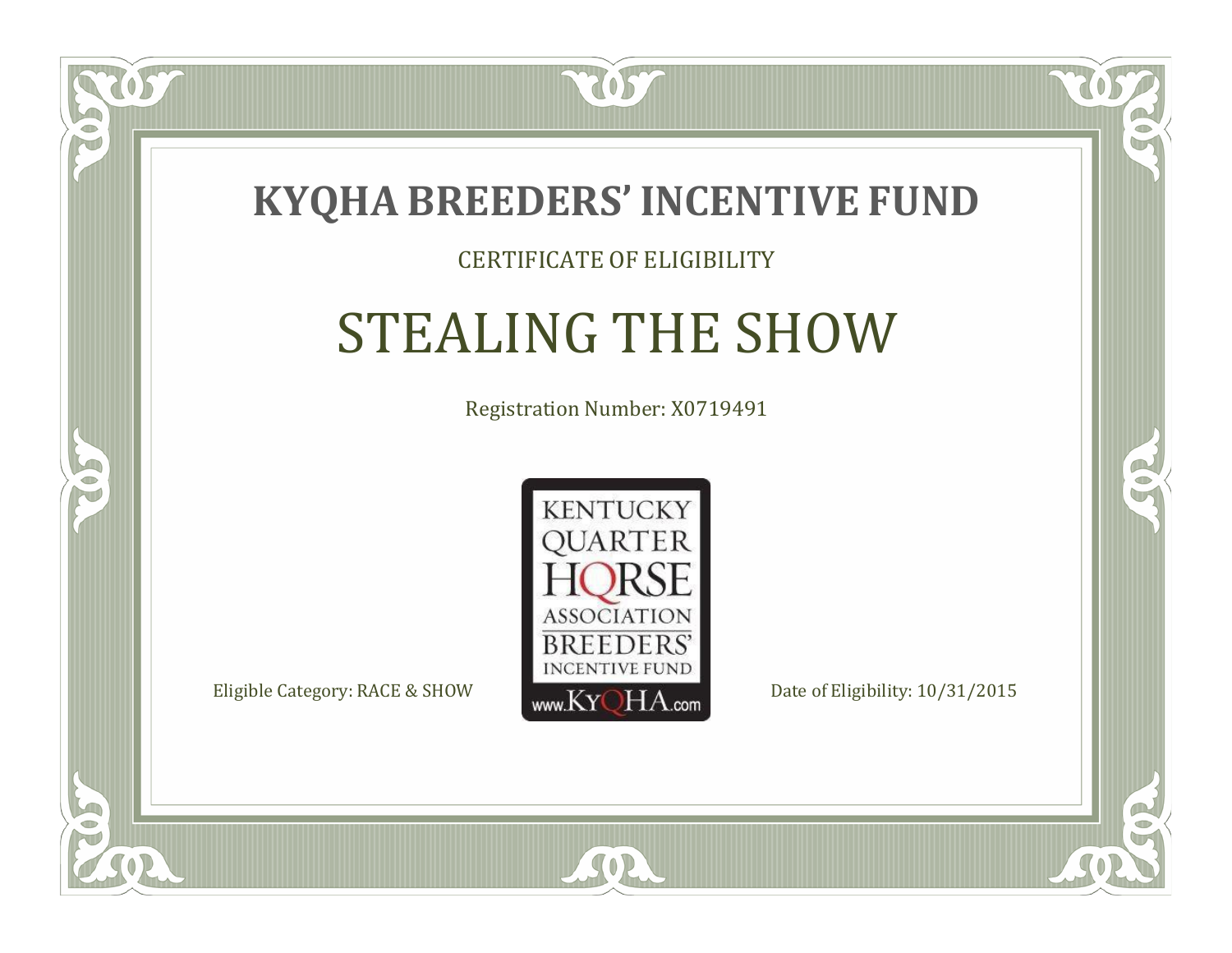

 $\blacksquare$ N

5

### CERTIFICATE OF ELIGIBILITY

# SUDDENLY SOUTHERN

Registration Number: 5675700



SOR

CO.

 $\rightarrow$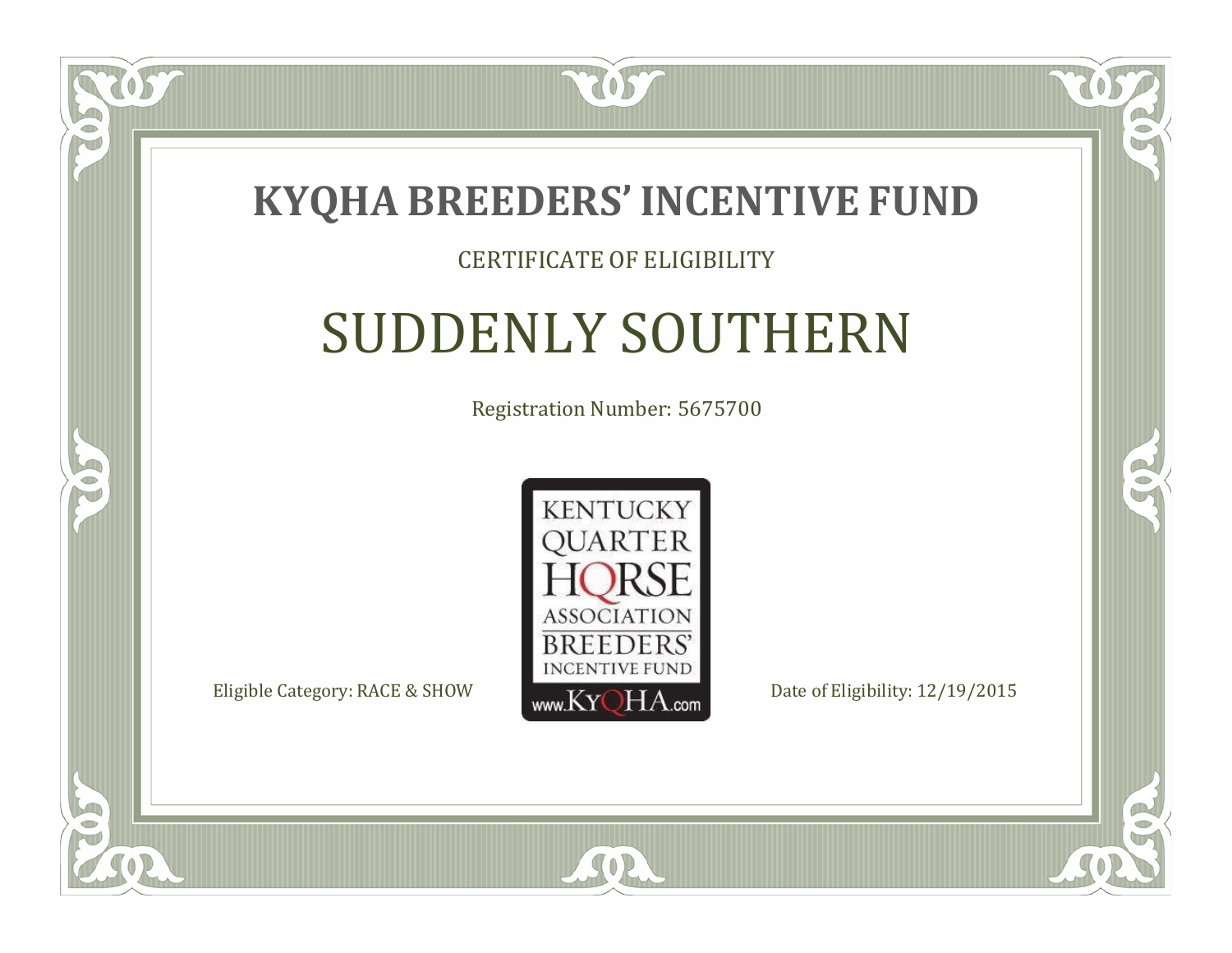

CERTIFICATE OF ELIGIBILITY

# SUPER RUE

Registration Number: 5637483



SOR

 $\mathbb{R}$ 

 $\mathbb{R}^2$ 

 $\overline{OS}$ 

 $\bullet$ N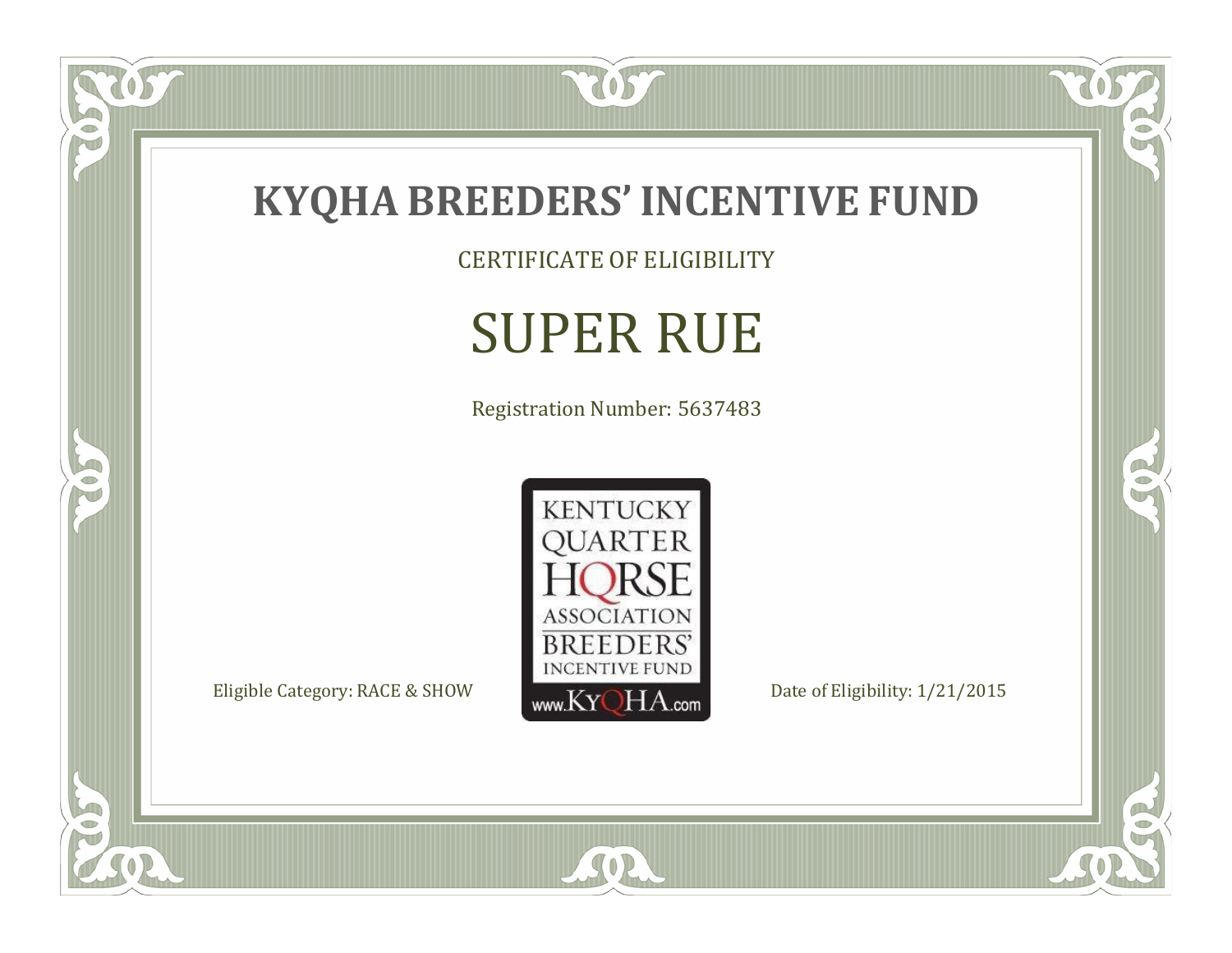

#### CERTIFICATE OF ELIGIBILITY

## SUPER TIMES TWO

Registration Number: X0719607



SOR

CO.

 $\rightarrow$ 

US

 $\Box$ NU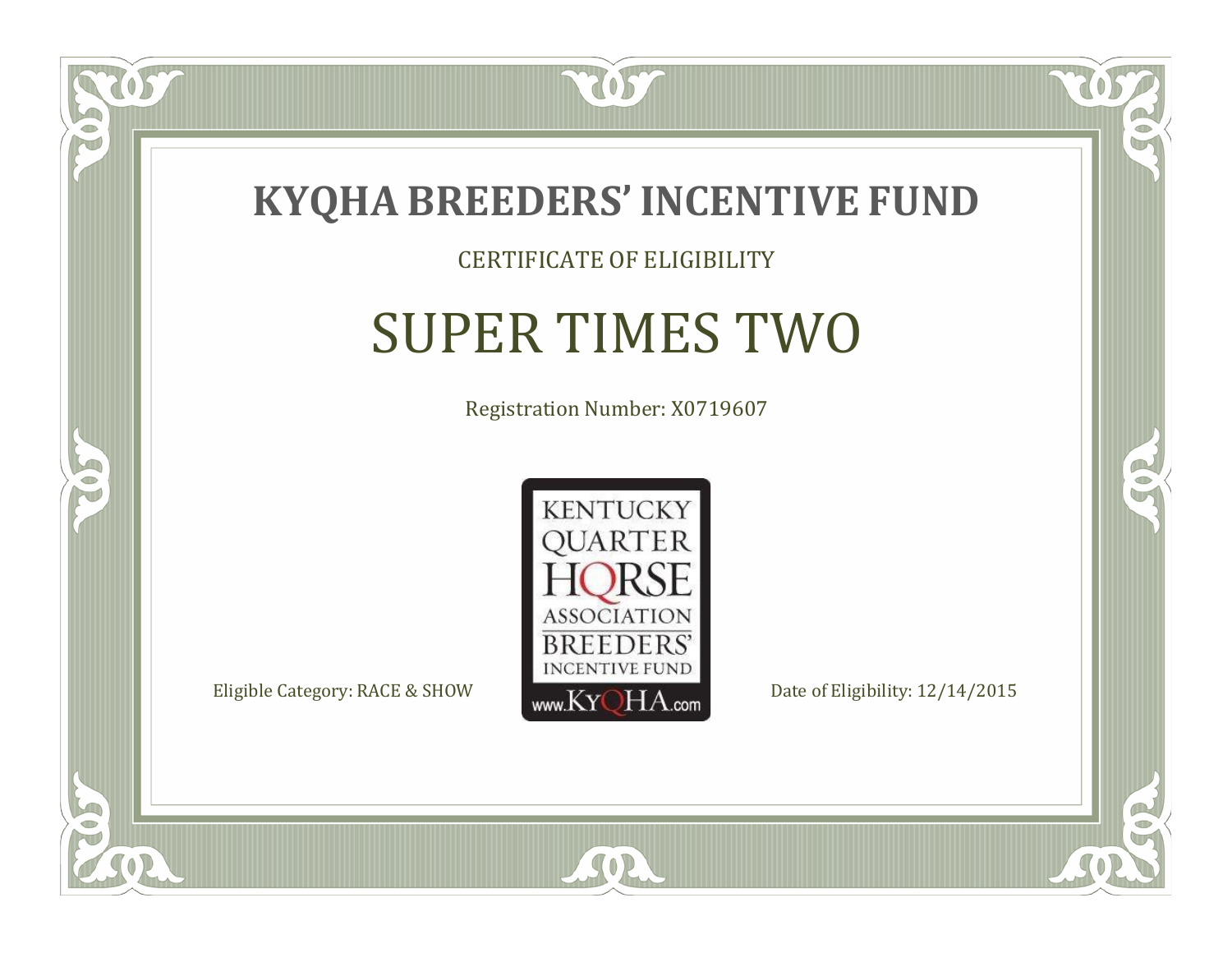### **KYQHA BREEDERS'INCENTIVE FUND**

7057

### CERTIFICATE OF ELIGIBILITY

# TALK SOUTHERN TO ME

Registration Number: X0718644



 $SO2$ 

 $\mathbb{R}^2$ 

 $\rightarrow$ 

 $\Box$ N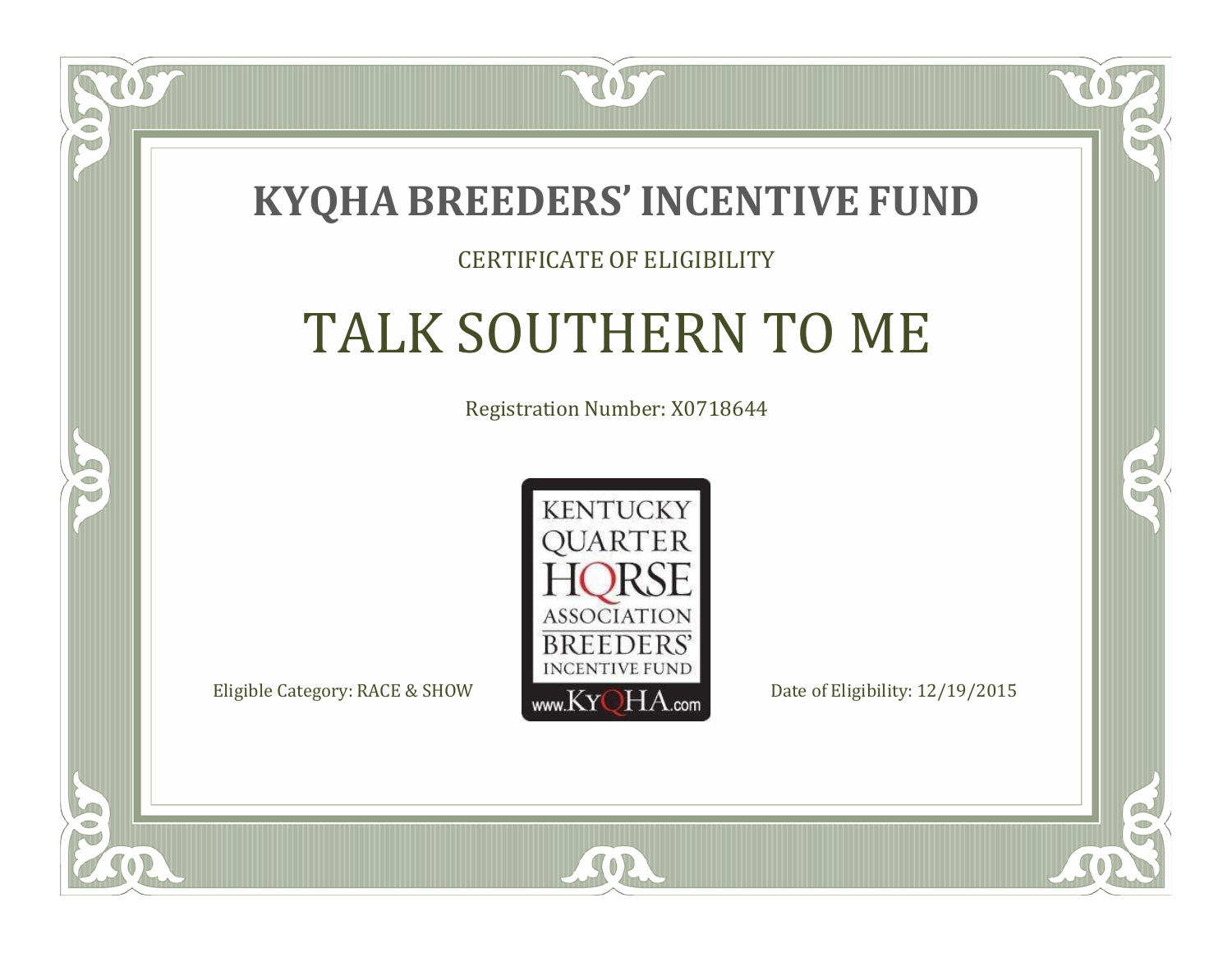

### CERTIFICATE OF ELIGIBILITY

# TALKIN DIRTY TO ME

Registration Number: 5493316



SOR

CO.

 $\rightarrow$ 

 $\delta S$ 

 $\Box$ N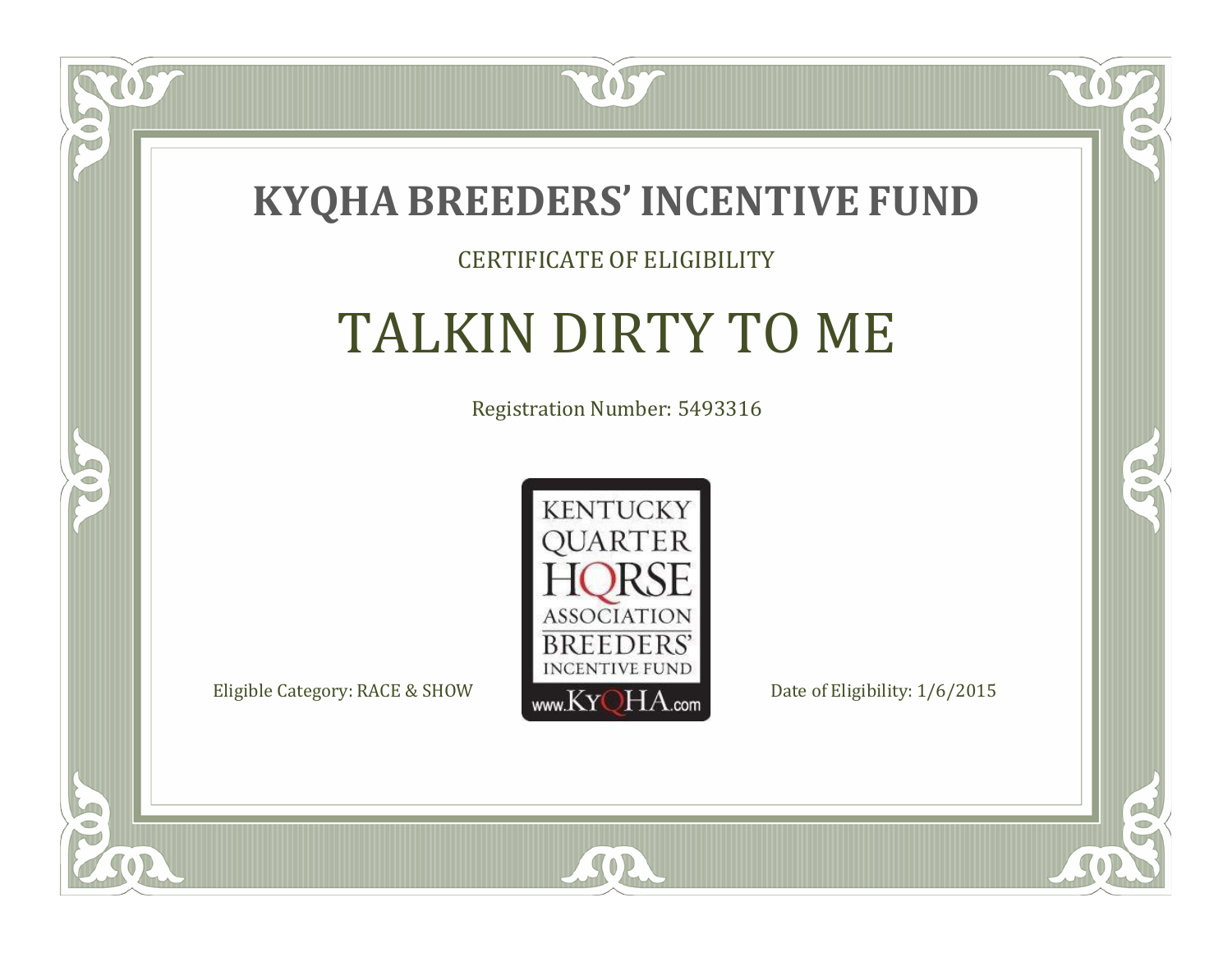

#### CERTIFICATE OF ELIGIBILITY

### TES DOCS MANE AISLE

Registration Number: X0714829



RO

P.



 $\Box$ N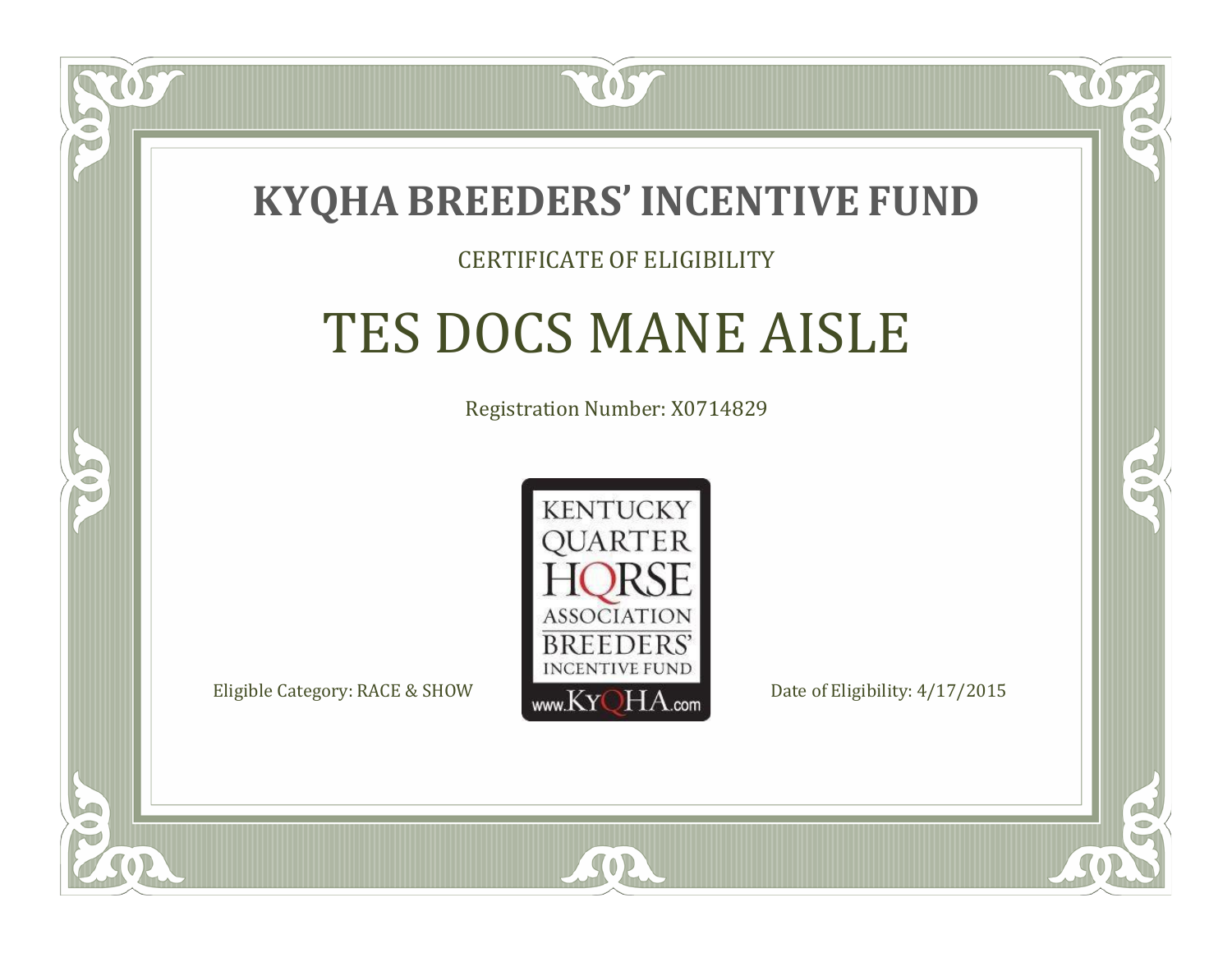

#### CERTIFICATE OF ELIGIBILITY

# THE GIRL CANT HELPIT

Registration Number: 5687841



 $SO<sub>2</sub>$ 

RO

CO.

 $\blacksquare$ N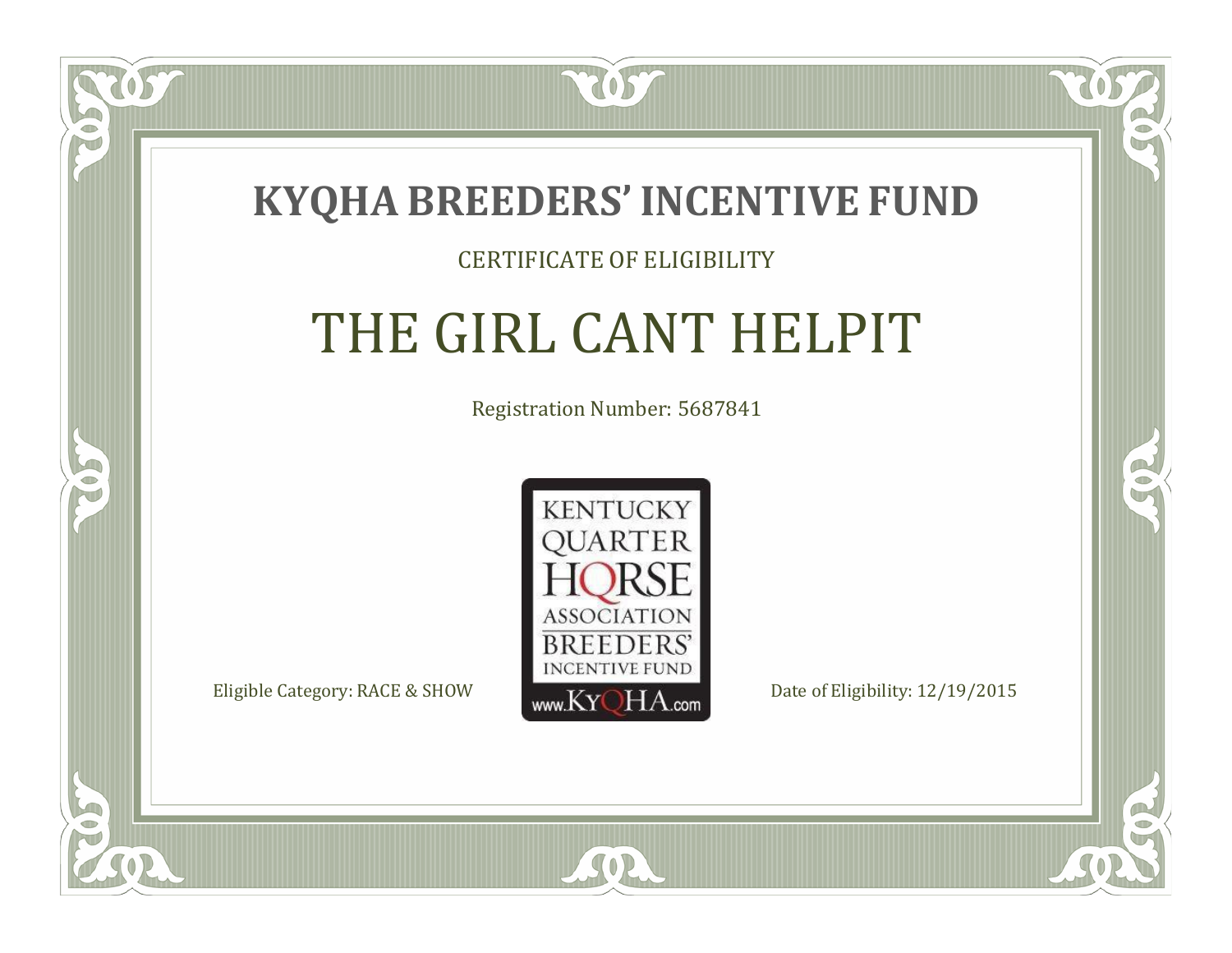

#### CERTIFICATE OF ELIGIBILITY

# TOO CHEXY TO UNDRESS

Registration Number: 5604614



SOR

RO

P.

 $\Box$ T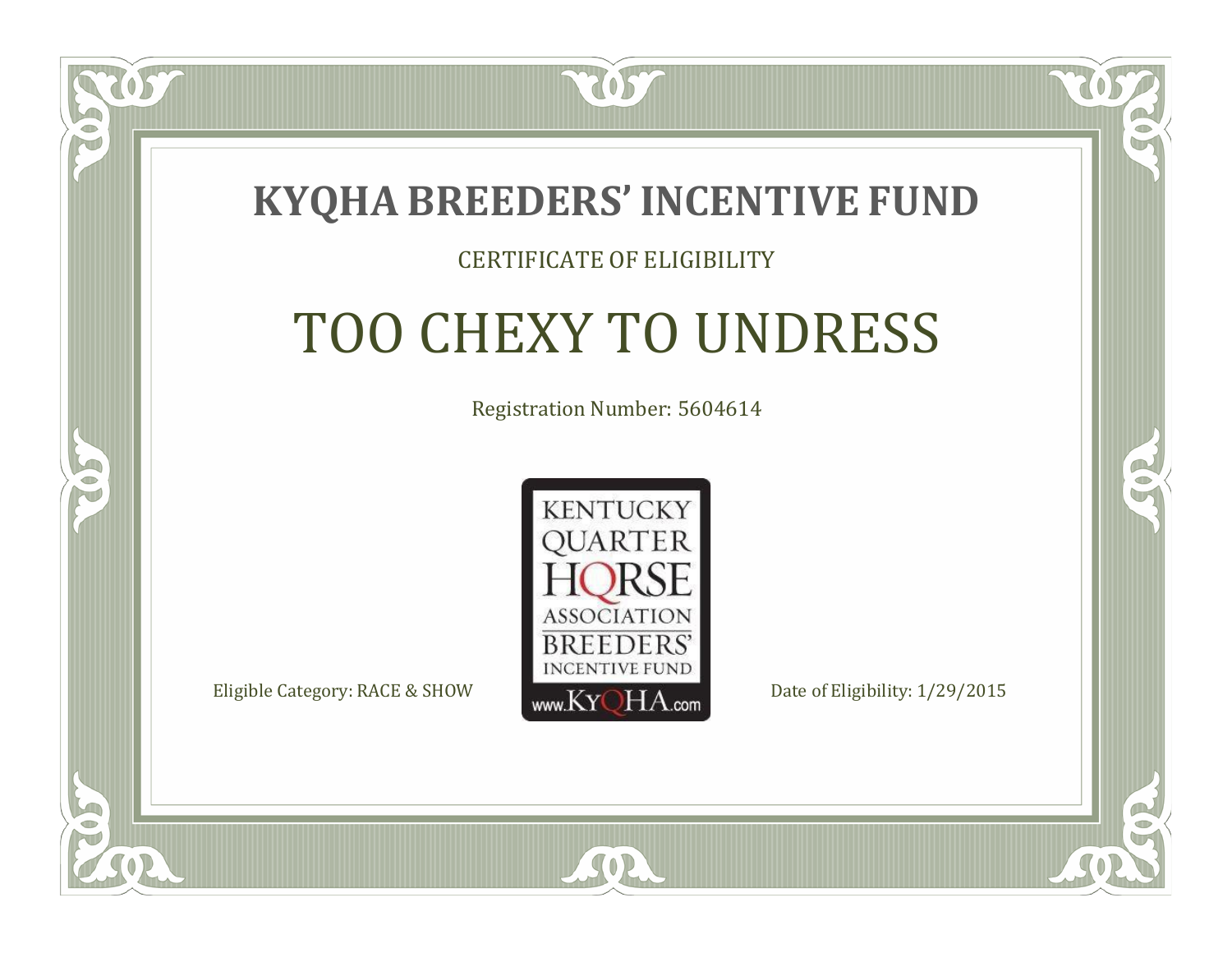

CERTIFICATE OF ELIGIBILITY

# TOPLESS FAME

Registration Number: 5558151



SOR

CO.

 $\rightarrow$ 

057

 $\bullet$ NU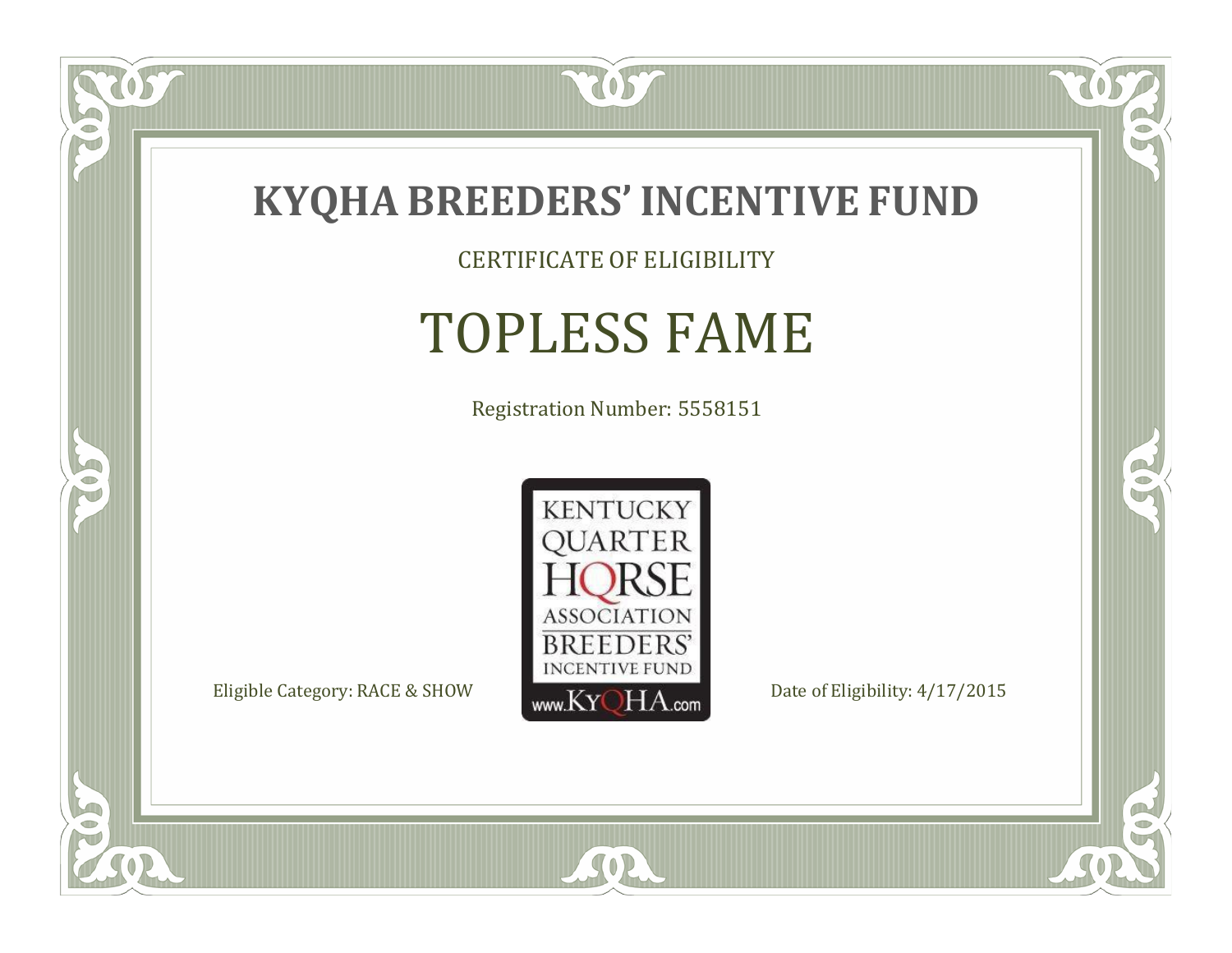

CERTIFICATE OF ELIGIBILITY

## TSUNAMI WAVE

Registration Number: X0717303



SOR

 $\mathbb{R}$ 

 $\rightarrow$ 

 $\overline{OS}$ 

 $\bullet$ NU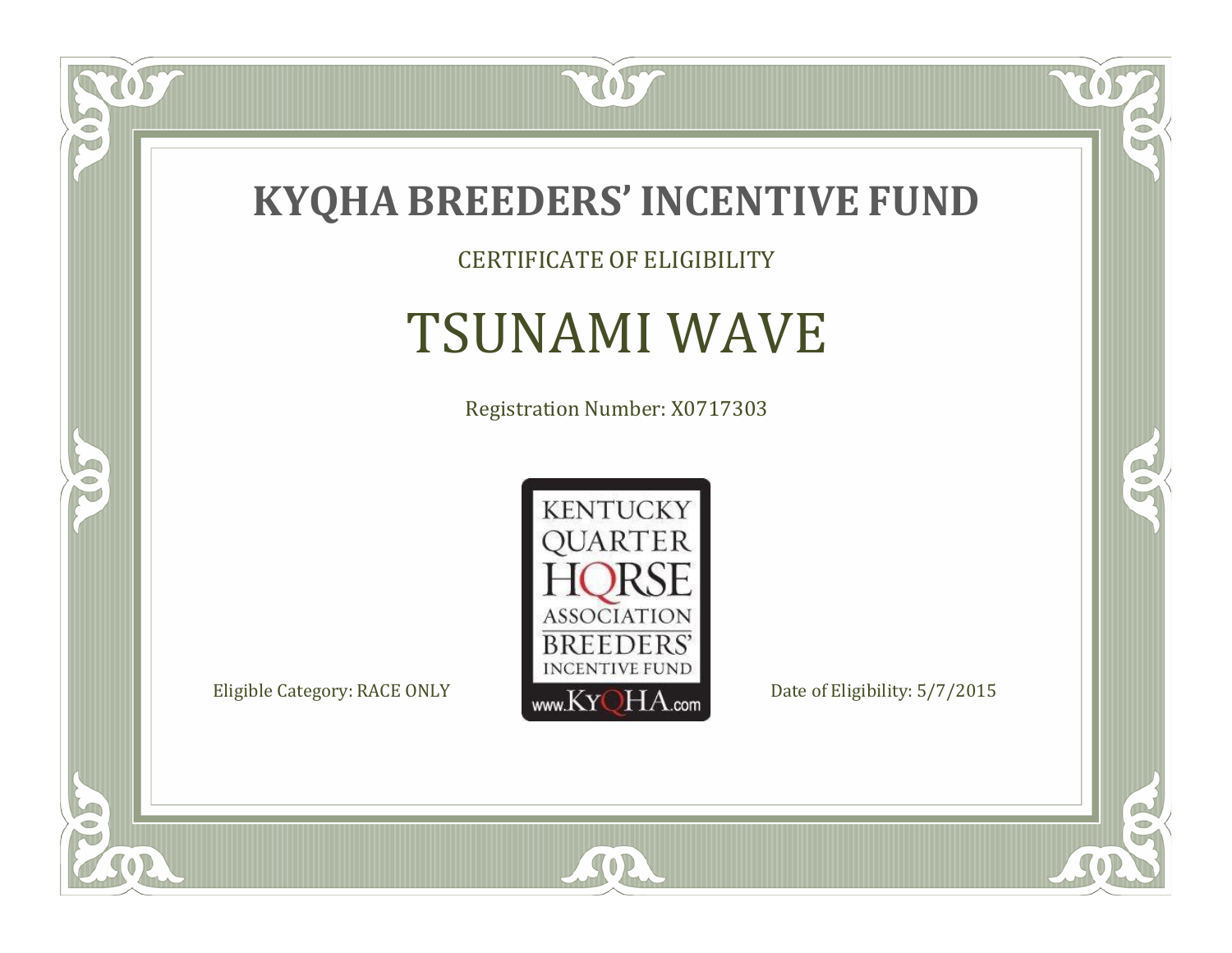

### CERTIFICATE OF ELIGIBILITY

# TT REDNECK JET EYE

Registration Number: X0715170



SOR

 $\Box$ N

S

RO

B.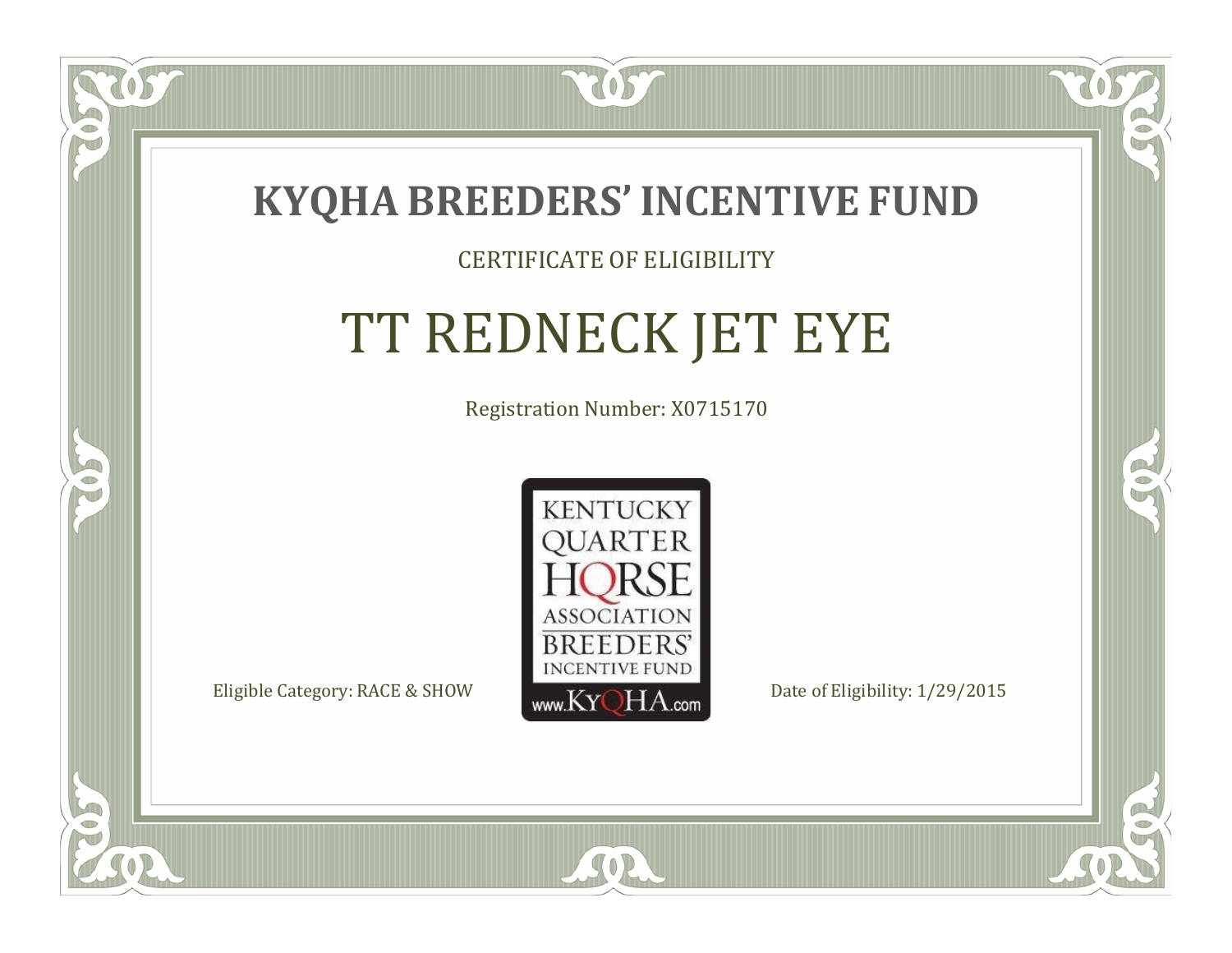

### CERTIFICATE OF ELIGIBILITY

## TT REDNECK MAVERICK

Registration Number: 5625638



SOR

 $\mathbb{R}^2$ 

 $\rightarrow$ 

 $\Box$ N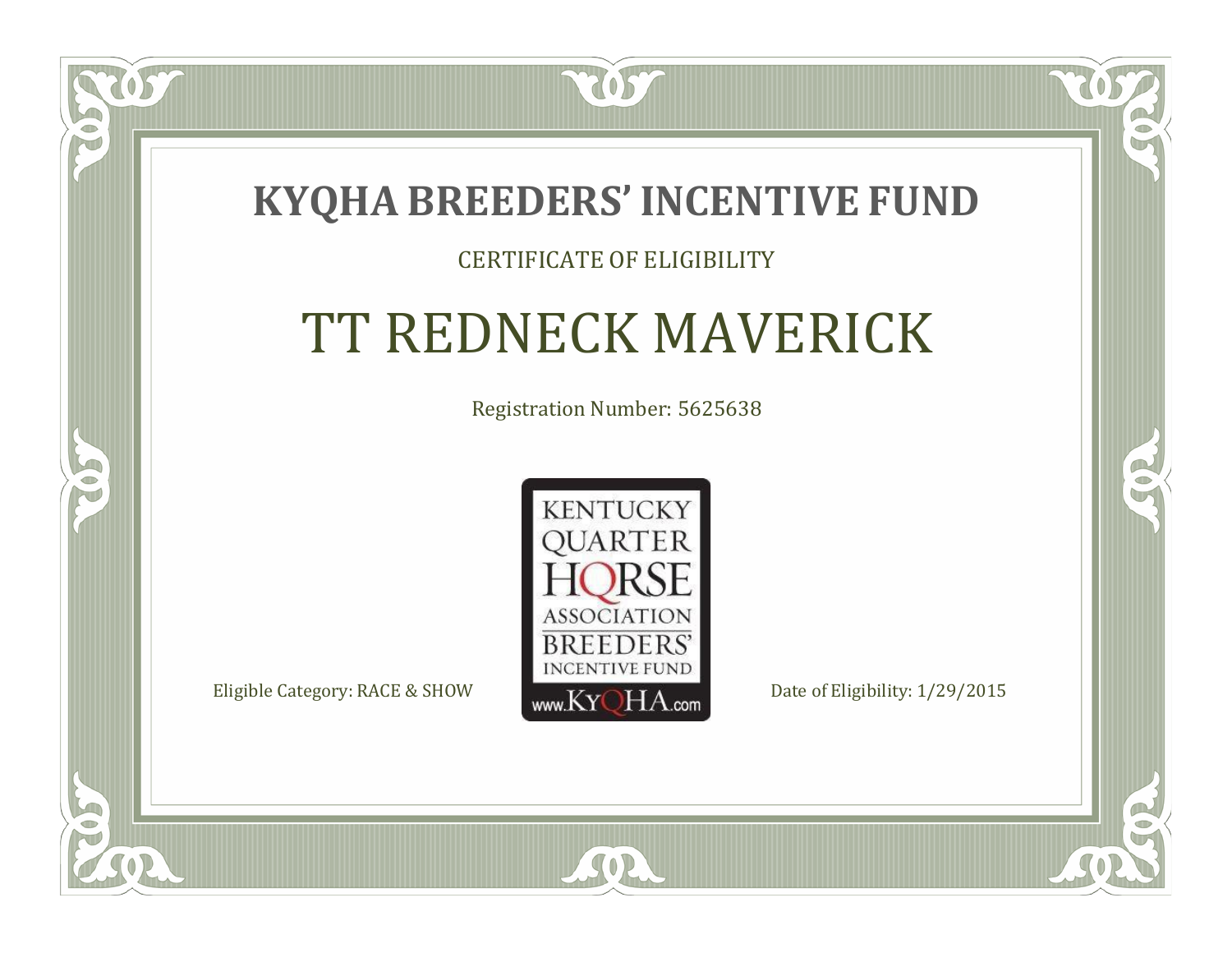

 $\Box$ N

5

#### CERTIFICATE OF ELIGIBILITY

# TUF ACT TO FOLLOW

Registration Number: 5686538



SOR

CO.

B)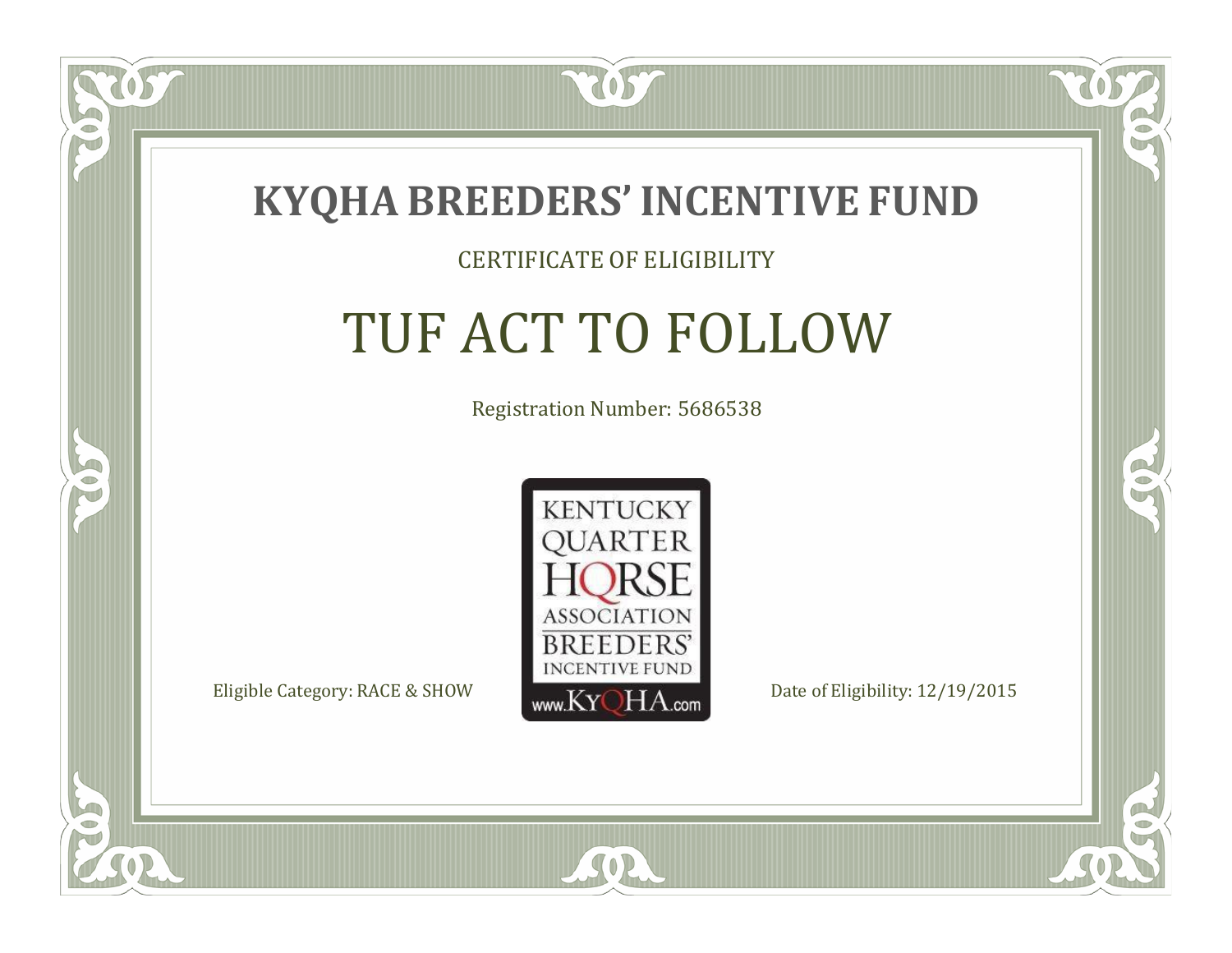

### CERTIFICATE OF ELIGIBILITY

## TUF ANGELS LUVSCOTCH

Registration Number: 5676893



 $SO<sub>2</sub>$ 

RO

CO.

 $\Box$ T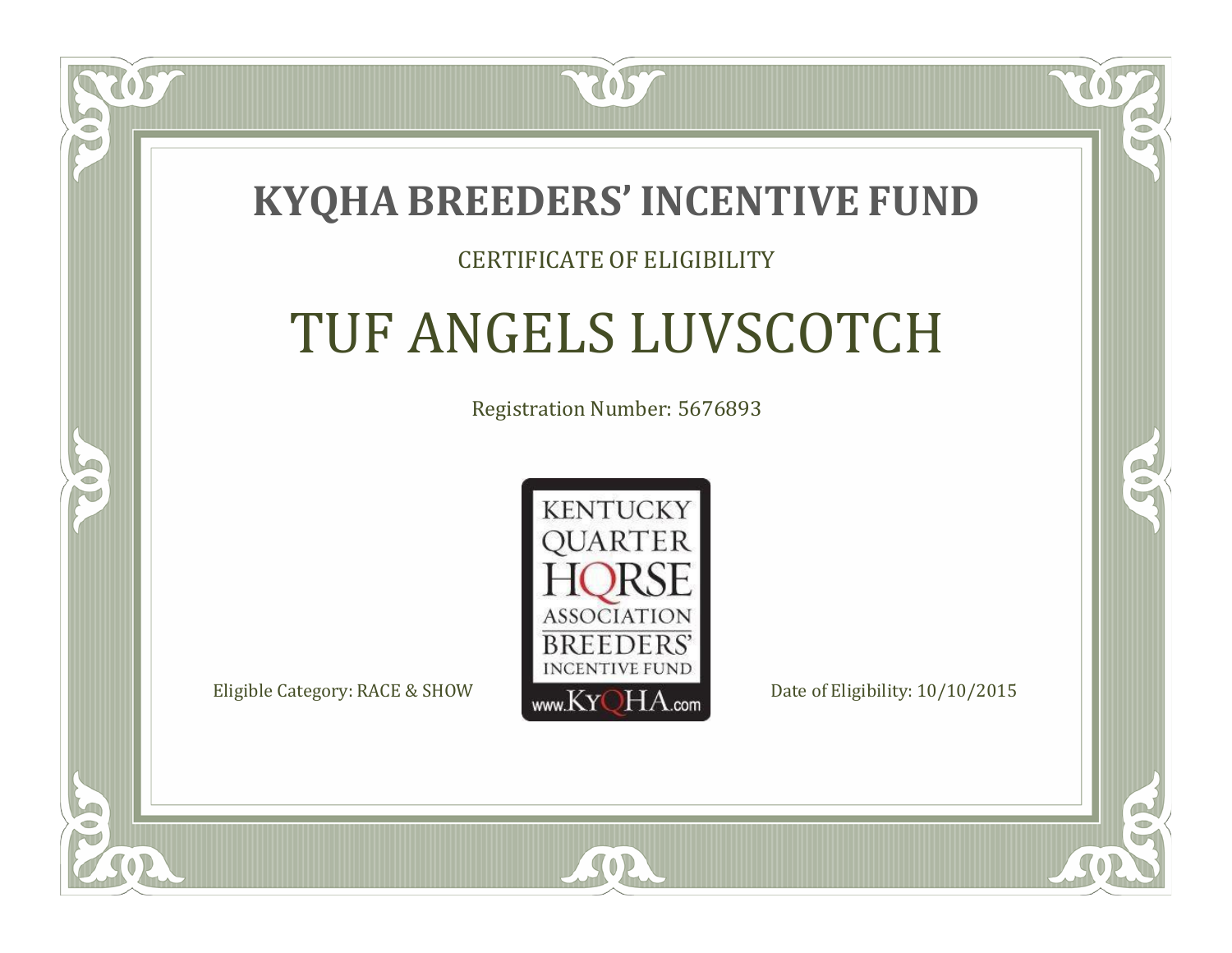

### CERTIFICATE OF ELIGIBILITY

## TWENTY ONE CHIPS

Registration Number: 5653478



SOR

CO.

 $\rightarrow$ 

 $\Box$ NU

5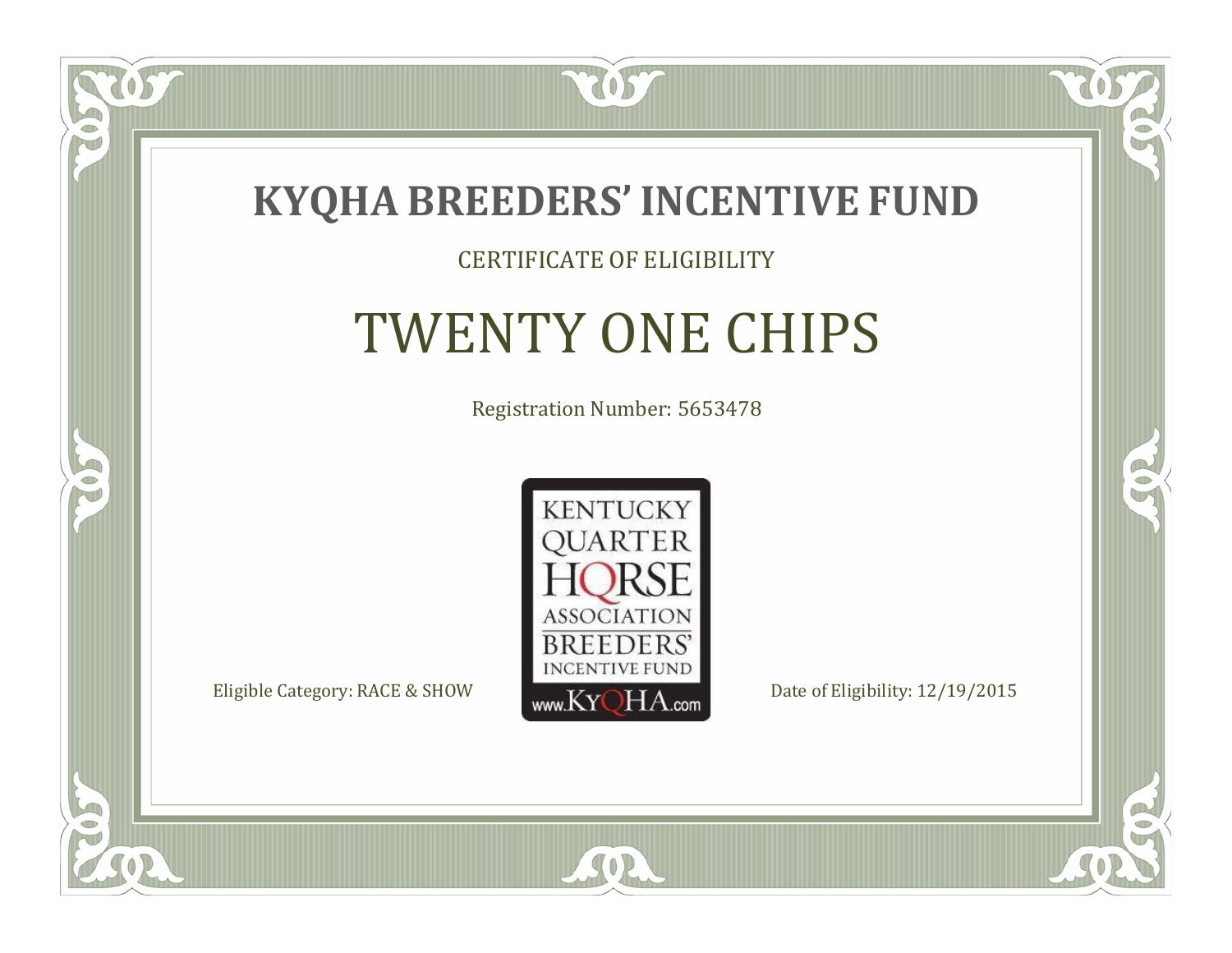

### CERTIFICATE OF ELIGIBILITY

## ULTIMATE GIRL ROCKIN

Registration Number: 5653055



CO.

 $\rightarrow$ 

 $\Box$ N

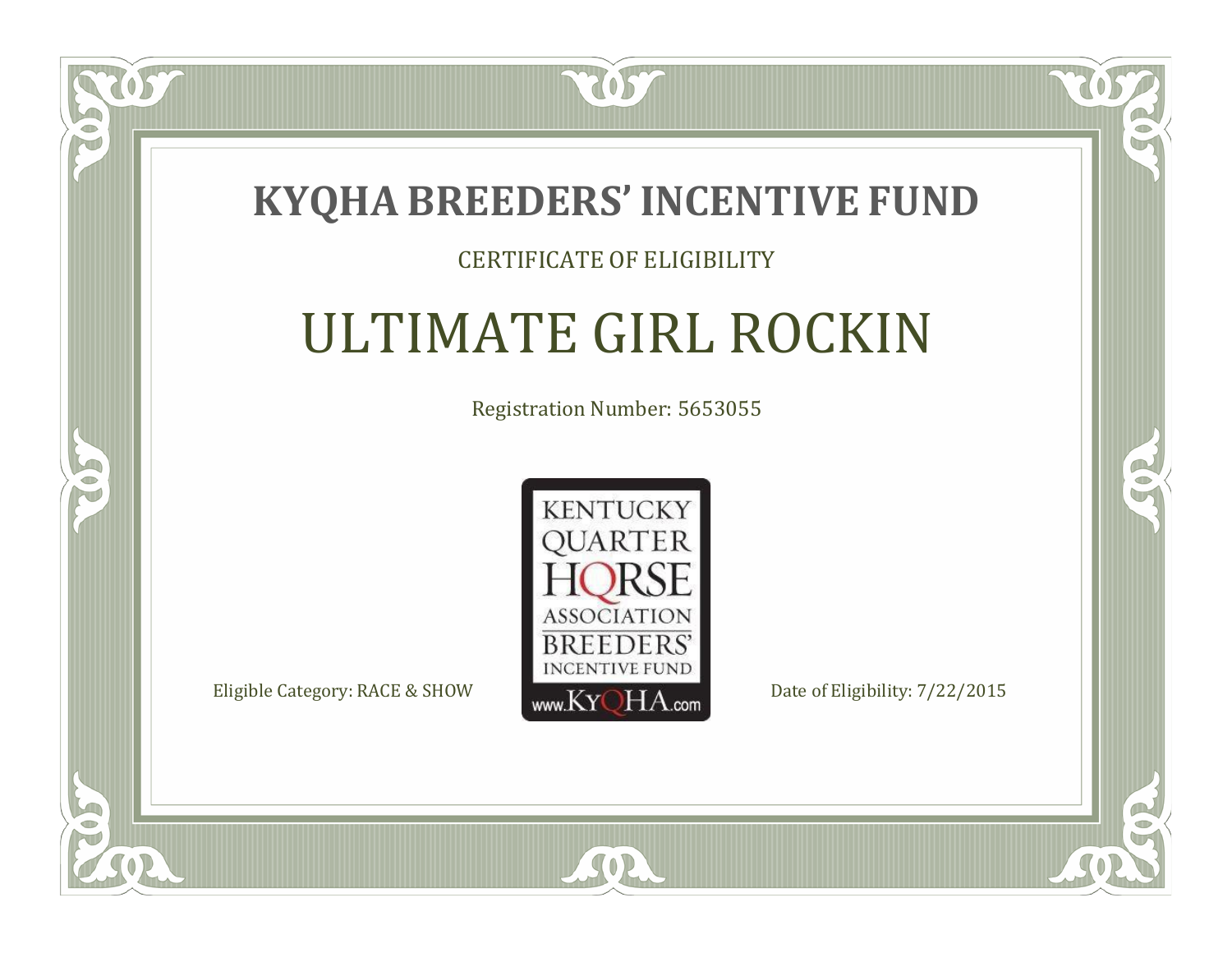### **KYQHA BREEDERS'INCENTIVE FUND**

2057

### CERTIFICATE OF ELIGIBILITY

## ULTIMATESHOWSTOPPER

Registration Number: 5684790



SOR

 $\mathbb{R}^2$ 

 $\rightarrow$ 

 $\Box$ N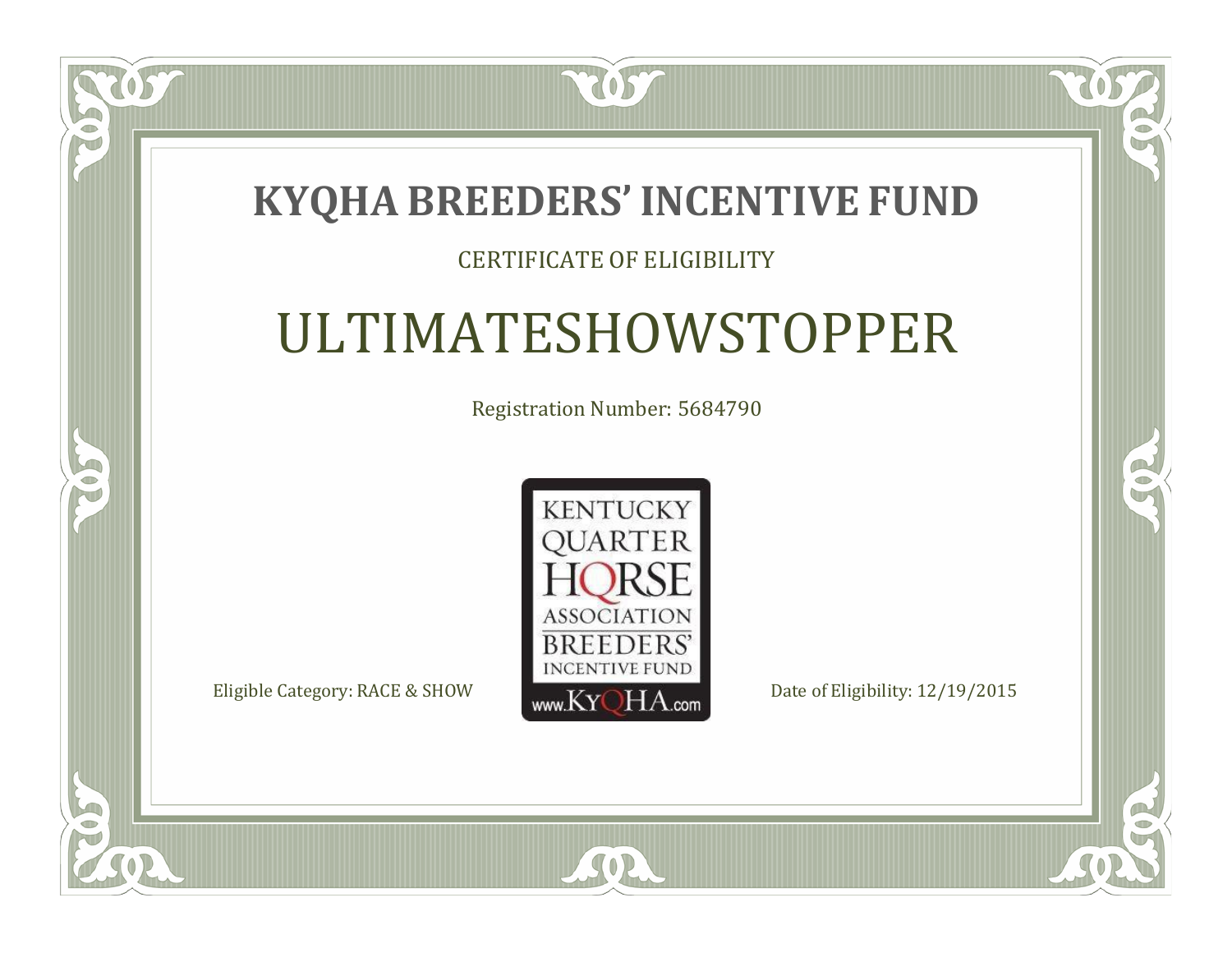### **KYQHA BREEDERS'INCENTIVE FUND**

7057

### CERTIFICATE OF ELIGIBILITY

## UNDRESSED INTHE DARK

Registration Number: 5629563



SOR

 $\mathbb{R}^2$ 

 $\rightarrow$ 

 $\Box$ N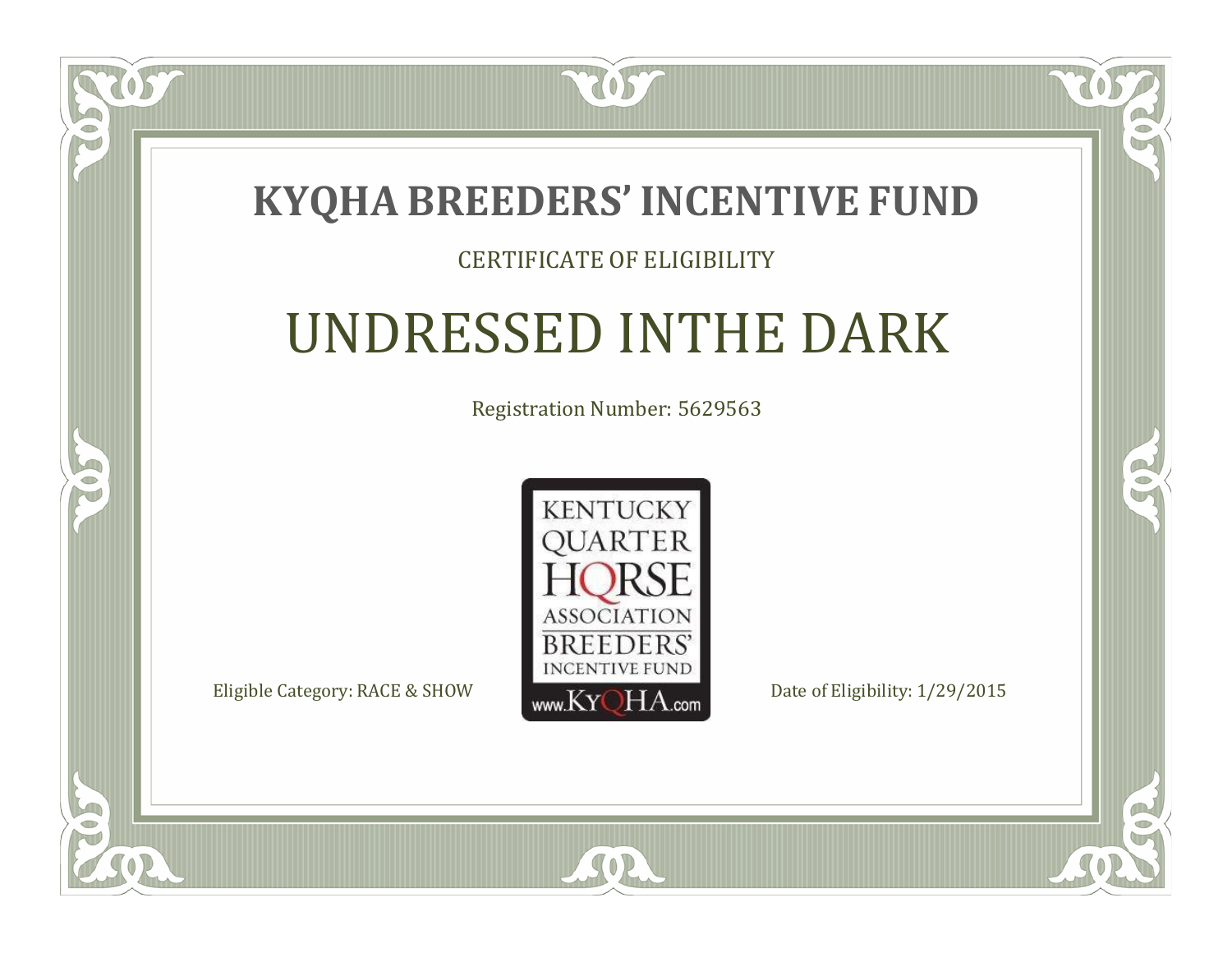

### CERTIFICATE OF ELIGIBILITY

## UNDRESSED N RADICAL

Registration Number: 5616789



SOR

 $\Box$ N

S

CO.

B)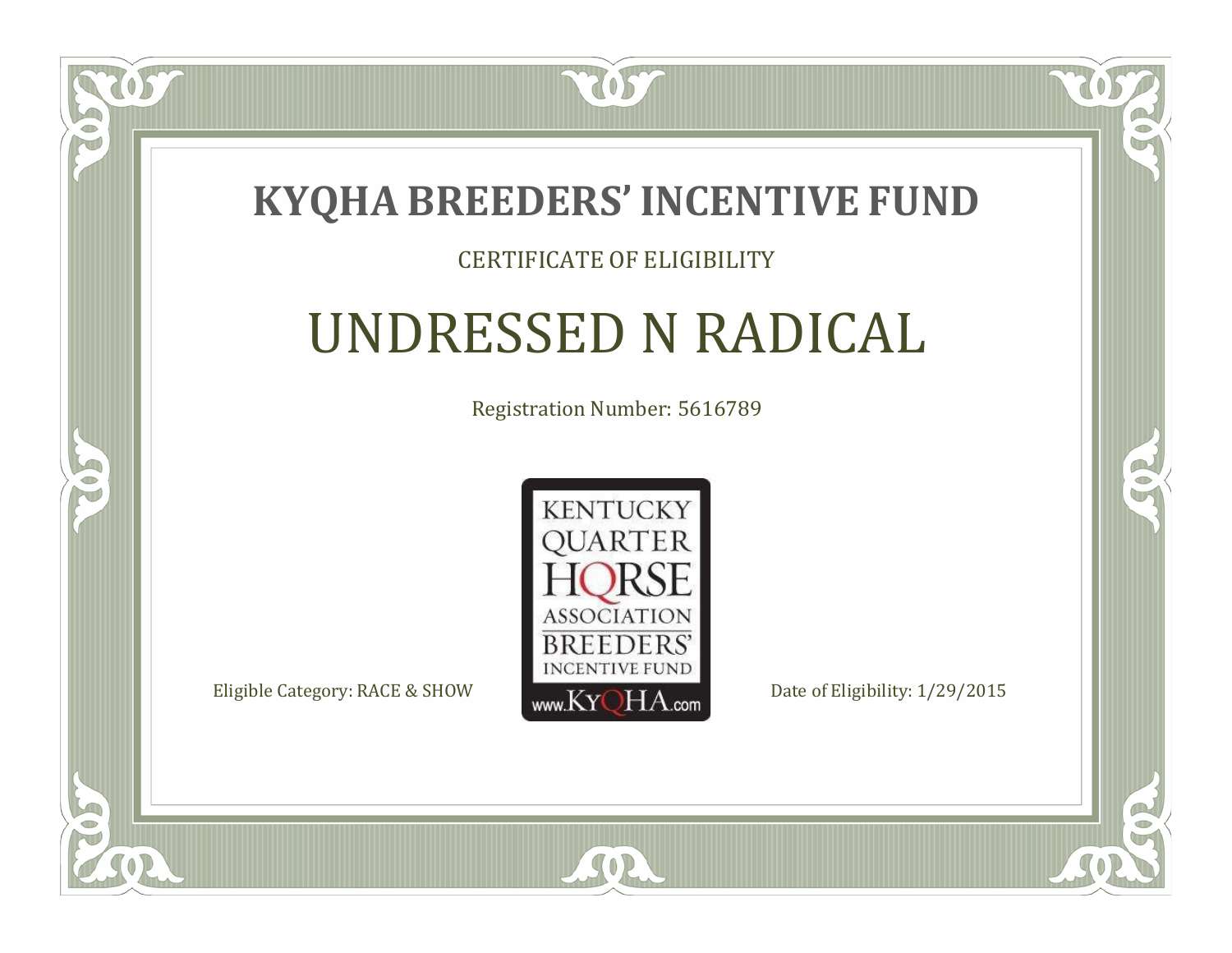

CERTIFICATE OF ELIGIBILITY

## VINTAGE IRONS

Registration Number: X0718795



SOR

CO.

 $\rightarrow$ 

057

 $\bullet$ NU

5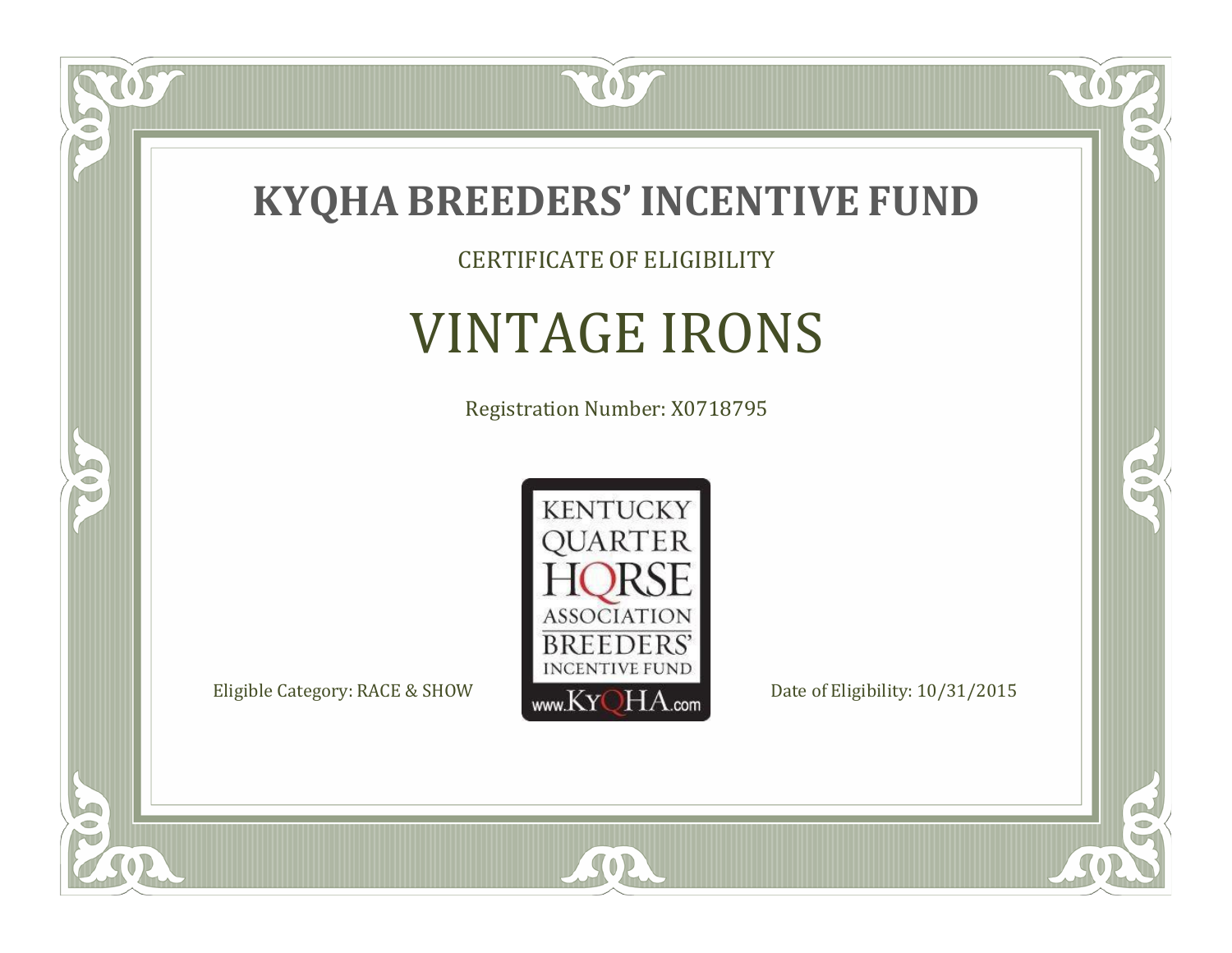

CERTIFICATE OF ELIGIBILITY

## WILLE

Registration Number: X0719906



SOR

TOST

FO

5

 $\overline{\mathbb{C}}$ 

 $\mathbb{R}$ 

 $\mathbb{R}^2$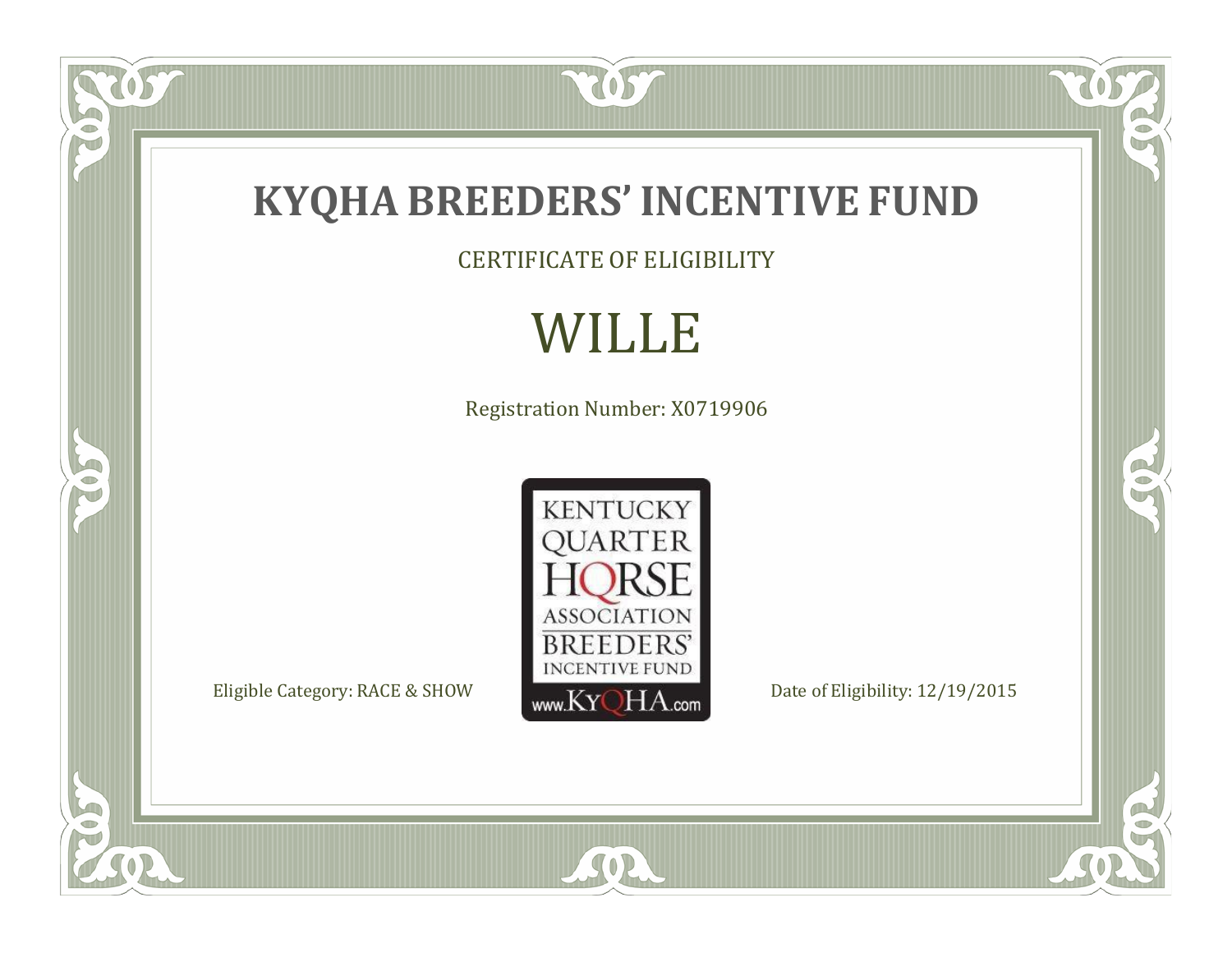

### CERTIFICATE OF ELIGIBILITY

## WITHOUT PERMISSION

Registration Number: X0719866



SOR

CO.

 $\rightarrow$ 

 $\Box$ N

5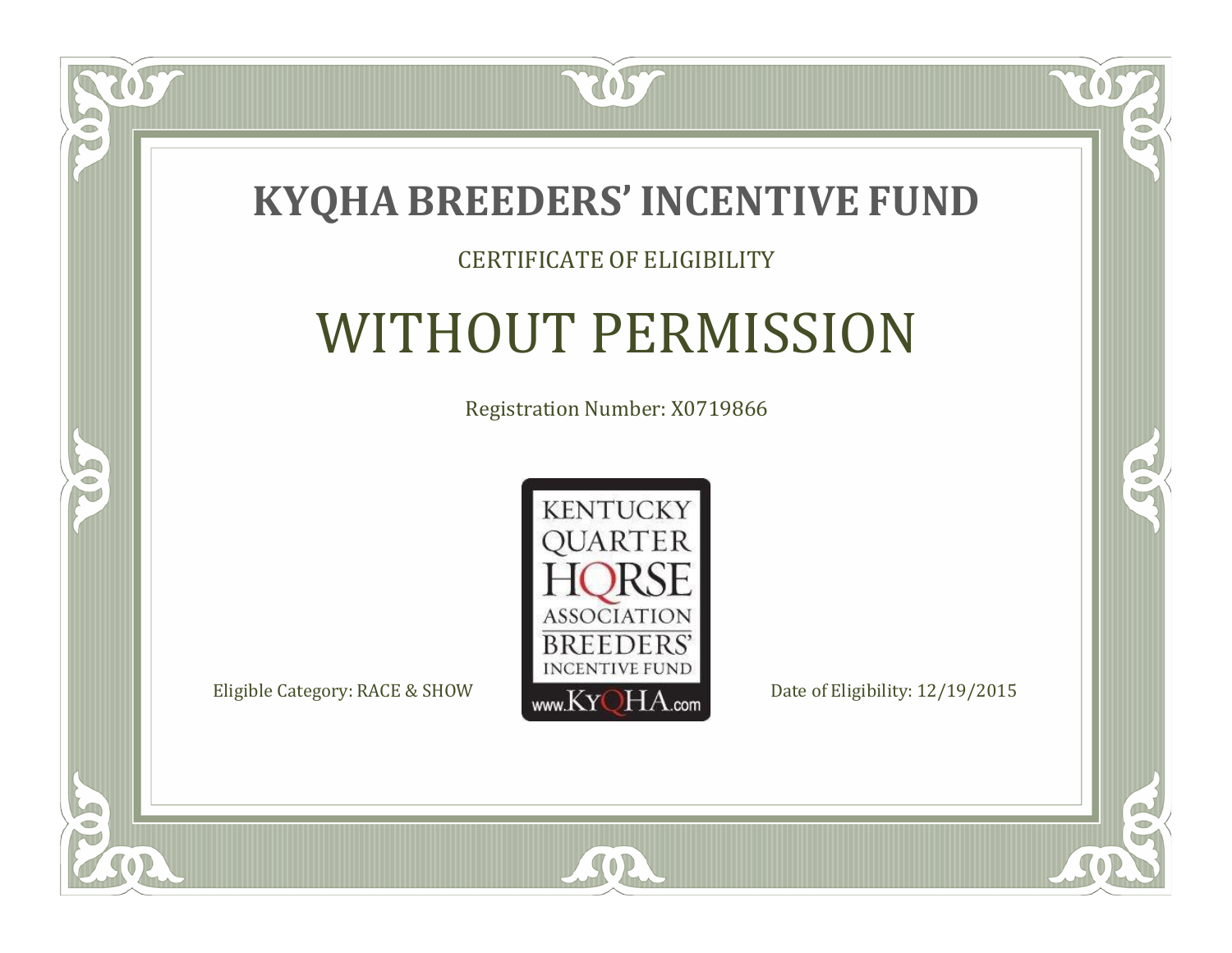

### CERTIFICATE OF ELIGIBILITY

## YU N IR GONAGATR DUN

Registration Number: 5696688



SOR

CO.

CO.

 $\Box$ N